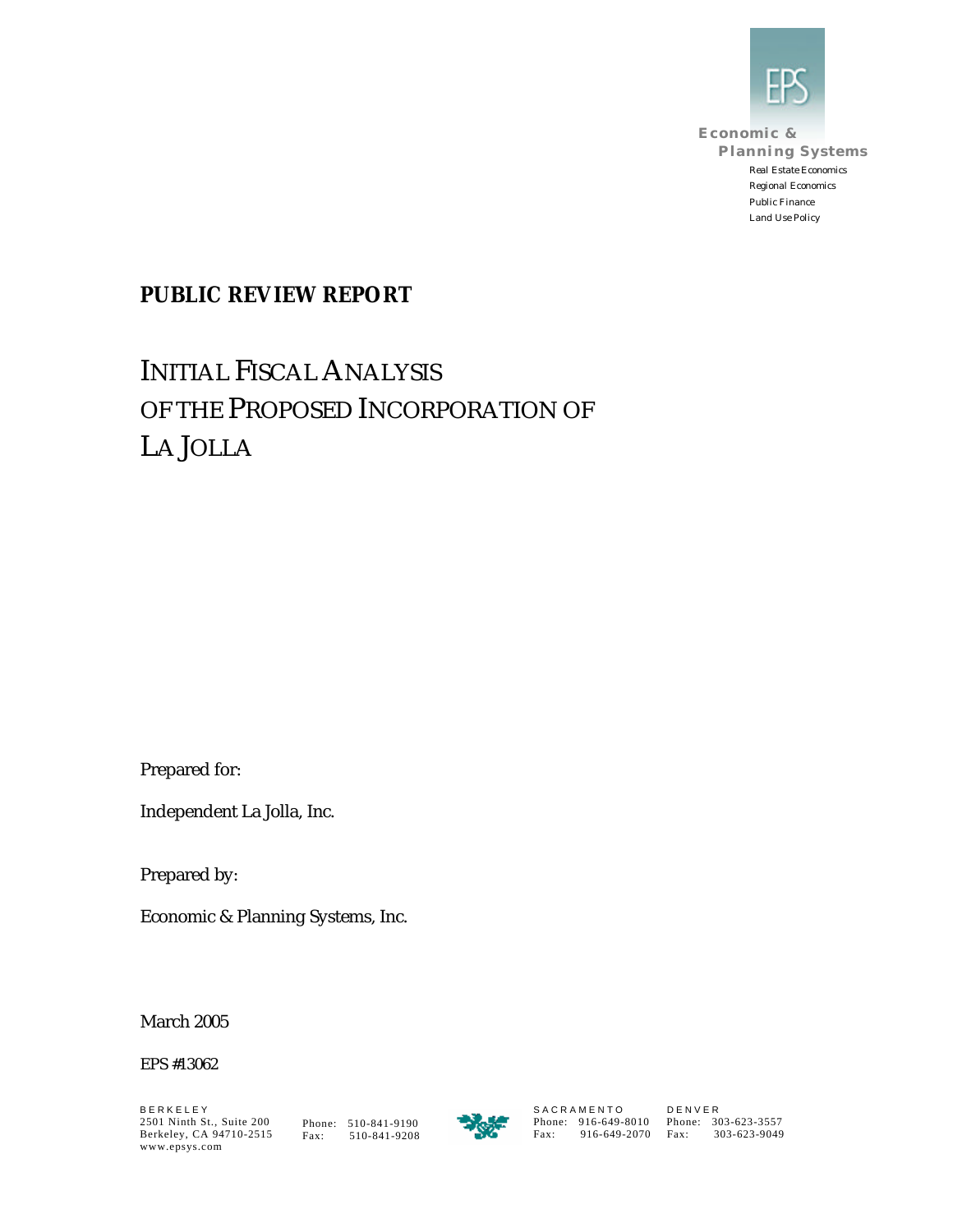

**Economic & Planning Systems** *Real Estate Economics Regional Economics Public Finance Land Use Policy*

March 21, 2005

Richard Smith Independent La Jolla 6203 Camino De La Costa La Jolla, CA. 92035

Subject: Transmittal of Public Review Report -- Initial Feasibility Analysis of the Proposed Incorporation of La Jolla; EPS #13062

Dear Richard:

We are pleased to transmit the Public Review Report for your review. The Report has been revised to include information provided by the City of San Diego; where information was unavailable from the City, we have proceeded with our analysis utilizing other sources of information and assumptions. We have also included additional information about boundary alternatives, as you requested.

Although it is likely there will be significant changes when more detailed data becomes available if you move forward with a Comprehensive Fiscal Analysis (as part of the formal LAFCO process), I would anticipate that the basic conclusions probably will not change substantially. Ultimately, the findings will depend heavily upon the outcome of future discussions and negotiations with the City of San Diego, and eventual decisions regarding service provision, contracts and potential additional start-up costs, mitigation payments, and disposition of assets. Changes will also occur as a result of recent changes in the distribution of State revenues, e.g., distribution of Vehicle License Fees to cities.

Sincerely,

ECONOMIC & PLANNING SYSTEMS, INC.

Rille. Ben

Richard L. Berkson Principal

B E R K E L E Y 2501 Ninth St., Suite 200 Berkeley, CA 94710-2515 www.epsys.com

Phone: 510-841-9190 Fax: 510-841-9208



**SACRAMENTO** 

Phone: 916-649-8010 Phone: 303-623-3557 Fax: 916-649-2070 Fax: 303-623-9049 D E N V E R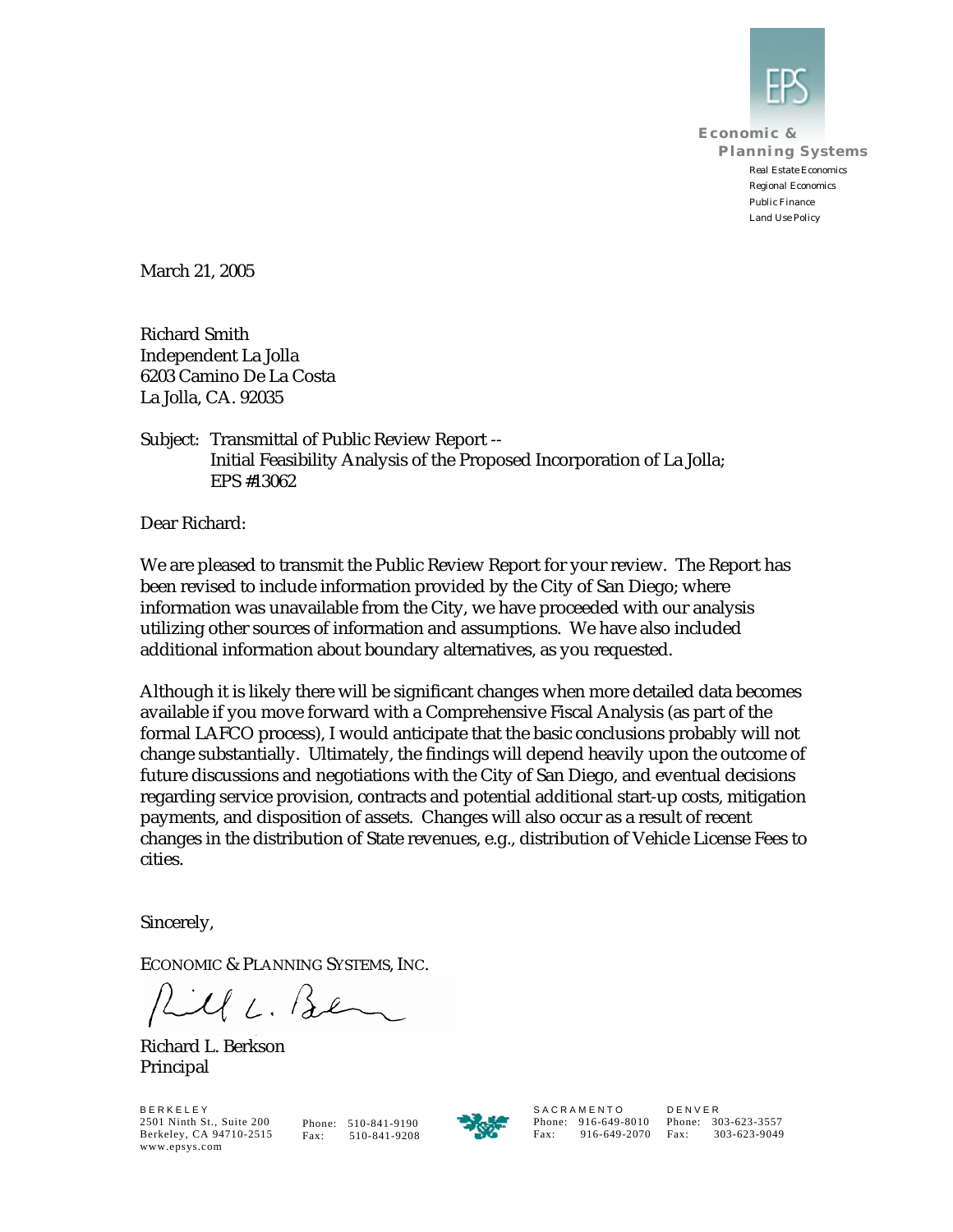## **TABLE OF CONTENTS**

### $PAGE$

| I.   |  |
|------|--|
|      |  |
|      |  |
| II.  |  |
|      |  |
|      |  |
|      |  |
| III. |  |
|      |  |
|      |  |
|      |  |
|      |  |
|      |  |
|      |  |
|      |  |
|      |  |
|      |  |
|      |  |
| IV.  |  |
|      |  |
|      |  |
|      |  |
|      |  |
|      |  |
|      |  |
|      |  |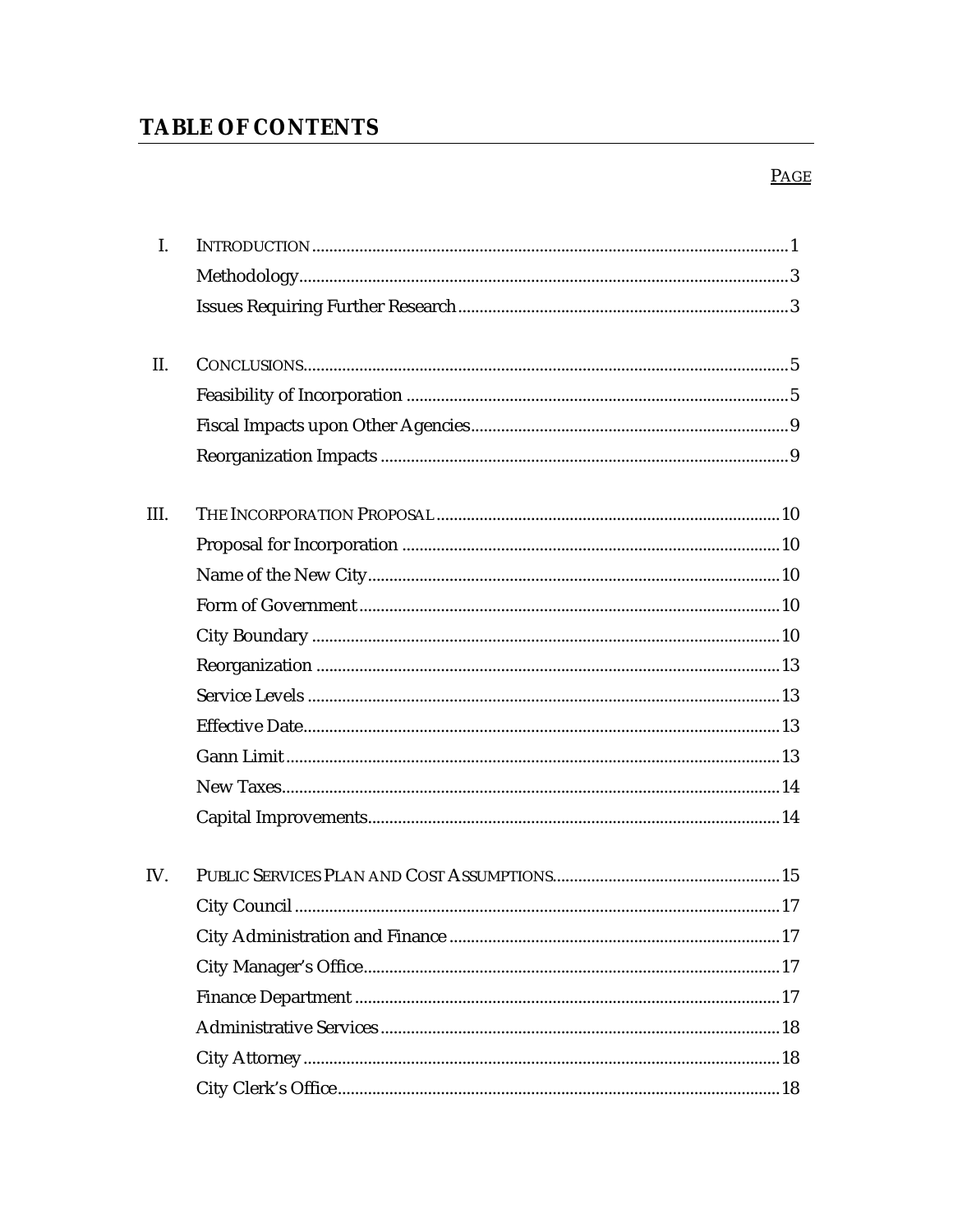#### $PAGE$

| V.  |                                           |  |
|-----|-------------------------------------------|--|
|     |                                           |  |
|     |                                           |  |
|     |                                           |  |
|     |                                           |  |
| VI. |                                           |  |
|     |                                           |  |
|     |                                           |  |
|     |                                           |  |
|     |                                           |  |
|     | <b>Budget Model</b><br><b>APPENDIX I:</b> |  |
|     |                                           |  |

- APPENDIX II: Revenues and Expenditures of Comparable Cities
- APPENDIX III: San Diego City Parks and Open Space in La Jolla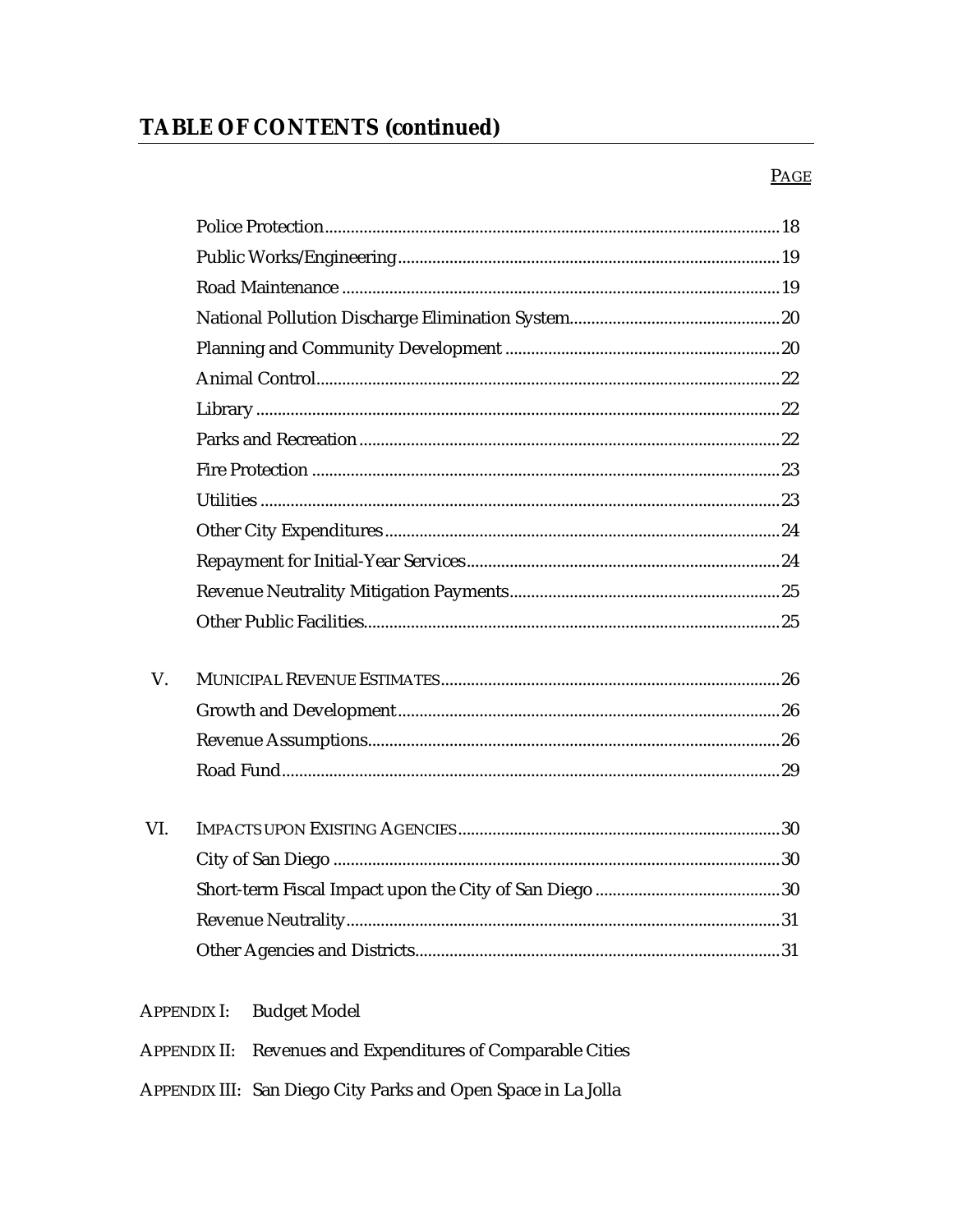### **LIST OF FIGURES AND TABLES**

### PAGE

| Table 3: Municipal Service Providers—Existing and Proposed 16       |  |
|---------------------------------------------------------------------|--|
| Table 4: Change in Revenues and Expenses to the City of San Diego32 |  |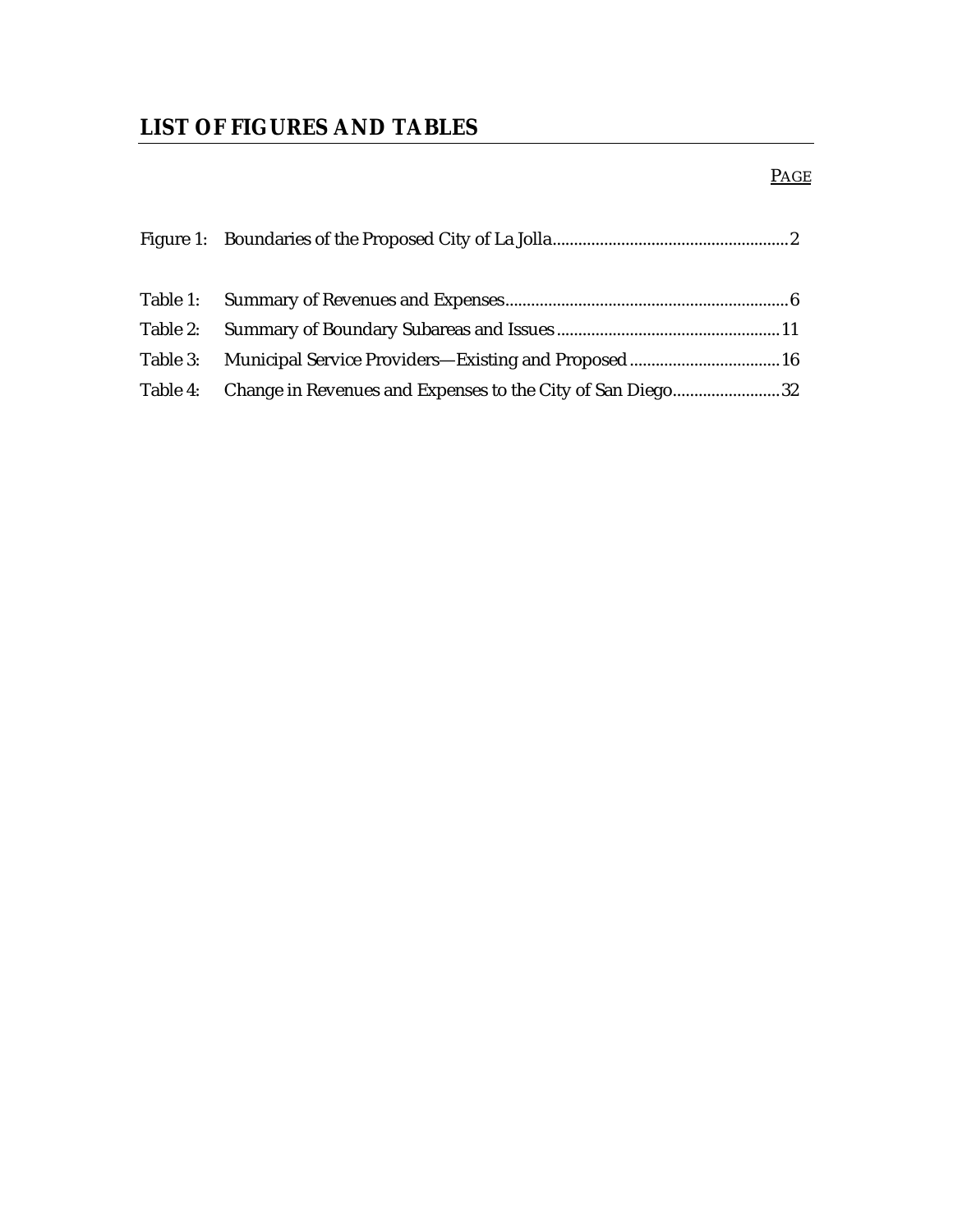# I. INTRODUCTION

This report presents an Initial Fiscal Analysis (IFA) of the incorporation of La Jolla as proposed by the Independent La Jolla, Inc., a citizen group that is currently considering the pursuit of an incorporation petition. The community of La Jolla currently is within the municipal boundaries of the City of San Diego. The IFA provides an initial evaluation of cityhood feasibility and potential impacts on the City of San Diego. The IFA is intended to serve as a "fatal flaw" analysis of incorporation feasibility, to recommend ways to improve feasibility, and to identify issues requiring further research as part of a formal Comprehensive Fiscal Analysis (CFA) required by law, if the incorporation process moves forward. The requirement for the CFA is established in the Cortese/Knox Local Government Reorganization Act of 2000 (California Government Code Section 56000 et seq.) at Section 56800 (herein the "Statute").

**Figure 1** depicts potential incorporation boundaries, described further in **Chapter III.** The total 13-square mile area is home to approximately 43,700 residents. Creating city boundaries is a policy decision involving many factors such as fiscal feasibility, community identity, and orderly land use patterns. Final decisions regarding the boundaries will be made by the Local Agency Formation Commission (LAFCO), considering such policies as avoiding enclaves substantially surrounded by cities and providing efficient, rational public services and accountability.

LAFCO requires that an incorporation application include preliminary fiscal feasibility information. Once LAFCO proceeds with an application, a more extensive and detailed CFA would be prepared to provide LAFCO with information necessary to make the determinations required by the statutes. LAFCO has the authority to approve, deny, or modify the incorporation proposal (as defined in the petition) and must in all cases impose specific terms and conditions regarding the transition of governance to a municipality. If LAFCO approves the proposal, and if no formal majority protest as specified in the law occurs, an election would be held. Majority voter approvals within the proposed city boundaries, as well as within the existing City of San Diego, are required to create the incorporated City of La Jolla.

Financial feasibility is a key finding that must be made by LAFCO; however, LAFCO itself is instrumental in determining financial feasibility since it imposes conditions that directly affect costs and revenues accruing to the new City. These conditions include the following:

- Timing of incorporation (date of the election and the effective date of the new city)
- Boundaries of the new city
- Property tax transfer
- Mitigation terms and conditions related to "fiscal neutrality"
- Related governmental boundary changes, such as dissolutions of or detachments from special districts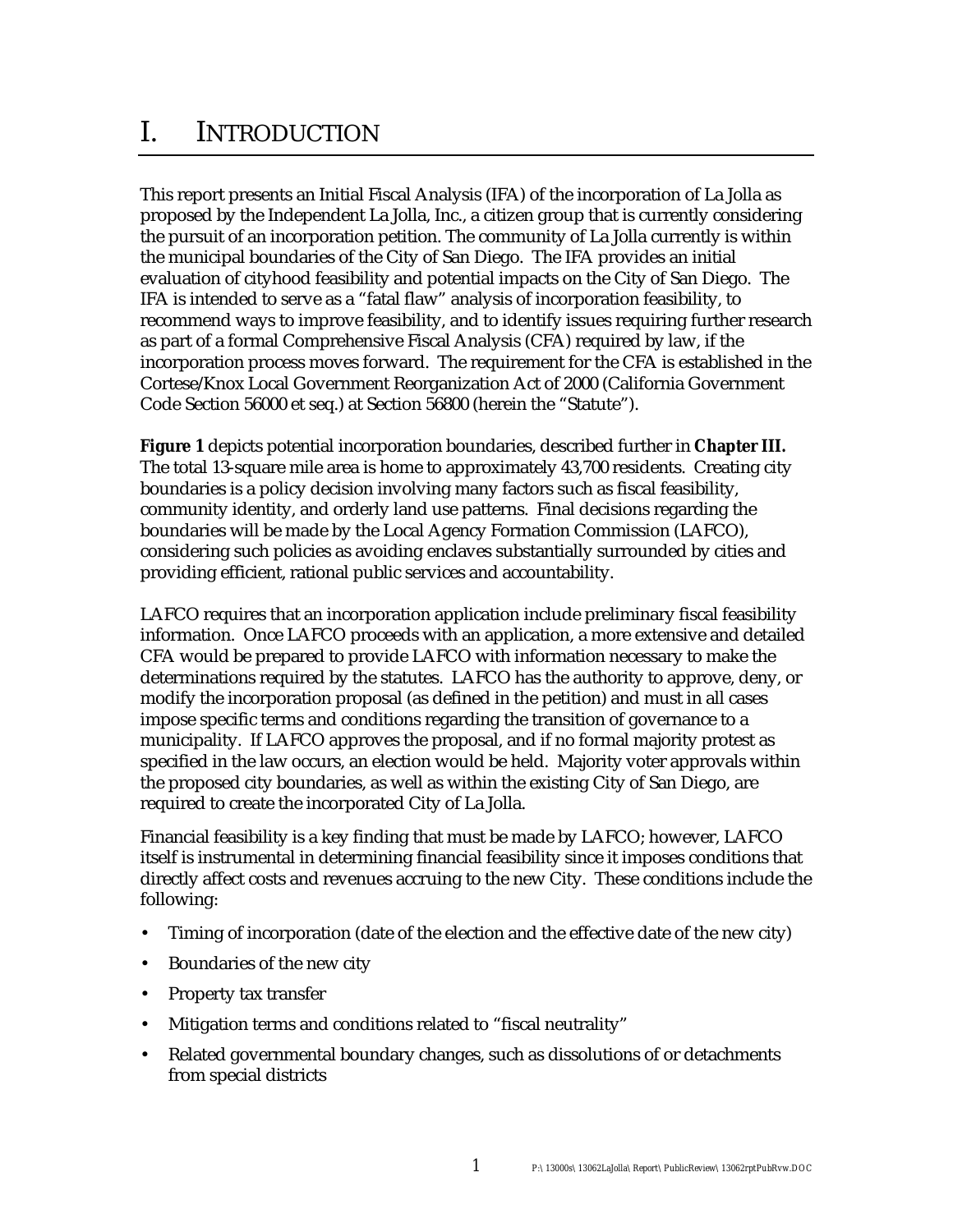**Figure 1 Boundaries of the Proposed City of La Jolla**

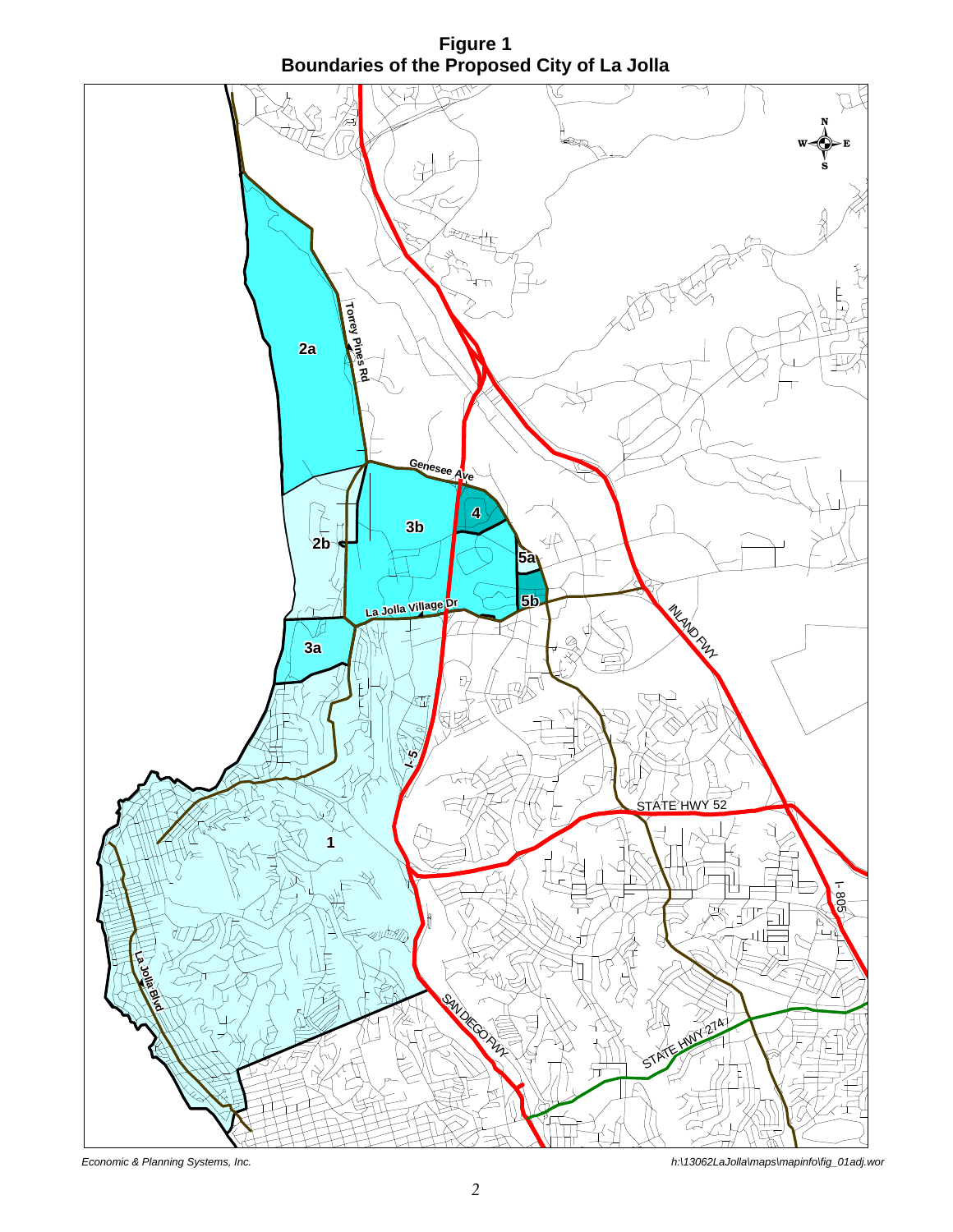### **METHODOLOGY**

This IFA has been prepared in cooperation with the City of San Diego. The analysis evaluates the feasibility of a new city government, taking into account the land use buildout possible given potential boundary restrictions and other legal requirements imposed by LAFCO (terms and conditions), the proposed municipal government, and a projection of municipal costs and revenues. The analysis also evaluates the potential impacts of incorporation upon agencies presently providing services to La Jolla (e.g., the City of San Diego).

The IFA includes a municipal budget model and forecast. Revenue estimates are based on specific mandated formulas (property tax), the development schedule (sales tax), and estimates of population growth. Costs estimates are based both on potential increases in the population, as well as on the incremental need, if any, for additional city staff.

Data and assumptions in the municipal budget model reflect review and analysis conducted by the Consultant. Cost and revenue information generally reflects the most recent fiscal year for which information is available. The Consultant has estimated potential costs and revenues in certain cases where information was otherwise unavailable from the City of San Diego, and has utilized comparisons to other cities where appropriate to estimate staffing and other items based on similarly-sized cities.

A number of areas of uncertainty have a significant impact upon the findings contained herein. A key unknown relates to the recent changes to the State budget that affect the distribution of State Motor Vehicle License Tax Fees (VLF) to newly incorporated cities. The effects of the current budget, and potential changes, are discussed in this report, and may require further investigation as the process moves forward.

### **ISSUES REQUIRING FURTHER RESEARCH**

A CFA will initiate a process whereby the City of San Diego and other affected agencies are required to provide information necessary to complete the CFA. It is anticipated that the CFA process, and further data collection, research and analysis, will result in changes to the results presented in this initial analysis. Specific items identified in this initial analysis are likely to require further review and are listed below:

**Cost Analysis.** Several of the departmental costs shown in the IFA are based on average citywide cost estimates instead of on the City of San Diego's current level and cost of service specific to the La Jolla area (e.g., police services). For the CFA, it will be important to obtain more detailed data regarding these departmental costs

**Revenue Analysis.** There are revenue estimates in the IFA that are based on per capita calculations using City of San Diego revenues, or on revenues from comparable cities (e.g., fines and penalties) in addition to data provided by the City. These revenue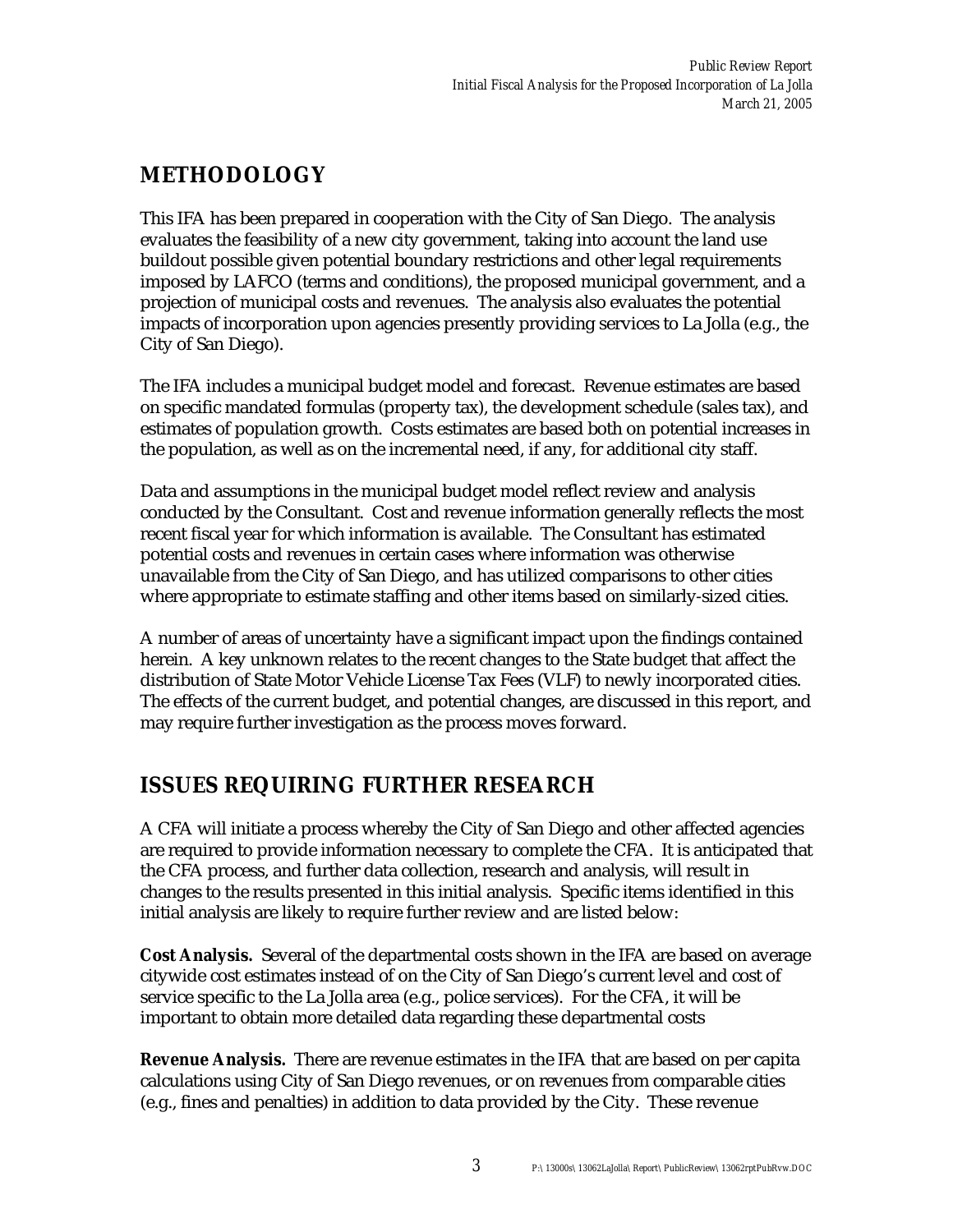estimates will be refined in the CFA. State subventions, e.g., the "property tax swap" portion of vehicle license fee revenues, are assumed to be received by the new city based on the amount that the City of San Diego would have received from the area. This issue will depend, in part, upon the outcome of pending legislation.

**Revenue Neutrality.** The current analysis indicates an adverse fiscal impact upon the City of San Diego; further analysis and changes to existing costs and revenues of the City of San Diego in the La Jolla area will change the magnitude of the fiscal results.

**Boundary Alternatives**. This IFA generally describes boundary options for discussion purposes, and identifies fiscal and public service issues associated with each. More detailed information on costs and revenues generated in each area may be necessary prior to submittal of a proposal to LAFCO. The IFA can provide a starting point that may help refine or eliminate potential boundaries from further analysis and consideration.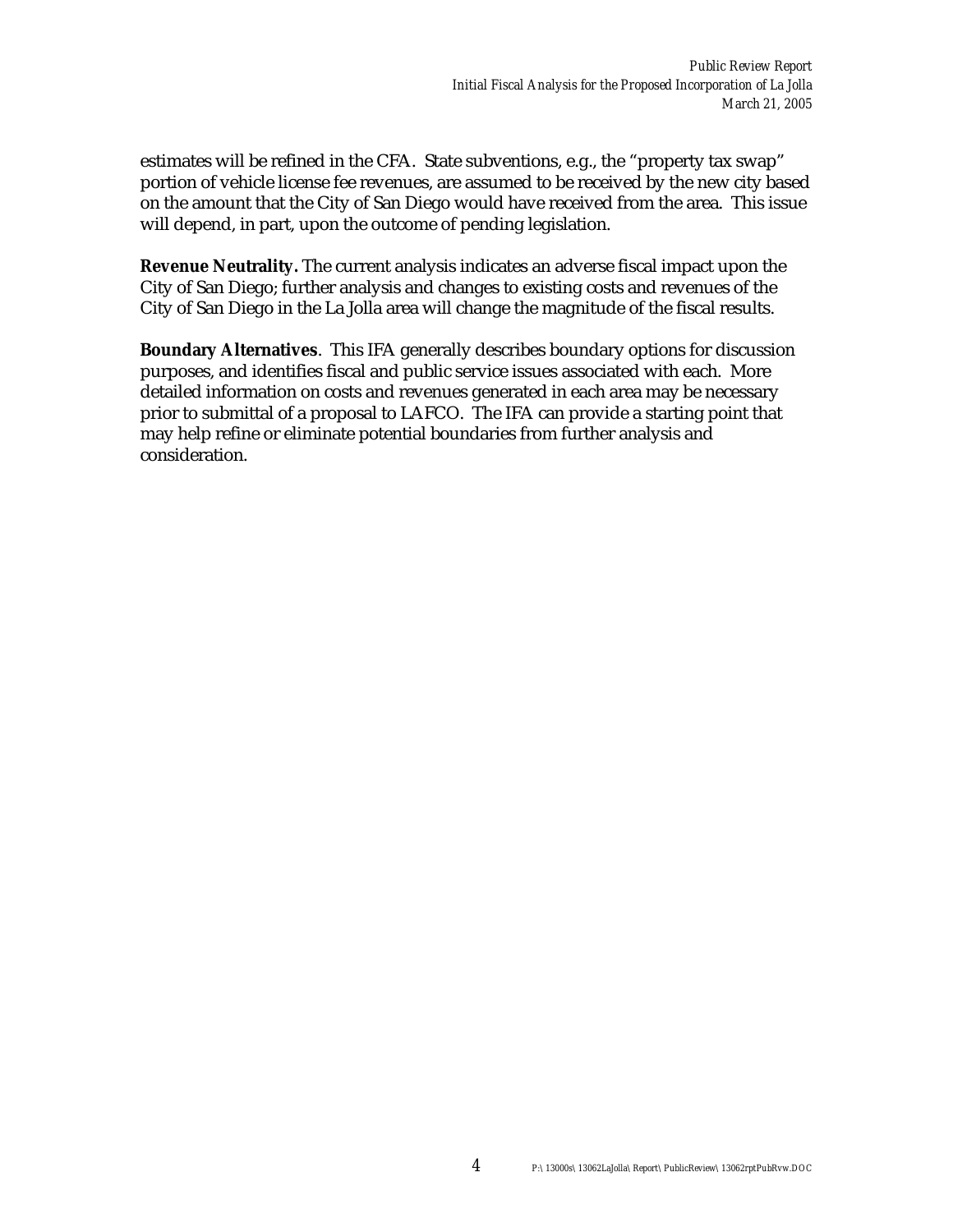### **FEASIBILITY OF INCORPORATION**

#### *1. La Jolla can be financially feasible as a city.*

The conclusion that a City of La Jolla can be financially feasible is based upon the results of the Municipal Budget Model and forecast completed as a part of this analysis. The new city is able to cover anticipated expenditures, accrue revenues and establish an initial fund balance.

**Table 1** shows the estimated costs by major municipal function and revenues available to the new city government. The municipal General Fund surplus (annual revenues minus annual expenditures) is projected to be approximately \$5.9 million by its third full year of operation. The analysis assumes that initial year services provided by the City of San Diego would be repaid in the same year; alternatively, State law allows the new city to repay the costs over time, although it is likely that additional interest charges would accrue.

The Road Fund is able to generate a slight surplus and establish reserves. Further research would need to be conducted regarding the road maintenance service being provided to the area by the City of San Diego, and its associated cost. It is also possible that additional revenues, e.g., grants, would be available to help fund road maintenance.

The IFA budget includes a contingency set-aside of 5 percent annually, in addition to any available annual fund balances; this contingency could help to cover unanticipated costs, or road maintenance costs, and/or be applied towards capital improvements.

A revenue neutrality mitigation payment to the City of San Diego is not shown in **Table 1**, as the actual payment would be the subject of negotiation. However, the current analysis indicates that mitigation will be necessary, as described in subsequent findings.

*2. Municipal service levels will be at least equal to existing levels.* Municipal services are funded in the IFA at a level that approximates existing service levels. In some instances service levels may improve qualitatively despite little or no difference in expenditures; for example, with a planning department located within the community, residents will have more convenient access to these services as well as a greater degree of local control.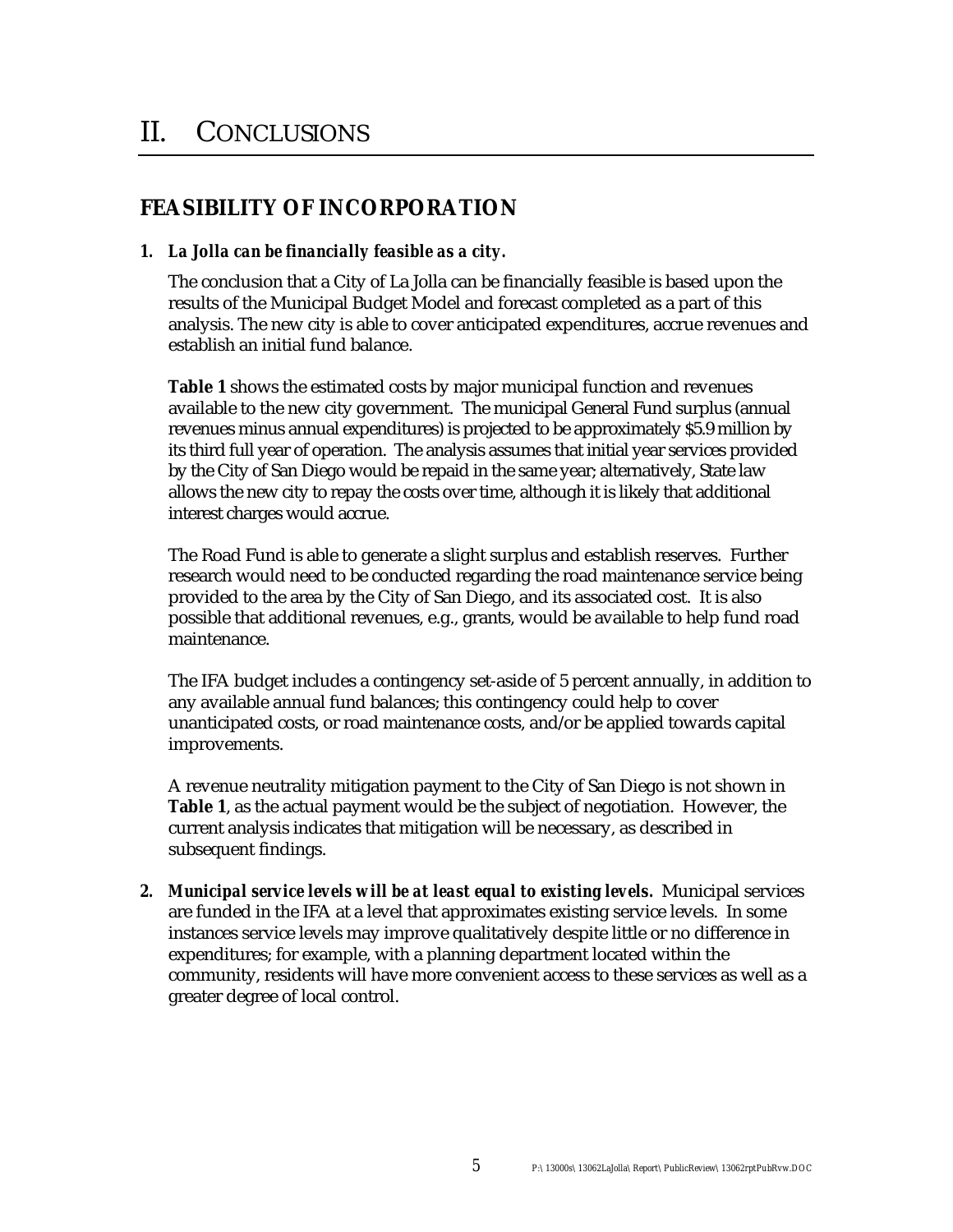#### **Table 1 Summary of Revenues and Expenses (All figures in Constant 2004\$s) La Jolla Incorporation Analysis, EPS #13062**

|                                                 | <b>Fiscal Year</b> |              |              |              |              |              |              |              |              |              |
|-------------------------------------------------|--------------------|--------------|--------------|--------------|--------------|--------------|--------------|--------------|--------------|--------------|
|                                                 | 2007-08            | 2008-09      | 2009-2010    | 2010-11      | 2011-12      | 2012-13      | 2013-14      | 2014-2015    | 2015-2016    | 2016-2017    |
| Item                                            |                    | $\mathbf{2}$ | 3            | 4            | 5            | 6            |              | 8            | 9            | 10           |
| <b>General Fund Revenues</b>                    |                    |              |              |              |              |              |              |              |              |              |
| <b>Property Taxes</b>                           | \$19,532,506       | \$19,765,187 | \$20,000,388 | \$20,238,135 | \$20,478,456 | \$20,690,752 | \$20,935,762 | \$21.120.711 | \$21,305,755 | \$21,494,295 |
| Sales Tax                                       | \$5,318,511        | \$5,425,955  | \$5,535,549  | \$5,647,334  | \$5,761,355  | \$5,877,657  | \$5,996,285  | \$6,117,285  | \$6,240,705  | \$6,366,593  |
| <b>Transient Occupancy Tax</b>                  | \$6,578,656        | \$6,578,656  | \$6,578,656  | \$6,578,656  | \$6,578,656  | \$6,578,656  | \$6,578,656  | \$6,578,656  | \$6,578,656  | \$6,578,656  |
| Real Property Transfer Tax                      | \$353,034          | \$357,513    | \$362,042    | \$366,620    | \$350,325    | \$353,438    | \$357,138    | \$360,318    | \$364,086    | \$367,052    |
| <b>Franchise Fees</b>                           | \$1,791,148        | \$1,802,742  | \$1,814,437  | \$1,826,234  | \$1,830,276  | \$1,834,285  | \$1,838,402  | \$1,842,486  | \$1,846,678  | \$1,850,768  |
| <b>Planning Fees</b>                            | \$1,551,927        | \$1,559,438  | \$1,566,986  | \$1,574,572  | \$1,582,196  | \$1,589,858  | \$1,597,559  | \$1,605,298  | \$1,613,075  | \$1,620,892  |
| Public Works/Eng. Fees                          | \$437,803          | \$439,992    | \$442,192    | \$444,403    | \$446,625    | \$448,858    | \$451.102    | \$453,358    | \$455,624    | \$457,903    |
| <b>Fines and Penalties</b>                      | \$133,494          | \$134,358    | \$135,230    | \$136,109    | \$136,410    | \$136,709    | \$137,016    | \$137,320    | \$137,632    | \$137,937    |
| State Motor Vehicle License Fees                | \$2,669,876        | \$2,687,158  | \$2,704,590  | \$2,722,175  | \$2,728,201  | \$2,734,177  | \$2,740,313  | \$2,746,400  | \$2,752,650  | \$2,758,746  |
| <b>Investment Earnings</b>                      | \$383,670          | \$387,510    | \$391,401    | \$395,342    | \$398,925    | \$402,444    | \$406,322    | \$409,618    | \$412,949    | \$416,328    |
| Other                                           | \$590,078          | \$593,898    | \$597,750    | \$601,637    | \$602,969    | \$604,289    | \$605,646    | \$606,991    | \$608,372    | \$609,720    |
| Total                                           | \$39,340,701       | \$39,732,406 | \$40,129,220 | \$40,531,217 | \$40,894,394 | \$41,251,124 | \$41,644,199 | \$41,978,442 | \$42,316,183 | \$42,658,890 |
| <b>General Fund Expenses</b>                    |                    |              |              |              |              |              |              |              |              |              |
| Legislative                                     | \$152,500          | \$152,500    | \$152,500    | \$152,500    | \$152,500    | \$152,500    | \$152,500    | \$152,500    | \$152,500    | \$152,500    |
| Elections                                       | \$0                | \$55,339     | \$0          | \$56,060     | \$0          | \$56,308     | \$0          | \$56,559     | \$0          | \$56,814     |
| <b>Administrative Services</b>                  | \$1,018,642        | \$1,017,505  | \$1,135,480  | \$1,141,132  | \$1,146,813  | \$1,152,522  | \$1,158,260  | \$1,164,026  | \$1,169,821  | \$1,175,645  |
| <b>City Attorney</b>                            | \$450,000          | \$459,000    | \$468,180    | \$477.544    | \$487,094    | \$496,836    | \$506,773    | \$516.909    | \$527,247    | \$537,792    |
| Finance                                         | \$765,442          | \$769,269    | \$773,115    | \$776,981    | \$780,866    | \$784,770    | \$788,694    | \$792,637    | \$796,600    | \$800,583    |
| Police                                          | \$11,804,626       | \$11,922,672 | \$12,041,899 | \$12,162,318 | \$12,283,941 | \$12,406,781 | \$12,530,848 | \$12,656,157 | \$12,782,718 | \$12,910,546 |
| Fire                                            | \$5,828,505        | \$5,857,648  | \$5,886,936  | \$5,916,370  | \$5,945,952  | \$5,975,682  | \$6,005,560  | \$6,035,588  | \$6,065,766  | \$6,096,095  |
| Library                                         | \$1,112,907        | \$1,118,472  | \$1,124,064  | \$1,129,684  | \$1,135,333  | \$1,141,009  | \$1,146,714  | \$1,152,448  | \$1,158,210  | \$1,164,001  |
| <b>Animal Control</b>                           | \$168,351          | \$170,288    | \$172,249    | \$174,236    | \$175,495    | \$176,759    | \$178,041    | \$179,329    | \$180,636    | \$181,941    |
| Planning and Building                           | \$2,183,184        | \$2,293,750  | \$2,304,368  | \$2,315,040  | \$2,225,766  | \$2,236,544  | \$2,247,377  | \$2,258,264  | \$2,269,205  | \$2,280,201  |
| <b>Public Works Administration</b>              | \$1,751,211        | \$1,759,967  | \$1,768,767  | \$1,777,611  | \$1,786,499  | \$1,795,431  | \$1,804,408  | \$1,813,430  | \$1,822,498  | \$1,831,610  |
| Environmental Services (trash collection)       | \$1,633,824        | \$1,633,824  | \$1,633,824  | \$1,633,824  | \$1,633,824  | \$1,633,824  | \$1,633,824  | \$1,633,824  | \$1,633,824  | \$1,633,824  |
| NPDES Program                                   | \$400,000          | \$400,000    | \$400,000    | \$400,000    | \$400,000    | \$400,000    | \$400,000    | \$400,000    | \$400,000    | \$400,000    |
| Transfer to Road Fund                           | \$891,397          | \$891,397    | \$891,397    | \$891,397    | \$891,397    | \$891,397    | \$891,397    | \$891,397    | \$891,397    | \$891,397    |
| Park Maintenance                                | \$2,538,607        | \$2,538,607  | \$2,538,607  | \$2,538,607  | \$2,538,607  | \$2,538,607  | \$2,538,607  | \$2,538,607  | \$2,538,607  | \$2,538,607  |
| Non-Departmental                                |                    |              |              |              |              |              |              |              |              |              |
| Office Rent/Supplies                            | \$903,360          | \$385,360    | \$387,360    | \$379,360    | \$379,360    | \$379,360    | \$379,360    | \$379,360    | \$379,360    | \$379,360    |
| Insurance                                       | \$948,077          | \$942,768    | \$950,362    | \$957,680    | \$958,903    | \$966,550    | \$970,871    | \$978,631    | \$983,052    | \$990,927    |
| Contingency                                     | \$1,580,128        | \$1,571,280  | \$1,583,937  | \$1,596,133  | \$1,598,172  | \$1,610,917  | \$1,618,118  | \$1,631,052  | \$1,638,420  | \$1,651,546  |
| Repayment, 1st year costs                       | \$0                | \$0          | \$0          | \$0          | \$0          | \$0          | \$0          | \$0          | \$0          | \$0          |
| <b>Total</b>                                    | \$34,130,761       | \$33,939,645 | \$34,213,047 | \$34,476,479 | \$34,520,523 | \$34,795,797 | \$34,951,354 | \$35,230,719 | \$35,389,861 | \$35,673,390 |
| <b>General Fund Operating Surplus (Deficit)</b> | \$5,209,941        | \$5,792,761  | \$5,916,173  | \$6,054,739  | \$6,373,872  | \$6,455,327  | \$6,692,845  | \$6,747,723  | \$6,926,322  | \$6,985,500  |
|                                                 |                    |              |              |              |              |              |              |              |              |              |

#### Mitigation Payment **-------------TO BE DETERMINED-------------**

*6*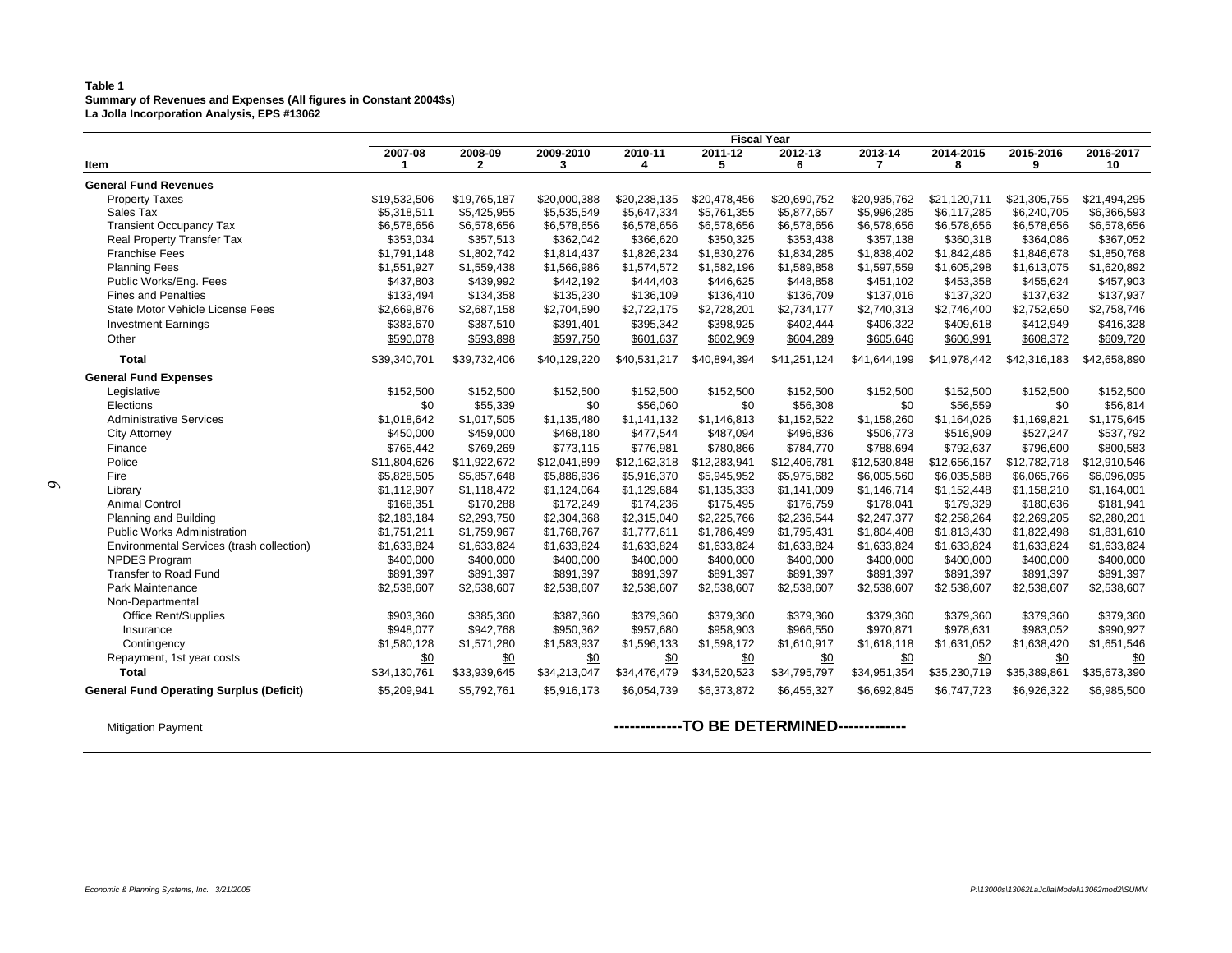#### **Table 1 Summary of Revenues and Expenses (All figures in Constant 2004\$s) La Jolla Incorporation Analysis, EPS #13062**

|                                              |             | <b>Fiscal Year</b> |             |             |             |              |             |                |             |                 |
|----------------------------------------------|-------------|--------------------|-------------|-------------|-------------|--------------|-------------|----------------|-------------|-----------------|
| Item                                         | 2007-08     | 2008-09            | 2009-2010   | 2010-11     | 2011-12     | 2012-13<br>6 | 2013-14     | 2014-2015<br>8 | 2015-2016   | 2016-2017<br>10 |
| <b>Road Fund Revenues</b>                    |             |                    |             |             |             |              |             |                |             |                 |
| Gas Taxes                                    | \$808,259   | \$813,491          | \$818,768   | \$824,092   | \$825,916   | \$827,725    | \$829,583   | \$831,426      | \$833,318   | \$835,163       |
| General Fund                                 | \$891,397   | \$891,397          | \$891,397   | \$891,397   | \$891,397   | \$891,397    | \$891,397   | \$891,397      | \$891,397   | \$891,397       |
| <b>TRANSNET</b>                              | \$1,019,841 | \$1,019,841        | \$1,019,841 | \$1,019,841 | \$1,019,841 | \$1,019,841  | \$1,019,841 | \$1,019,841    | \$1,019,841 | \$1,019,841     |
| Total                                        | \$2,719,498 | \$2,724,729        | \$2,730,007 | \$2,735,330 | \$2,737,155 | \$2,738,964  | \$2,740,821 | \$2,742,664    | \$2,744,556 | \$2,746,402     |
| <b>Road Fund Expenditures</b>                |             |                    |             |             |             |              |             |                |             |                 |
| Road Maintenance                             | \$0         | \$2,112,584        | \$2,112,584 | \$2,112,584 | \$2,112,584 | \$2,112,584  | \$2,112,584 | \$2,112,584    | \$2,112,584 | \$2,112,584     |
| Repayment of First-Year Services             | \$0         | \$501,520          | \$501,520   | \$501,520   | \$501,520   | \$501,520    | \$0         | \$0            | \$0         | \$0             |
| Total                                        | \$0         | \$2,614,104        | \$2,614,104 | \$2,614,104 | \$2,614,104 | \$2,614,104  | \$2,112,584 | \$2,112,584    | \$2,112,584 | \$2,112,584     |
| <b>Road Fund Operating Surplus (Deficit)</b> | \$2,719,498 | \$110,625          | \$115,902   | \$121.226   | \$123,050   | \$124,859    | \$628,237   | \$630,080      | \$631,971   | \$633,817       |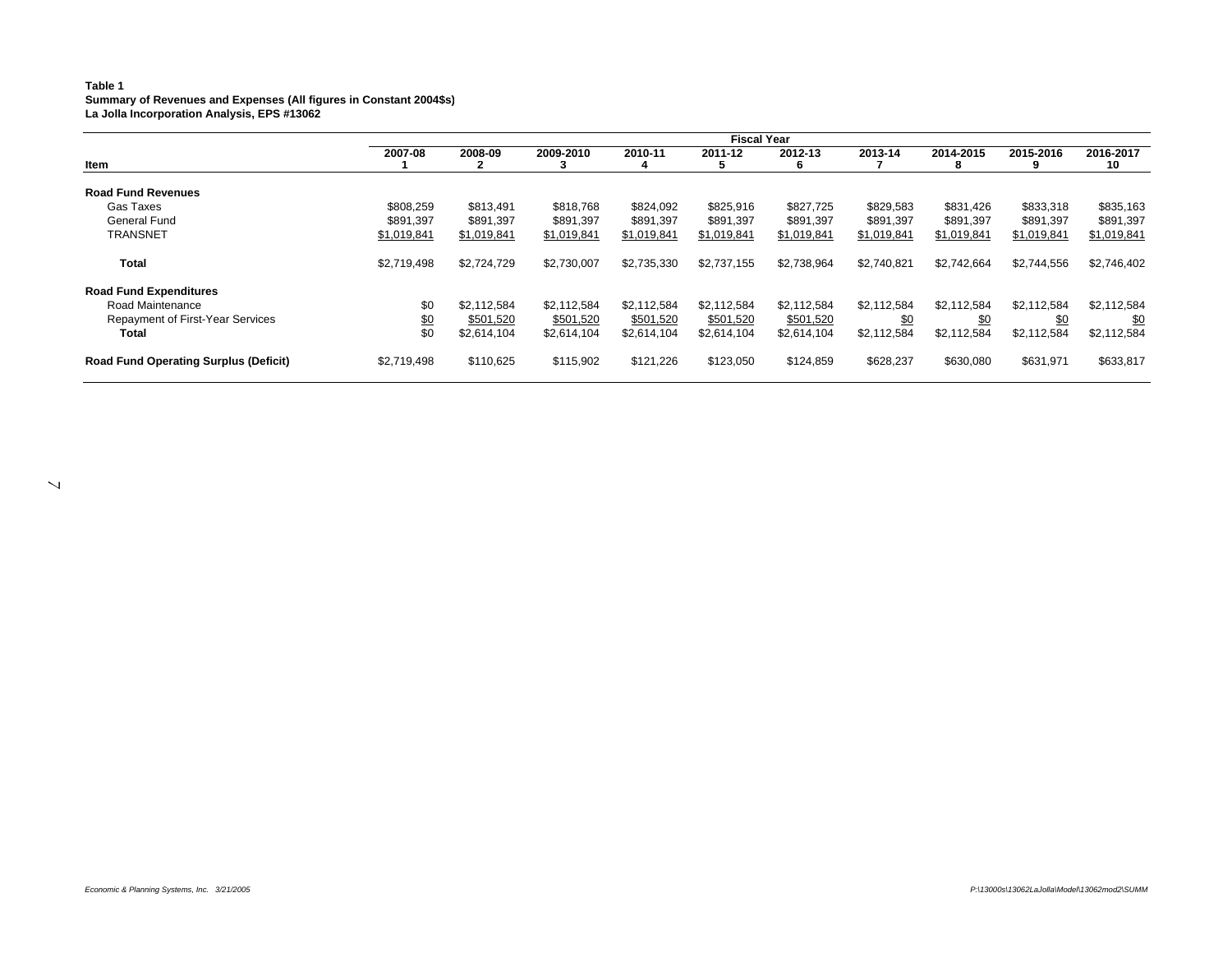- *3. The City of La Jolla appears capable of making a revenue neutrality payment to the City of San Diego.* As described in greater detail in subsequent sections, the La Jolla area currently generates net revenue to the City of San Diego in excess of public service expenditures. The IFA estimates that the City of San Diego could experience a loss of \$4.6 million of net revenue annually (revenue currently generated by the area in excess of expenditures) if La Jolla incorporates. Assuming that the mitigation payment is equal to the estimated \$4.6 million net loss, the new city would experience an annual surplus of \$1.3 million in the third year.
- *4. Boundary alternatives do not significantly change the findings regarding the nearterm financial viability of the new city.* The new city could achieve improved economies of scale for certain services (e.g., planning, general government, etc.), through expansion of its service area; however, other services (e.g., police protection) are likely to increase and may offset additional revenues generated from the larger boundary. The inclusion of certain boundary options may be complicated by the presence of public facilities that will continue to serve residents of the City of San Diego.

Any increase in net revenues (revenues in excess of expenditures) to the new city's budget as a result of adding revenue-rich territory (for example, areas with a significant amount of hotel tax or sales tax, but minimal increase in service costs) will increase by an equal and offsetting amount a higher mitigation payment to the City of San Diego; thus the inclusion of these areas will have no significant net benefit to the new city.

- *5. The financial feasibility of a new City of La Jolla could be improved in a variety of ways.*
	- Revenue-generating new development after cityhood, especially hotels or retail uses, would improve the new city's budget conditions. Any increase in revenues prior to incorporation would have no significant effect, since required mitigation would also increase.
	- Special taxes to fund services (e.g., police services), a utility users tax or increase to the hotel tax could further improve fiscal prospects. The current analysis does not indicate the need for such taxes, unless current service levels are increased.
	- Further analysis and additional information from the City of San Diego could reduce the estimated costs to a new city, for example, through contracts for services or reduced staffing.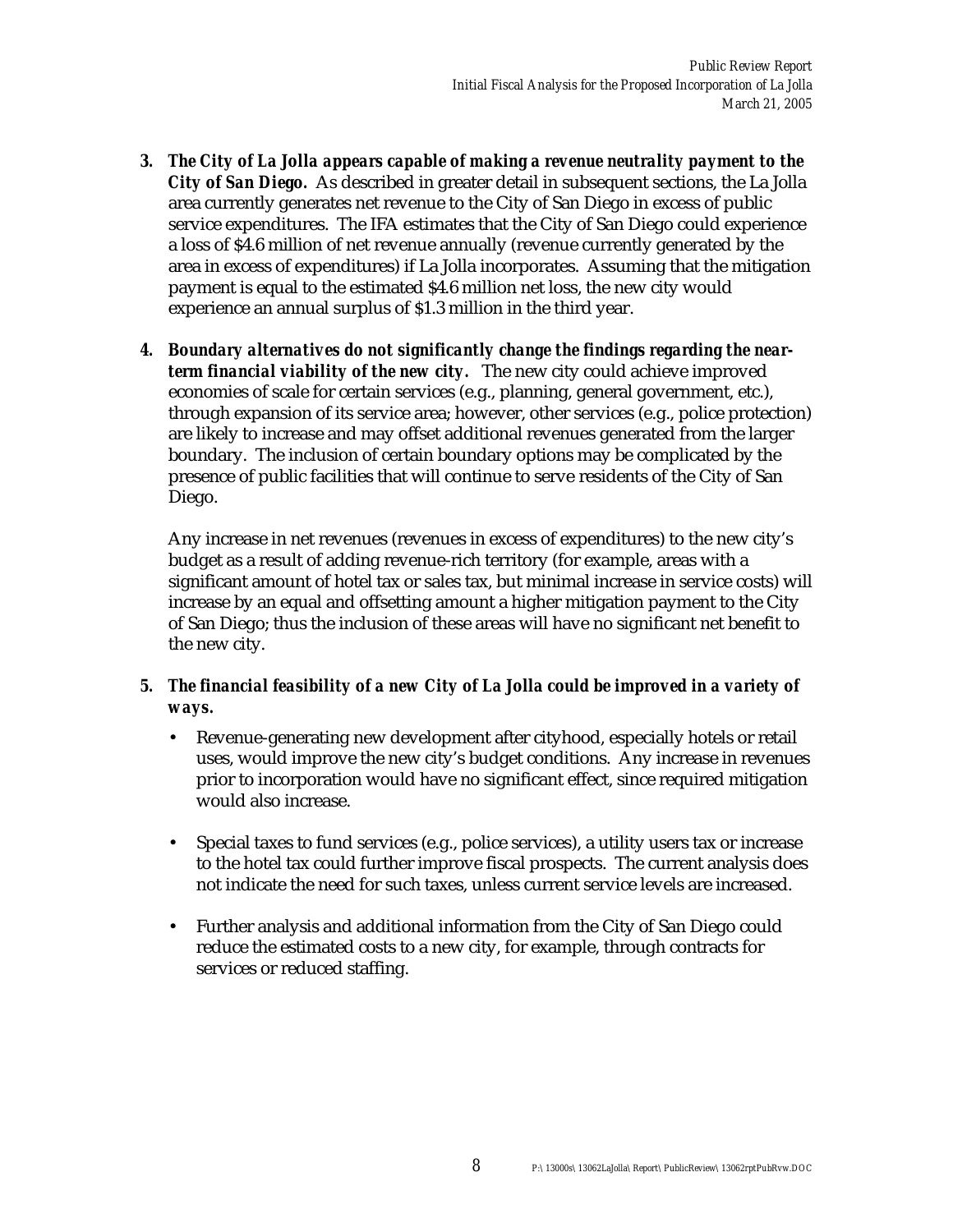### **FISCAL IMPACTS UPON OTHER AGENCIES**

#### *1. The incorporation of La Jolla would have an adverse impact on the City of San Diego.*

The revenues transferred from the City of San Diego to the new city exceed the savings in expenditures for transferred services. As defined in Government Code Section 56815 and calculated in this analysis, the difference between revenues transferred and expenditures transferred results in an adverse impact on the City of San Diego's General Fund. Based on current estimates, there would be a need for mitigation payments (and/or other agreement provisions that mitigate the impacts) as required by the statute. The analysis shows an adverse impact on the City of San Diego's General Fund of \$4.6 million. In addition, the City of San Diego could experience an adverse impact on its Road Fund. The revenue neutrality calculation is further discussed in **Chapters V and VI**.

#### *2. Other agencies serving the La Jolla area will not be significantly affected by the incorporation.*

The IFA assumes other agencies serving the La Jolla area, including the school districts, and private utility providers, will not be significantly affected by the incorporation. Growth in La Jolla, whether the area is incorporated as a new city or not, will affect demand for services from these districts. It is assumed that school and most other service provider expenditures and revenues will remain the same whether or not the area incorporates.

### **REORGANIZATION IMPACTS**

At this time, no special district reorganizations have been identified, nor are any special district reorganizations assumed in the IFA. LAFCO may, at its discretion, include special district changes as a part of its approval based on the findings of the CFA.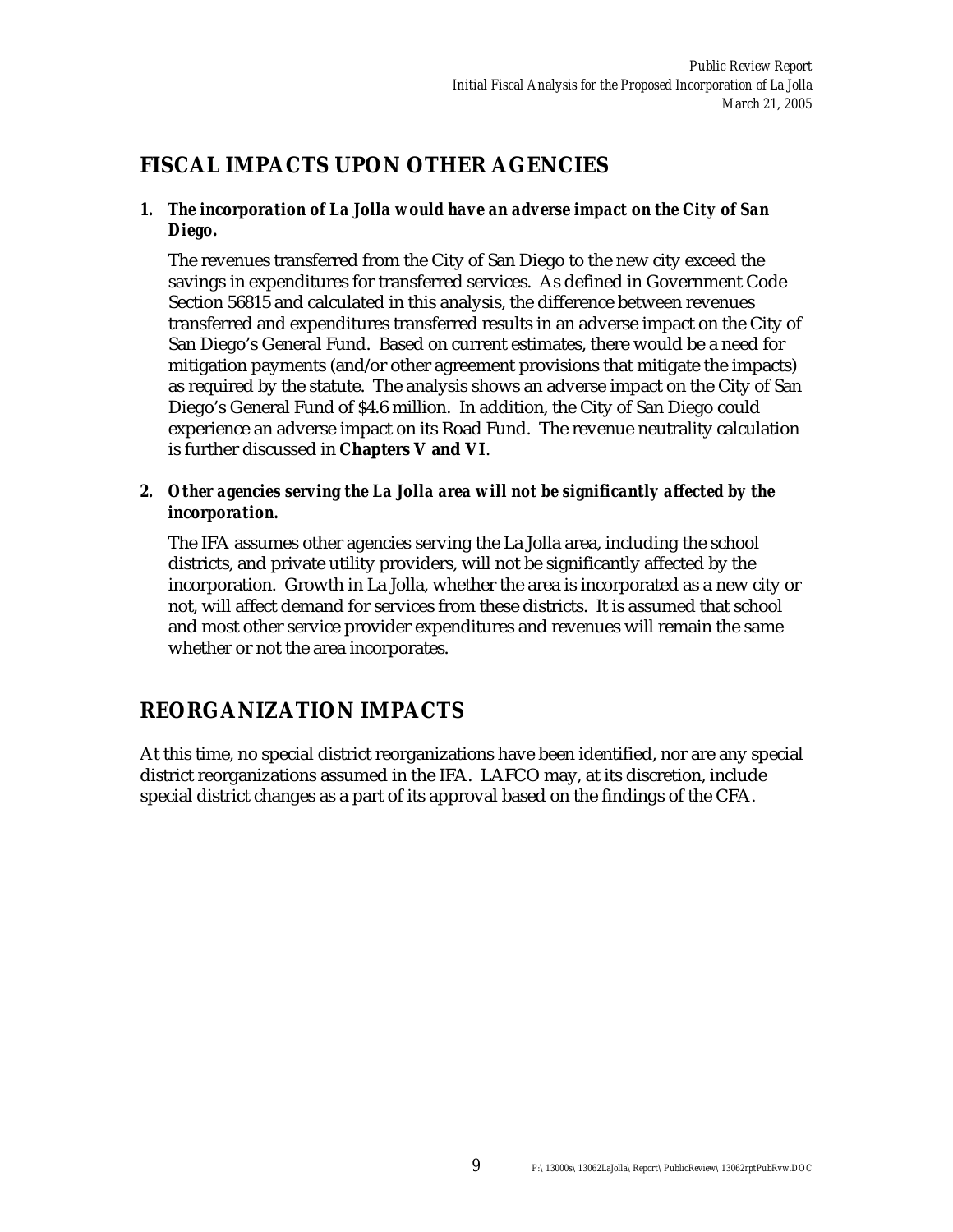### **PROPOSAL FOR INCORPORATION**

The following sections describe the La Jolla municipal government. If incorporation proceeds, these terms will be refined further as a part of the application and LAFCO review process.

### **NAME OF THE NEW CITY**

The name of the new city is assumed to be "The City of La Jolla."

### **FORM OF GOVERNMENT**

La Jolla will be incorporated as a General Law city under the Constitution of the State of California, consistent with State Law. The proposed form of the new city would be the "Council/Manager" form common to small and mid-sized cities throughout the State. Under the Council/ Manager form, a five-person City Council, elected at-large, would retain a City Manager who would be responsible for the day-to-day operations of the new city with an appointed City Clerk.

### **CITY BOUNDARY**

**Figure 1** depicts preliminary municipal boundaries proposed for La Jolla, showing boundary options. The options provide a basis for further data collection, evaluation, public discussion, and LAFCO review. It is likely that the range of options will be narrowed during subsequent review and analysis. **Table 2** summarizes fiscal and other issues related to the inclusion of certain areas.

The total area comprises approximately 13 square miles and a population of approximately 43,600. The boundary includes all areas within the 92037 zip code, which are commonly considered "La Jolla". The boundaries are larger than the area shown in the La Jolla Community Plan, as they also include UC San Diego property in the 92093 and 92161 zip codes, and areas further to the north (Torrey Pines State Reserve and the municipal golf course) and to the east of Gilman Drive. The entire length of the proposed city, assuming all subareas are included, is about 8.5 miles.

The southern boundary extends from the ocean near the terminus of La Jolla Boulevard, east to Interstate 5. The demarcation follows the zip code boundary for analysis purposes only; it is likely that changes will be necessary to avoid splitting neighborhoods, follow logical street patterns, and assure that communities of interest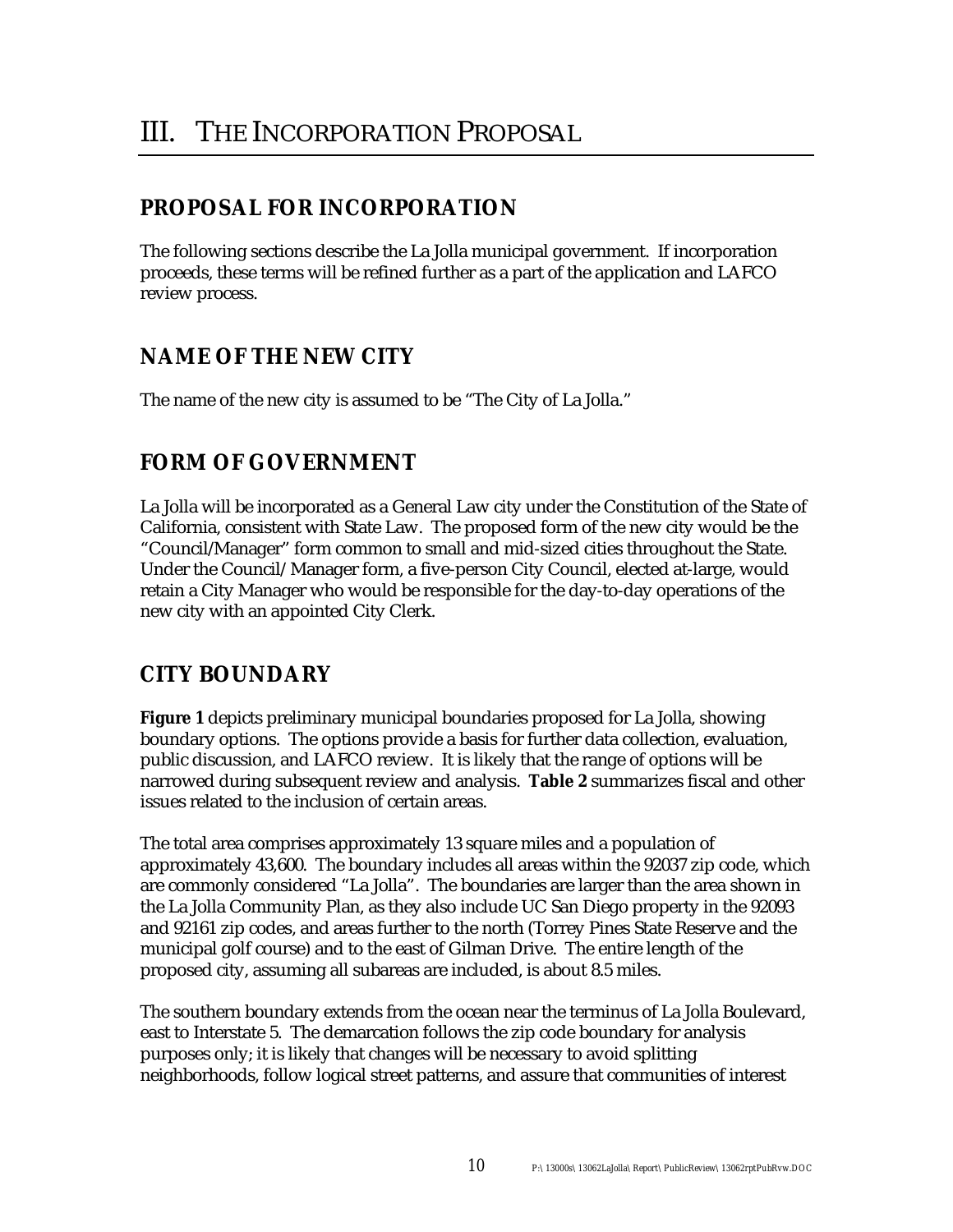#### **Table 2 Summary of Boundary Subareas and Issues**

|                |                                                                                                                                                                    |              |                   | <b>Potential Fiscal Effects on</b>                                                                                                                       |                                                                                                                                                                                                                                         |
|----------------|--------------------------------------------------------------------------------------------------------------------------------------------------------------------|--------------|-------------------|----------------------------------------------------------------------------------------------------------------------------------------------------------|-----------------------------------------------------------------------------------------------------------------------------------------------------------------------------------------------------------------------------------------|
| <b>Subarea</b> | <b>Description</b>                                                                                                                                                 | <b>Acres</b> | <b>Population</b> | <b>City Budget</b>                                                                                                                                       | <b>Other Issues</b>                                                                                                                                                                                                                     |
| 1              | Area west of I-5 and south<br>of La Jolla Village Drive and<br>UCSD to south boundary of<br>92037 zip code. Includes<br>La Jolla Village Square<br>shopping center | 5,360 ac.    | 32,500            | IFA fiscal analysis indicates<br>positive fiscal results,<br>however, a "revenue<br>neutrality" payment will be<br>necessary to the City of San<br>Diego | Southern boundary not well-<br>defined; although it could<br>adhere to zip code, does not<br>follow logical physical or<br>community demarcations                                                                                       |
| 2a             | Glider Port, Scripps Clinic & 1,100 ac.<br>Green Hospital, Hilton<br>Hotel, Torry Pines Inn, Golf<br>Course, Torry Pines State<br>Reserve                          |              | 280               | Neutral - tax exempt uses<br>offset by hotel taxes, and golf<br>course/restaurant sales tax                                                              | City of San Diego would<br>continue to own and operate<br>public facilities within the<br>new city's jurisdiction                                                                                                                       |
| 2 <sub>b</sub> | La Jolla Farms, La Jolla<br>Estancia Hotel, Salk<br>Institute                                                                                                      | 450 ac.      | 1,270             | Neutral - tax exempt uses &<br>service demands from<br>residential offset by residential<br>property tax and hotel taxes                                 |                                                                                                                                                                                                                                         |
| 3a             | <b>UCSD West of Torry Pines</b><br>Road (Scripps Institute)                                                                                                        | 200 ac.      | 340               | Neutral/Negative - tax exempt<br>use, still requires services                                                                                            |                                                                                                                                                                                                                                         |
| 3b             | <b>UCSD east of Torry Pines</b><br>Road                                                                                                                            | 1,050 ac.    | 6,500             | Neutral/Negative - tax exempt<br>use, still requires services;<br>partial offset from book store<br>sales tax                                            | Splitting UC between two<br>municipalities may create<br>service inefficiencies                                                                                                                                                         |
| 4              | <b>Scripps Memorial Hospital</b>                                                                                                                                   | 90 ac.       | $\mathbf 0$       | Negative - tax exempt use, still<br>requires services                                                                                                    | Land was dedicated for the<br>hospital conditioned upon it<br>remaining within La Jolla;<br>however, the hospital would<br>still be within the 92037 "La<br>Jolla" zip code                                                             |
| 5a, 5b         | Day school, police and fire<br>stations, Marriot Hotel, mix<br>of commercial and<br>residential                                                                    | 50 ac.       | 420               | Neutral - tax exempt uses &<br>service demands from<br>residential offset by<br>commercial sales tax and<br>hotel taxes                                  | The police & fire stations<br>serve San Diego residents<br>not be included in the new<br>city, thus requiring mutual<br>aid or other service<br>agreements to mitigate<br>potential service impacts or<br>inefficient service provision |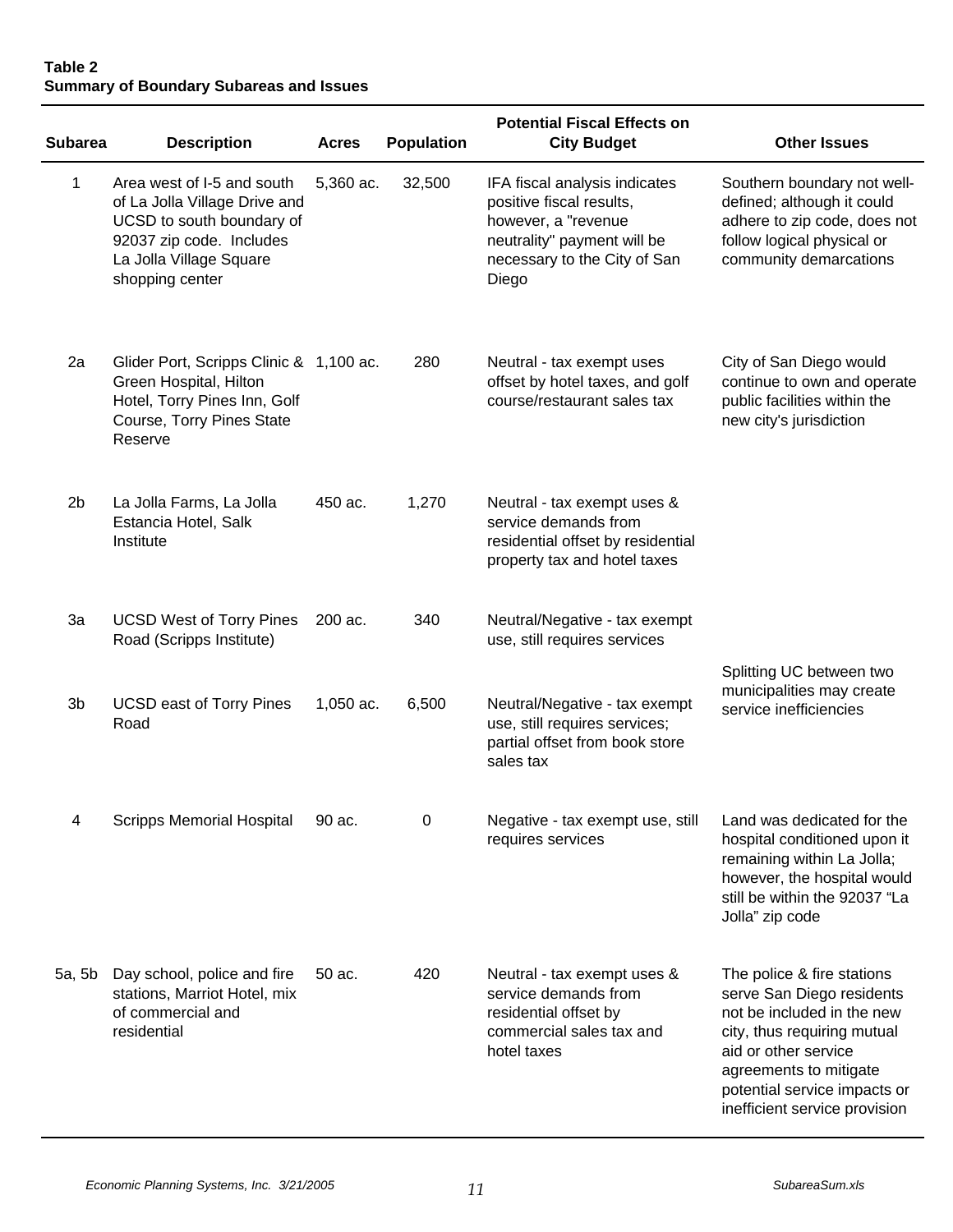are included. Certain changes are likely as the preliminary analysis proceeds moves forward and the boundaries are reviewed; further changes will occur if the proposal is forwarded to LAFCO.

The northernmost point is where Torrey Pines Road meets the southern city limit of Del Mar. The northern area includes Torrey Pines State Reserve and the Torrey Pines Municipal Golf Course.

Following is an overview of the boundary subareas.

**Subarea 1**—Over half of the total potential incorporation area is south of La Jolla Village Drive and the University of California (UC) campus, in the area designated Subarea 1. This subarea is entirely within the 92037 zip code. Subarea 1 comprises the majority of the potential area within the proposed new city.

In order to avoid City of San Diego "islands" within the new city boundaries, the next increment to the boundaries includes the contiguous areas designated as Subareas 3a and 3b.

**Subareas 3a and 3b**—These subareas include the Scripps Institution of Oceanography and UC San Diego. These areas are tax exempt and do not generate property tax; however, sales tax is generated from retail sales on the campus (e.g., the bookstore). The population within these areas totals 6,832, according to the 2000 census. The entire UC property, including the area to the east of I-5, is shown as a boundary option, to avoid splitting the property into multiple municipal jurisdictions.

**Subareas 2a and 2b—**Immediately to the north of the Scripps property and west of the UC campus are privately-owned residential properties in Subarea 2b, with a population of approximately 1,544. Inclusion of Subarea 2b requires that the adjoining Scripps and UC Subareas 3a and 3b also be part of the new city in order to avoid creation of City of San Diego "islands" within the new city.

Subarea 2a is the next contiguous area to the north of Subarea 2b and includes the Torrey Pines Municipal Golf Course, the Torrey Pines City Beach and the Torrey Pines State Beach. Subarea 2a is tax exempt; however, sales tax is generated at the golf course clubhouse, and the Hilton hotel in that subarea generates property tax, sales tax and Transient Occupancy Tax (TOT). Although the golf course is owned by the City of San Diego, the territory potentially could become part of the jurisdiction of the new city. The new city would gain no ownership or operational control over the golf course beyond its legal municipal authority (e.g., land use controls, etc.).

**Subarea 4**—This subarea includes the Scripps Memorial Hospital, and inclusion is contingent on incorporation of the UC subareas. Subarea 4 is shown as an option because the area may be better served as part of the surrounding new city. In addition, the land was dedicated for the hospital conditioned upon it remaining within La Jolla; it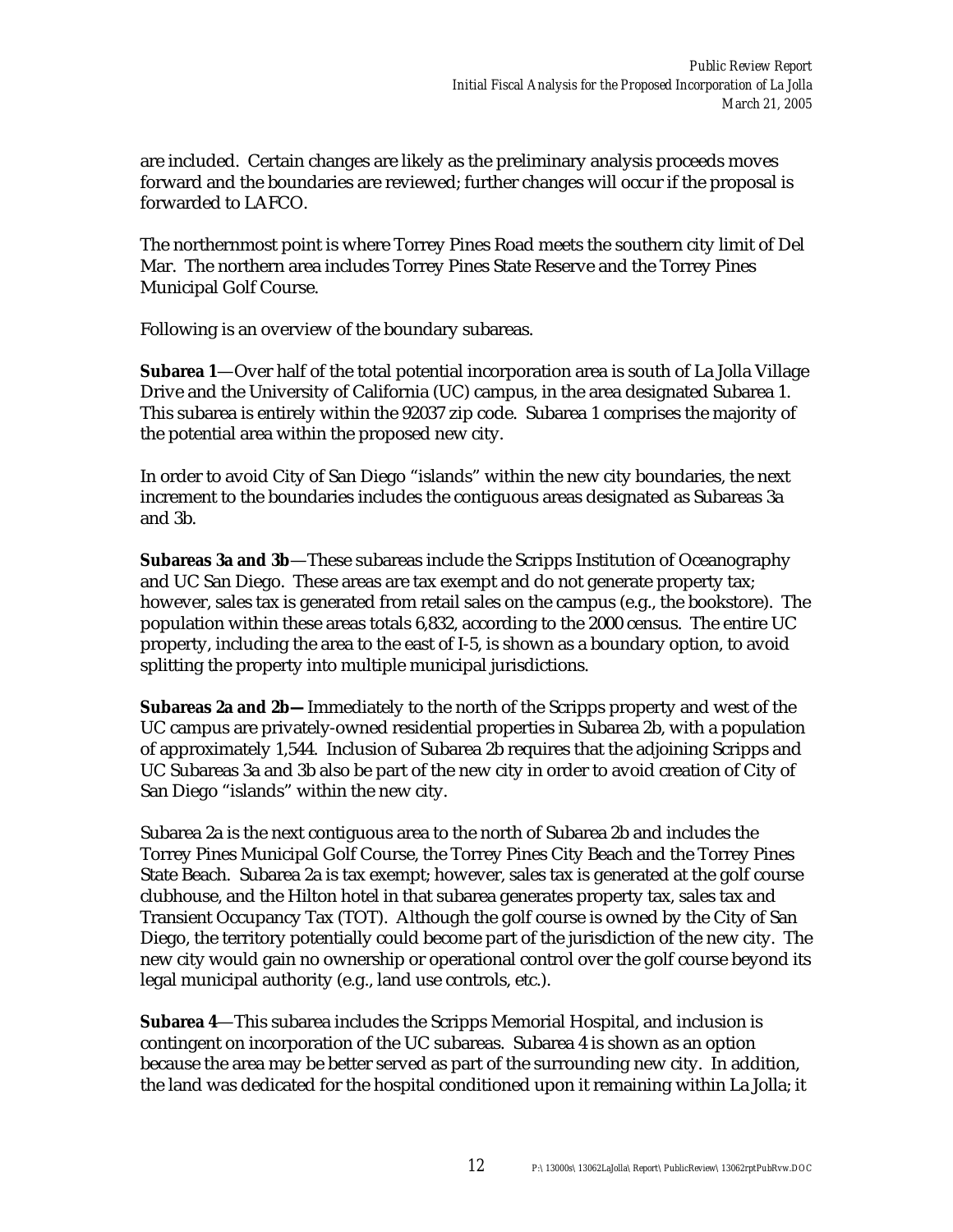is uncertain, however, whether exclusion from the incorporation boundaries would have any impact on the hospital as a result of this condition, particularly since the hospital would still be within the 92037 "La Jolla" zip code.

**Subareas 5a and 5b**—These subareas are bounded along their western edge by UC San Diego property and are included because the subareas may be better served as part of the surrounding new city (assuming the UC subareas are also incorporated into the new city). Subarea 5a, which includes a day school, is bounded on the south by Eastgate Mall. Subarea 5b is bounded on the south by La Jolla Village Drive. Subarea 5b includes a City of San Diego police station, fire station, some residential uses, and a hotel and commercial property, which are revenue generating uses. In addition to serving the La Jolla community, the police station and fire station serve existing City of San Diego residents and businesses that would not be included in the potential incorporation, perhaps requiring mutual aid or other service agreements to mitigate potential service impacts or inefficient service provision.

### **REORGANIZATION**

No special district reorganizations are assumed for this analysis.

### **SERVICE LEVELS**

This IFA presumes and reflects municipal expenditures that maintain existing municipal service levels. The proposed service levels are discussed in **Chapter IV**.

### **EFFECTIVE DATE**

This IFA assumes July 1, 2007 as the effective date, assuming a successful November 2006 election. Depending on the time required to initiate and complete the LAFCO process, this timeline may be extended.

### **GANN LIMIT**

Local agencies in California that receive proceeds of taxes are required to have a limit on how much tax money they can spend. It is called the Gann Limit.

Under State law, the LAFCO resolution of approval and the ballot question before the voters must identify a provisional Gann Limit. Following incorporation, the City Council will place on a future ballot a permanent Gann Limit for voter approval. The CFA will determine a provisional Gann Limit.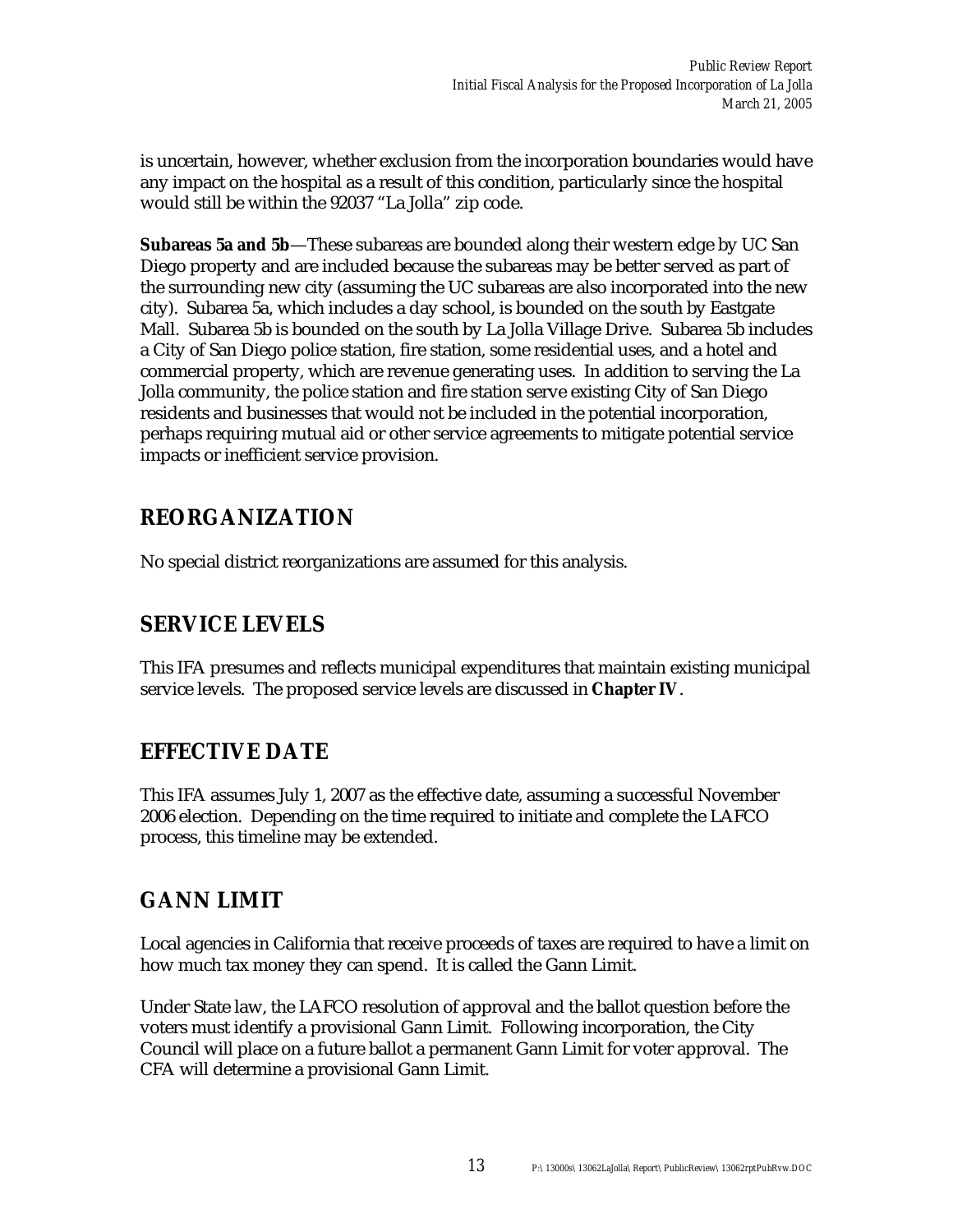### **NEW TAXES**

The IFA assumes no new taxes will be imposed by the new city.

### **CAPITAL IMPROVEMENTS**

It is assumed that the new City Council initially will adopt all impact fee ordinances currently enforced by the City of San Diego to ensure a continual flow of existing fee revenues. While this IFA addresses issues of fiscal feasibility, it has not evaluated the need for, or financing of, future capital improvements except to assume ongoing funding resulting from existing dedications and fees currently charged by the City of San Diego and adopted by the new city.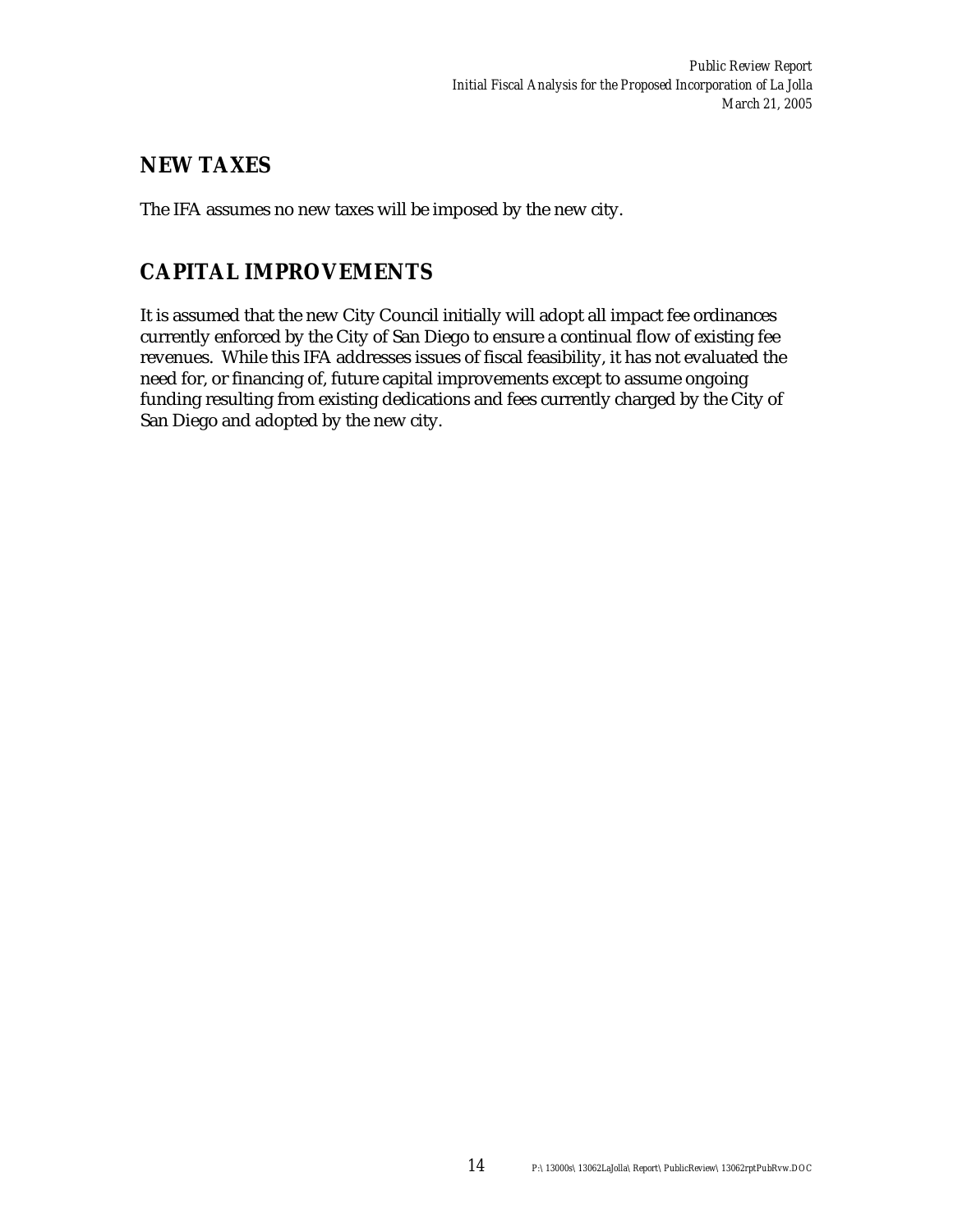A municipal Public Services Plan was developed to assess the feasibility of incorporation. **Table 3** presents a list of existing and proposed municipal services in La Jolla. The Public Service Plan is preliminary, reflecting Independent La Jolla, Inc.'s informal incorporation proposal and judgment of the Consultant. In actuality, decisions made by LAFCO, the future La Jolla City Council, and the San Diego City Council (and potentially, the County of San Diego) regarding contract services will determine how public services are provided in La Jolla.

As with all new cities, the municipal government in La Jolla will evolve over time. Initially, many services are likely to be provided by contract with the City of San Diego or other entities. Over time, these services may be provided directly by the new city. Upon its incorporation the City of La Jolla could become responsible for the following municipal services currently provided by the City of San Diego.

- City Council to make policy, and to advocate for the community
- City Administration, Finance, and Legal Counsel
- Police Protection including traffic law enforcement
- Fire Protection, including emergency response services
- Public Works (including engineering, road and local drainage maintenance, street lighting, parks and other maintenance)
- Land Use Planning and Regulation, Building Inspection and Code Enforcement **Services**
- Animal Control
- Environmental Services, include refuse collection and recycling

The following paragraphs describe the municipal services provided by the new city. Actual levels of service would be established by the City Council through the budget process. Cost projections are based on estimates of the service costs that the new city would incur because of its responsibility to provide certain public services. Levels of service and staffing decisions reflect the judgment of the Consultant based on current service levels and staffing and expenditure levels for cities of comparable size. Detailed cost assumptions are included in **Appendix I**. **Appendix II** provides information regarding the revenues and expenditures of comparable cities.

The following sections provide an overview of the city departments. Salary levels are assumed to increase at 0.5 percent per annum in real terms above inflation (unless otherwise noted). Actual salaries would depend on the negotiation of employment contracts and city staffing practices. Other costs generally include supplies and materials and would vary by year depending on need. The method of service provision, staffing levels, and contract services are illustrative; actual methods may include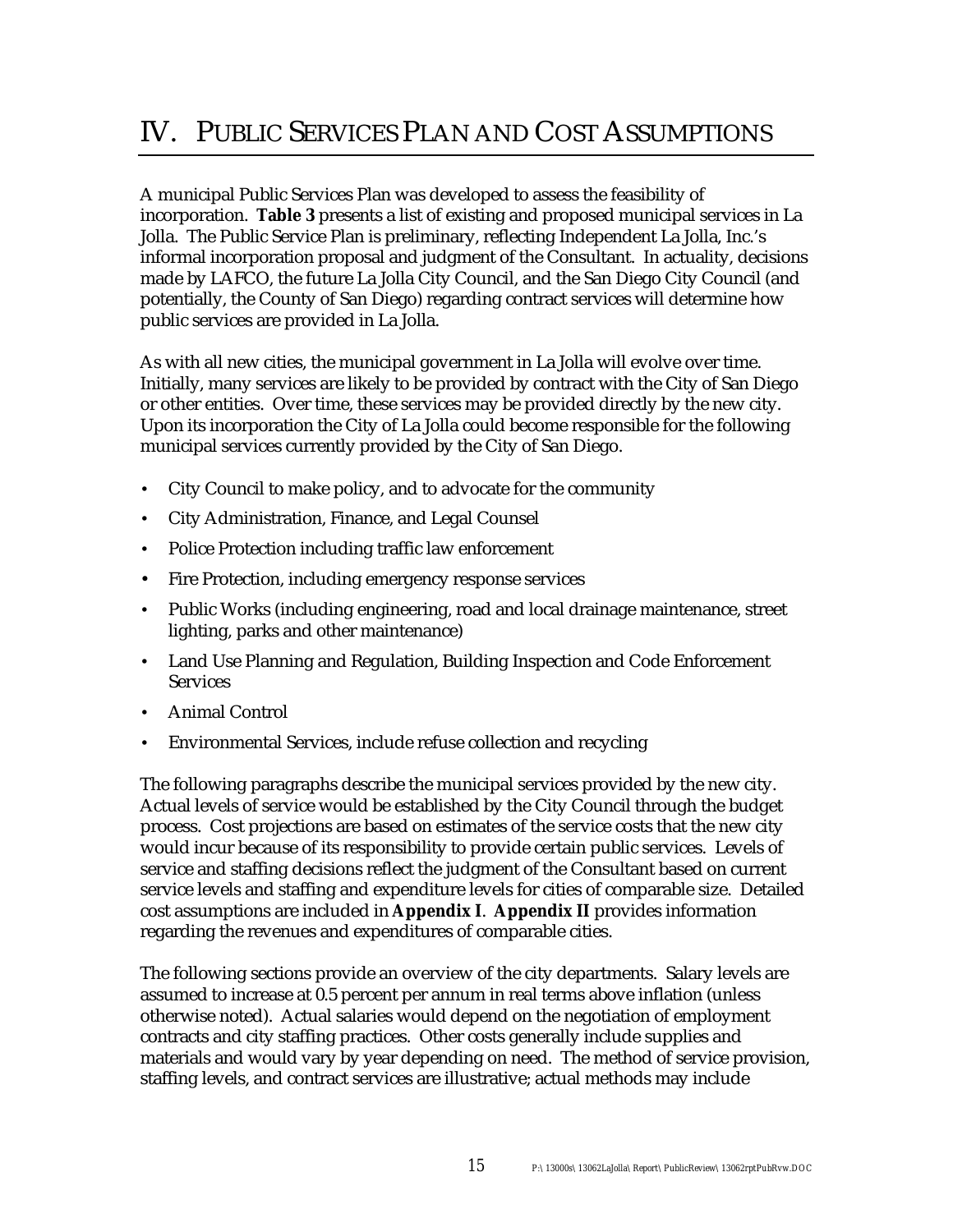#### **Table 3 Summary of Municipal Service Providers (Existing and Proposed)\* La Jolla Incorporation Analysis, EPS #13062**

| <b>Present Provider</b><br><b>Service</b><br><b>Method</b><br><b>After Incorporation</b><br>General Government<br><b>City Council</b><br>City of San Diego<br><b>City Council</b><br>City of La Jolla<br>City of San Diego<br>City of La Jolla<br><b>City Staff</b><br>Manager<br>City of San Diego<br>City of La Jolla<br>City Staff/Contract<br>Attorney<br>Finance/Clerk/Administrative Services<br>City of San Diego<br>City of La Jolla<br><b>City Staff</b><br><b>Public Protection</b><br>Law Enforcement<br>City of San Diego<br>City of La Jolla<br>City of San Diego or County Contract, or La Jolla Dept.<br>California Highway Patrol<br>Traffic Control/Accident Investigation<br>City of La Jolla<br>Same as above<br><b>Fire Protection</b><br>City of San Diego<br>No Change<br>As is currently provided<br>City of San Diego<br>No Change<br>As is currently provided<br>Ambulance<br>City and County of San Diego<br>City of La Jolla<br>Contract w/County<br><b>Animal Control</b> | <b>Service Provision</b> |  |  |  |  |  |  |  |
|-------------------------------------------------------------------------------------------------------------------------------------------------------------------------------------------------------------------------------------------------------------------------------------------------------------------------------------------------------------------------------------------------------------------------------------------------------------------------------------------------------------------------------------------------------------------------------------------------------------------------------------------------------------------------------------------------------------------------------------------------------------------------------------------------------------------------------------------------------------------------------------------------------------------------------------------------------------------------------------------------------|--------------------------|--|--|--|--|--|--|--|
|                                                                                                                                                                                                                                                                                                                                                                                                                                                                                                                                                                                                                                                                                                                                                                                                                                                                                                                                                                                                       |                          |  |  |  |  |  |  |  |
|                                                                                                                                                                                                                                                                                                                                                                                                                                                                                                                                                                                                                                                                                                                                                                                                                                                                                                                                                                                                       |                          |  |  |  |  |  |  |  |
|                                                                                                                                                                                                                                                                                                                                                                                                                                                                                                                                                                                                                                                                                                                                                                                                                                                                                                                                                                                                       |                          |  |  |  |  |  |  |  |
|                                                                                                                                                                                                                                                                                                                                                                                                                                                                                                                                                                                                                                                                                                                                                                                                                                                                                                                                                                                                       |                          |  |  |  |  |  |  |  |
|                                                                                                                                                                                                                                                                                                                                                                                                                                                                                                                                                                                                                                                                                                                                                                                                                                                                                                                                                                                                       |                          |  |  |  |  |  |  |  |
|                                                                                                                                                                                                                                                                                                                                                                                                                                                                                                                                                                                                                                                                                                                                                                                                                                                                                                                                                                                                       |                          |  |  |  |  |  |  |  |
|                                                                                                                                                                                                                                                                                                                                                                                                                                                                                                                                                                                                                                                                                                                                                                                                                                                                                                                                                                                                       |                          |  |  |  |  |  |  |  |
|                                                                                                                                                                                                                                                                                                                                                                                                                                                                                                                                                                                                                                                                                                                                                                                                                                                                                                                                                                                                       |                          |  |  |  |  |  |  |  |
|                                                                                                                                                                                                                                                                                                                                                                                                                                                                                                                                                                                                                                                                                                                                                                                                                                                                                                                                                                                                       |                          |  |  |  |  |  |  |  |
|                                                                                                                                                                                                                                                                                                                                                                                                                                                                                                                                                                                                                                                                                                                                                                                                                                                                                                                                                                                                       |                          |  |  |  |  |  |  |  |
|                                                                                                                                                                                                                                                                                                                                                                                                                                                                                                                                                                                                                                                                                                                                                                                                                                                                                                                                                                                                       |                          |  |  |  |  |  |  |  |
|                                                                                                                                                                                                                                                                                                                                                                                                                                                                                                                                                                                                                                                                                                                                                                                                                                                                                                                                                                                                       |                          |  |  |  |  |  |  |  |
| <b>Land Use and Planning</b>                                                                                                                                                                                                                                                                                                                                                                                                                                                                                                                                                                                                                                                                                                                                                                                                                                                                                                                                                                          |                          |  |  |  |  |  |  |  |
| City of San Diego<br>Regulation & Planning<br>City of La Jolla<br><b>City Staff</b>                                                                                                                                                                                                                                                                                                                                                                                                                                                                                                                                                                                                                                                                                                                                                                                                                                                                                                                   |                          |  |  |  |  |  |  |  |
| <b>Community Services</b>                                                                                                                                                                                                                                                                                                                                                                                                                                                                                                                                                                                                                                                                                                                                                                                                                                                                                                                                                                             |                          |  |  |  |  |  |  |  |
| City of San Diego<br><b>Recreation Programs</b><br>No Change<br>As is currently provided                                                                                                                                                                                                                                                                                                                                                                                                                                                                                                                                                                                                                                                                                                                                                                                                                                                                                                              |                          |  |  |  |  |  |  |  |
| City of San Diego<br><b>Local Parks/Recreation Facilities</b><br>No Change<br>As is currently provided                                                                                                                                                                                                                                                                                                                                                                                                                                                                                                                                                                                                                                                                                                                                                                                                                                                                                                |                          |  |  |  |  |  |  |  |
| City of San Diego<br>City of La Jolla<br>San Diego City Contract or La Jolla Dept.<br>Library                                                                                                                                                                                                                                                                                                                                                                                                                                                                                                                                                                                                                                                                                                                                                                                                                                                                                                         |                          |  |  |  |  |  |  |  |
| <b>Public Works/Public Utilities</b>                                                                                                                                                                                                                                                                                                                                                                                                                                                                                                                                                                                                                                                                                                                                                                                                                                                                                                                                                                  |                          |  |  |  |  |  |  |  |
| City of San Diego<br><b>Public Works Administration</b><br>City of La Jolla<br>City Staff                                                                                                                                                                                                                                                                                                                                                                                                                                                                                                                                                                                                                                                                                                                                                                                                                                                                                                             |                          |  |  |  |  |  |  |  |
| City of San Diego<br>City of La Jolla<br>City Staff/Contract<br>Roads, Local Drainage, Bridges, Signals                                                                                                                                                                                                                                                                                                                                                                                                                                                                                                                                                                                                                                                                                                                                                                                                                                                                                               |                          |  |  |  |  |  |  |  |
| City of La Jolla<br>City of San Diego<br><b>City Staff/Contract</b><br><b>Building Inspection</b>                                                                                                                                                                                                                                                                                                                                                                                                                                                                                                                                                                                                                                                                                                                                                                                                                                                                                                     |                          |  |  |  |  |  |  |  |
| Domestic Water<br>City of San Diego<br>As is currently provided<br>No Change                                                                                                                                                                                                                                                                                                                                                                                                                                                                                                                                                                                                                                                                                                                                                                                                                                                                                                                          |                          |  |  |  |  |  |  |  |
| Waste Water Treatment/Disposal<br>City of San Diego<br>No Change<br>As is currently provided                                                                                                                                                                                                                                                                                                                                                                                                                                                                                                                                                                                                                                                                                                                                                                                                                                                                                                          |                          |  |  |  |  |  |  |  |
| City of San Diego<br>Solid Waste Management/Disposal<br>City of La Jolla<br>Contract                                                                                                                                                                                                                                                                                                                                                                                                                                                                                                                                                                                                                                                                                                                                                                                                                                                                                                                  |                          |  |  |  |  |  |  |  |
| Flood Control<br>City of San Diego<br>City of La Jolla<br><b>City Staff</b>                                                                                                                                                                                                                                                                                                                                                                                                                                                                                                                                                                                                                                                                                                                                                                                                                                                                                                                           |                          |  |  |  |  |  |  |  |
| City of San Diego<br>City of La Jolla<br><b>City Staff</b><br><b>Street Lighting</b>                                                                                                                                                                                                                                                                                                                                                                                                                                                                                                                                                                                                                                                                                                                                                                                                                                                                                                                  |                          |  |  |  |  |  |  |  |
| National Pollution Discharge Elimination System<br>City of La Jolla<br>City of San Diego<br>City Staff/Contract                                                                                                                                                                                                                                                                                                                                                                                                                                                                                                                                                                                                                                                                                                                                                                                                                                                                                       |                          |  |  |  |  |  |  |  |
| <b>Public Education</b>                                                                                                                                                                                                                                                                                                                                                                                                                                                                                                                                                                                                                                                                                                                                                                                                                                                                                                                                                                               |                          |  |  |  |  |  |  |  |
| K-12 Grade Levels<br>San Diego Unified School District<br>No Change<br>As is currently provided                                                                                                                                                                                                                                                                                                                                                                                                                                                                                                                                                                                                                                                                                                                                                                                                                                                                                                       |                          |  |  |  |  |  |  |  |
| <b>Other Services</b>                                                                                                                                                                                                                                                                                                                                                                                                                                                                                                                                                                                                                                                                                                                                                                                                                                                                                                                                                                                 |                          |  |  |  |  |  |  |  |
| San Diego Gas & Electric<br>No Change<br>Franchise Agreement w/City of La Jolla<br>Electricity                                                                                                                                                                                                                                                                                                                                                                                                                                                                                                                                                                                                                                                                                                                                                                                                                                                                                                        |                          |  |  |  |  |  |  |  |
| San Diego Gas & Electric<br>Gas<br>No Change<br>Franchise Agreement w/City of La Jolla                                                                                                                                                                                                                                                                                                                                                                                                                                                                                                                                                                                                                                                                                                                                                                                                                                                                                                                |                          |  |  |  |  |  |  |  |
| Cable Television<br>Cox Communications and Time Warner Cable<br>No Change<br>Franchise Agreement w/City of La Jolla                                                                                                                                                                                                                                                                                                                                                                                                                                                                                                                                                                                                                                                                                                                                                                                                                                                                                   |                          |  |  |  |  |  |  |  |
| <b>Public Transit</b><br>Metropolitan Transit System<br>No Change<br>As is currently provided                                                                                                                                                                                                                                                                                                                                                                                                                                                                                                                                                                                                                                                                                                                                                                                                                                                                                                         |                          |  |  |  |  |  |  |  |

\* Proposed by applicant and IFA consultant. For illustrative purposes only; actual provision of service by the City will depend upon LAFCO actions, negotiations with service providers, and future actions by the City of La Jolla and City of San Diego Councils.

*16*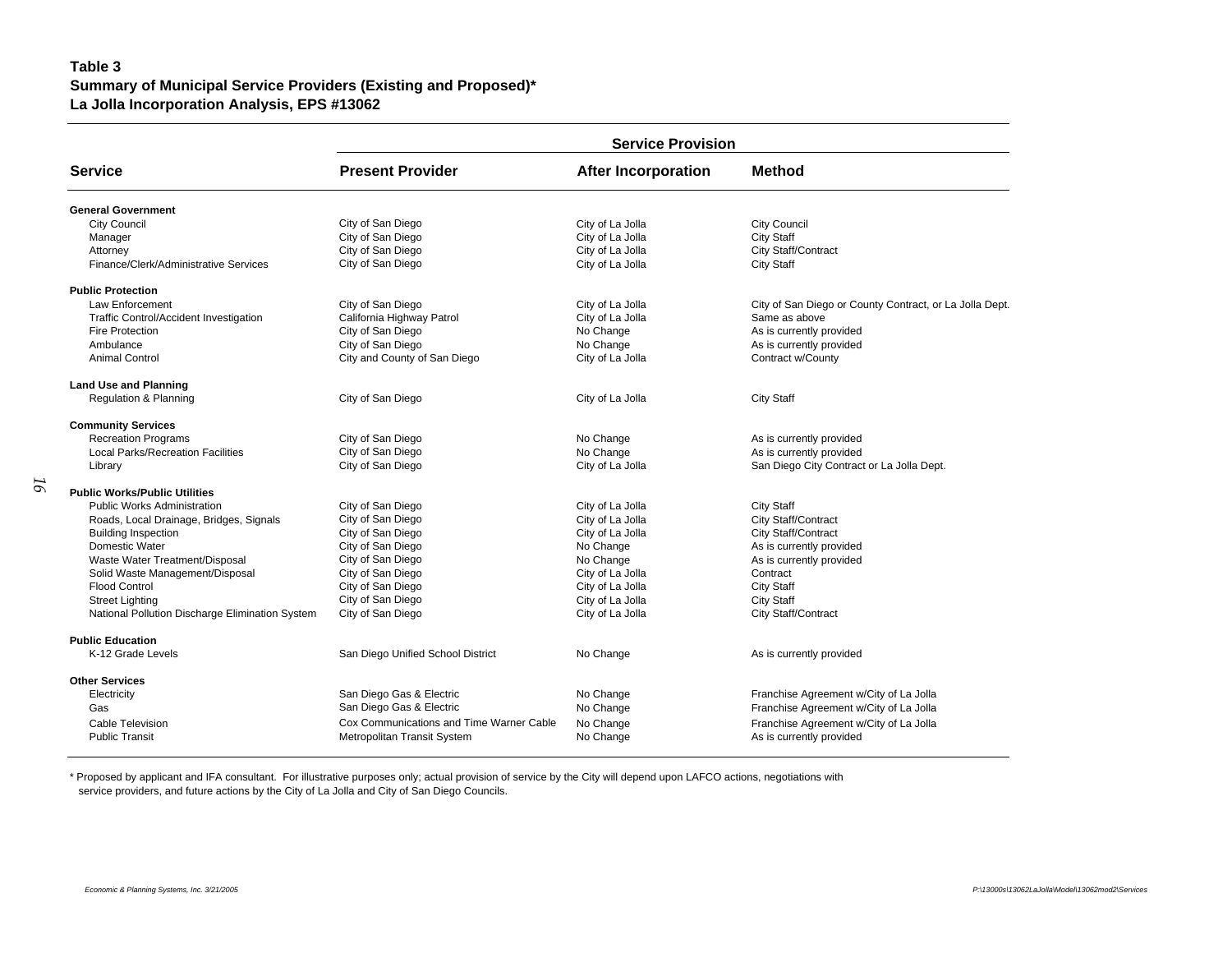some variation of in-house staff and contract services. The City Council ultimately would determine the method of service provision based on consideration of numerous factors including cost and availability of contractors.

### **CITY COUNCIL**

The City Council would be the governing body of the new city and would include five council members. The City Council would hire a City Manager and City Attorney, make service and budget decisions, enter into agreements with other governmental entities, and regulate land use within the city boundaries and represent the community.

The IFA assumes that council members would be paid a minimal monthly stipend, and other travel and membership costs would be incurred. The actual stipend will be decided as part of the new city's formal budgetary process. The "membership" expenses include membership in organizations such as the League of California Cities and other professional organizations. Travel and meeting expenses include costs related to conference and meeting attendance.

### **CITY ADMINISTRATION AND FINANCE**

The new city would be administered by a City Manager and a professional staff, including a Finance Director. Administrative and service decisions would be focused on the City Manager, who would carry out the policy directives of the City Council. Specific activities of Administration and Finance include a City Clerk and elections, budget preparation and administration, personnel, and contract administration.

### **CITY MANAGER'S OFFICE**

The City Manager's Office, responsible for overseeing city operations, would include a full-time City Manager, a full-time Assistant City Manager, and a full-time secretary in the first year of operation.

### **FINANCE DEPARTMENT**

The Finance Department, responsible for financial oversight and budgeting, would include a full-time Director of Administrative Services, Finance Manager, Treasurer, three Accountants, a Senior Account Clerk, and a secretarial/clerical staff person.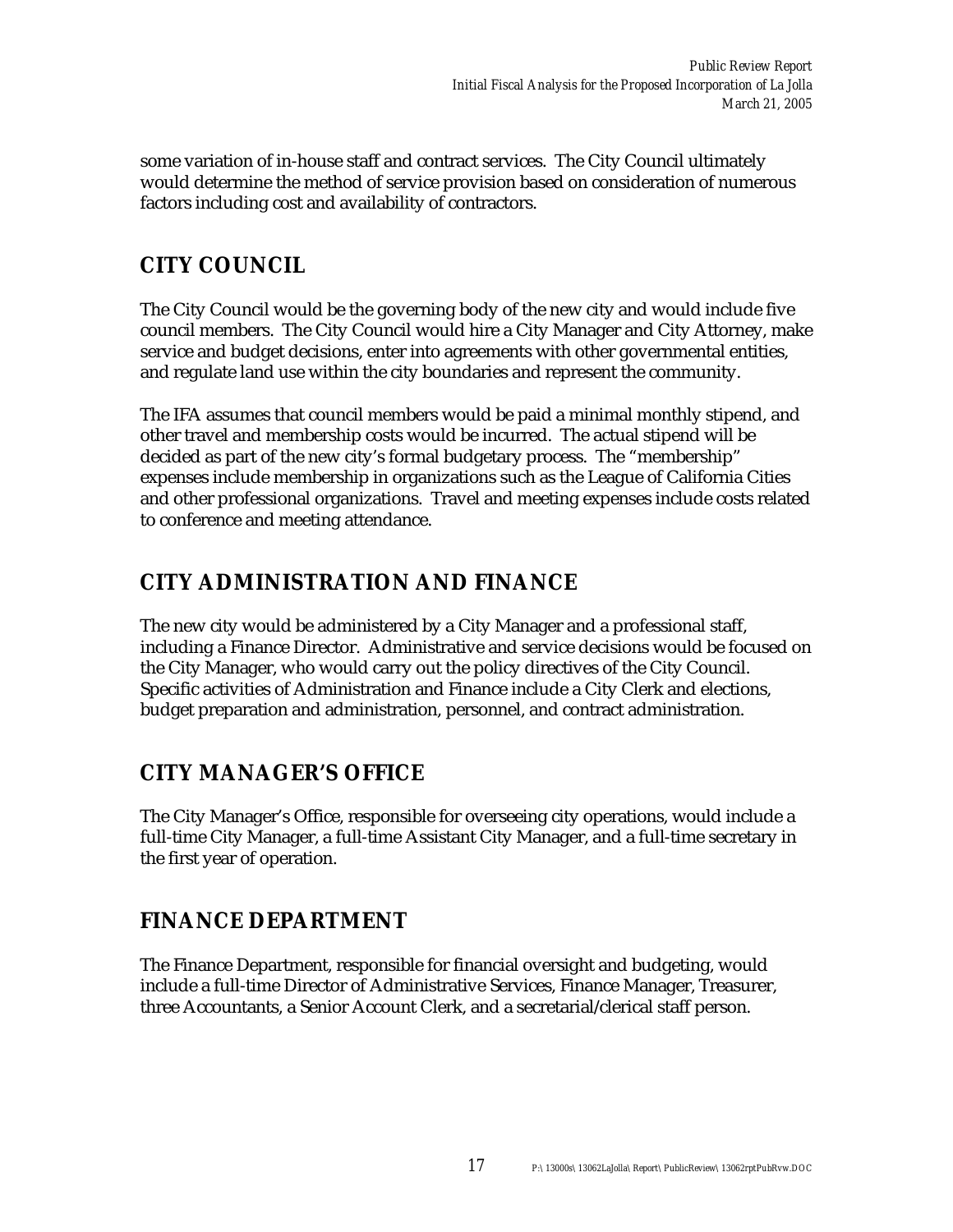### **ADMINISTRATIVE SERVICES**

Administrative Services includes human resources functions and information services. The latter is assumed to be provided by contract initially.

## **CITY ATTORNEY**

The new city initially will contract with an attorney or municipal law firm to provide legal expertise. The cost of this expertise, set to \$450,000 annually beginning the initial year, is assumed to increase at 2 percent per annum, in real terms. This amount should provide adequate amounts to deal with city start-up costs. The new city may incur other types of legal expenses, e.g., related to litigation, which would be funded from contingency funds.

### **CITY CLERK'S OFFICE**

The City Clerk's Office, responsible for a number of City record-keeping and administrative duties, will include a full-time City Clerk and a Deputy City Clerk starting in the first year of operation. Other costs include the cost of legal notices as well as supplies and materials.

### **POLICE PROTECTION**

Police protection is one of the most important responsibilities of municipal government and typically the most costly for small cities. At present, the City of San Diego provides law enforcement services. After incorporation, the IFA assumes the new city would contract with the City of San Diego Police Department to provide law enforcement and traffic control services. The City of San Diego currently does not provide contract services to other cities, so it is uncertain whether they would provide contract services to the new city.

The City of San Diego Police Department provided cost estimates for the La Jolla area. If a CFA is conducted, it will be important for the Police Department to provide the Consultant with a contract cost including indirect costs associated with departmental overhead, and the cost of providing local traffic enforcement. Alternatively, the new city may contract with the County of San Diego to provide services; no contract estimate is available at this time.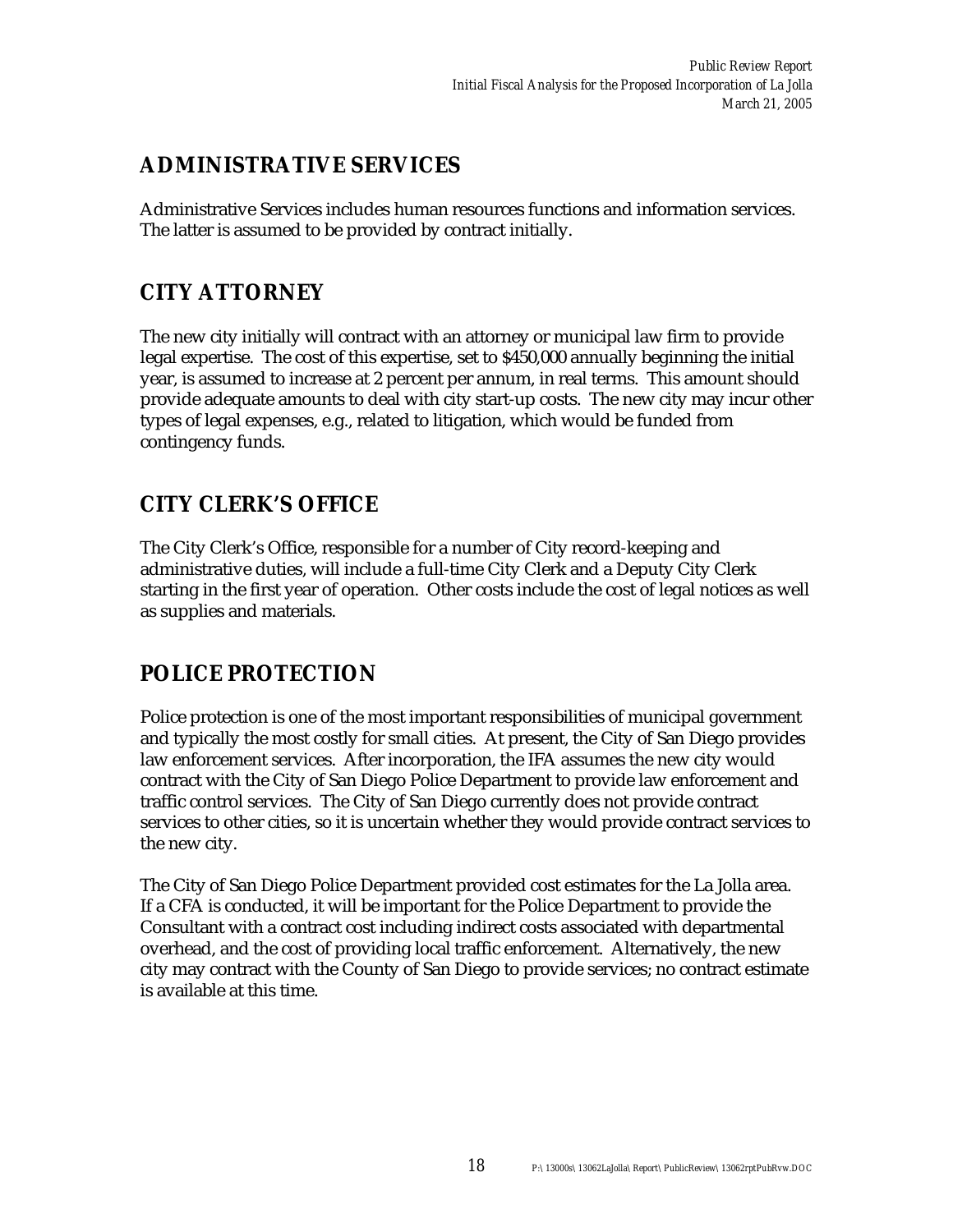No significant initial start-up costs are assumed to be necessary, since the City of San Diego's Police Department is currently equipped to serve the area. Over time, the new city could establish its own department, which could incur significant startup costs; this option has not been evaluated in this analysis. The new city would be eligible for various grants; however, it is assumed that any grants received would be utilized to purchase equipment or services over and above the level shown in the budget, due to typical grant funding "maintenance of effort" requirements and restricted uses.

### **PUBLIC WORKS/ENGINEERING**

The City of San Diego currently provides public works and engineering services through their Engineering and Capital Projects and Transportation Departments, and provides refuse collection and recycling through their Environmental Services Department. The Public Works Department of the proposed city would provide engineering services to the new city and would manage capital improvement and maintenance activities. The major activities would include maintenance for roads and landscaping as well as conducting engineering review of development proposals.

Most likely much of the engineering, building inspection, and maintenance activity would be conducted by the new city through a contract; after the expiration of the contract, the new city could continue to contract with the City of San Diego (if agreed to by the City of San Diego), increase its in-house staff, and/or utilize private consulting engineers and contractors. At the direction of the City Manager and City Council, the Public Works Director/City Engineer would coordinate with contract service providers. The Public Works Department is assumed to include 19 employees, including engineers, project staff, maintenance workers, and other technical and administrative staff.

### **ROAD MAINTENANCE**

The IFA assumes road mile maintenance costs for repair and maintenance of pavement, hardscape repairs, drainage, and maintenance of traffic signals, based on the City of San Diego's cost estimates. Detailed costs of providing road maintenance to La Jolla by the City of San Diego will be identified further in a CFA. The analysis assumes that the City of San Diego would continue to provide services under contract to the City of La Jolla, although staff responsibilities could transition to the new city.

Landscaped medians are maintained under assessment district agreements, which are assumed to be continued under the new city. Assessment districts collect assessments from property owners, in addition to property tax, to fund maintenance of improvements within the district.

Information provided by the City of San Diego Street Division shows that as of FY 2002 approximately 68 percent of the streets in La Jolla are in acceptable condition, 27 percent are in fair condition, and 5 percent are in poor condition. Approximately 83 of the 122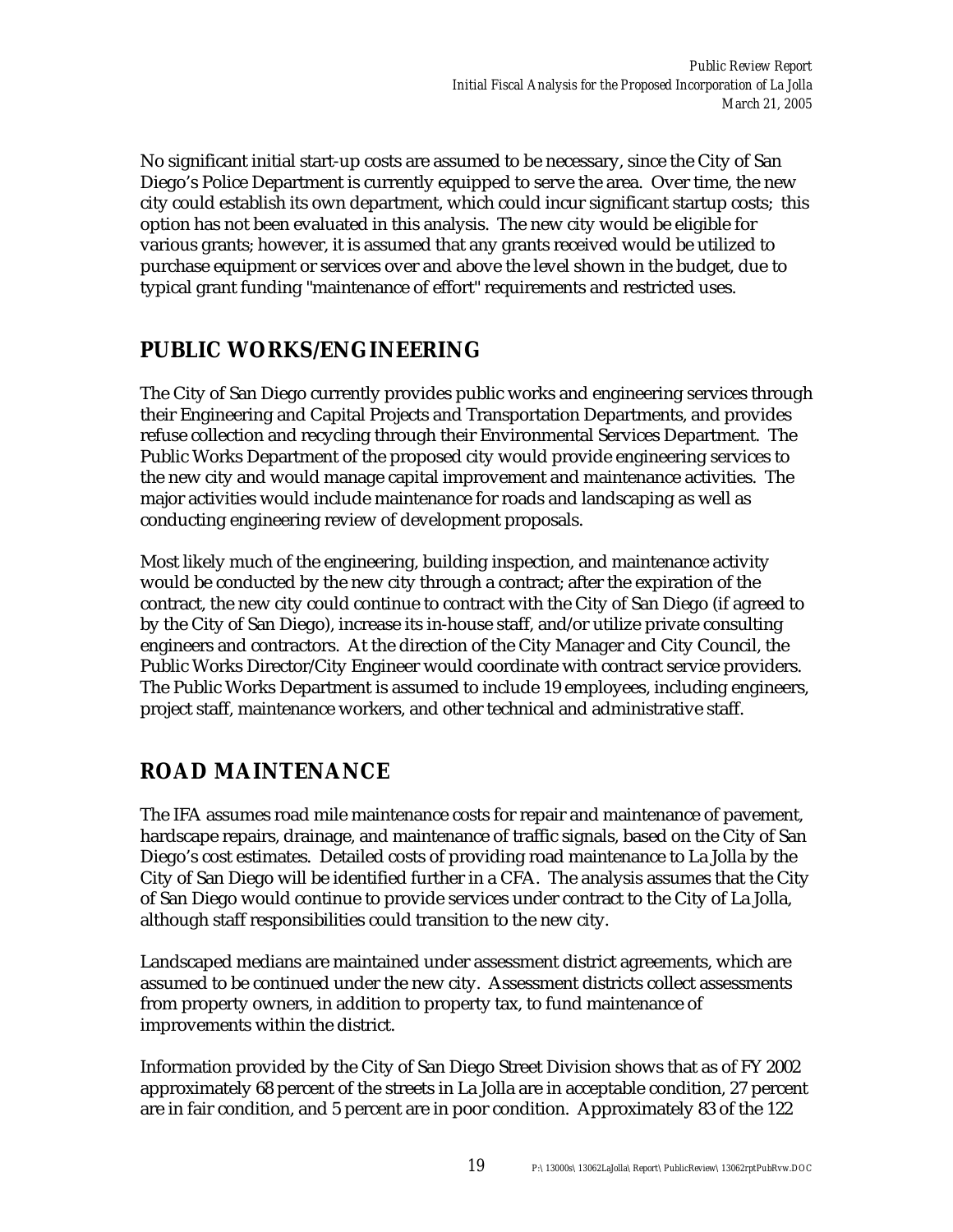miles of roads in the La Jolla area need little or no maintenance (as of 2002). Repair costs were estimated at approximately \$1.15 million for streets in fair condition and \$1.2 million for streets in poor condition.

### **NATIONAL POLLUTION DISCHARGE ELIMINATION SYSTEM**

The new city will be responsible for implementing a variety of programs in accordance with Phase 2 of the National Pollution Discharge Elimination System. Minimum program requirements could include public education and outreach on storm water impacts, public involvement/participation, illicit discharge detection and elimination, construction site storm water runoff control, post construction storm water management in new development and redevelopment, and pollution prevention and "good housekeeping" for municipal operations. The new city may also implement additional pollution control and monitoring measures, depending on funding availability and priorities.

### **PLANNING AND COMMUNITY DEVELOPMENT**

The existing City of San Diego Zoning Ordinance most likely will be adopted as land use policy by the first City Council. It is assumed that beginning in its second year, the new city would begin to develop a new general plan and zoning ordinance. Consultant contracts would be used for these services. A Planning Commission would be appointed and begin to update the General Plan and supporting planning documents and policies. The IFA assumes that approximately 70 percent of the department costs (excluding the General Plan) are recovered through fee revenue.

#### PLANNING

#### **Functions and Staffing**

The Planning Department is responsible for General Plan preparation, code enforcement, and development services. General Plan preparation will occur during the early years of the new city's operation, and code enforcement will be ongoing, most intensively prior to buildout. The IFA includes consultant costs related to General Plan preparation.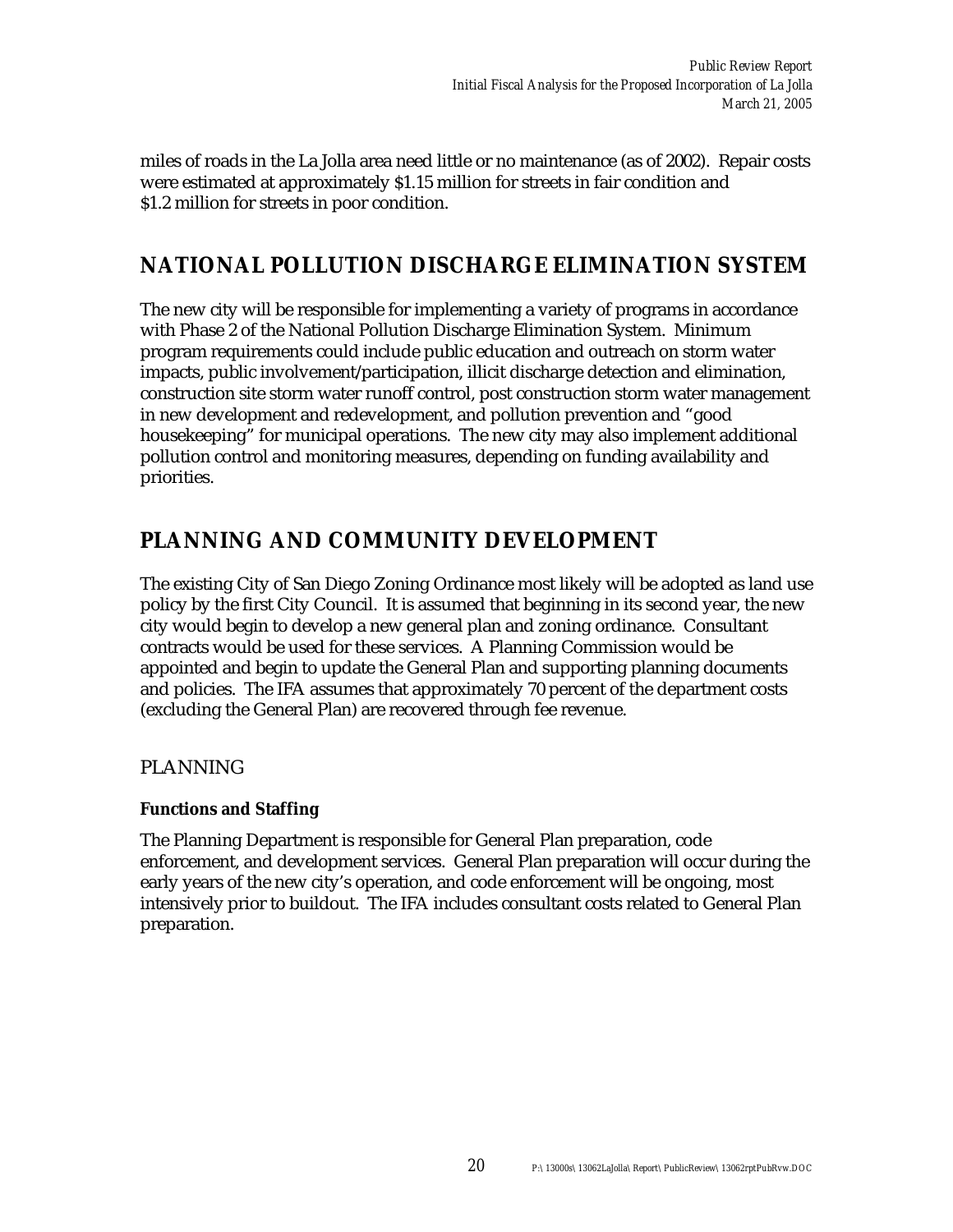| <b>Positions</b>                      | FTEs |
|---------------------------------------|------|
| <b>Planning Director</b>              |      |
| <b>Assistant Director</b>             |      |
| Planners (senior and principal)       | 4.5  |
| <b>Building/Zoning Administrators</b> | 2    |
| <b>Building Inspectors</b>            | 4    |
| <b>Code Enforcement</b>               | 2    |
| <b>Aids and Clerks</b>                | 5    |
| Secretary/Clerical                    |      |

The level of staffing is based on the level of service provided by other comparable cities of similar size throughout California. The Department is assumed to include the following staff positions.

#### BUILDING INSPECTION SERVICES

Building Inspection Services are currently provided by the Development Services Department of the City of San Diego. The Building Inspection Department of the proposed city would provide plan review, permit issuance, building construction and file-keeping services for La Jolla. Building inspection is assumed to be initially provided through a contract with the City of San Diego under the auspices of La Jolla's Public Works Administration. Annual building inspection costs would vary based upon development activity.

#### CODE ENFORCEMENT

There are currently 317 open code enforcement cases in the proposed City of La Jolla, which represent roughly 6 percent of the total number of cases in the City of San Diego. However, the Neighborhood Code Compliance Department believes that the current service level provided to La Jolla is inadequate given the complexity of cases in the area. These cases included issues regarding fragile coastal bluffs, protected view corridors, historic resources, and other environmentally sensitive lands. Thus, the City of San Diego recommends increasing Department staff by 42 percent, or by 16 FTEs, in order to adequately handle all of the complex issues that are more prevalent in the La Jolla area.

#### AFFORDABLE HOUSING AND ECONOMIC DEVELOPMENT

The new city could handle various functions (e.g., administering HUD programs, facilitating housing development) through in-house planning staff. Various grants programs for housing would cover a portion of these costs, and administration-related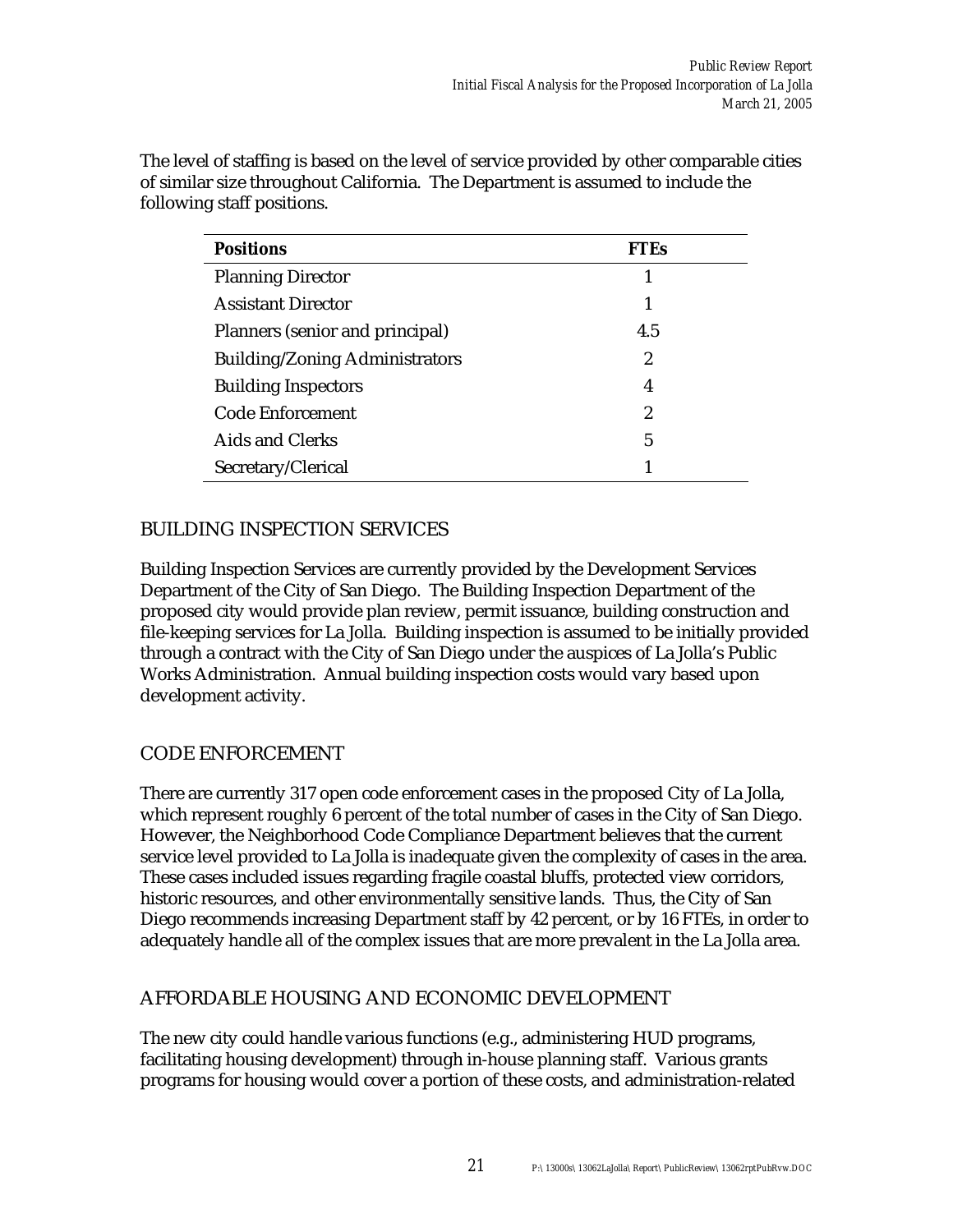costs. The current business improvement district, which provides private funding from businesses for area marketing, maintenance and improvements, is assumed to continue, unaffected by the incorporation.

### OTHER COSTS

It is assumed that planning consultants will play a significant role in General Plan preparation as well as providing other consulting services over time. Mapping reproduction costs are associated with General Plan preparation and other City needs for maps. Actual costs will depend on the extent of use and implementation of a GIS system and the exact geographic boundaries covered. The Planning Commission expense includes costs related to the preparation of the General Plan and Zoning Code, including costs such as materials and supplies, report production, travel, and meetings.

### **ANIMAL CONTROL**

At present, the County and the City of San Diego both provide animal control and shelter services to La Jolla. A portion of these costs is covered by charges for services and animal license fees. After incorporation, the IFA assumes the new city will contract with the County and/or the City of San Diego for these services. It was assumed that the cost to the new city of contracting these services would be based on the level of service currently provided to the area. The actual cost will depend upon a variety of factors that include inflation, employee "cost of living" increases, and State mandates for animal retention and the spaying/neutering of all dogs and cats adopted from the shelter. The per-capita cost was applied to the existing and new population within the proposed incorporation areas to determine the costs of animal control.

### **LIBRARY**

Library service is provided to residents of La Jolla by the San Diego Public Library System. Local residents use the newly expanded La Jolla/Riford Branch Library. It is assumed that the new city would contract for ongoing operations and potentially take over operations in the longer term.

### **PARKS AND RECREATION**

The City of San Diego Park and Recreation Department manages parks and open space, recreational programs, and recreational facilities. In the La Jolla area the Department currently manages approximately 348 acres of open space, 37 acres of regional parks, and 44 acres of community parks. Community facilities operated in the La Jolla area by the City of San Diego include the La Jolla Tennis Courts and The La Jolla Bridge Club. Both of these facilities are maintained by community groups, with partial maintenance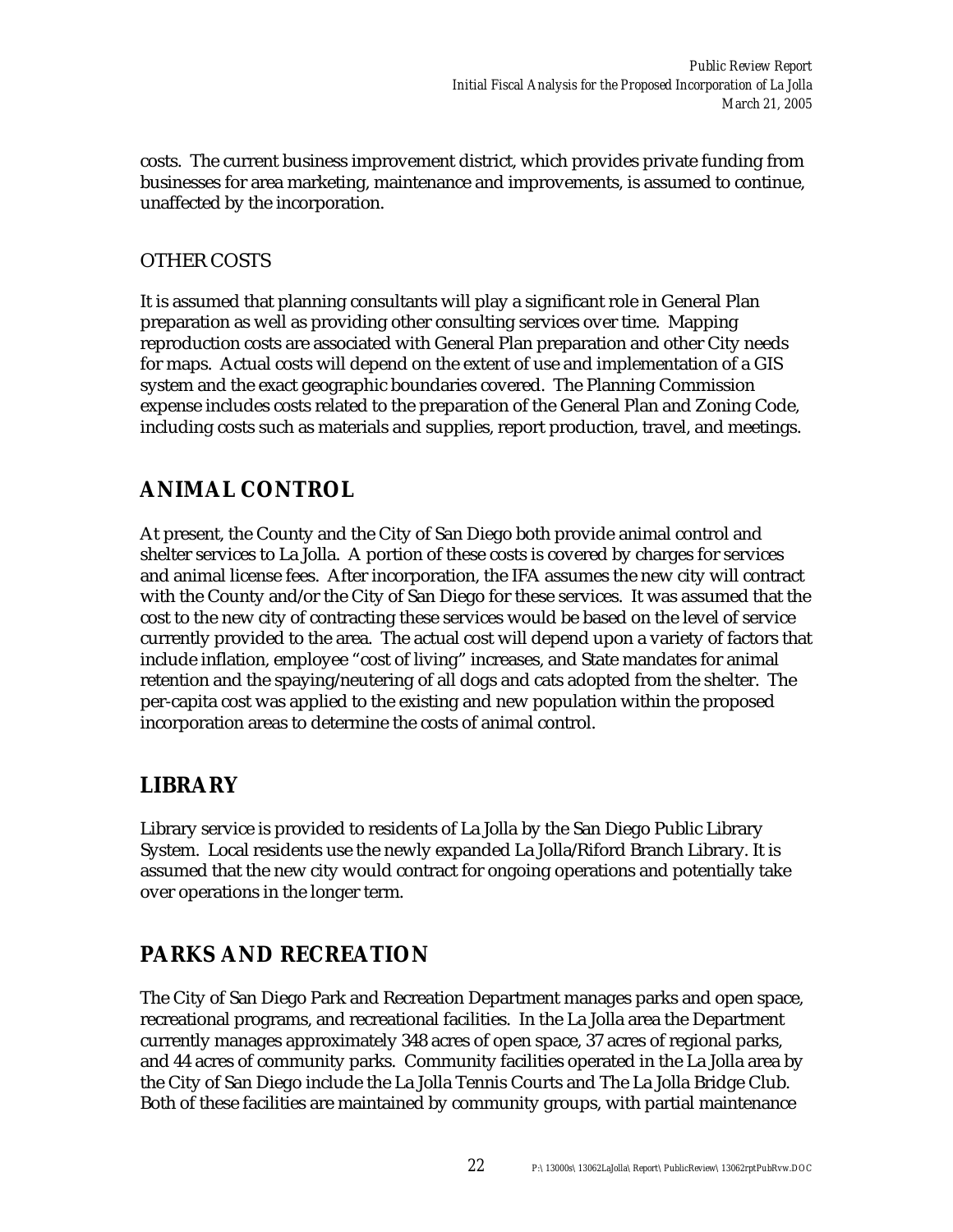provided for the Bridge Club by the City of San Diego, under agreements with the City of San Diego. In addition, the Department manages approximately 6,000 acres of the San Diego-La Jolla Underwater Park (see **Appendix III** for a detailed listing of La Jolla's inventory of parks and open space).

### **FIRE PROTECTION**

The City of San Diego Fire Department provides fire protection to La Jolla. The Department also provides emergency response services. The following table shows the location and services for fire stations serving La Jolla.

| <b>Station Name</b>                                                                    | <b>Address</b>                              | <b>Apparatus</b>     |
|----------------------------------------------------------------------------------------|---------------------------------------------|----------------------|
| Fire Station 9                                                                         | 7870 Ardath Lane<br>at Torry Pine Road      | Engine, medic/rescue |
| Fire Station 13                                                                        | <b>809 Nautilus Street</b><br>at Fay Avenue | Engine               |
| Fire Station 16                                                                        | 2110 Via Casa Alta<br>at La Jolla Scenic    | Engine               |
| <b>Fire Station 35</b><br>(provides services within and<br>outside incorporation area) | 4285 Eastgate Mall<br>at Genesee Avenue     | Engine               |

The IFA assumes that the new city will be responsible for the provision of fire protection services to the incorporation area. Costs are based on current average costs per station.

### **UTILITIES**

Individual utility companies serving the City of San Diego currently that will continue to serve the proposed City of La Jolla include San Diego Gas & Electric, Cox Communications, and Time Warner Cable. In addition, private haulers would continue to provide refuse service under a franchise agreement with the new city; it is assumed that the new city continues to fund residential refuse collection services in the same manner as the City of San Diego. The IFA assumes that the City of San Diego will provide water and wastewater services to the area as it currently does to other cities.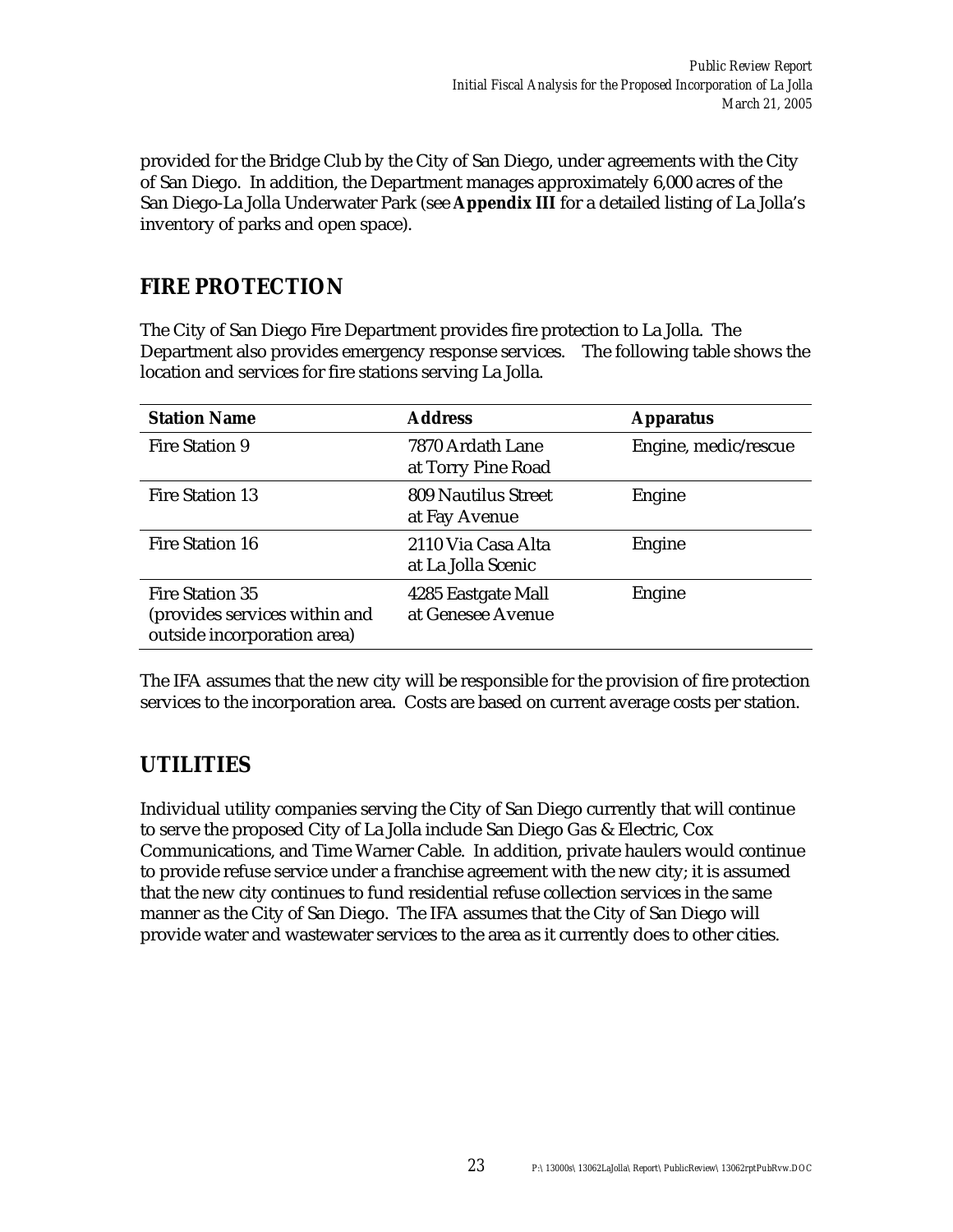### **OTHER CITY EXPENDITURES**

#### OFFICE RENT AND SUPPLIES

The new city will require office space, supplies, and equipment to conduct its operations. It is expected that the new city will rent workspace for its staff and a council chamber. The number of new city staff is expected to stabilize at about 65 persons. Space rental cost estimates are based on the assumption that the new city will rent sufficient space for this level of staff, and 67 persons to include space for contract employees and a 2,000-square-foot space for the council chamber, for a total of approximately 15,400 square feet. Rent is assumed to be \$1.30 per square foot per month; actual costs will depend on the type, location, size and amenities. Annual supplies and initial computer and furnishing costs are estimated using an average cost per employee.

#### INSURANCE

The new city will carry insurance. Insurance costs were estimated at about 3 percent of total General Fund expenses, excluding non-departmental costs. Depending on the type of insurance coverage, level of self-insurance, and participation in shared programs, costs could be less.

#### **CONTINGENCY**

A number of unforeseen costs may occur that will have to be borne by the new city. The cost estimates include a contingency allowance estimated at 5 percent of total General Fund costs to account for unforeseen costs or cost increases above the projected amounts in the IFA budget. If the contingency funds are not required, they could provide a reserve that could be applied to specific purposes, e.g., capital improvements.

### **REPAYMENT FOR INITIAL-YEAR SERVICES**

The City of San Diego will continue to provide a number of services to La Jolla for the first fiscal year of city operation after incorporation, as provided by State law. Services that will continue to be provided most likely will include police, fire protection, animal control, land use planning and code enforcement, and road maintenance. It is assumed the City of San Diego will request repayment of its first year expenses to provide services. The costs are assumed to be repaid by the City of La Jolla in the initial year of operation. Alternatively, repayment could occur over a period of five years (typically with interest), allowing the new city to establish initial reserves. Depending on the timing of the accrual of certain revenue sources, the City of La Jolla may receive a credit against the initial year's service cost equal to any revenue retained by the City of San Diego.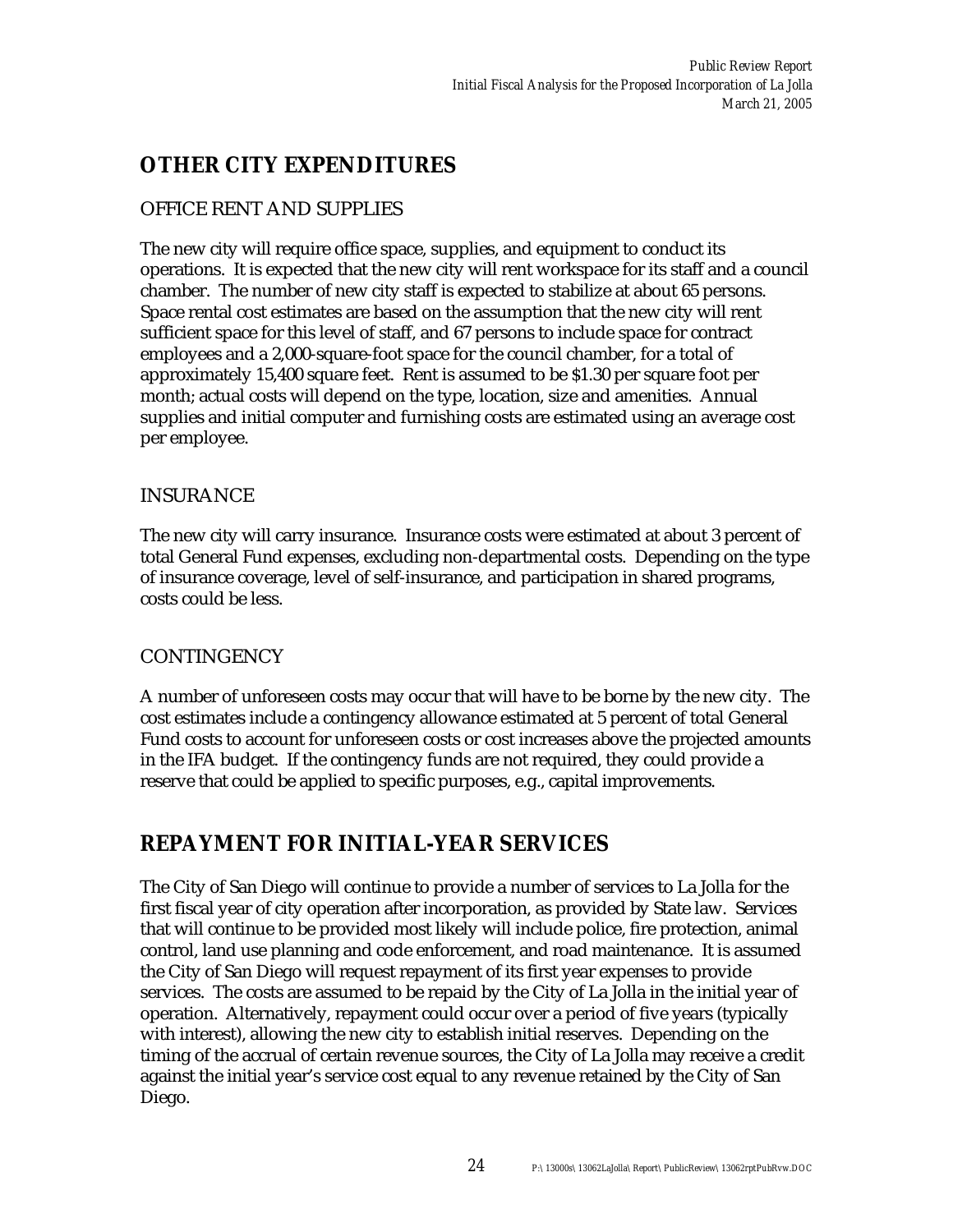### **REVENUE NEUTRALITY MITIGATION PAYMENTS**

This IFA does not include any assumptions regarding revenue neutrality mitigation payments, as these will be the subject of further analysis in the CFA and negotiated as part of the incorporation process. However, the IFA does estimate the potential impacts on the City of San Diego, as described in **Chapter VI**, to provide an initial assessment of the potential order of magnitude of such costs. The actual payment may vary depending on timing, phasing of amounts (e.g., varying over time), and term of payments.

### **OTHER PUBLIC FACILITIES**

Major public facilities such as all public roads would be conveyed to the new city. For any additional facilities that are constructed by La Jolla, additional capital and maintenance costs would be incurred. Other facilities, such as recreation and community facilities, will be the subject of negotiation with the City of San Diego.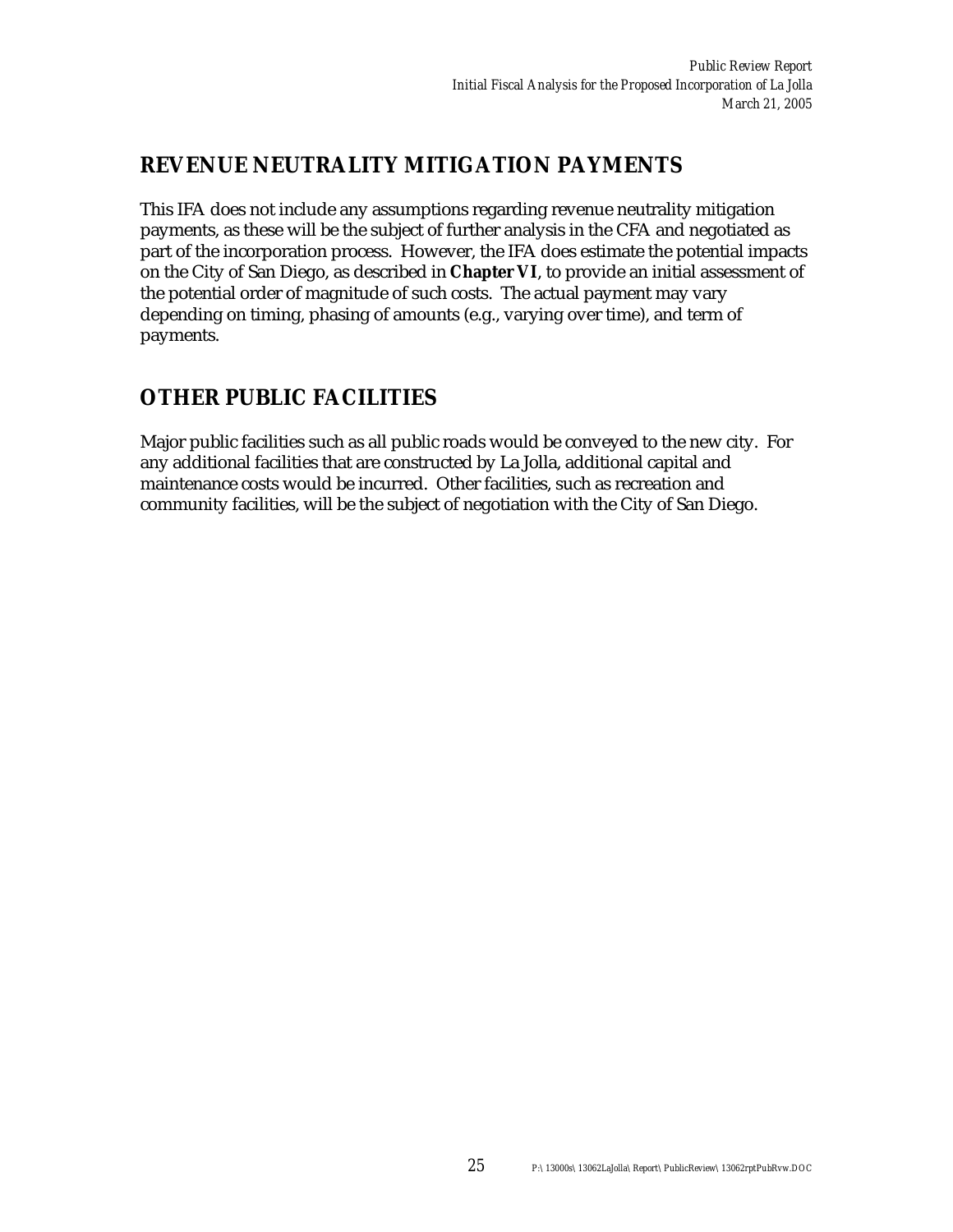# V. MUNICIPAL REVENUE ESTIMATES

This Fiscal Analysis is based upon a Municipal Budget Model that reflects a hypothetical city budget during its first ten years of municipal operations. Data and assumptions used in the model are realistic, and, insofar as possible, represent what could occur following incorporation. However, the structure of the municipal government and decisions reflecting staffing, level of service, and funding are ultimately at the discretion of the City Council. Key features of the Fiscal Analysis include the following:

- Revenue projections are based upon the revenues that can be expected by the new city following incorporation. The specific amounts of these new revenues were estimated by considering current and expected development, State laws, and procedures affecting the levy and distribution of local government revenues, and tax-sharing formulas imposed by State law.
- The analysis is presented in "constant dollars," that is, dollars of constant 2004 purchasing power. In actuality, inflation will affect both costs and revenues during the projection period. "Constant dollar" percentage increases were included in budget line items to reflect increases in costs above general inflation.

### **GROWTH AND DEVELOPMENT**

The population of the community of La Jolla is assumed to grow at approximately 0.7 percent per year from 2000-2010 and at 0.4 percent per year from 2010-2020 based on the San Diego Association of Governments (SANDAG) growth estimates for the La Jolla census tracts. This is equivalent to about 60 units annually through 2010. These growth rates reflect the fact that La Jolla is largely a built-out community (98 percent), and there is very little room for future housing growth. It is also assumed that 10,000 square feet of new commercial square footage is developed each year in La Jolla based on the SANDAG land use forecast for the La Jolla area.

### **REVENUE ASSUMPTIONS**

#### PROPERTY TAX

Property tax to the new city is based on the estimated amount currently received by the City of San Diego from the La Jolla area, which represents approximately 17 percent of the property taxes generated. The application of the approximate Tax Increment Factor, or 17 percent, to the property tax growth indicates the new city's share of the growth in property tax revenues. This share is then added to the new city's prior year property tax revenue allocation to estimate the new city's current year revenues. Growth is generated by new development as well as the resale and appreciation of existing properties.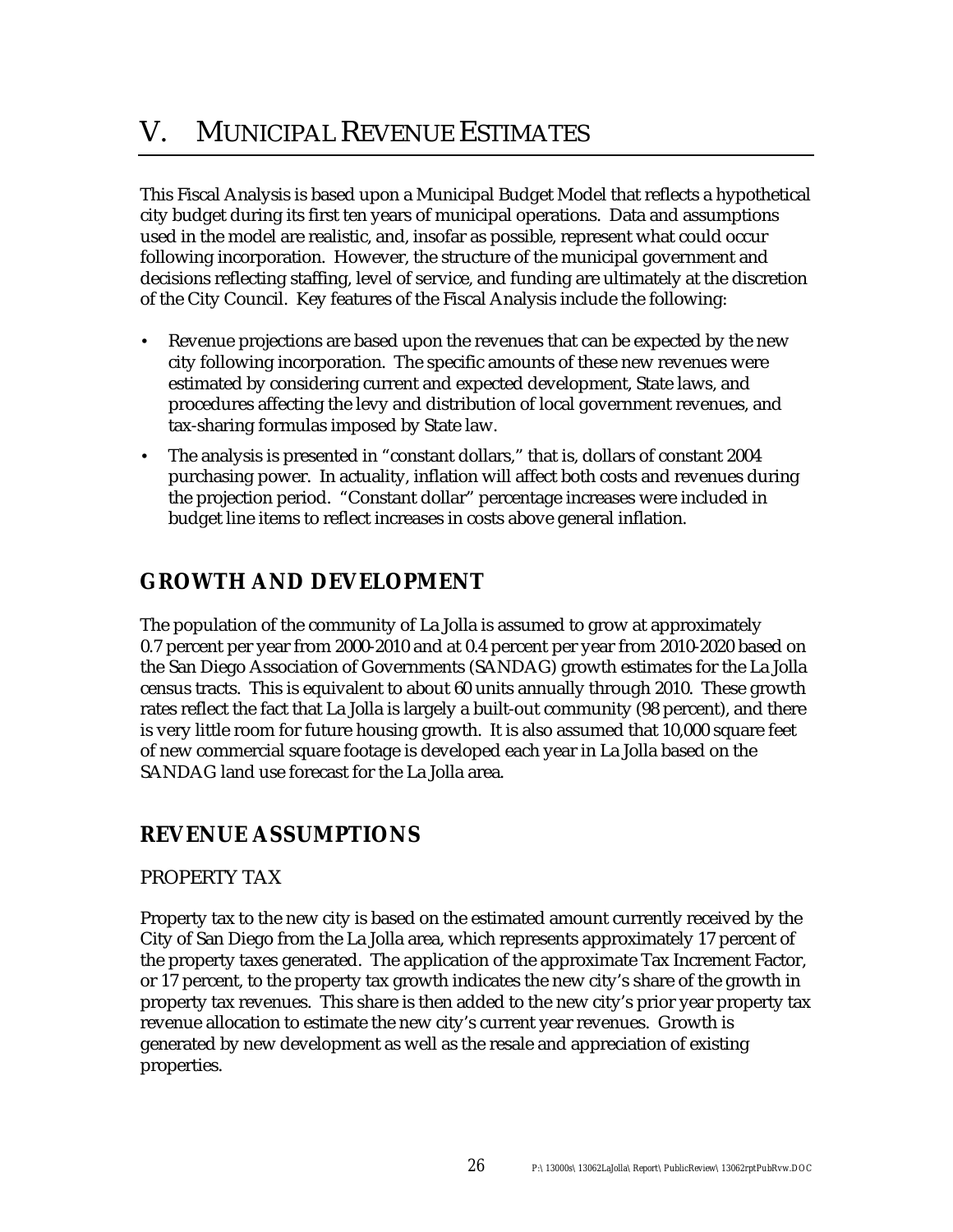The property tax calculations used in the Municipal Budget Model do not model tax delinquencies or prior year accounts, although they do include the "supplemental" roll, which includes changes in assessed value that occur during the year.

#### SALES TAX

Estimates of the sales tax accruing to the new city are based on data provided by the City of San Diego. Estimates of new sales tax are estimated based on assumptions regarding the amount of new retail development assumed for La Jolla, and retail sales per square foot.

"Unallocated taxable sales", which will be part of detailed estimates provided in the preparation of a CFA, will include taxable sales unrelated to retail permits within the incorporation area boundaries. These sales include mail order and Internet sales and are distributed Statewide proportionate to situs sales tax. A 2 percent real increase in sales tax (above inflation) is assumed in the sales tax forecast.

#### TRANSIENT OCCUPANCY TAX

TOT revenues are based on figures provided by the City of San Diego. Upon incorporation, the same 10.5 is assumed to apply to hotel revenues within the new city.

#### PROPERTY TRANSFER TAX

Property transfer tax revenues accruing to the new city are based on the assessed value of units sold and the tax rate accruing to the new city of \$0.55 per 1,000 of assessed value. The assessed value that sells each year includes the sale of existing and new development. It was assumed that 6 percent of existing residential units and 2 percent of commercial assessed value turn over every year. No transfer tax is assumed for new commercial development, assuming that most commercial property is built and held for investment purposes, or is owner-occupied.

#### FRANCHISE FEES

Franchise fees that are collected in the area include cable, electric, gas, and refuse collection. The fees were projected based on per capita estimates derived from existing City of San Diego revenues.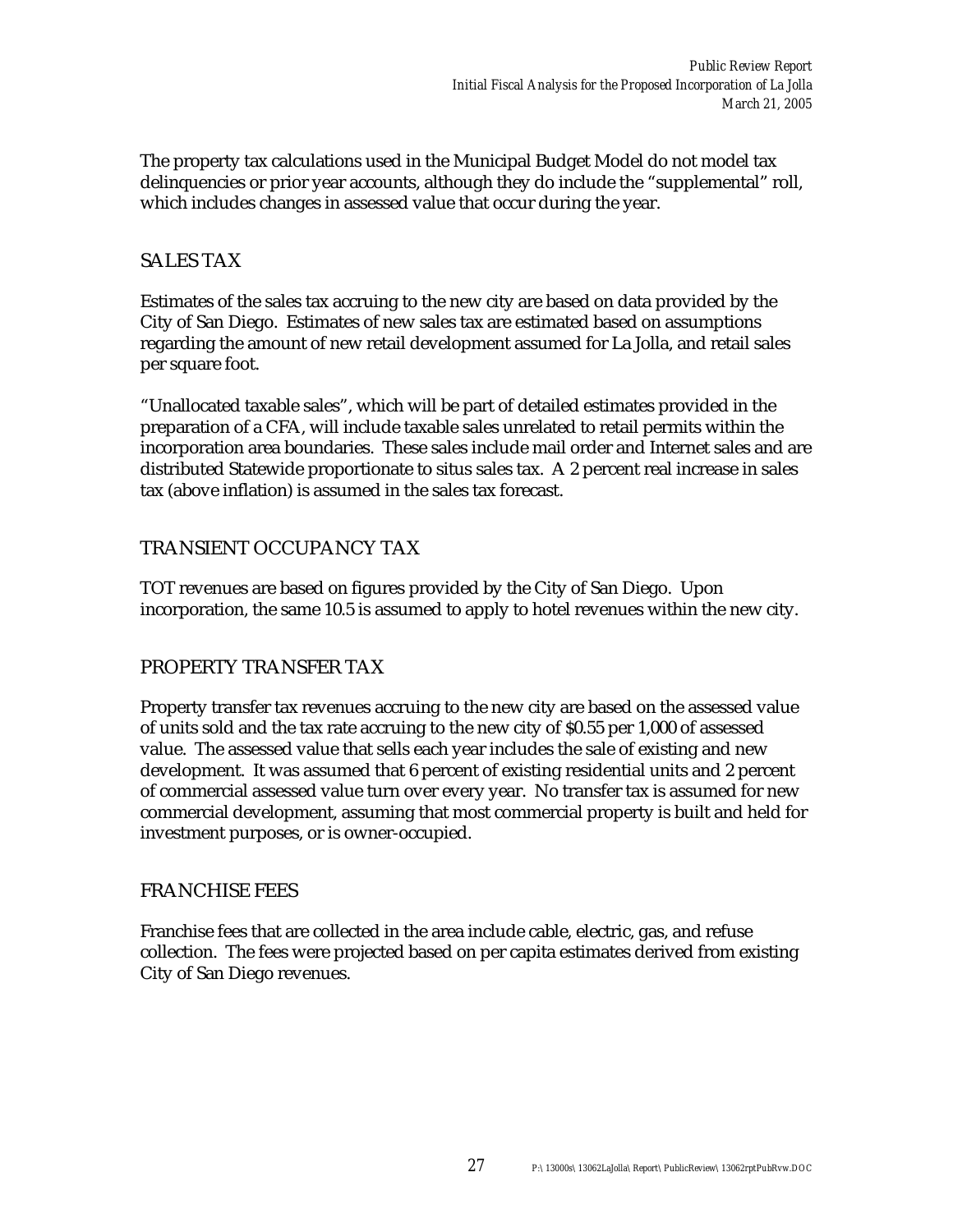#### PLANNING REVENUES

Based on the estimates from comparable cities, revenues from the provision of planning, including zoning permit fees, are assumed to offset 70 percent of the costs of providing these services excluding the costs of General Plan development. This assumes the new city charges more in fees than is currently being charged by the City of San Diego, which recovers approximately 40 percent of its Planning Department costs through planning fees.

#### PUBLIC WORKS/ENGINEERING

Fees can be charged for a variety of activities conducted by the Public Works Department. Based on standard charge-to-cost ratios in other cities, it is assumed that about 25 percent of costs could be recouped through charges for services.

#### FINES AND PENALTIES

The average fines and penalties per resident accruing to the new city were based on an EPS estimate from similar analyses.

#### STATE MOTOR VEHICLE LICENSE FEES

The VLF accruing to the new city were based on the current per-capita tax allocation to the City of San Diego. Recent State legislation changed the manner in which this tax is distributed; approximately \$55 out of the \$60 per capita revenue will be "swapped" for property tax. The analysis shows the equivalent \$60 amount times population, although it will be received in the form of property tax. Under prior State law, new cities benefited by receiving VLF based on a "proxy population", or three times registered voters, which is greater than actual population; pending legislation may restore the "bump" in revenues received by new cities, which would increase the estimated revenues to the new city.

#### INVESTMENT EARNINGS

Investment earnings are assumed to be accumulated on one percent of annual revenues. This assumes earnings from reserve and fund balances; the actual earnings will vary from year to year.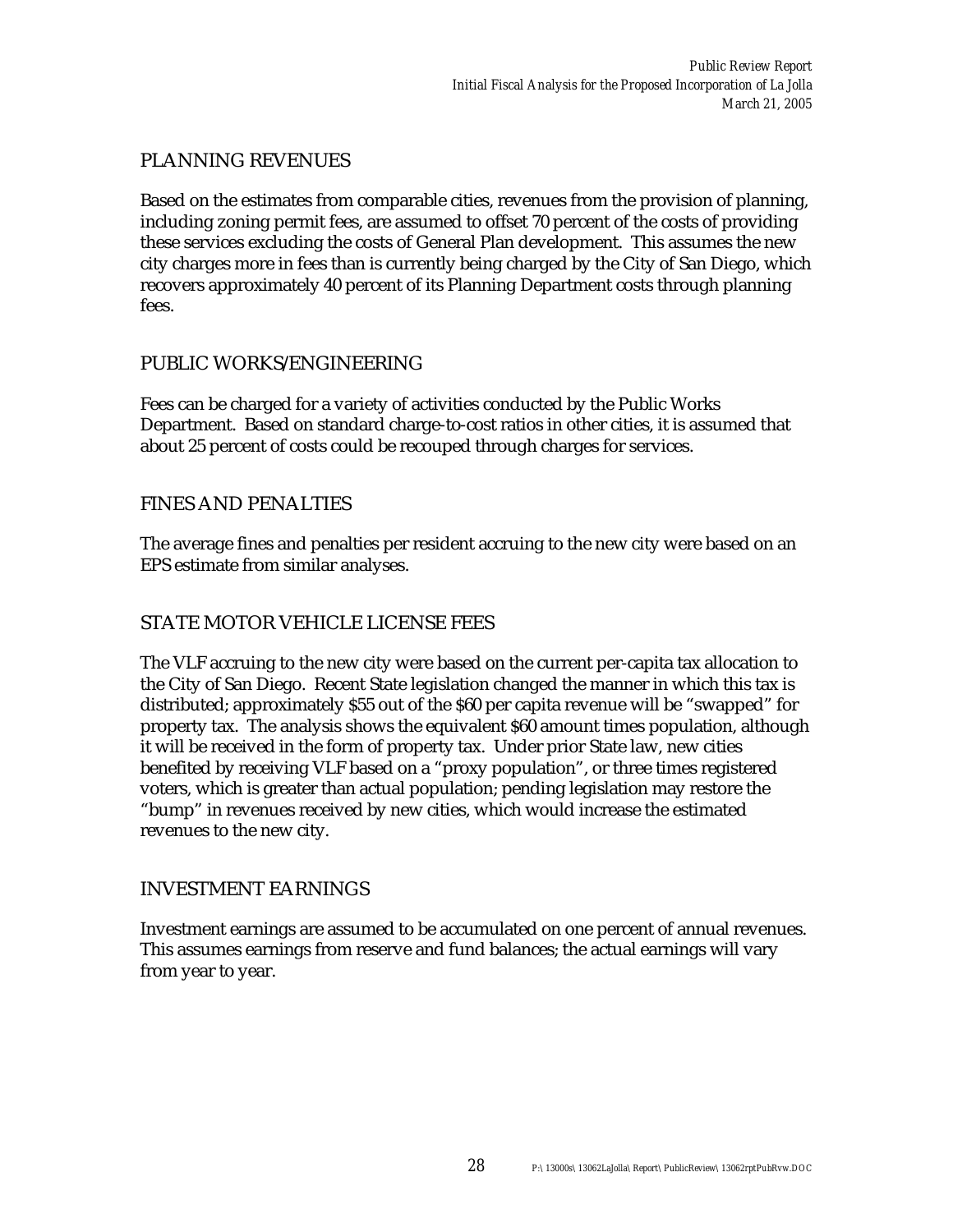#### OTHER

The City of San Diego currently receives a significant amount of revenue from its Transportation Department, with a majority of the Department's revenues coming from fines, forfeitures, and penalties related to parking enforcement. Thus, based on San Diego's per capita revenue, it is assumed that the proposed City of La Jolla will receive transportation related revenues.

### **ROAD FUND**

#### GAS TAX

Gas taxes are the primary source of Road Fund revenues. The new city would receive gas tax revenues via a number of different highway user taxes. The IFA estimates these revenues based on current City of San Diego revenues, although the actual amounts will vary slightly due to the smaller size of the new city. The per capita rates were applied to the projected population to estimate the gas tax revenues accruing to the new city each year.

#### TRANSNET

In 1987, San Diego region voters approved Proposition A which initiated the TransNet program—a half-cent sales tax to fund a variety of important transportation projects throughout the region. This 20-year, \$3.3 billion transportation program expires in 2008. Last year, voters countywide approved Proposition A, the 40-year extension of TransNet. The new city is assumed to receive an amount based on a proportion of the City of San Diego's current receipts.

#### GENERAL FUND TRANSFERS

The City of San Diego also transfers funds to help pay for road maintenance. The IFA assumes a comparable transfer amount.

#### GRANTS

As part of the CFA, further research should be conducted regarding grants and other funds that could be available to the Road Fund. The IFA assumes that the new city will receive grant funds similar to the City of San Diego.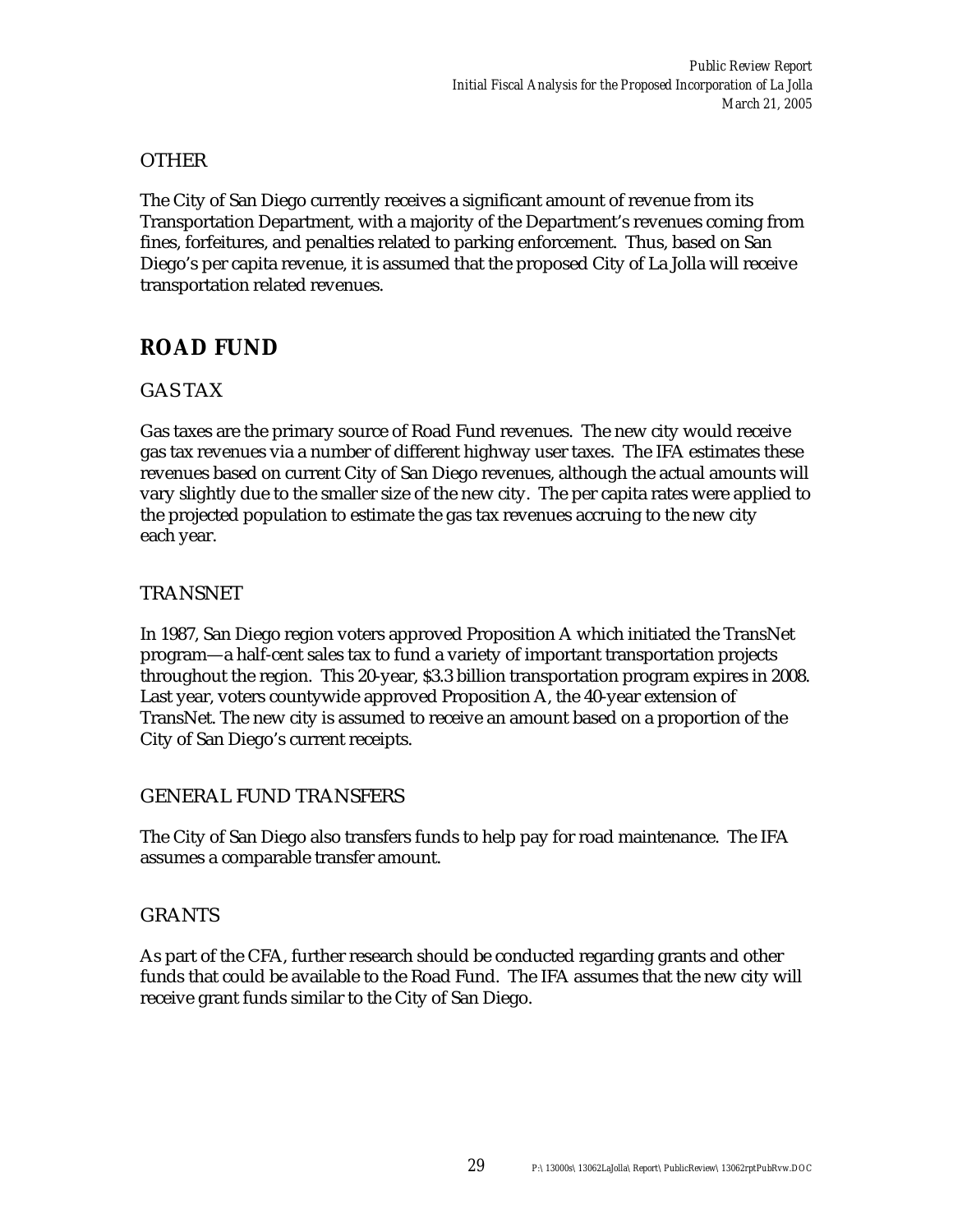A variety of services, including the court system, public health, social services, fire protection, water supply, flood control, library and environmental health services, will continue to be provided by existing service providers. The new city may wish to improve or enhance these services over time through cooperative arrangements with existing agencies or businesses.

## **CITY OF SAN DIEGO**

The incorporation of La Jolla would change the operating budget of the City of San Diego in both the short term and long term. In general, the City of San Diego would lose revenue but would also realize a reduction in expenditures. In the case of La Jolla, an adverse fiscal impact on the City of San Diego would be expected to occur because the revenue-producing aspects of the proposed area (e.g., property tax base and sales tax base) exceed the costs of services provided to the area. **Table 4** summarizes potential impacts.

The concern for fiscal impacts of incorporations is reflected in the Cortese Knox Local Government Reorganization Act at Section 56815 established the noted "revenue neutrality" standard. The exact language of the statute, at Section 56815(a), is "similar exchange"; at 56815(b) the exact language is "substantially equal." These terms refer to revenues and costs subsequently defined in sub-sections (1) and (2). Revenues are those "revenues currently received by the local agency. . ." that would "accrue to the local agency receiving the affected territory." Costs are "expenditures currently made by the local agency. . .for services which will be assumed by the local agency receiving the affected territory." In the case of La Jolla, the proposed incorporation would have an adverse impact on the City of San Diego, and, as a result, would require a mitigation payment from the new city.

### **SHORT-TERM FISCAL IMPACT UPON THE CITY OF SAN DIEGO**

The short-term fiscal effect upon the City of San Diego government from services provided in the initial (transition) year of the City of La Jolla is assumed to be compensated by payments for services and by payments made as a part of the Stateallowed repayment for first-year services. It is assumed the repayment for first year City services is made to the City of San Diego in the first year of operation. The City of La Jolla has the option to repay the City of San Diego over a five-year period in accordance with State law.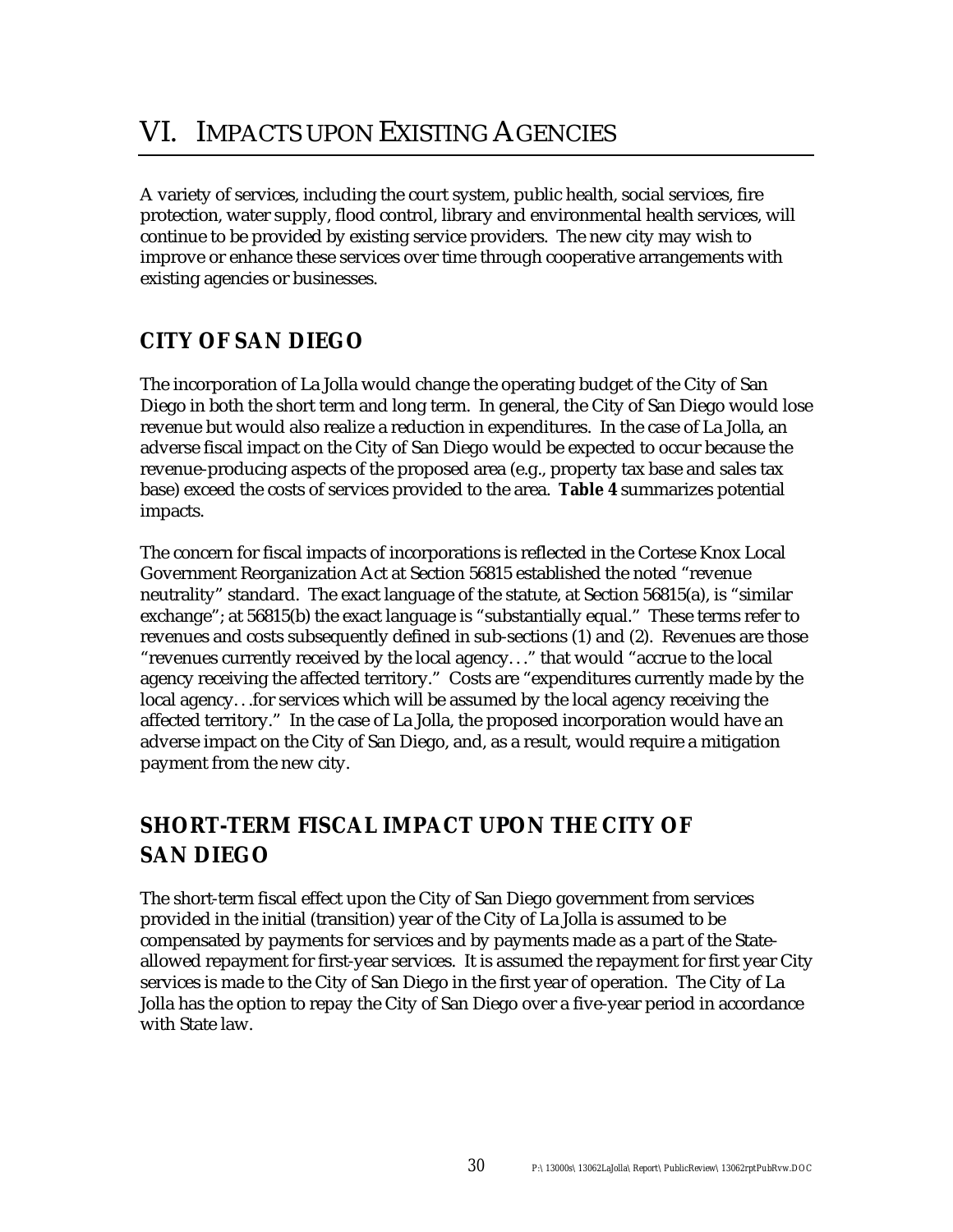### **REVENUE NEUTRALITY**

This IFA has estimated the potential impacts on the City of San Diego, as summarized in **Table 4**. Principles related to the definition of revenue neutrality and the approach to establishing mitigation payments can be discussed and negotiated as part of the formal incorporation process. For purposes of this analysis, the cost reductions to the City of San Diego are based upon the 2003-2004 estimated costs of service. The revenue reductions to the City of San Diego are estimated based on the 2003-2004 revenues shifted from the City of San Diego to the City of La Jolla.

### **OTHER AGENCIES AND DISTRICTS**

Other agencies serving the incorporation area, including park districts, school districts, and water districts, and electrical, natural gas and telephone utilities, will not be significantly affected by the incorporation. Growth in La Jolla will affect demand for services from these public and private agencies, regardless of incorporation.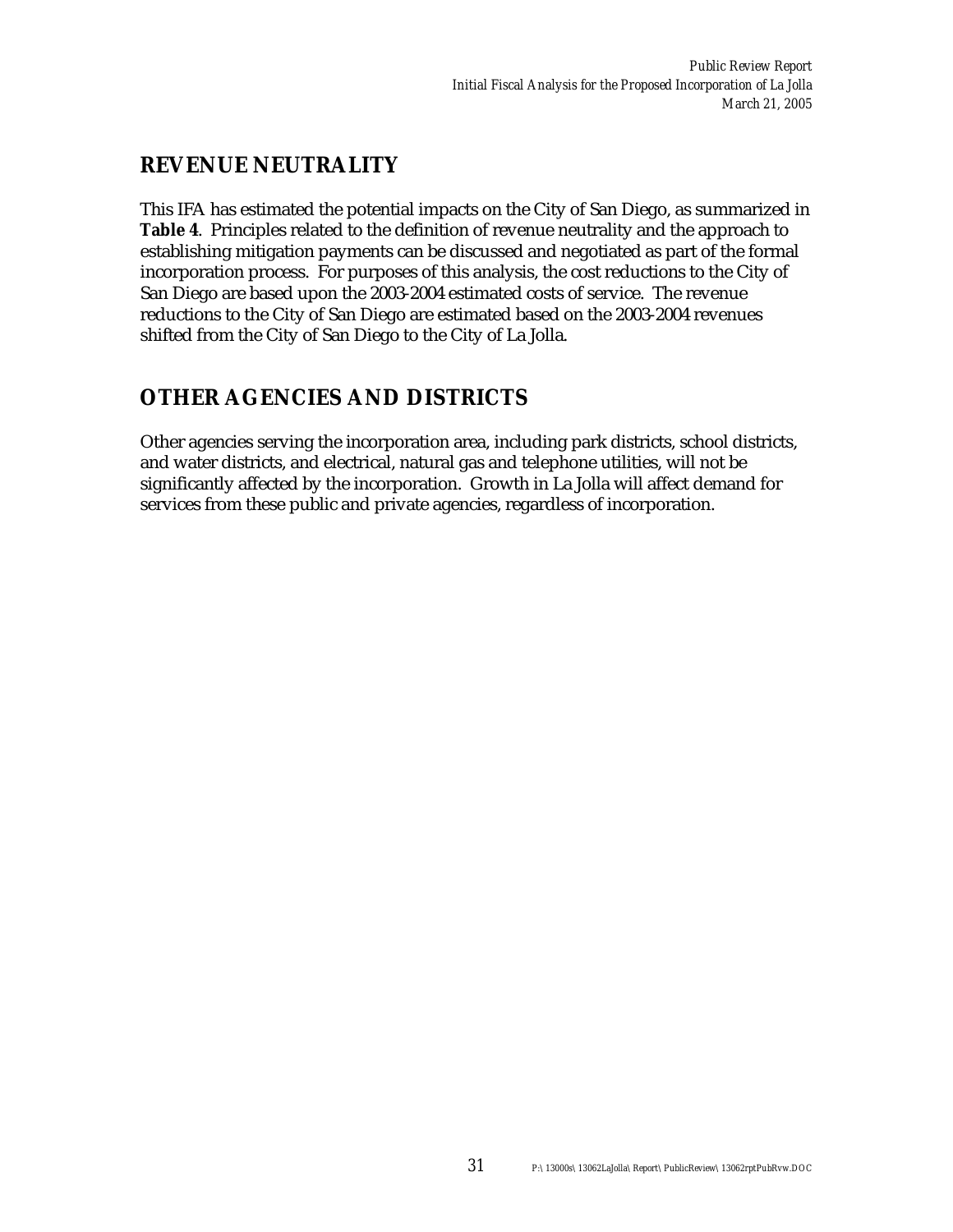# **Table 4 Change in Revenues and Expenses to the City of San Diego La Jolla Incorporation Analysis, EPS #13062**

| Item                                                     | Amount        | <b>Notes</b>                      | <b>Source</b>                     |  |  |  |
|----------------------------------------------------------|---------------|-----------------------------------|-----------------------------------|--|--|--|
| <b>General Fund Revenues and Expenditures</b>            |               |                                   |                                   |  |  |  |
| <b>Revenues Transferred to the City</b>                  |               |                                   |                                   |  |  |  |
| <b>Property Taxes</b>                                    | \$18,792,410  |                                   | See Table B-1                     |  |  |  |
| <b>Transient Occupancy Tax</b>                           |               | 3,445,963 GF allocation only      | City of San Diego (2/24/05)       |  |  |  |
| Sales Tax                                                | 5,372,233     |                                   | City of San Diego (2/24/05)       |  |  |  |
| Real Property Transfer Tax                               | 353,034       |                                   | <b>EPS</b> estimate               |  |  |  |
| <b>Franchise Fees</b>                                    | 1,756,961     |                                   | Per Capita estimate               |  |  |  |
| State Motor Vehicle License Fees                         | 2,584,124     |                                   | City of San Diego (2/24/05)       |  |  |  |
| Fees and Permits (1)                                     |               | 47,224 Includes licenses          | Per Capita estimate               |  |  |  |
| Transportation                                           | 582,404       |                                   | Per Capita Net Revenues           |  |  |  |
| Other General Fund Revenue (2)                           | 40,485        |                                   | Per Capita                        |  |  |  |
| <b>Risk Management</b>                                   | 11,469        |                                   | Per Capita Net Revenues           |  |  |  |
| <b>Transfers from Other Funds</b>                        |               | 340,000 Gas Tax (for GF services) | City of San Diego (2/24/05)       |  |  |  |
| <b>Real Estate Assets</b>                                |               | 0 Not included                    |                                   |  |  |  |
| <b>Subtotal</b>                                          | 33,326,307    |                                   |                                   |  |  |  |
| <b>Expenditures for Services Transferred to the City</b> |               |                                   |                                   |  |  |  |
| General Government (3)                                   | \$3,245,471   |                                   | Per Capita Net Costs              |  |  |  |
| <b>City Attorney</b>                                     | 0             |                                   | Included in general government    |  |  |  |
| Finance                                                  | 65,575        |                                   | Per Capita Net Costs              |  |  |  |
| Police                                                   | 11,804,626    |                                   | City of San Diego (2/24/05)       |  |  |  |
| Fire                                                     | 5,828,505     |                                   | City of San Diego (2/24/05)       |  |  |  |
| Library                                                  | 1,112,907     |                                   | City of San Diego (2/24/05)       |  |  |  |
| Animal Regulation Services (4)                           | 164,316       |                                   | Per Capita estimate               |  |  |  |
| Planning and Building                                    | 144,550       |                                   | Per Capita Net Costs              |  |  |  |
| Community and Economic Development                       | 340,393       |                                   | Per Capita Net Costs              |  |  |  |
| <b>Development Services</b>                              |               | 0 No net GF Cost                  |                                   |  |  |  |
| Neighborhood Code Compliance                             | 303,304       |                                   | City of San Diego (2/24/05)       |  |  |  |
| <b>Environmental Services (collection)</b>               | 1,633,824     |                                   | City of San Diego (2/24/05)       |  |  |  |
| <b>Engineering and Capital Costs</b>                     | 524,260       |                                   | City of San Diego (2/24/05)       |  |  |  |
| <b>Street Lighting</b>                                   | $\Omega$      |                                   | Included in Transportation        |  |  |  |
| Park Maintenance                                         | 2,538,607     |                                   | City of San Diego (2/24/05)       |  |  |  |
| <b>Special Projects</b>                                  | 79,638        |                                   | Per Capita Net Costs              |  |  |  |
| Storm Water Pollution Prevention (5)                     | 93,811        |                                   | Per Capita                        |  |  |  |
| <b>Citizens Assistance</b>                               |               | 0 No transfer assumed             |                                   |  |  |  |
| Transfer to Road Fund                                    | 891,397       |                                   | Per road mile (est'd from budget) |  |  |  |
| <b>Subtotal</b>                                          | \$28,771,185  |                                   |                                   |  |  |  |
| <b>City Surplus or (Deficit)</b>                         | (\$4,555,122) |                                   |                                   |  |  |  |

*32*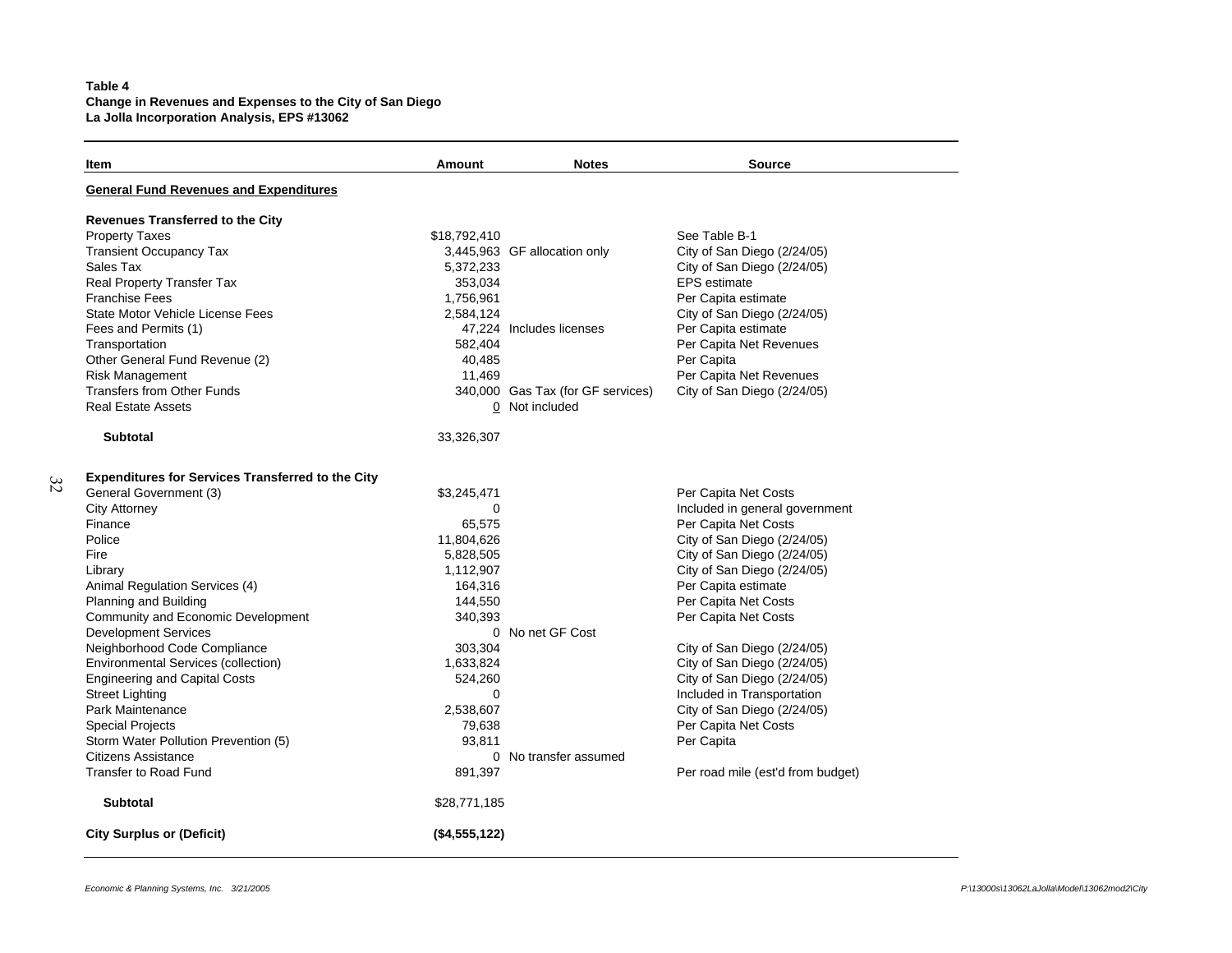## **Table 4 Change in Revenues and Expenses to the City of San Diego La Jolla Incorporation Analysis, EPS #13062**

| <b>City Road Fund</b>                                    |            |                |  |
|----------------------------------------------------------|------------|----------------|--|
| <b>Revenues Transferred to the City</b>                  |            |                |  |
| Gas Taxes                                                | 808.259    |                |  |
| <b>TRANSNET</b>                                          | 1,019,841  |                |  |
| Subtotal                                                 | 1.828.100  |                |  |
| <b>Expenditures for Services Transferred to the City</b> |            |                |  |
| Road Maintenance (net of General Fund contribution)      | 1.221.187  | From Table C-1 |  |
| Net City Road Fund Gain or (loss)                        | (606, 913) |                |  |

Notes:

(1) Includes Licenses.

(2) Includes Interest Earnings.

(3) General Government includes City Council, Mayor, Council Administration, Ethics Commission, City Manager, City Clerk, City Attorney

IT, City Treasurer, Human Resources, Personnel, Auditor and Comptroller, General Services, Equal Opportunity Contracting, Citywide Program Expenditures,

Public and Media Affairs, and Government Relations.

(4) Part of Citywide Program Expenditures.

(5) Does not include Storm Drain Fund.

*33*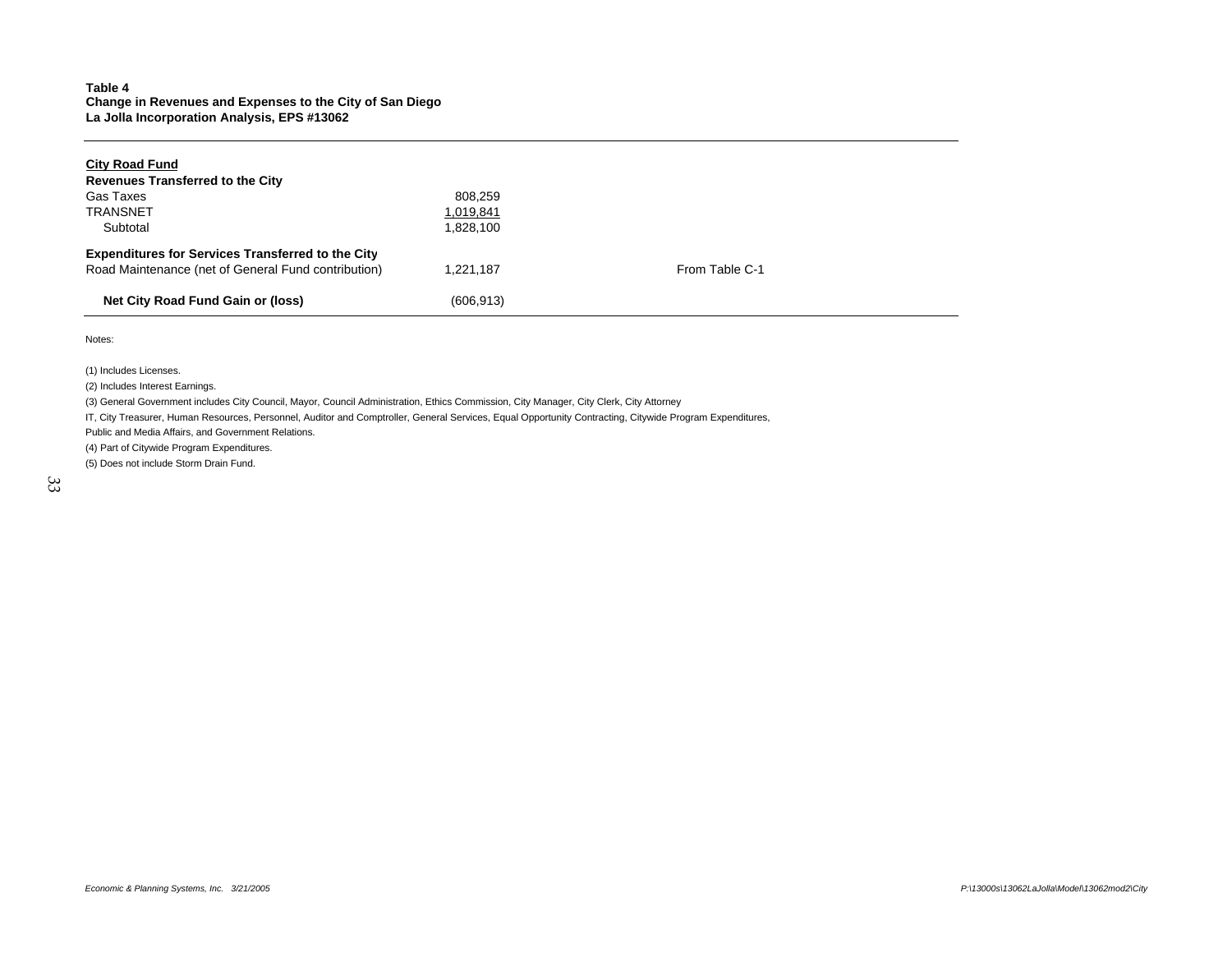

**Economic & Planning Systems** *Real Estate Economics Regional Economics Public Finance Land Use Policy*

# APPENDIX I:

# BUDGET MODEL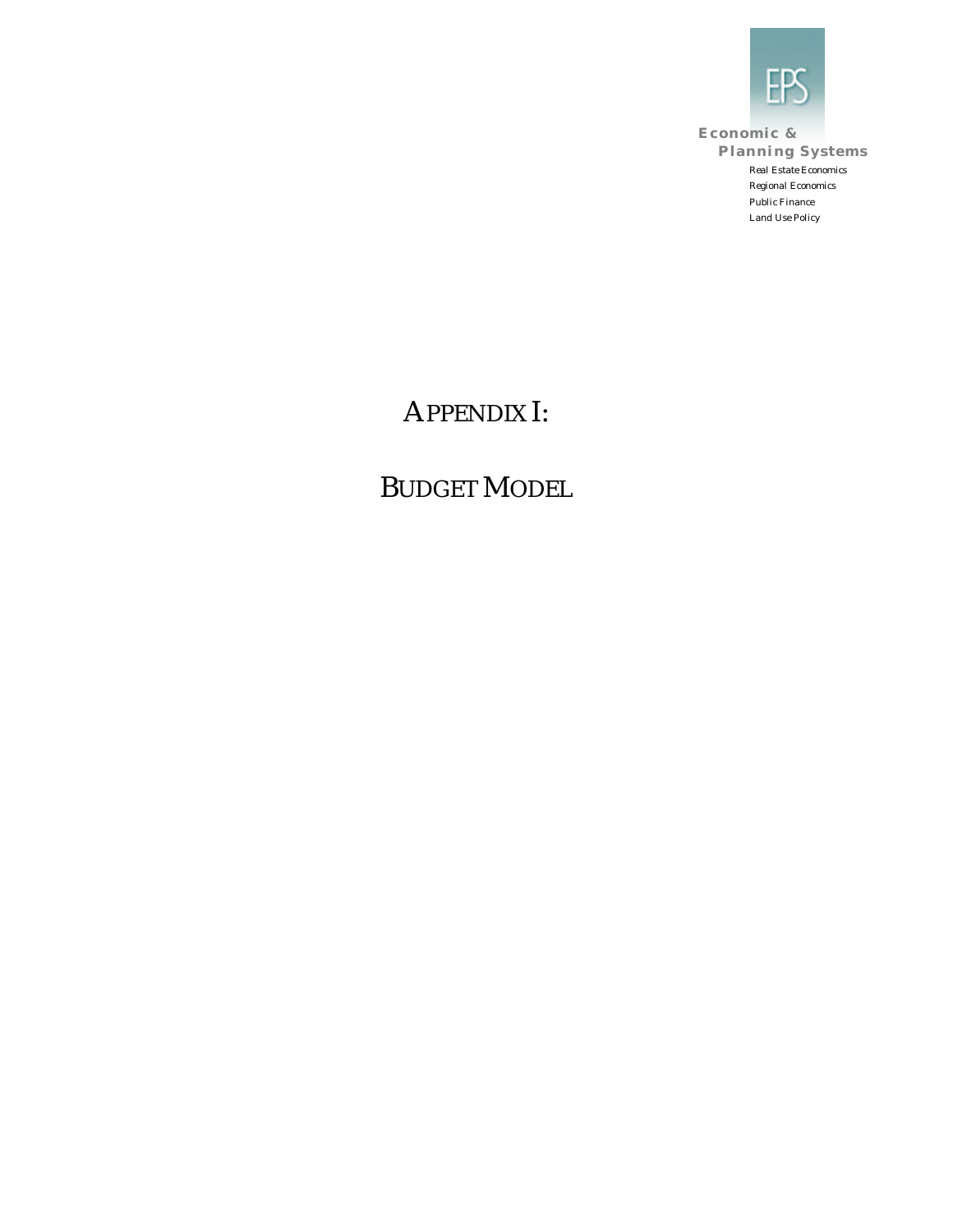# **Initial Feasibility Analysis Model Table of Contents**

| <b>Section</b>              | Table #   | <b>Table Title</b>                                                 |
|-----------------------------|-----------|--------------------------------------------------------------------|
| <b>Summary</b>              | Table 1   | Summary of Revenues and Expenses (All figures in Constant 2004\$s) |
|                             | Table 2   | Summary of Boundary Options and Issues                             |
|                             | Table 3   | Summary of Municipal Service Providers (Existing and Proposed)*    |
| <b>City of San Diego</b>    | Table 4   | Change in Revenues and Expenses to the City of San Diego           |
| <b>Assumptions</b>          | Table A-1 | Demographic Assumptions, Fiscal Year 2003/2004                     |
|                             | Table A-2 | <b>General Assumptions</b>                                         |
| <b>Projections</b>          | Table A-3 | Development Schedule                                               |
|                             | Table A-4 | <b>Population Projections</b>                                      |
|                             | Table A-5 | Assessed Value Calculation - All Figures in \$000's                |
| <b>Revenues</b>             | Table B   | Annual Revenue Estimate (All figures in Constant 2004\$s)          |
|                             | Table B-1 | <b>Revenue Estimate Notes</b>                                      |
|                             |           |                                                                    |
| <b>Costs</b>                | Table C   | Expenditure Estimate (All figures in Constant 2004\$s)             |
|                             | Table C-1 | <b>Expenditure Estimate Notes</b>                                  |
| <b>Departmental</b>         | Table C-2 | <b>City Manager and City Clerk Cost Estimates</b>                  |
| <b>Worksheets</b>           | Table C-3 | <b>Finance Department Cost Estimates</b>                           |
|                             | Table C-4 | Planning and Community Development Department Cost Estimates       |
|                             | Table C-5 | <b>Public Works Department Cost Estimates</b>                      |
| <b>City of San Diego</b>    | Table D-1 | City of San Diego Revenue and Net Cost Allocation                  |
| <b>Per Capita Estimates</b> | Table D-2 | City of San Diego Revenues Per Capita                              |
|                             | Table D-3 | City of San Diego Costs Per Capita                                 |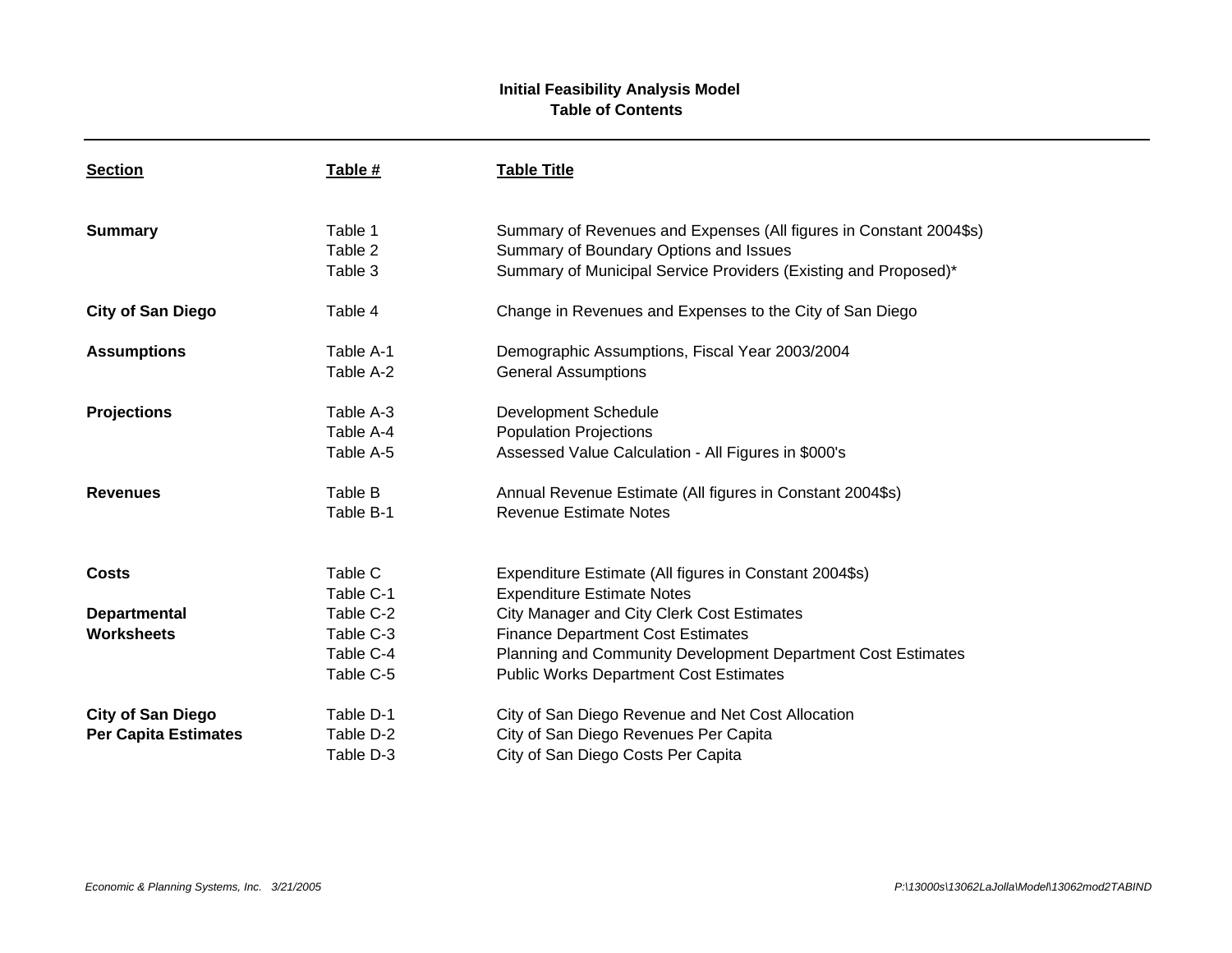#### **Table 1 Summary of Revenues and Expenses (All figures in Constant 2004\$s) La Jolla Incorporation Analysis, EPS #13062**

|                                                 |              |              |              |              | <b>Fiscal Year</b> |              |              |              |              |              |
|-------------------------------------------------|--------------|--------------|--------------|--------------|--------------------|--------------|--------------|--------------|--------------|--------------|
|                                                 | 2007-08      | 2008-09      | 2009-2010    | 2010-11      | 2011-12            | 2012-13      | 2013-14      | 2014-2015    | 2015-2016    | 2016-2017    |
| Item                                            | 1            | $\mathbf{2}$ | 3            | 4            | 5                  | 6            | 7            | 8            | 9            | 10           |
| <b>General Fund Revenues</b>                    |              |              |              |              |                    |              |              |              |              |              |
| <b>Property Taxes</b>                           | \$19,532,506 | \$19,765,187 | \$20,000.388 | \$20.238.135 | \$20,478,456       | \$20.690.752 | \$20.935.762 | \$21,120,711 | \$21,305,755 | \$21.494.295 |
| Sales Tax                                       | \$5,318,511  | \$5,425,955  | \$5,535,549  | \$5,647,334  | \$5,761,355        | \$5,877,657  | \$5,996,285  | \$6,117,285  | \$6,240,705  | \$6,366,593  |
| <b>Transient Occupancy Tax</b>                  | \$6,578,656  | \$6,578,656  | \$6,578,656  | \$6,578,656  | \$6,578,656        | \$6,578,656  | \$6,578,656  | \$6,578,656  | \$6,578,656  | \$6,578,656  |
| Real Property Transfer Tax                      | \$353,034    | \$357,513    | \$362,042    | \$366,620    | \$350,325          | \$353,438    | \$357,138    | \$360,318    | \$364,086    | \$367,052    |
| <b>Franchise Fees</b>                           | \$1,791,148  | \$1,802,742  | \$1,814,437  | \$1,826,234  | \$1,830,276        | \$1,834,285  | \$1,838,402  | \$1,842,486  | \$1,846,678  | \$1,850,768  |
| <b>Planning Fees</b>                            | \$1,551,927  | \$1,559,438  | \$1,566,986  | \$1,574,572  | \$1,582,196        | \$1,589,858  | \$1,597,559  | \$1,605,298  | \$1,613,075  | \$1,620,892  |
| Public Works/Eng. Fees                          | \$437,803    | \$439,992    | \$442,192    | \$444,403    | \$446,625          | \$448,858    | \$451,102    | \$453,358    | \$455,624    | \$457,903    |
| <b>Fines and Penalties</b>                      | \$133,494    | \$134,358    | \$135,230    | \$136,109    | \$136,410          | \$136,709    | \$137,016    | \$137,320    | \$137,632    | \$137,937    |
| State Motor Vehicle License Fees                | \$2,669,876  | \$2,687,158  | \$2,704,590  | \$2,722,175  | \$2,728,201        | \$2,734,177  | \$2,740,313  | \$2,746,400  | \$2,752,650  | \$2,758,746  |
| <b>Investment Earnings</b>                      | \$383,670    | \$387,510    | \$391,401    | \$395,342    | \$398,925          | \$402,444    | \$406,322    | \$409,618    | \$412,949    | \$416,328    |
| Other                                           | \$590,078    | \$593,898    | \$597,750    | \$601,637    | \$602,969          | \$604,289    | \$605,646    | \$606,991    | \$608,372    | \$609,720    |
| <b>Total</b>                                    | \$39,340,701 | \$39,732,406 | \$40,129,220 | \$40,531,217 | \$40,894,394       | \$41,251,124 | \$41,644,199 | \$41,978,442 | \$42,316,183 | \$42,658,890 |
| <b>General Fund Expenses</b>                    |              |              |              |              |                    |              |              |              |              |              |
| Legislative                                     | \$152,500    | \$152,500    | \$152,500    | \$152,500    | \$152,500          | \$152,500    | \$152,500    | \$152,500    | \$152,500    | \$152,500    |
| Elections                                       | \$0          | \$55,339     | \$0          | \$56,060     | \$0                | \$56,308     | \$0          | \$56,559     | \$0          | \$56,814     |
| <b>Administrative Services</b>                  | \$1,018,642  | \$1,017,505  | \$1,135,480  | \$1,141,132  | \$1,146,813        | \$1,152,522  | \$1,158,260  | \$1,164,026  | \$1,169,821  | \$1,175,645  |
| <b>City Attorney</b>                            | \$450,000    | \$459,000    | \$468,180    | \$477,544    | \$487,094          | \$496,836    | \$506,773    | \$516,909    | \$527,247    | \$537,792    |
| Finance                                         | \$765,442    | \$769,269    | \$773,115    | \$776,981    | \$780,866          | \$784,770    | \$788,694    | \$792,637    | \$796,600    | \$800,583    |
| Police                                          | \$11,804,626 | \$11,922,672 | \$12,041,899 | \$12,162,318 | \$12,283,941       | \$12,406,781 | \$12,530,848 | \$12,656,157 | \$12,782,718 | \$12,910,546 |
| Fire                                            | \$5,828,505  | \$5,857,648  | \$5,886,936  | \$5,916,370  | \$5,945,952        | \$5,975,682  | \$6,005,560  | \$6,035,588  | \$6,065,766  | \$6,096,095  |
| Library                                         | \$1,112,907  | \$1,118,472  | \$1,124,064  | \$1,129,684  | \$1,135,333        | \$1,141,009  | \$1,146,714  | \$1,152,448  | \$1,158,210  | \$1,164,001  |
| <b>Animal Control</b>                           | \$168,351    | \$170,288    | \$172,249    | \$174,236    | \$175,495          | \$176,759    | \$178,041    | \$179,329    | \$180,636    | \$181,941    |
| Planning and Building                           | \$2,183,184  | \$2,293,750  | \$2,304,368  | \$2,315,040  | \$2,225,766        | \$2,236,544  | \$2,247,377  | \$2,258,264  | \$2,269,205  | \$2,280,201  |
| <b>Public Works Administration</b>              | \$1,751,211  | \$1,759,967  | \$1,768,767  | \$1,777,611  | \$1,786,499        | \$1,795,431  | \$1,804,408  | \$1,813,430  | \$1,822,498  | \$1,831,610  |
| Environmental Services (trash collection)       | \$1,633,824  | \$1,633,824  | \$1,633,824  | \$1,633,824  | \$1,633,824        | \$1,633,824  | \$1,633,824  | \$1,633,824  | \$1,633,824  | \$1,633,824  |
| NPDES Program                                   | \$400,000    | \$400,000    | \$400,000    | \$400,000    | \$400,000          | \$400,000    | \$400,000    | \$400,000    | \$400,000    | \$400,000    |
| Transfer to Road Fund                           | \$891,397    | \$891,397    | \$891,397    | \$891,397    | \$891,397          | \$891,397    | \$891,397    | \$891,397    | \$891,397    | \$891,397    |
| Park Maintenance                                | \$2,538,607  | \$2,538,607  | \$2,538,607  | \$2,538,607  | \$2,538,607        | \$2,538,607  | \$2,538,607  | \$2,538,607  | \$2,538,607  | \$2,538,607  |
| Non-Departmental                                |              |              |              |              |                    |              |              |              |              |              |
| <b>Office Rent/Supplies</b>                     | \$903,360    | \$385,360    | \$387,360    | \$379,360    | \$379,360          | \$379,360    | \$379,360    | \$379,360    | \$379,360    | \$379,360    |
| Insurance                                       | \$948,077    | \$942,768    | \$950,362    | \$957,680    | \$958,903          | \$966,550    | \$970,871    | \$978,631    | \$983,052    | \$990,927    |
| Contingency                                     | \$1,580,128  | \$1,571,280  | \$1,583,937  | \$1,596,133  | \$1,598,172        | \$1,610,917  | \$1,618,118  | \$1,631,052  | \$1,638,420  | \$1,651,546  |
| Repayment, 1st year costs                       | \$0          | \$0          | \$0          | \$0          | \$0                | \$0          | \$0          | \$0          | \$0          | \$0          |
| <b>Total</b>                                    | \$34,130,761 | \$33,939,645 | \$34,213,047 | \$34,476,479 | \$34,520,523       | \$34,795,797 | \$34,951,354 | \$35,230,719 | \$35,389,861 | \$35,673,390 |
| <b>General Fund Operating Surplus (Deficit)</b> | \$5,209,941  | \$5,792,761  | \$5,916,173  | \$6,054,739  | \$6,373,872        | \$6,455,327  | \$6,692,845  | \$6,747,723  | \$6,926,322  | \$6,985,500  |
|                                                 |              |              |              |              |                    |              |              |              |              |              |

# Mitigation Payment **-------------TO BE DETERMINED-------------**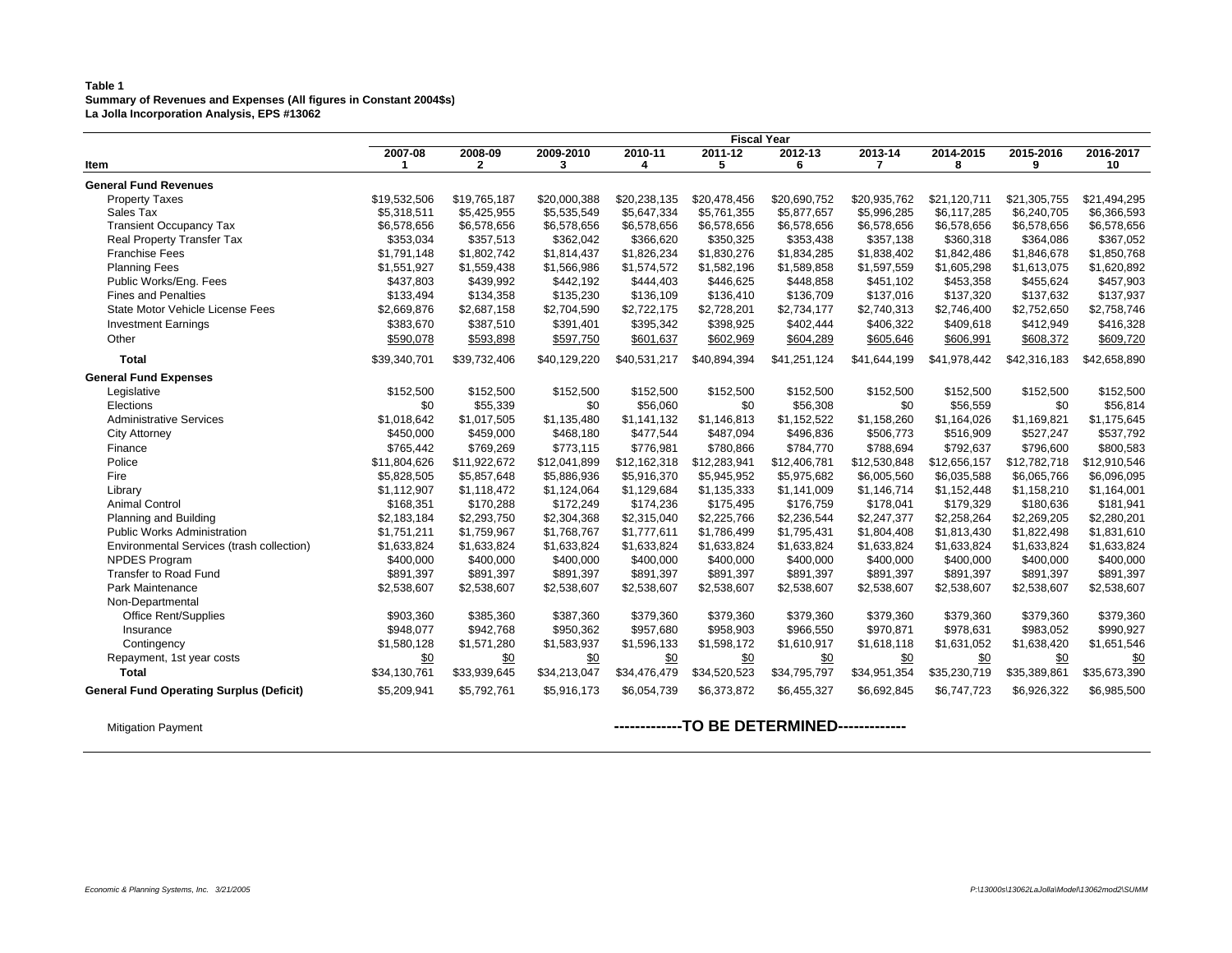#### **Table 1 Summary of Revenues and Expenses (All figures in Constant 2004\$s) La Jolla Incorporation Analysis, EPS #13062**

| Item<br><b>Road Fund Revenues</b><br>Gas Taxes<br><b>General Fund</b><br><b>TRANSNET</b> |             |             |             |             | <b>Fiscal Year</b> |              |             |                 |             |                 |
|------------------------------------------------------------------------------------------|-------------|-------------|-------------|-------------|--------------------|--------------|-------------|-----------------|-------------|-----------------|
|                                                                                          | 2007-08     | 2008-09     | 2009-2010   | 2010-11     | 2011-12            | 2012-13<br>6 | 2013-14     | 2014-2015<br>85 | 2015-2016   | 2016-2017<br>10 |
|                                                                                          |             |             |             |             |                    |              |             |                 |             |                 |
|                                                                                          | \$808,259   | \$813.491   | \$818.768   | \$824,092   | \$825,916          | \$827,725    | \$829,583   | \$831,426       | \$833,318   | \$835,163       |
|                                                                                          | \$891.397   | \$891.397   | \$891.397   | \$891.397   | \$891.397          | \$891,397    | \$891.397   | \$891.397       | \$891,397   | \$891,397       |
|                                                                                          | \$1,019,841 | \$1,019,841 | \$1,019,841 | \$1,019,841 | \$1,019,841        | \$1,019,841  | \$1,019,841 | \$1,019,841     | \$1,019,841 | \$1,019,841     |
| Total                                                                                    | \$2,719,498 | \$2,724,729 | \$2,730,007 | \$2,735,330 | \$2,737,155        | \$2,738,964  | \$2.740.821 | \$2,742,664     | \$2,744,556 | \$2,746,402     |
| <b>Road Fund Expenditures</b>                                                            |             |             |             |             |                    |              |             |                 |             |                 |
| Road Maintenance                                                                         | \$0         | \$2.112.584 | \$2,112,584 | \$2,112,584 | \$2,112,584        | \$2,112,584  | \$2.112.584 | \$2.112.584     | \$2,112,584 | \$2,112,584     |
| Repayment of First-Year Services                                                         | \$0         | \$501,520   | \$501,520   | \$501,520   | \$501,520          | \$501,520    | \$0         | \$0             | \$0         | \$0             |
| Total                                                                                    | \$0         | \$2,614,104 | \$2,614,104 | \$2,614,104 | \$2,614,104        | \$2,614,104  | \$2,112,584 | \$2,112,584     | \$2,112,584 | \$2,112,584     |
| <b>Road Fund Operating Surplus (Deficit)</b>                                             | \$2,719,498 | \$110,625   | \$115,902   | \$121,226   | \$123,050          | \$124,859    | \$628,237   | \$630,080       | \$631,971   | \$633,817       |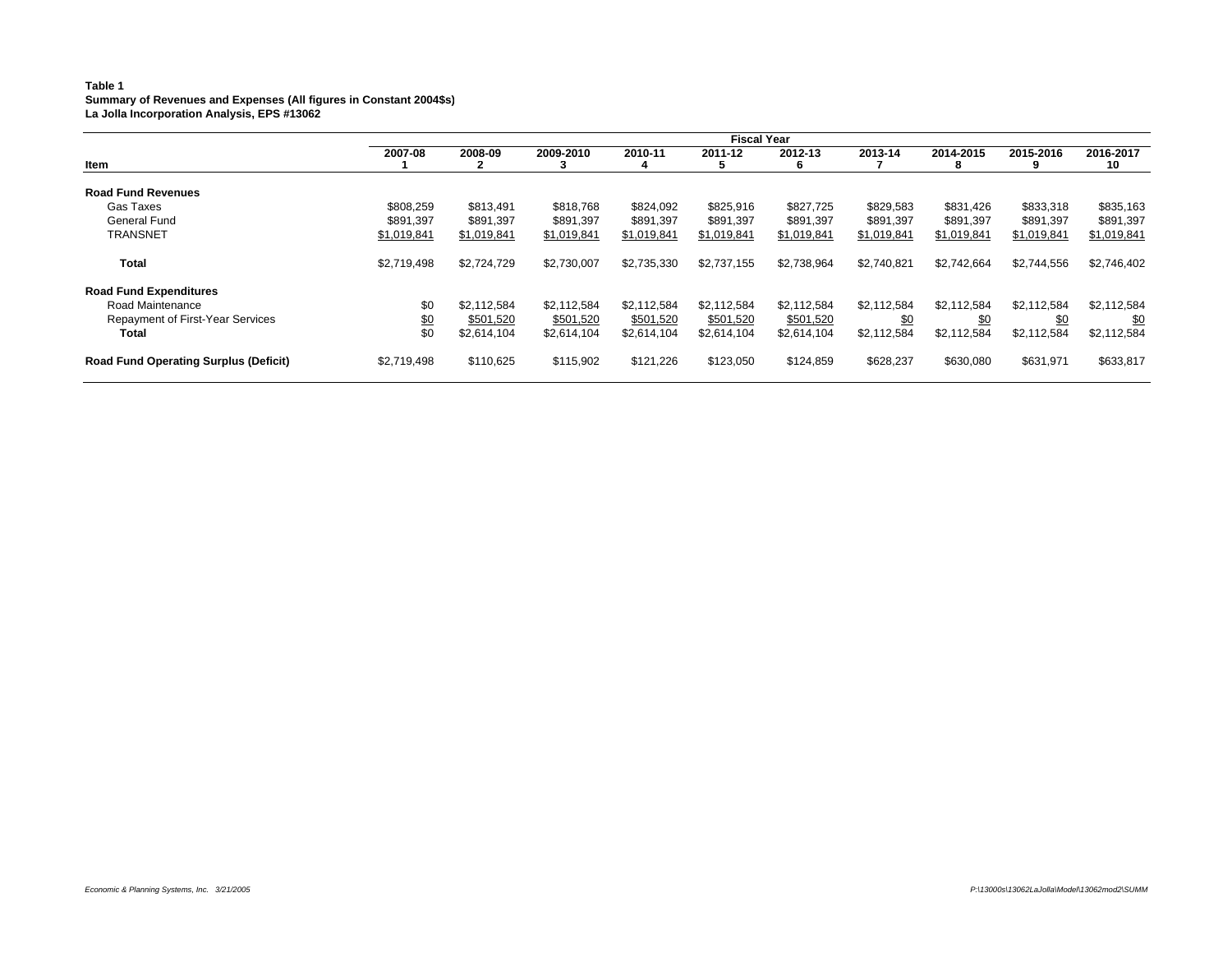# **Table 2 Summary of Boundary Subareas and Issues**

| <b>Subarea</b> | <b>Description</b>                                                                                                                                                 | <b>Acres</b> | <b>Population</b> | <b>City Budget</b>                                                                                                                                       | <b>Other Issues</b>                                                                                                                                                                                                                     |
|----------------|--------------------------------------------------------------------------------------------------------------------------------------------------------------------|--------------|-------------------|----------------------------------------------------------------------------------------------------------------------------------------------------------|-----------------------------------------------------------------------------------------------------------------------------------------------------------------------------------------------------------------------------------------|
| 1              | Area west of I-5 and south<br>of La Jolla Village Drive and<br>UCSD to south boundary of<br>92037 zip code. Includes<br>La Jolla Village Square<br>shopping center | 5,360 ac.    | 32,500            | IFA fiscal analysis indicates<br>positive fiscal results,<br>however, a "revenue<br>neutrality" payment will be<br>necessary to the City of San<br>Diego | Southern boundary not well-<br>defined; although it could<br>adhere to zip code, does not<br>follow logical physical or<br>community demarcations                                                                                       |
| 2a             | Glider Port, Scripps Clinic & 1,100 ac.<br>Green Hospital, Hilton<br>Hotel, Torry Pines Inn, Golf<br>Course, Torry Pines State<br>Reserve                          |              | 280               | Neutral - tax exempt uses<br>offset by hotel taxes, and golf<br>course/restaurant sales tax                                                              | City of San Diego would<br>continue to own and operate<br>public facilities within the<br>new city's jurisdiction                                                                                                                       |
| 2 <sub>b</sub> | La Jolla Farms, La Jolla<br>Estancia Hotel, Salk<br>Institute                                                                                                      | 450 ac.      | 1,270             | Neutral - tax exempt uses &<br>service demands from<br>residential offset by residential<br>property tax and hotel taxes                                 |                                                                                                                                                                                                                                         |
| 3a             | <b>UCSD West of Torry Pines</b><br>Road (Scripps Institute)                                                                                                        | 200 ac.      | 340               | Neutral/Negative - tax exempt<br>use, still requires services                                                                                            |                                                                                                                                                                                                                                         |
| 3b             | <b>UCSD east of Torry Pines</b><br>Road                                                                                                                            | 1,050 ac.    | 6,500             | Neutral/Negative - tax exempt<br>use, still requires services;<br>partial offset from book store<br>sales tax                                            | Splitting UC between two<br>municipalities may create<br>service inefficiencies                                                                                                                                                         |
| 4              | <b>Scripps Memorial Hospital</b>                                                                                                                                   | 90 ac.       | $\mathbf 0$       | Negative - tax exempt use, still<br>requires services                                                                                                    | Land was dedicated for the<br>hospital conditioned upon it<br>remaining within La Jolla;<br>however, the hospital would<br>still be within the 92037 "La<br>Jolla" zip code                                                             |
| 5a, 5b         | Day school, police and fire<br>stations, Marriot Hotel, mix<br>of commercial and<br>residential                                                                    | 50 ac.       | 420               | Neutral - tax exempt uses &<br>service demands from<br>residential offset by<br>commercial sales tax and<br>hotel taxes                                  | The police & fire stations<br>serve San Diego residents<br>not be included in the new<br>city, thus requiring mutual<br>aid or other service<br>agreements to mitigate<br>potential service impacts or<br>inefficient service provision |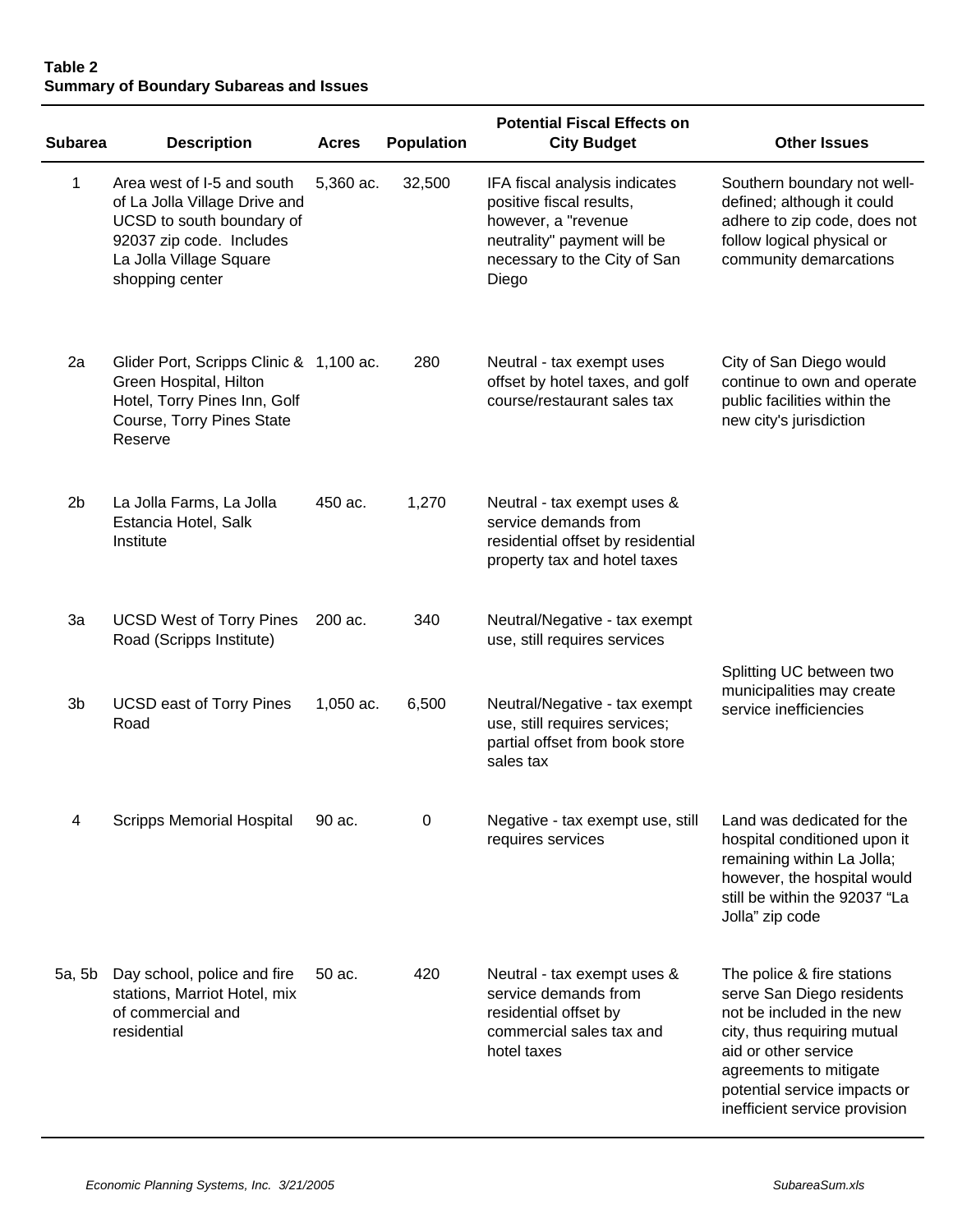# **Table 3 Summary of Municipal Service Providers (Existing and Proposed)\* La Jolla Incorporation Analysis, EPS #13062**

|                                                 | <b>Service Provision</b>                 |                            |                                                         |  |  |  |  |  |  |  |
|-------------------------------------------------|------------------------------------------|----------------------------|---------------------------------------------------------|--|--|--|--|--|--|--|
| <b>Service</b>                                  | <b>Present Provider</b>                  | <b>After Incorporation</b> | <b>Method</b>                                           |  |  |  |  |  |  |  |
| <b>General Government</b>                       |                                          |                            |                                                         |  |  |  |  |  |  |  |
| <b>City Council</b>                             | City of San Diego                        | City of La Jolla           | <b>City Council</b>                                     |  |  |  |  |  |  |  |
| Manager                                         | City of San Diego                        | City of La Jolla           | <b>City Staff</b>                                       |  |  |  |  |  |  |  |
| Attorney                                        | City of San Diego                        | City of La Jolla           | City Staff/Contract                                     |  |  |  |  |  |  |  |
| Finance/Clerk/Administrative Services           | City of San Diego                        | City of La Jolla           | <b>City Staff</b>                                       |  |  |  |  |  |  |  |
| <b>Public Protection</b>                        |                                          |                            |                                                         |  |  |  |  |  |  |  |
| <b>Law Enforcement</b>                          | City of San Diego                        | City of La Jolla           | City of San Diego or County Contract, or La Jolla Dept. |  |  |  |  |  |  |  |
| Traffic Control/Accident Investigation          | California Highway Patrol                | City of La Jolla           | Same as above                                           |  |  |  |  |  |  |  |
| Fire Protection                                 | City of San Diego                        | No Change                  | As is currently provided                                |  |  |  |  |  |  |  |
| Ambulance                                       | City of San Diego                        | No Change                  | As is currently provided                                |  |  |  |  |  |  |  |
| <b>Animal Control</b>                           | City and County of San Diego             | City of La Jolla           | Contract w/County                                       |  |  |  |  |  |  |  |
| <b>Land Use and Planning</b>                    |                                          |                            |                                                         |  |  |  |  |  |  |  |
| <b>Regulation &amp; Planning</b>                | City of San Diego                        | City of La Jolla           | City Staff                                              |  |  |  |  |  |  |  |
| <b>Community Services</b>                       |                                          |                            |                                                         |  |  |  |  |  |  |  |
| <b>Recreation Programs</b>                      | City of San Diego                        | No Change                  | As is currently provided                                |  |  |  |  |  |  |  |
| <b>Local Parks/Recreation Facilities</b>        | City of San Diego                        | No Change                  | As is currently provided                                |  |  |  |  |  |  |  |
| Library                                         | City of San Diego                        | City of La Jolla           | San Diego City Contract or La Jolla Dept.               |  |  |  |  |  |  |  |
| <b>Public Works/Public Utilities</b>            |                                          |                            |                                                         |  |  |  |  |  |  |  |
| <b>Public Works Administration</b>              | City of San Diego                        | City of La Jolla           | <b>City Staff</b>                                       |  |  |  |  |  |  |  |
| Roads, Local Drainage, Bridges, Signals         | City of San Diego                        | City of La Jolla           | City Staff/Contract                                     |  |  |  |  |  |  |  |
| <b>Building Inspection</b>                      | City of San Diego                        | City of La Jolla           | City Staff/Contract                                     |  |  |  |  |  |  |  |
| Domestic Water                                  | City of San Diego                        | No Change                  | As is currently provided                                |  |  |  |  |  |  |  |
| Waste Water Treatment/Disposal                  | City of San Diego                        | No Change                  | As is currently provided                                |  |  |  |  |  |  |  |
| Solid Waste Management/Disposal                 | City of San Diego                        | City of La Jolla           | Contract                                                |  |  |  |  |  |  |  |
| <b>Flood Control</b>                            | City of San Diego                        | City of La Jolla           | City Staff                                              |  |  |  |  |  |  |  |
| <b>Street Lighting</b>                          | City of San Diego                        | City of La Jolla           | <b>City Staff</b>                                       |  |  |  |  |  |  |  |
| National Pollution Discharge Elimination System | City of San Diego                        | City of La Jolla           | City Staff/Contract                                     |  |  |  |  |  |  |  |
| <b>Public Education</b>                         |                                          |                            |                                                         |  |  |  |  |  |  |  |
| K-12 Grade Levels                               | San Diego Unified School District        | No Change                  | As is currently provided                                |  |  |  |  |  |  |  |
| <b>Other Services</b>                           |                                          |                            |                                                         |  |  |  |  |  |  |  |
| Electricity                                     | San Diego Gas & Electric                 | No Change                  | Franchise Agreement w/City of La Jolla                  |  |  |  |  |  |  |  |
| Gas                                             | San Diego Gas & Electric                 | No Change                  | Franchise Agreement w/City of La Jolla                  |  |  |  |  |  |  |  |
| <b>Cable Television</b>                         | Cox Communications and Time Warner Cable | No Change                  | Franchise Agreement w/City of La Jolla                  |  |  |  |  |  |  |  |
| <b>Public Transit</b>                           | Metropolitan Transit System              | No Change                  | As is currently provided                                |  |  |  |  |  |  |  |

\* Proposed by applicant and IFA consultant. For illustrative purposes only; actual provision of service by the City will depend upon LAFCO actions, negotiations with service providers, and future actions by the City of La Jolla and City of San Diego Councils.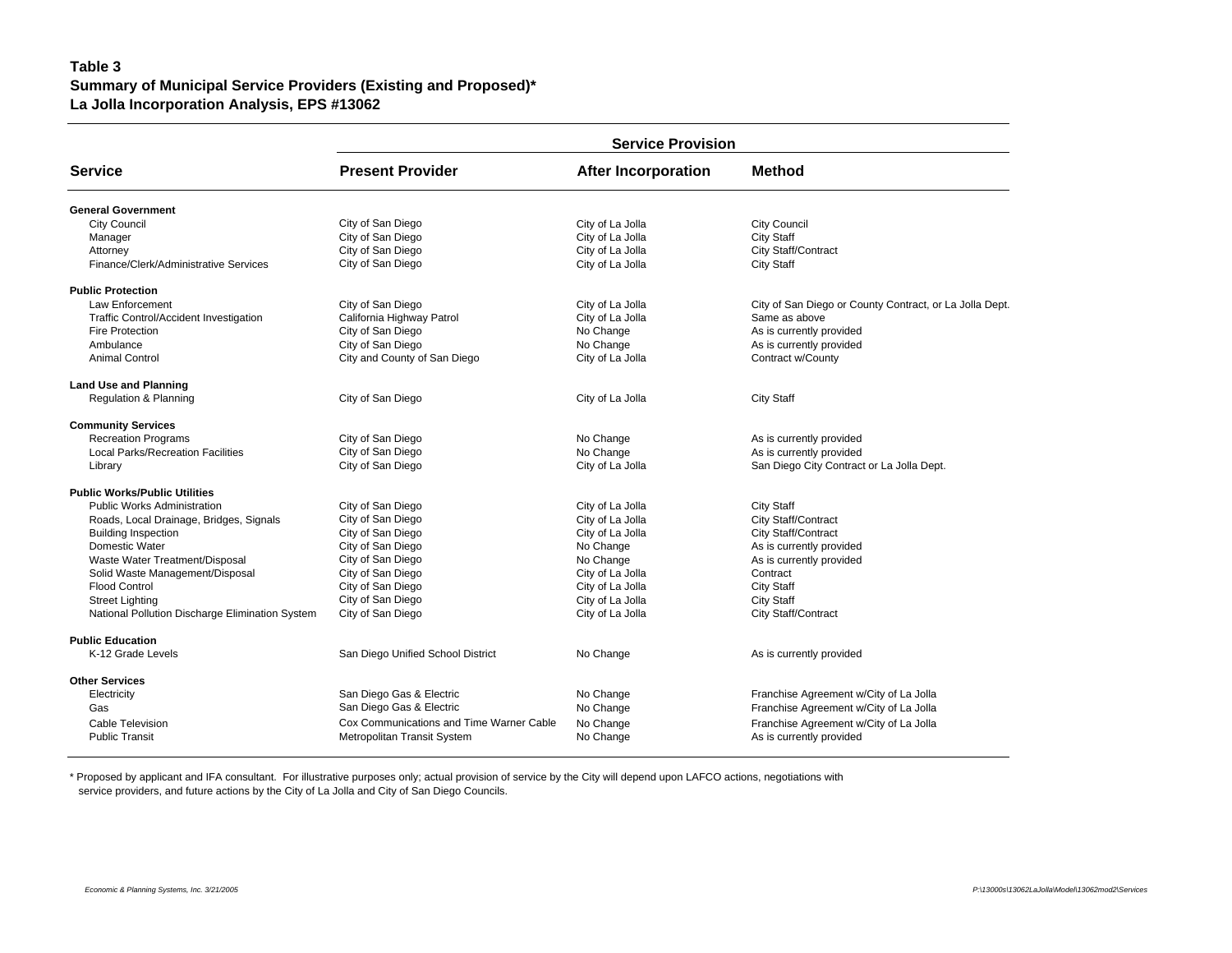# **Table 4 Change in Revenues and Expenses to the City of San Diego La Jolla Incorporation Analysis, EPS #13062**

| Item                                                     | Amount        | <b>Notes</b>                      | Source                            |  |  |  |
|----------------------------------------------------------|---------------|-----------------------------------|-----------------------------------|--|--|--|
| <b>General Fund Revenues and Expenditures</b>            |               |                                   |                                   |  |  |  |
| <b>Revenues Transferred to the City</b>                  |               |                                   |                                   |  |  |  |
| <b>Property Taxes</b>                                    | \$18,792,410  |                                   | See Table B-1                     |  |  |  |
| <b>Transient Occupancy Tax</b>                           |               | 3,445,963 GF allocation only      | City of San Diego (2/24/05)       |  |  |  |
| Sales Tax                                                | 5,372,233     |                                   | City of San Diego (2/24/05)       |  |  |  |
| Real Property Transfer Tax                               | 353,034       |                                   | <b>EPS</b> estimate               |  |  |  |
| <b>Franchise Fees</b>                                    | 1,756,961     |                                   | Per Capita estimate               |  |  |  |
| State Motor Vehicle License Fees                         | 2,584,124     |                                   | City of San Diego (2/24/05)       |  |  |  |
| Fees and Permits (1)                                     |               | 47,224 Includes licenses          | Per Capita estimate               |  |  |  |
| Transportation                                           | 582,404       |                                   | Per Capita Net Revenues           |  |  |  |
| Other General Fund Revenue (2)                           | 40,485        |                                   | Per Capita                        |  |  |  |
| <b>Risk Management</b>                                   | 11,469        |                                   | Per Capita Net Revenues           |  |  |  |
| <b>Transfers from Other Funds</b>                        |               | 340,000 Gas Tax (for GF services) | City of San Diego (2/24/05)       |  |  |  |
| <b>Real Estate Assets</b>                                |               | 0 Not included                    |                                   |  |  |  |
| <b>Subtotal</b>                                          | 33,326,307    |                                   |                                   |  |  |  |
| <b>Expenditures for Services Transferred to the City</b> |               |                                   |                                   |  |  |  |
| General Government (3)                                   | \$3,245,471   |                                   | Per Capita Net Costs              |  |  |  |
| <b>City Attorney</b>                                     | 0             |                                   | Included in general government    |  |  |  |
| Finance                                                  | 65,575        |                                   | Per Capita Net Costs              |  |  |  |
| Police                                                   | 11,804,626    |                                   | City of San Diego (2/24/05)       |  |  |  |
| Fire                                                     | 5,828,505     |                                   | City of San Diego (2/24/05)       |  |  |  |
| Library                                                  | 1,112,907     |                                   | City of San Diego (2/24/05)       |  |  |  |
| Animal Regulation Services (4)                           | 164,316       |                                   | Per Capita estimate               |  |  |  |
| Planning and Building                                    | 144,550       |                                   | Per Capita Net Costs              |  |  |  |
| Community and Economic Development                       | 340,393       |                                   | Per Capita Net Costs              |  |  |  |
| <b>Development Services</b>                              |               | 0 No net GF Cost                  |                                   |  |  |  |
| Neighborhood Code Compliance                             | 303,304       |                                   | City of San Diego (2/24/05)       |  |  |  |
| <b>Environmental Services (collection)</b>               | 1,633,824     |                                   | City of San Diego (2/24/05)       |  |  |  |
| <b>Engineering and Capital Costs</b>                     | 524,260       |                                   | City of San Diego (2/24/05)       |  |  |  |
| <b>Street Lighting</b>                                   | $\Omega$      |                                   | Included in Transportation        |  |  |  |
| Park Maintenance                                         | 2,538,607     |                                   | City of San Diego (2/24/05)       |  |  |  |
| <b>Special Projects</b>                                  | 79,638        |                                   | Per Capita Net Costs              |  |  |  |
| Storm Water Pollution Prevention (5)                     | 93,811        |                                   | Per Capita                        |  |  |  |
| <b>Citizens Assistance</b>                               |               | 0 No transfer assumed             |                                   |  |  |  |
| Transfer to Road Fund                                    | 891,397       |                                   | Per road mile (est'd from budget) |  |  |  |
| <b>Subtotal</b>                                          | \$28,771,185  |                                   |                                   |  |  |  |
| <b>City Surplus or (Deficit)</b>                         | (\$4,555,122) |                                   |                                   |  |  |  |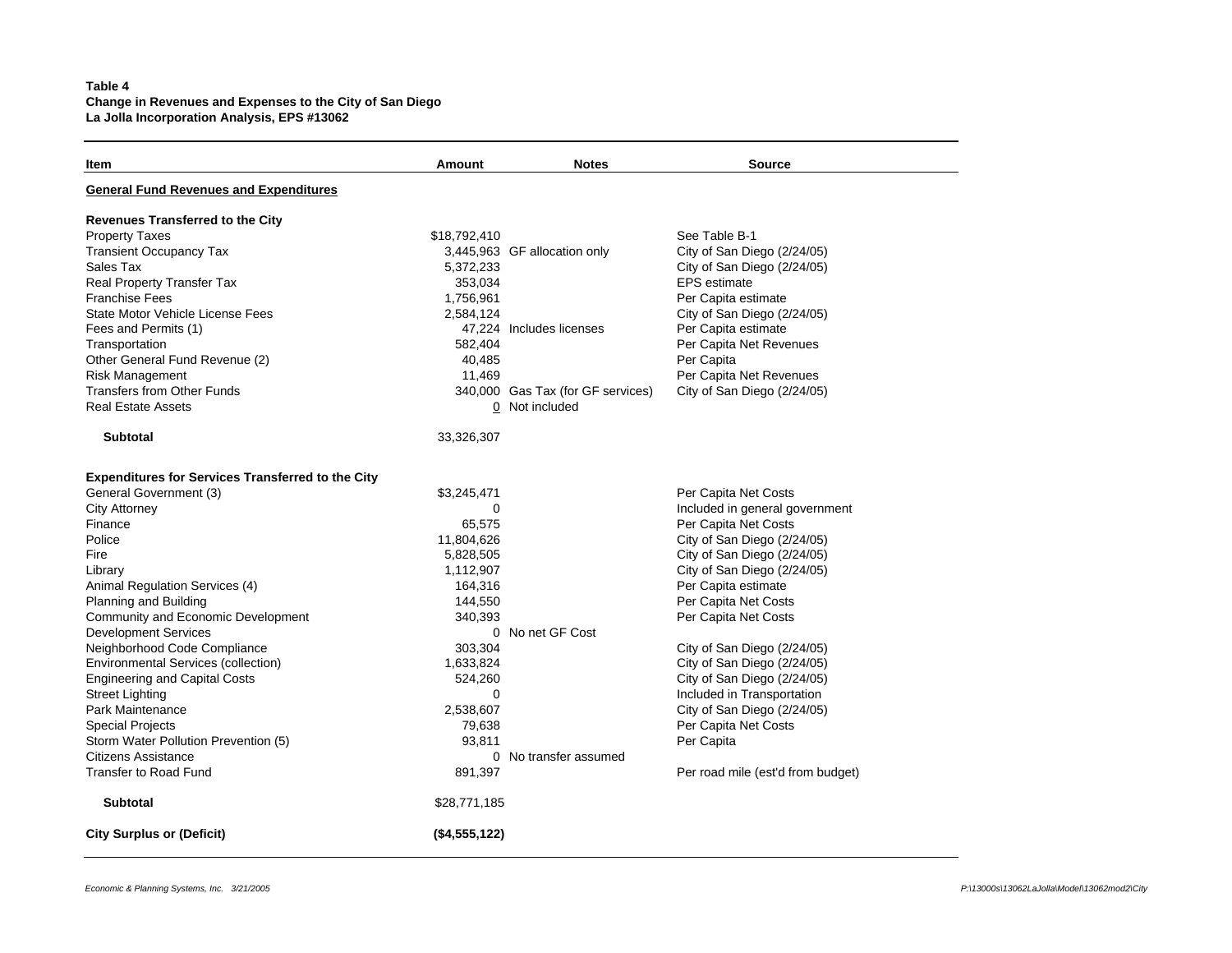## **Table 4 Change in Revenues and Expenses to the City of San Diego La Jolla Incorporation Analysis, EPS #13062**

| <b>City Road Fund</b>                                    |            |                |  |
|----------------------------------------------------------|------------|----------------|--|
| <b>Revenues Transferred to the City</b>                  |            |                |  |
| Gas Taxes                                                | 808.259    |                |  |
| <b>TRANSNET</b>                                          | 1,019,841  |                |  |
| Subtotal                                                 | 1.828.100  |                |  |
| <b>Expenditures for Services Transferred to the City</b> |            |                |  |
| Road Maintenance (net of General Fund contribution)      | 1.221.187  | From Table C-1 |  |
| Net City Road Fund Gain or (loss)                        | (606, 913) |                |  |

Notes:

(1) Includes Licenses.

(2) Includes Interest Earnings.

(3) General Government includes City Council, Mayor, Council Administration, Ethics Commission, City Manager, City Clerk, City Attorney

IT, City Treasurer, Human Resources, Personnel, Auditor and Comptroller, General Services, Equal Opportunity Contracting, Citywide Program Expenditures,

Public and Media Affairs, and Government Relations.

(4) Part of Citywide Program Expenditures.

(5) Does not include Storm Drain Fund.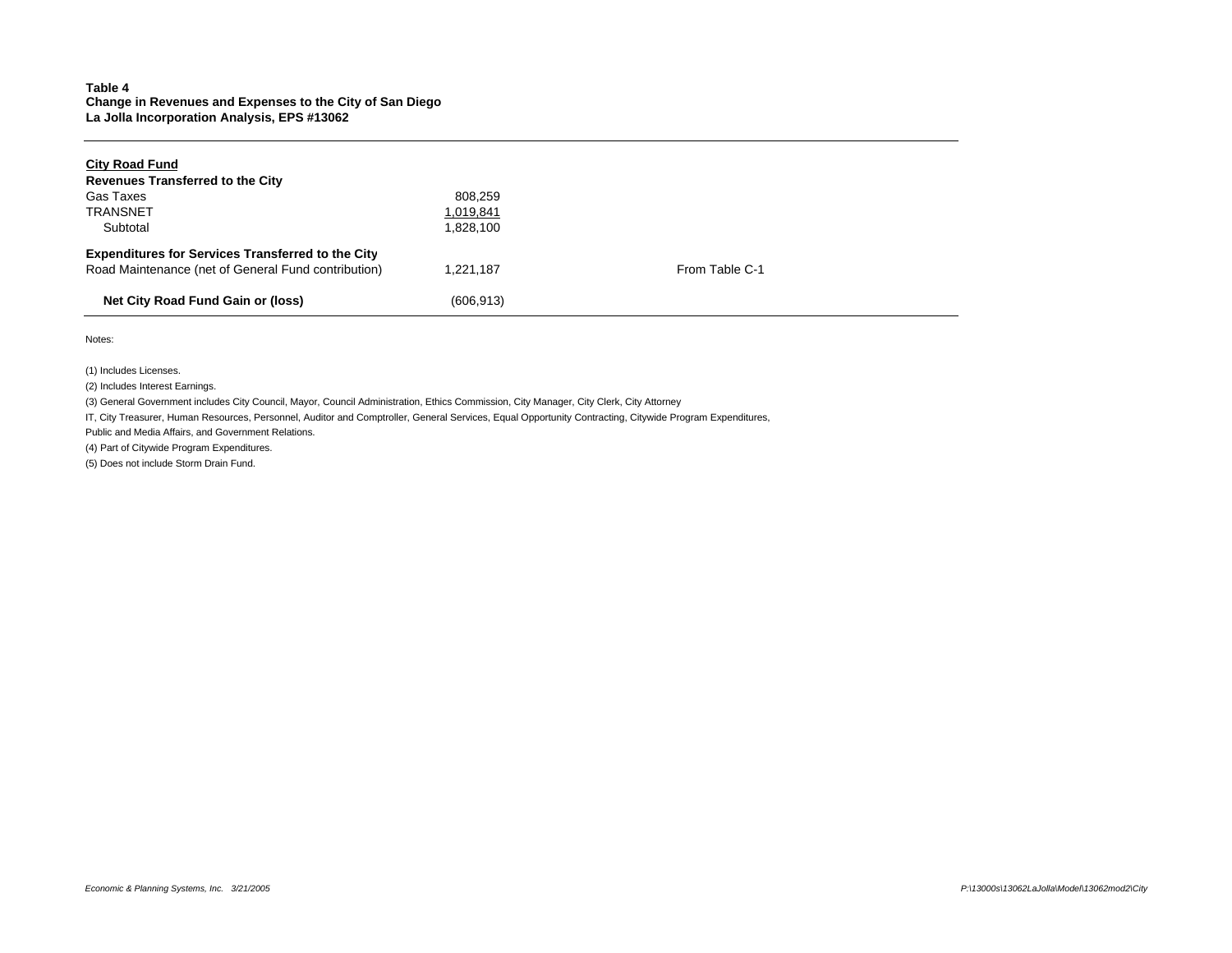# **Table A-1 Demographic Assumptions, Fiscal Year 2003/2004 La Jolla Incorporation Analysis, EPS #13062**

| <b>Item</b>                                                                       | Amount                       |  |  |  |  |  |
|-----------------------------------------------------------------------------------|------------------------------|--|--|--|--|--|
| <b>Proposed City</b>                                                              |                              |  |  |  |  |  |
| Population (1)<br>Registered Voters (2)<br>Voters as % of Pop.                    | 43,649<br>26,967<br>62%      |  |  |  |  |  |
| Housing Units - Detached (4)<br>Housing Units - Attached (4)<br>Housing Units (1) | 19,680<br><u>0</u><br>19,091 |  |  |  |  |  |
| City-Maintained Lane Miles (3)                                                    | 124                          |  |  |  |  |  |
| <b>City of San Diego</b>                                                          |                              |  |  |  |  |  |
| Incorporation Pop.<br>City of San Diego Pop. (4)                                  | 43,649<br>1,294,000          |  |  |  |  |  |
| City maintained Road Miles (5)                                                    | 2,985                        |  |  |  |  |  |
| La Jolla Assessed Value (6)                                                       | 10.97<br>billion             |  |  |  |  |  |

## Source:

(1) Census 2000 and City of San Diego Development Services Department.

(2) Based on voter registration data for the proposed incorporation area for La Jolla

(3) Includes Sub-area 1 only.

(4) Department of Finance, 1/1/04.

(5) Includes asphalt, concrete, and dirt streets and alleys maintained by the City of San Diego.

(6) County of San Diego Assessor/Recorder/County Clerk letter to Judy Bailey, 3/12/2004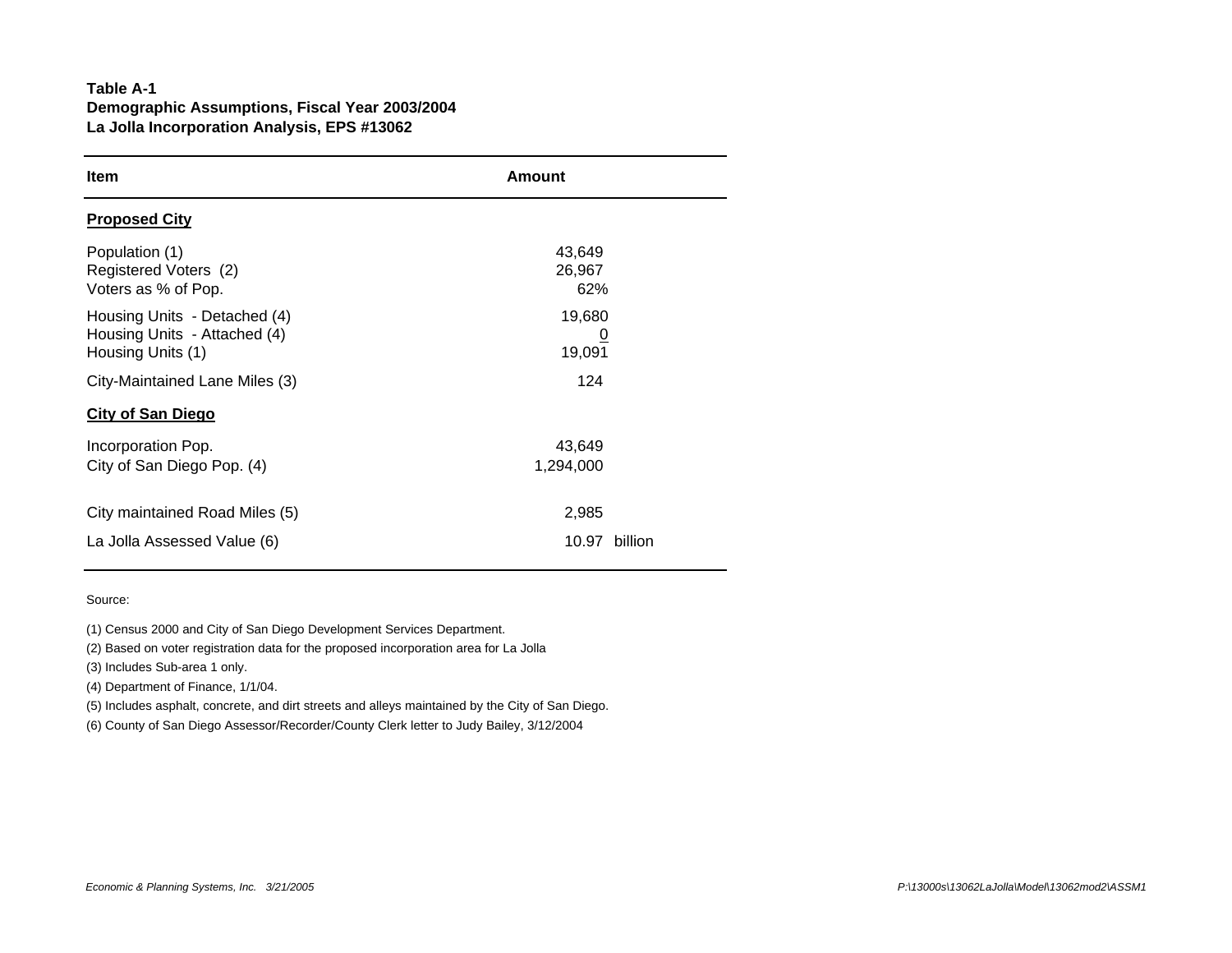# **Table A-2 General Assumptions La Jolla Incorporation Analysis, EPS #13062**

| <b>Item</b>                                              | Amount           | <b>Assumption</b>   |
|----------------------------------------------------------|------------------|---------------------|
| <b>First Year of Operations</b>                          | 1                |                     |
| Dollars Discounted to Fiscal Year (FY)                   | 2004             |                     |
| % of FY City providing Services                          | 100%             |                     |
| % of FY left when staff hired                            | 100%             |                     |
| Inflation (Discount) Rate                                | 2.0%             |                     |
| <b>Property Appreciation Rate Prior to Development</b>   |                  | 2.0% plus inflation |
| Assessed Value Increase of Existing Development          |                  | 2.0% plus inflation |
| Assessed Value Increase for New Development              |                  | 2.0% plus inflation |
| <b>Assessed Value</b>                                    |                  |                     |
| Assessed Value per Dwelling Unit (existing) (1)          | \$600,000        |                     |
| Assessed Value of Residential                            | \$8,964,216,247  |                     |
| Assessed Value of Commercial                             | \$2,005,572,635  |                     |
| Total Assessed Value (2)                                 | \$10,969,788,882 |                     |
| <b>Property Tax Rate</b>                                 | 1.0%             |                     |
| Average Market Value by Land Use for New Development (3) |                  |                     |
| Single-Family                                            | \$975,000        |                     |
| Multi-Family                                             | \$250,000        |                     |
| Retail                                                   |                  | \$400 per sq.ft.    |
| Hotel                                                    |                  | \$350 per sq.ft.    |
| <b>Other Commercial</b>                                  |                  | \$350 per sq.ft.    |

(1) EPS estimate

(2) County of San Diego Assessor/Recorder/County Clerk letter to Judy Bailey, 3/12/2004

(3) EPS estimate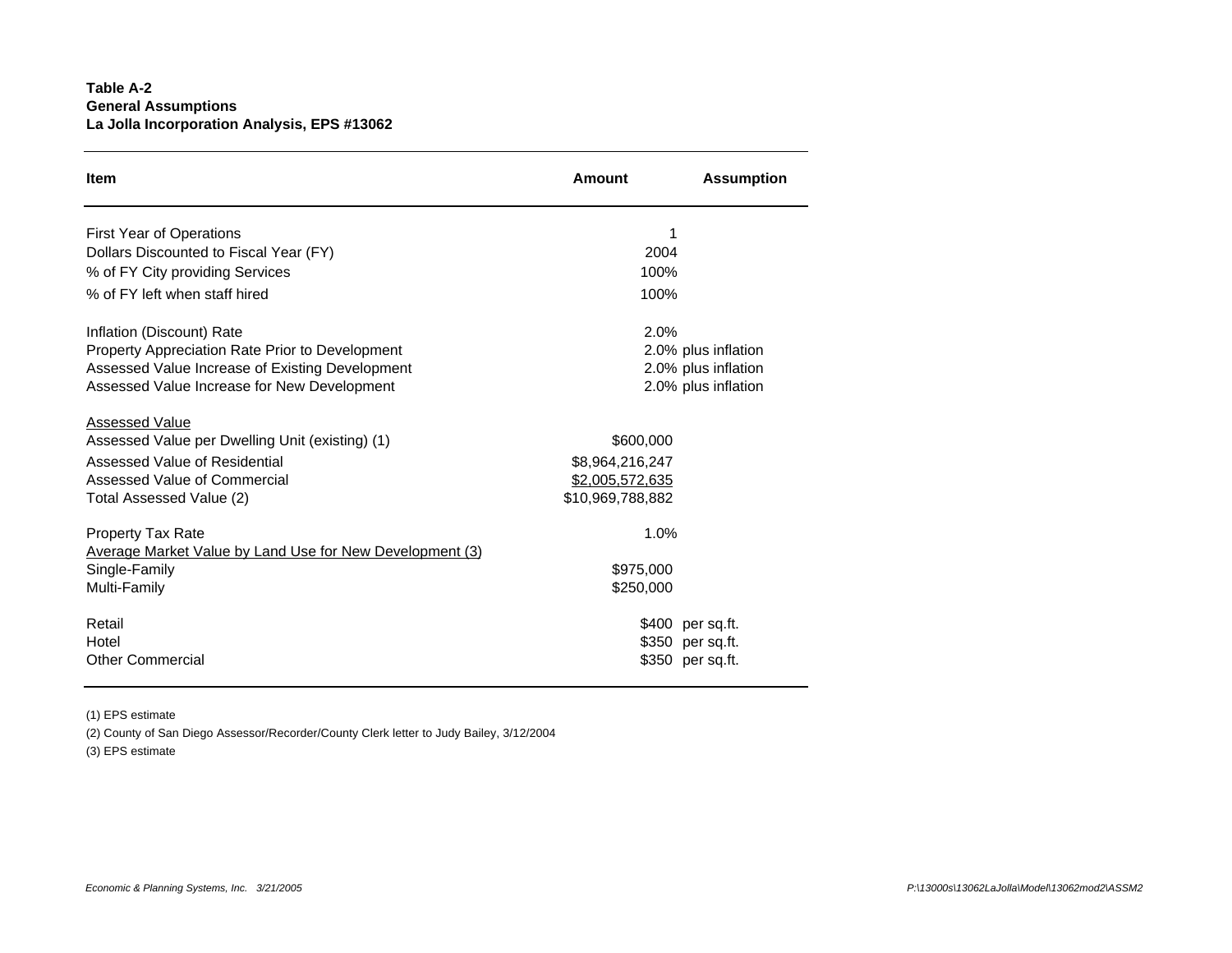#### **Table A-3 Development Schedule La Jolla Incorporation Analysis, EPS #13062**

|                                               | <b>Existing</b>     |                |                |                |                |                 | <b>Calendar Year</b> |                |                |                |                |                |                |           |
|-----------------------------------------------|---------------------|----------------|----------------|----------------|----------------|-----------------|----------------------|----------------|----------------|----------------|----------------|----------------|----------------|-----------|
| Item                                          | <b>Note</b><br>2004 | 2005           | 2006           | 2007           | 2008           | 2009            | 2010                 | 2011           | 2012           | 2013           | 2014           | 2015           | 2016           | 2017      |
| <b>Development Schedule</b>                   |                     |                |                |                |                |                 |                      |                |                |                |                |                |                |           |
| New Residential Development (1)               |                     |                |                |                |                |                 |                      |                |                |                |                |                |                |           |
| Single-Family                                 | 31                  | 31             | 31             | 31             | 32             | 32              | 32                   |                | 0              |                | 0              |                | 0              | 0         |
| Multi-Family                                  | 29                  | 29             | 30             | 30             | 30             | 30              | 31                   | $\overline{ }$ | $\overline{ }$ | $\overline{ }$ | $\overline{ }$ | $\overline{ }$ | $\overline{ }$ |           |
| Other (2)                                     |                     | $\overline{0}$ | $\overline{0}$ | $\overline{0}$ | $\overline{0}$ | $\underline{0}$ | $\overline{0}$       |                |                |                |                |                |                |           |
| <b>Total New Units</b>                        | 60                  | 61             | 61             | 61             | 62             | 62              | 62                   | 8              | 8              | 8              | 8              | 8              | $\overline{7}$ |           |
| New Commercial Dev. (Sq. Ft.)                 |                     |                |                |                |                |                 |                      |                |                |                |                |                |                |           |
| Commercial                                    | 10,000              | 10,000         | 10,000         | 10,000         | 10,000         | 10,000          | 10,000               | 10,000         | 10,000         | 10,000         | 10,000         | 10,000         | 10,000         | 10,000    |
| Total New Sq. Ft.                             | 10,000              | 10,000         | 10,000         | 10,000         | 10,000         | 10,000          | 10,000               | 10,000         | 10,000         | 10,000         | 10,000         | 10,000         | 10,000         | 10,000    |
| Cumulative New Sq. Ft. (2000+)                | 10,000              | 20,000         | 30,000         | 40,000         | 50,000         | 60,000          | 70,000               | 80,000         | 90,000         | 100,000        | 110,000        | 120,000        | 130,000        | 140,000   |
| <b>Cumulative New Development Entire City</b> |                     |                |                |                |                |                 |                      |                |                |                |                |                |                |           |
| <b>Residential Development</b>                |                     |                |                |                |                |                 |                      |                |                |                |                |                |                |           |
| Single-Family                                 | 12,065              | 12,096         | 12,128         | 12,159         | 12,191         | 12,222          | 12,254               | 12,255         | 12,255         | 12,256         | 12,257         | 12,258         | 12,258         | 12,258    |
| Multi-Family                                  | 3,292               | 3,321          | 3,351          | 3,381          | 3,411          | 3,441           | 3,472                | 3,479          | 3,487          | 3,494          | 3,501          | 3,509          | 3,516          | 3,524     |
| Other (2)                                     | 4,323               | 4,323          | 4,323          | 4,323          | 4,323          | 4,323           | 4,323                | 4,323          | 4,323          | 4,323          | 4,323          | 4,323          | 4,323          | 4,323     |
| <b>Total Dwelling Units</b>                   | 19,680              | 19,741         | 19,802         | 19,863         | 19,925         | 19,987          | 20,049               | 20,057         | 20,065         | 20,074         | 20,081         | 20,090         | 20,097         | 20,105    |
| Commercial Dev. (Sq. Ft.)                     |                     |                |                |                |                |                 |                      |                |                |                |                |                |                |           |
| Commercial                                    | 4,010,000           | 4,020,000      | 4,030,000      | 4,040,000      | 4,050,000      | 4,060,000       | 4,070,000            | 4,080,000      | 4,090,000      | 4,100,000      | 4,110,000      | 4,120,000      | 4,130,000      | 4,140,000 |

(1) Does not include University housing.

(2) University Housing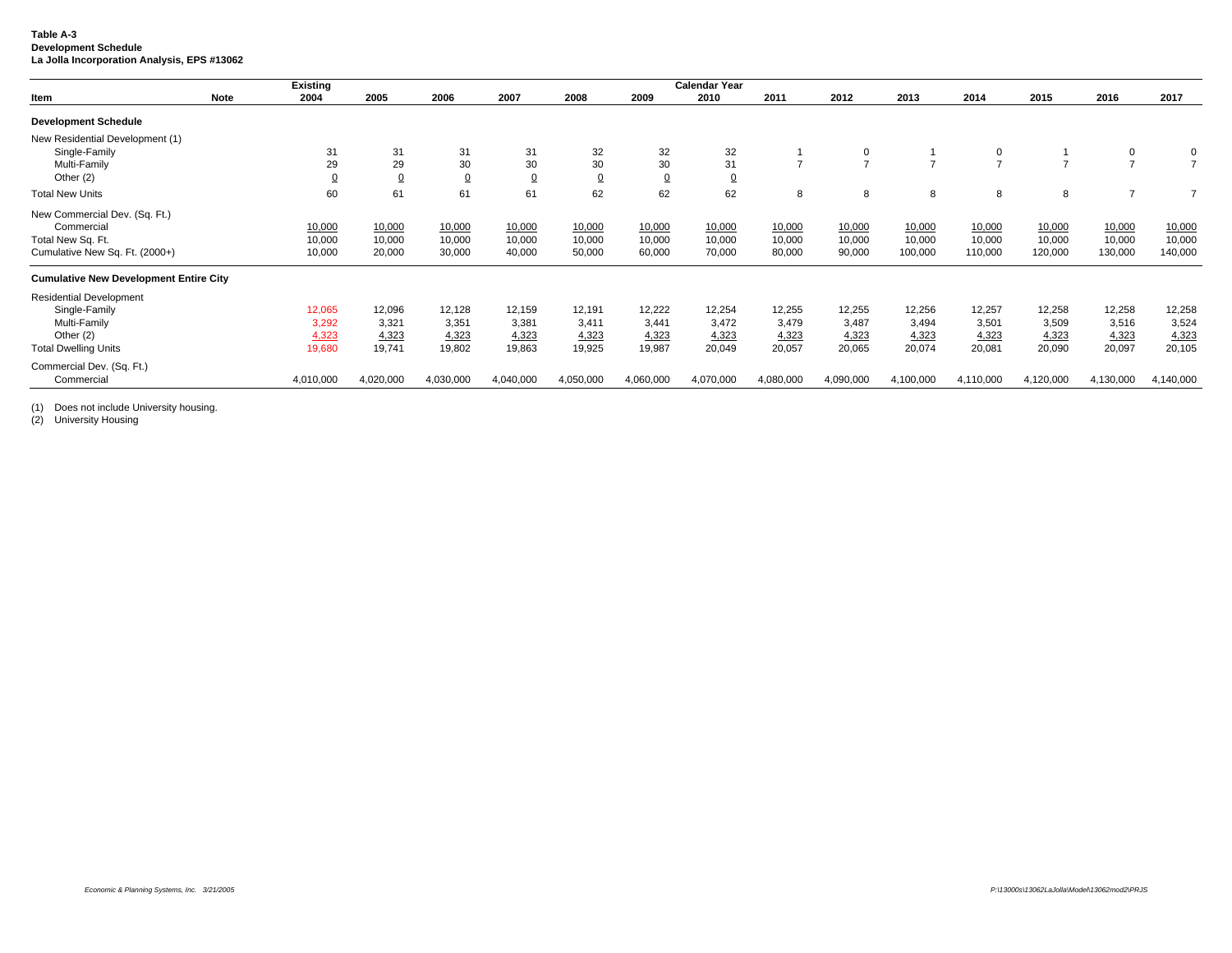#### **Table A-4 Population Projections La Jolla Incorporation Analysis, EPS #13062**

|                                     |             |        |        |        |        |        |        | <b>Calendar Year</b> |        |           |        |        |        |              |                |
|-------------------------------------|-------------|--------|--------|--------|--------|--------|--------|----------------------|--------|-----------|--------|--------|--------|--------------|----------------|
| Item                                | <b>Note</b> | 2004   | 2005   | 2006   | 2007   | 2008   | 2009   | 2010                 | 2011   | 2012      | 2013   | 2014   | 2015   | 2016         | 2017           |
| <b>Population Projections</b>       |             |        |        |        |        |        |        |                      |        |           |        |        |        |              |                |
| New Population                      |             |        |        |        |        |        |        |                      |        |           |        |        |        |              |                |
| Single-family                       | 3.5         | 109    | 109    | 110    | 110    | 110    | 111    | 111                  |        |           |        |        |        | $\mathbf{0}$ | $\overline{0}$ |
| Multi-family                        | 2.5         | 73     | 74     | 74     | 75     | 76     | 76     | 77                   | 18     | 18        | 18     | 19     | 19     | 19           | 19             |
| Other                               |             | 96     | 98     | 99     | 101    | 102    | 104    | 105                  | 79     | <u>79</u> | 80     | 81     | 82     | 83           | 84             |
| Subtotal                            |             | 278    | 281    | 283    | 286    | 288    | 291    | 293                  | 100    | 100       | 102    | 101    | 104    | 102          | 103            |
| <b>Cumulative Population</b>        |             | 43,649 | 43,929 | 44,212 | 44,498 | 44,786 | 45,077 | 45,370               | 45,470 | 45,570    | 45,672 | 45,773 | 45,877 | 45,979       | 46,082         |
| <b>Cumulative Registered Voters</b> | 62%         | 26,967 | 27.140 | 27.315 | 27.492 | 27.670 | 27,849 | 28,030               | 28,092 | 28,154    | 28,217 | 28,280 | 28,344 | 28,407       | 28,470         |
| Proxy Population (1)                |             | $ -$   | $ -$   | 81,946 | 81,946 | 81,946 | 81,946 | 81,946               | 81,946 | 81,946    | 81,946 | 81,946 | 81,946 | 81,946       | 81,946         |

(1) Proxy population is three times the estimated number of registered voters at the time of incorporation. Proxy population is the "official population" used to

determine the distribution of State revenues during the first seven years after incorporation. (note: potentially eliminated by recent legislation)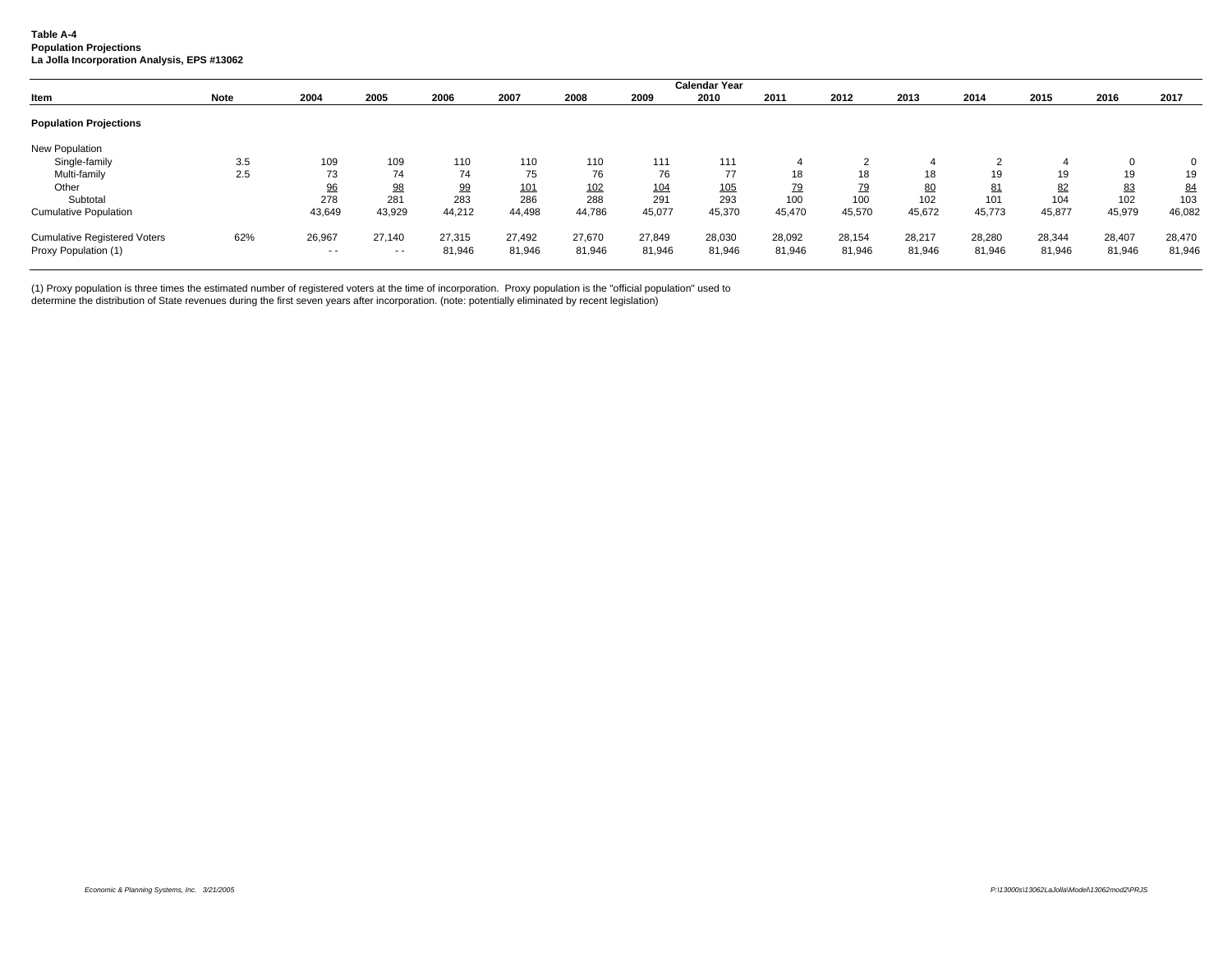#### **Table A-5 Assessed Value Calculation - All Figures in \$000's La Jolla Incorporation Analysis, EPS #13062**

|                                                                                                             |                             |                             |                             |                             |                             | <b>Fiscal Year</b>          |                             |                             |                             |                             |                             |                             |                             |
|-------------------------------------------------------------------------------------------------------------|-----------------------------|-----------------------------|-----------------------------|-----------------------------|-----------------------------|-----------------------------|-----------------------------|-----------------------------|-----------------------------|-----------------------------|-----------------------------|-----------------------------|-----------------------------|
| Item                                                                                                        | 2007-08                     | 2008-09                     | 2009-2010                   | 2010-11                     | 2011-12                     | 2012-13                     | 2013-14                     | 2014-2015                   | 2015-2016                   | 2016-2017                   | 2017-2018                   | 2018-2019                   | 2019-2020                   |
| Assessed Value of Existing Development                                                                      |                             |                             |                             |                             |                             |                             |                             |                             |                             |                             |                             |                             |                             |
| Resid. Assessed Value in City (Constant \$000's) (1)<br>Comm. Assessed Value in City (Constant \$000's) (1) | \$8,964,216<br>\$2,005,573  | \$9,091,909<br>\$2,009,073  | \$9,221,023<br>\$2,012,573  | \$9,351,574<br>\$2,016,073  | \$9,483,578<br>\$2,019,573  | \$9.617.049<br>\$2,023,073  | \$9,752,003<br>\$2,026,573  | \$9,888,456<br>\$2,030,073  | \$9,990,176<br>\$2,033,573  | \$10.092.425<br>\$2,037,073 | \$10.196.193<br>\$2,040,573 | \$10,300,509<br>\$2,044,073 | \$10,406,366<br>\$2,047,573 |
| (less total existing redevelopment) (2)<br>Total                                                            | \$0<br>\$10.969.789         | \$0<br>\$11,100.981         | \$0<br>\$11.233.596         | \$0<br>\$11,367,647         | \$0<br>\$11.503.151         | \$0<br>\$11,640,122         | \$0<br>\$11,778,576         | \$0<br>\$11,918,529         | \$0<br>\$12,023,749         | \$0<br>\$12.129.498         | \$0<br>\$12,236,765         | \$0<br>\$12,344,582         | \$0<br>\$12,453,938         |
| Assessed Value of New Development                                                                           |                             |                             |                             |                             |                             |                             |                             |                             |                             |                             |                             |                             |                             |
| A.V. from New Development (Constant \$000's)<br>Single-Family                                               | \$30.398                    | \$30.477                    | \$30,556                    | \$30.635                    | \$30,715                    | \$30.794                    | \$30,874                    | \$975                       | \$487                       | \$975                       | \$487                       | \$975                       | \$0                         |
| Multi-Family                                                                                                | \$7,275                     | \$7,340                     | \$7,405                     | \$7.471                     | \$7,538                     | \$7,605                     | \$7,673                     | \$1.832                     | \$1,836                     | \$1.840                     | \$1,844                     | \$1.848                     | \$1,852                     |
| Commercial                                                                                                  | \$3,500                     | \$3,500                     | \$3,500                     | \$3,500                     | \$3,500                     | \$3,500                     | \$3,500                     | \$3,500                     | \$3,500                     | \$3,500                     | \$3,500                     | \$3,500                     | \$3,500                     |
| Resid. A.V. from New Dev. (Constant \$000's)                                                                | \$37.674                    | \$37.817                    | \$37,962                    | \$38.107                    | \$38,253                    | \$38,400                    | \$38,547                    | \$2.807                     | \$2,324<br>\$3.500          | \$2.815<br>\$3.500          | \$2,332                     | \$2.823<br>\$3.500          | \$1,852                     |
| Comm. A.V. from New Dev. (Constant \$000's)<br>(less total new redevelopment) (2)                           | \$3,500<br>\$0              | \$3,500<br>\$0              | \$3,500<br>\$0              | \$3,500<br>\$0              | \$3,500<br>\$0              | \$3,500<br>\$0              | \$3,500<br>\$0              | \$3.500<br>\$0              | \$0                         | \$0                         | \$3,500<br>\$0              | \$0                         | \$3,500<br>\$0              |
| Total                                                                                                       | \$41.174                    | \$41,317                    | \$41.462                    | \$41,607                    | \$41.753                    | \$41.900                    | \$42,047                    | \$6,307                     | \$5,824                     | \$6.315                     | \$5,832                     | \$6.323                     | \$5,352                     |
| Cum. Resid. A.V. from New Dev. (Constant \$000's)<br>Cum. Comm. A.V. from New Dev. (Constant \$000's)       | \$37,674<br>\$3,500         | \$75,491<br>\$3,500         | \$113,452<br>\$7,000        | \$151,559<br>\$10,500       | \$189,812<br>\$14,000       | \$228,211<br>\$17,500       | \$266,759<br>\$21,000       | \$269,566<br>\$24,500       | \$271,890<br>\$28,000       | \$274,705<br>\$31,500       | \$277,037<br>\$35,000       | \$279,860<br>\$38,500       | \$281.712<br>\$42,000       |
| (less total new redevelopment) (2)<br>Total                                                                 | \$0<br>\$41,174             | \$0<br>\$78,991             | \$0<br>\$120,452            | \$0<br>\$162,059            | \$0<br>\$203,812            | \$0<br>\$245,711            | \$0<br>\$287,759            | \$0<br>\$294,066            | \$0<br>\$299,890            | \$0<br>\$306,205            | \$0<br>\$312,037            | \$0<br>\$318,360            | \$0<br>\$323,712            |
|                                                                                                             |                             |                             |                             |                             |                             |                             |                             |                             |                             |                             |                             |                             |                             |
| Total Assessed Value (Existing & New Development)                                                           |                             |                             |                             |                             |                             |                             |                             |                             |                             |                             |                             |                             |                             |
| Cumulative Resid. A.V. (Constant 2000 \$000's)                                                              | \$9,001.890                 | \$9,129,726                 | \$9.258.985                 | \$9.389.68                  | \$9.521.831                 | \$9.655,449                 | \$9.790.550                 | \$9.891.263                 | \$9.992.500                 | \$10.095.240                | \$10.198.524                | \$10,303,332                | \$10,408,218                |
| Cumulative Comm. A.V. (Constant 2000 \$000's)<br>Subtotal                                                   | \$2,009.073<br>\$11,010,962 | \$2.012.573<br>\$11.142.298 | \$2.016.073<br>\$11,275,057 | \$2.019.573<br>\$11.409.254 | \$2.023.073<br>\$11.544.903 | \$2.026.573<br>\$11.682.021 | \$2,030,073<br>\$11.820.623 | \$2.033.573<br>\$11.924.836 | \$2,037,073<br>\$12,029,573 | \$2.040.573<br>\$12.135.813 | \$2,044,073<br>\$12,242,597 | \$2.047.573<br>\$12,350,905 | \$2.051.073<br>\$12,459,290 |
| (less total redevelopment)<br>Total                                                                         | \$0<br>\$11.010.962         | \$0<br>\$11.142.298         | \$0<br>\$11.275.057         | \$0<br>\$11.409.254         | \$0<br>\$11.544.903         | \$0<br>\$11.682.021         | \$0<br>\$11.820.623         | \$0<br>\$11.924.836         | \$0<br>\$12.029.573         | \$0<br>\$12.135.813         | \$0<br>\$12,242,597         | \$0<br>\$12,350,905         | \$0<br>\$12,459,290         |
|                                                                                                             |                             |                             |                             |                             |                             |                             |                             |                             |                             |                             |                             |                             |                             |

(1) Residential assumes increase of 1%

no real increase in comm'l assessed value assumed

(2) No redevelopment areas within the proposed boundaries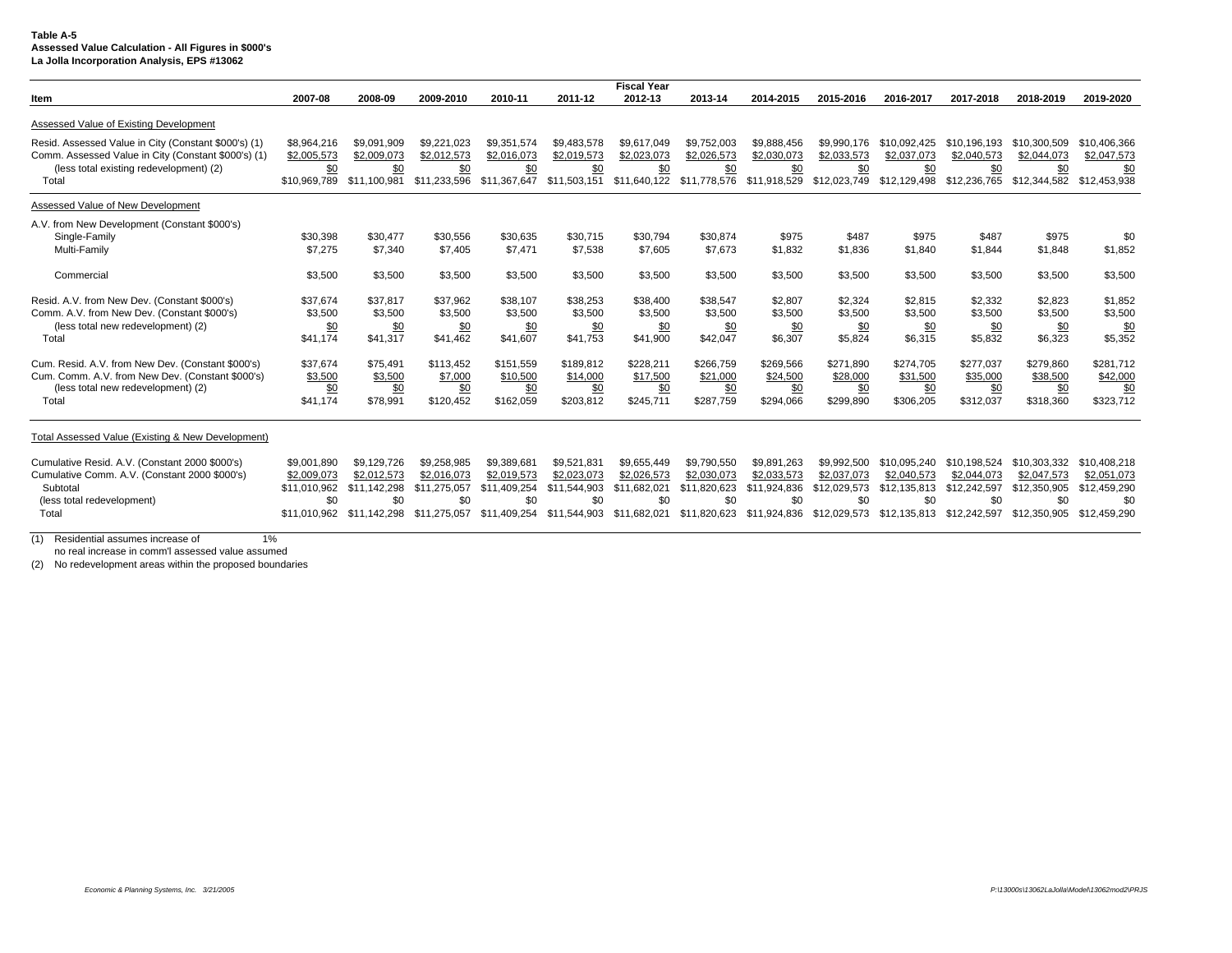## **Table B Annual Revenue Estimate (All figures in Constant 2004\$s) La Jolla Incorporation Analysis, EPS #13062**

|                                    |            |              |              |              |              | <b>Fiscal Year</b> |              |              |              |              |              |
|------------------------------------|------------|--------------|--------------|--------------|--------------|--------------------|--------------|--------------|--------------|--------------|--------------|
|                                    |            | 2007-08      | 2008-09      | 2009-2010    | 2010-11      | 2011-12            | 2012-13      | 2013-14      | 2014-2015    | 2015-2016    | 2016-2017    |
| Item                               | Note $(1)$ |              | 2            | 3            | 4            | 5                  | 6            |              | 8            | 9            | 10           |
|                                    |            |              |              |              |              |                    |              |              |              |              |              |
| <b>General Fund Revenues</b>       |            |              |              |              |              |                    |              |              |              |              |              |
| <b>Property Taxes</b>              |            | \$19,532,506 | \$19,765,187 | \$20,000,388 | \$20,238,135 | \$20,478,456       | \$20,690,752 | \$20,935,762 | \$21,120,711 | \$21,305,755 | \$21,494,295 |
| Sales Tax                          | 2          | \$5,318,511  | \$5,425,955  | \$5,535,549  | \$5,647,334  | \$5,761,355        | \$5,877,657  | \$5,996,285  | \$6,117,285  | \$6,240,705  | \$6,366,593  |
| <b>Transient Occupancy Tax</b>     | 3          | \$6,578,656  | \$6,578,656  | \$6,578,656  | \$6,578,656  | \$6,578,656        | \$6,578,656  | \$6,578,656  | \$6,578,656  | \$6,578,656  | \$6,578,656  |
| Real Property Transfer Tax         |            | \$353,034    | \$357,513    | \$362,042    | \$366,620    | \$350,325          | \$353,438    | \$357,138    | \$360,318    | \$364,086    | \$367,052    |
| <b>Franchise Fees</b>              | 5          | \$1,791,148  | \$1,802,742  | \$1,814,437  | \$1,826,234  | \$1,830,276        | \$1,834,285  | \$1,838,402  | \$1,842,486  | \$1,846,678  | \$1,850,768  |
| <b>Planning Fees</b>               | 6          | \$1,551,927  | \$1,559,438  | \$1,566,986  | \$1,574,572  | \$1,582,196        | \$1,589,858  | \$1,597,559  | \$1,605,298  | \$1,613,075  | \$1,620,892  |
| Public Works/Eng. Fees             |            | \$437,803    | \$439,992    | \$442,192    | \$444,403    | \$446,625          | \$448,858    | \$451,102    | \$453,358    | \$455,624    | \$457,903    |
| <b>Fines and Penalties</b>         | 8          | \$133,494    | \$134,358    | \$135,230    | \$136,109    | \$136,410          | \$136,709    | \$137,016    | \$137,320    | \$137,632    | \$137,937    |
| State Motor Vehicle License Fee    | 9          | \$2,669,876  | \$2,687,158  | \$2,704,590  | \$2,722,175  | \$2,728,201        | \$2,734,177  | \$2,740,313  | \$2,746,400  | \$2,752,650  | \$2,758,746  |
| <b>Investment Earnings</b>         | 10         | \$383,670    | \$387,510    | \$391,401    | \$395,342    | \$398,925          | \$402,444    | \$406,322    | \$409,618    | \$412,949    | \$416,328    |
| Other                              | 11         | \$590,078    | \$593,898    | \$597,750    | \$601,637    | \$602,969          | \$604,289    | \$605,646    | \$606,991    | \$608,372    | \$609,720    |
| <b>Total General Fund Revenues</b> |            | \$39,340,701 | \$39,732,406 | \$40,129,220 | \$40,531,217 | \$40,894,394       | \$41,251,124 | \$41,644,199 | \$41,978,442 | \$42,316,183 | \$42,658,890 |
| <b>Road Fund Revenues</b>          |            |              |              |              |              |                    |              |              |              |              |              |
| Gas Taxes                          | 12         | \$808,259    | \$813,491    | \$818,768    | \$824,092    | \$825,916          | \$827,725    | \$829,583    | \$831,426    | \$833,318    | \$835,163    |
| General Func                       |            | \$891,397    | \$891,397    | \$891,397    | \$891,397    | \$891,397          | \$891,397    | \$891,397    | \$891,397    | \$891,397    | \$891,397    |
| <b>TRANSNET</b>                    |            | \$1,019,841  | \$1,019,841  | \$1,019,841  | \$1,019,841  | \$1,019,841        | \$1,019,841  | \$1,019,841  | \$1,019,841  | \$1,019,841  | \$1,019,841  |
|                                    |            |              |              |              |              |                    |              |              |              |              |              |
| <b>Total Road Fund Revenues</b>    |            | \$2,719,498  | \$2,724,729  | \$2,730,007  | \$2,735,330  | \$2,737,155        | \$2,738,964  | \$2,740,821  | \$2,742,664  | \$2,744,556  | \$2,746,402  |

(1) Reference Notes are included in Figure B-1.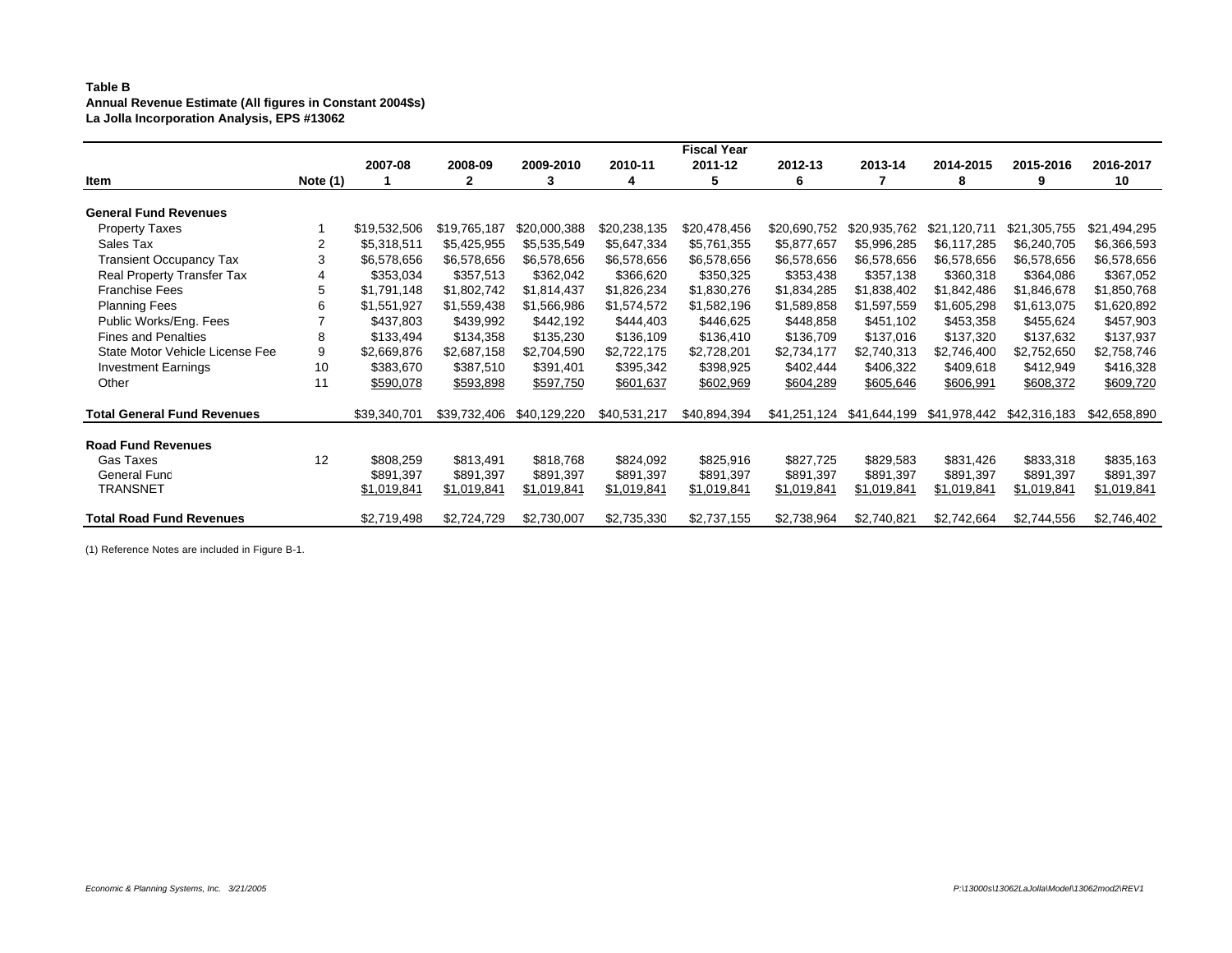**Table B-1 Revenue Estimate Notes La Jolla Incorporation Analysis, EPS #13062**

|          |                                                                                                                                                                                                                                                                                                           |                                                       |                                                                                                        |                                                                              |                                                                              |                                                                              | <b>Fiscal Year</b>                                                          |                                                                             |                                                                              |                                                                              |                                                                              |                                                                              |
|----------|-----------------------------------------------------------------------------------------------------------------------------------------------------------------------------------------------------------------------------------------------------------------------------------------------------------|-------------------------------------------------------|--------------------------------------------------------------------------------------------------------|------------------------------------------------------------------------------|------------------------------------------------------------------------------|------------------------------------------------------------------------------|-----------------------------------------------------------------------------|-----------------------------------------------------------------------------|------------------------------------------------------------------------------|------------------------------------------------------------------------------|------------------------------------------------------------------------------|------------------------------------------------------------------------------|
| Ref<br># | Item                                                                                                                                                                                                                                                                                                      | <b>Assumption</b>                                     | 2007-08<br>1                                                                                           | 2008-09<br>$\mathbf{2}$                                                      | 2009-2010<br>3                                                               | 2010-11<br>4                                                                 | 2011-12<br>5                                                                | 2012-13<br>6                                                                | 2013-14<br>7                                                                 | 2014-2015<br>8                                                               | 2015-2016<br>9                                                               | 2016-2017<br>10                                                              |
|          | <b>General Fund</b>                                                                                                                                                                                                                                                                                       |                                                       |                                                                                                        |                                                                              |                                                                              |                                                                              |                                                                             |                                                                             |                                                                              |                                                                              |                                                                              |                                                                              |
|          | 1 Property Tax<br>Total Property Tax @ 1% of AV                                                                                                                                                                                                                                                           | See Figures A-5 and B-2                               | \$110,109,624                                                                                          | \$111,422,984                                                                | \$112,750,573                                                                | \$114,092,539                                                                | \$115,449,035                                                               | \$116,820,214                                                               | \$118,206,231                                                                | \$119,248,361                                                                | \$120,295,725                                                                | \$121.358.128                                                                |
|          | Property Tax Increment<br>Subtotal                                                                                                                                                                                                                                                                        |                                                       | \$0<br>\$0                                                                                             | \$1,313,360<br>\$1,313,360                                                   | \$1,327,588<br>\$1,327,588                                                   | \$1,341,966<br>\$1,341,966                                                   | \$1,356,496<br>\$1,356,496                                                  | \$1,371,179<br>\$1,371,179                                                  | \$1,386,017<br>\$1,386,017                                                   | \$1.042.130<br>\$1,042,130                                                   | \$1,047,364<br>\$1,047,364                                                   | \$1,062,402<br>\$1,062,402                                                   |
|          | Property Tax Increment to City:<br>From City<br><b>From Special Districts</b><br>Total                                                                                                                                                                                                                    | See Fig B-2<br>17.07% TAF<br><b>TAF</b><br>17.07% TAF | $\mathbf 0$<br>\$0<br>\$0                                                                              | \$224,151<br>\$0<br>\$224,151                                                | \$226,579<br>\$0<br>\$226,579                                                | \$229,033<br>\$0<br>\$229,033                                                | \$231,513<br>\$0<br>\$231,513                                               | \$234,019<br>\$0<br>\$234,019                                               | \$236,552<br>\$0<br>\$236,552                                                | \$177,860<br>\$0<br>\$177,860                                                | \$178,754<br>\$0<br>\$178,754                                                | \$181,320<br>\$0<br>\$181,320                                                |
|          | Gross Property Tax to City<br>Base<br>Share of Tax Increment<br>Total                                                                                                                                                                                                                                     |                                                       | \$18,792,410<br>\$0<br>\$18,792,410                                                                    | \$18,792,410<br>\$224.151<br>\$19,016,561                                    | \$19,016,561<br>\$226.579<br>\$19,243,140                                    | \$19,243,140<br>\$229.033<br>\$19,472,174                                    | \$19,472,174<br>\$231.513<br>\$19,703,687                                   | \$19,703,687<br>\$234,019<br>\$19,937,706                                   | \$19,937,706<br>\$236,552<br>\$20,174,257                                    | \$20,174,257<br>\$177.860<br>\$20,352,118                                    | \$20,352,118<br>\$178,754<br>\$20,530,871                                    | \$20,530,871<br>\$181,320<br>\$20,712,192                                    |
|          | Property Tax Increment: Supplemental Role @50% of AV of New Dev<br>Prop. Tax Inc. to City: Supp'l Role @4% of Tax due to turnover<br>Property Tax to City Prior to Tax Admin. Fees<br>Less Prop. Tax Admin. Fees<br>Net General Fund Property Tax to City                                                 | 0.25% of gross A.V.                                   | \$35,381<br>\$751,696<br>\$19,579,487<br>(\$46,981)<br>\$19,532,506                                    | \$35,505<br>\$760,662<br>\$19,812,728<br>(\$47,541)<br>\$19,765,187          | \$35,630<br>\$769,726<br>\$20,048,496<br>(\$48,108)<br>\$20,000,388          | \$35,755<br>\$778,887<br>\$20,286,816<br>(\$48,680)<br>\$20,238,135          | \$35,881<br>\$788,147<br>\$20,527,715<br>(\$49,259)<br>\$20,478,456         | \$5,382<br>\$797,508<br>\$20,740,597<br>(\$49,844)<br>\$20,690,752          | \$4,970<br>\$806,970<br>\$20,986,197<br>(\$50,436)<br>\$20,935,762           | \$5,389<br>\$814,085<br>\$21,171,592<br>(\$50,880)<br>\$21,120,711           | \$4,976<br>\$821,235<br>\$21,357,083<br>(\$51,327)<br>\$21,305,755           | \$5,396<br>\$828,488<br>\$21.546.075<br>(\$51,780)<br>\$21,494,295           |
|          | 2 Sales Tax<br>Retail Sales Tax (3)<br>Subtotal                                                                                                                                                                                                                                                           | 1%<br>\$5,372,228                                     | \$5,372,231<br>\$5,372,233                                                                             | \$5,372,231<br>\$5,372,233                                                   | \$5,372,231<br>\$5,372,233                                                   | \$5,372,231<br>\$5,372,233                                                   | \$5,372,231<br>\$5,372,233                                                  | \$5.372.231<br>\$5,372,233                                                  | \$5,372,231<br>\$5,372,233                                                   | \$5,372,231<br>\$5,372,233                                                   | \$5,372,231<br>\$5,372,233                                                   | \$5,372,231<br>\$5,372,233                                                   |
|          |                                                                                                                                                                                                                                                                                                           | 2% real increase                                      | \$5,372,233                                                                                            | \$5,479,678                                                                  | \$5,589,271                                                                  | \$5,701,057                                                                  | \$5,815,078                                                                 | \$5,931,379                                                                 | \$6,050,007                                                                  | \$6,171,007                                                                  | \$6,294,427                                                                  | \$6,420,316                                                                  |
|          | Unallocated Sales Tax (4)<br>(less) State admin charge<br>Total Sales Tax (General Fund)                                                                                                                                                                                                                  | 1.0%<br>\$5,372,228                                   | (\$53,722)<br>\$5,318,511                                                                              | (\$53,722)<br>\$5,425,955                                                    | (\$53,722)<br>\$5,535,549                                                    | (\$53,722)<br>\$5,647,334                                                    | (\$53,722)<br>\$5,761,355                                                   | (\$53,722)<br>\$5,877,657                                                   | (\$53,722)<br>\$5,996,285                                                    | (\$53,722)<br>\$6,117,285                                                    | (\$53,722)<br>\$6,240,705                                                    | (\$53,722)<br>\$6,366,593                                                    |
|          | 3 Transient Occupancy Tax (3)                                                                                                                                                                                                                                                                             | \$6,578,656<br>$base =$                               | \$6,578,656<br>includes share currently allocated by City of San Diego to special promotional programs | \$6,578,656                                                                  | \$6,578,656                                                                  | \$6,578,656                                                                  | \$6,578,656                                                                 | \$6,578,656                                                                 | \$6,578,656                                                                  | \$6,578,656                                                                  | \$6,578,656                                                                  | \$6,578,656                                                                  |
|          | 4 Property Transfer Tax<br>Turnover of prior year base<br>Rate per \$1,000 market value                                                                                                                                                                                                                   | residential<br>commercial<br>2%<br>6.0%<br>\$0.55     |                                                                                                        |                                                                              |                                                                              |                                                                              |                                                                             |                                                                             |                                                                              |                                                                              |                                                                              |                                                                              |
|          | Base Resid A.V. fiscal year (constant \$000's)<br>Prop. Tran. Tax from turnover of existing resid. units<br>Base Comm'l A.V. fiscal year (constant \$000's)<br>Prop. Tran. Tax from turnover of existing comm'l<br>Prop. Tran. Tax from new residential development<br><b>Total Property Transfer Tax</b> |                                                       | \$9,389,681<br>\$309,859<br>\$2,019,573<br>\$22,215<br>\$20,959<br>\$353,034                           | \$9,521,831<br>\$314,220<br>\$2,023,073<br>\$22,254<br>\$21,039<br>\$357,513 | \$9,655,449<br>\$318,630<br>\$2,026,573<br>\$22,292<br>\$21,120<br>\$362,042 | \$9,790,550<br>\$323,088<br>\$2,030,073<br>\$22,331<br>\$21,201<br>\$366,620 | \$9,891,263<br>\$326,412<br>\$2,033,573<br>\$22,369<br>\$1,544<br>\$350,325 | \$9,992,500<br>\$329,752<br>\$2,037,073<br>\$22,408<br>\$1,278<br>\$353,438 | \$10,095,240<br>\$333,143<br>\$2,040,573<br>\$22,446<br>\$1,548<br>\$357,138 | \$10,198,524<br>\$336,551<br>\$2,044,073<br>\$22,485<br>\$1,282<br>\$360,318 | \$10,303,332<br>\$340,010<br>\$2,047,573<br>\$22,523<br>\$1,553<br>\$364,086 | \$10,408,218<br>\$343,471<br>\$2,051,073<br>\$22,562<br>\$1,019<br>\$367,052 |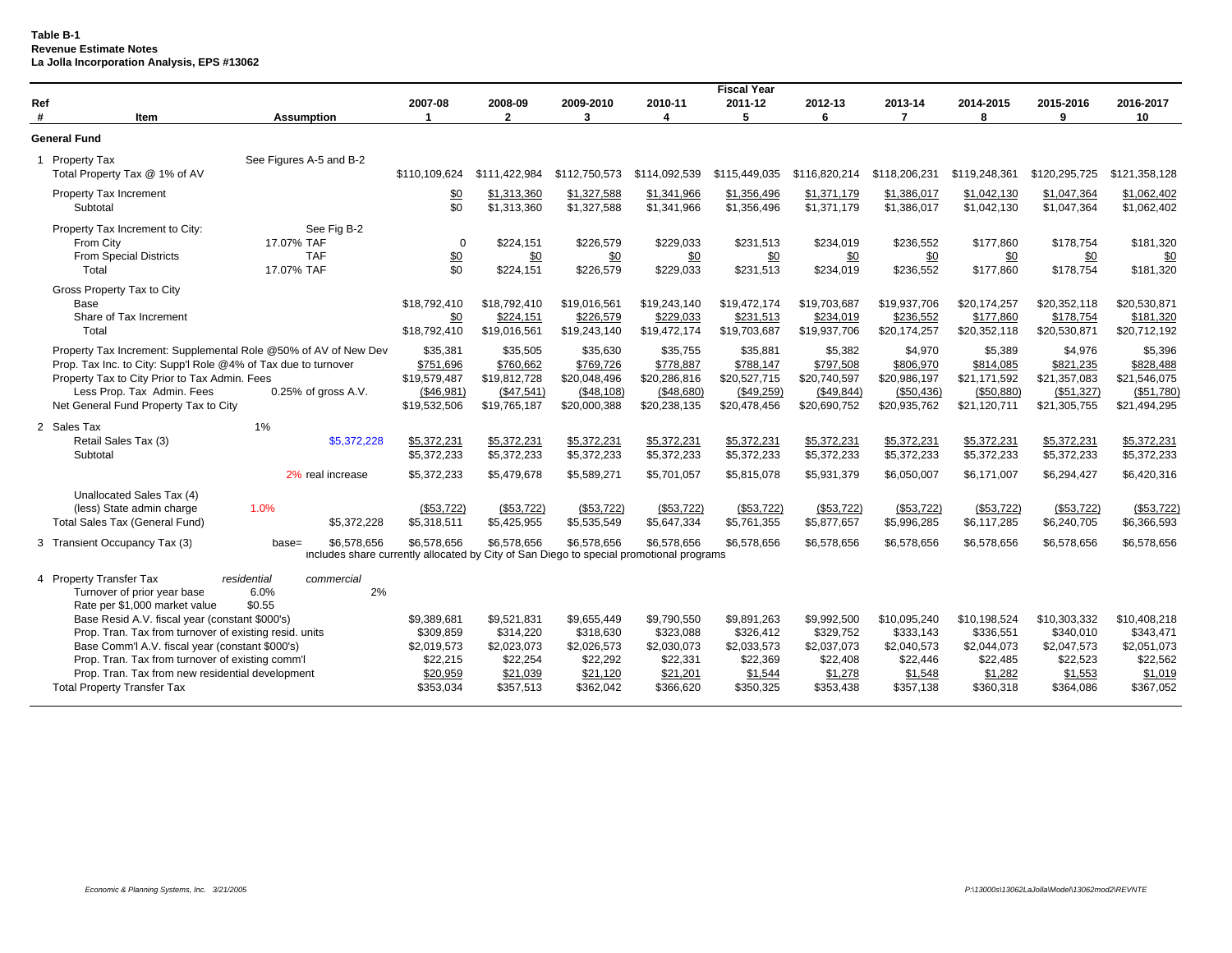## **Table B-1 Revenue Estimate Notes La Jolla Incorporation Analysis, EPS #13062**

|          |                                                                                                                                                      |                            |                                                         |              |              |                |              | <b>Fiscal Year</b> |              |              |                |                |                 |
|----------|------------------------------------------------------------------------------------------------------------------------------------------------------|----------------------------|---------------------------------------------------------|--------------|--------------|----------------|--------------|--------------------|--------------|--------------|----------------|----------------|-----------------|
| Ref<br># | Item                                                                                                                                                 |                            | <b>Assumption</b>                                       | 2007-08      | 2008-09<br>2 | 2009-2010<br>3 | 2010-11      | 2011-12<br>5       | 2012-13<br>6 | 2013-14      | 2014-2015<br>8 | 2015-2016<br>9 | 2016-2017<br>10 |
|          | 5 Franchise Fees                                                                                                                                     |                            | \$1,756,961 City of SD FY 04-<br>\$40.25 fee per capita | \$1,791,148  | \$1,802,742  | \$1,814,437    | \$1,826,234  | \$1,830,276        | \$1,834,285  | \$1,838,402  | \$1,842,486    | \$1,846,678    | \$1,850,768     |
|          | 6 Planning Fees (2)<br>% of planning costs recaptured by fees (exc. GF                                                                               |                            | 71%                                                     | \$1,551,927  | \$1,559,438  | \$1,566,986    | \$1,574,572  | \$1,582,196        | \$1,589,858  | \$1,597,559  | \$1,605,298    | \$1,613,075    | \$1,620,892     |
|          | 7 Public Works/Engineering Fees<br>% of costs recaptured by fees                                                                                     |                            | 25%                                                     | \$437,803    | \$439,992    | \$442,192      | \$444,403    | \$446,625          | \$448,858    | \$451,102    | \$453,358      | \$455,624      | \$457,903       |
|          | 8 Fines and Penalties<br>Per capita est. from EPS                                                                                                    |                            | \$3.00                                                  | \$133,494    | \$134,358    | \$135,230      | \$136,109    | \$136.410          | \$136,709    | \$137,016    | \$137,320      | \$137,632      | \$137,937       |
|          | 9 State Motor Vehicle License Fees (note: revenues could be greater, depending on outcome of proposed legislation to restore revenues to new cities) |                            |                                                         |              |              |                |              |                    |              |              |                |                |                 |
|          | Relevant population for calculation                                                                                                                  |                            |                                                         | 44,498       | 44.786       | 45,077         | 45,370       | 45,470             | 45,570       | 45,672       | 45,773         | 45,877         | 45,979          |
|          | Per capita fees (5)                                                                                                                                  |                            | \$60.00                                                 | \$2,669,876  | \$2,687,158  | \$2,704,590    | \$2,722,175  | \$2,728,201        | \$2,734,177  | \$2,740,313  | \$2,746,400    | \$2,752,650    | \$2,758,746     |
|          | 10 Investment Earnings<br>Subtotal General Fund revenues, excl. invest. earnings                                                                     | % of General Fund revenues | 1%                                                      | \$38,366,954 | \$38,750,998 | \$39,140,069   | \$39,534,238 | \$39,892,501       | \$40,244,391 | \$40,632,231 | \$40,961,832   | \$41,294,863   | \$41,632,842    |
|          | Subtotal Interest Earnings                                                                                                                           |                            |                                                         | \$383,670    | \$387,510    | \$391,401      | \$395,342    | \$398,925          | \$402,444    | \$406,322    | \$409,618      | \$412,949      | \$416,328       |
|          | 11 Other<br>Parking Enforcement Revenue                                                                                                              |                            | Per Capita                                              | \$590,078    | \$593,898    | \$597,750      | \$601.637    | \$602,969          | \$604,289    | \$605,646    | \$606,991      | \$608,372      | \$609,720       |
|          | <b>Road Fund</b>                                                                                                                                     |                            |                                                         |              |              |                |              |                    |              |              |                |                |                 |
|          | 12 Road Fund                                                                                                                                         |                            |                                                         |              |              |                |              |                    |              |              |                |                |                 |
|          | Highway User Tax 2105                                                                                                                                | Per Capita                 | \$0.00                                                  | \$0          | \$0          | \$0            | \$0          | \$0                | \$0          | \$0          | \$0            | \$0            | \$0             |
|          | Highway User Tax 2106 (a)                                                                                                                            | Per Year                   | \$0                                                     | \$0          | \$0          | \$0            | \$0          | \$0                | \$0          | \$0          | \$0            | \$0            | \$0             |
|          | Highway User Tax 2106 (c)                                                                                                                            | Per Capita                 | \$0.00                                                  | \$0          | \$0          | \$0            | \$0          | \$0                | \$0          | \$0          | \$0            | \$0            | \$0             |
|          | Highway User Tax 2107                                                                                                                                | Per Capita                 | \$0.00                                                  | \$0          | \$0          | \$0            | \$0          | \$0                | \$0          | \$0          | \$0            | \$0            | \$0             |
|          | Highway User Tax 2107.5 (c)                                                                                                                          | Per Year                   | \$0                                                     | \$0          | \$0          | \$0            | \$0          | \$0                | \$0          | \$0          | \$0            | \$0            | \$0             |
|          | Gas Taxes                                                                                                                                            |                            | \$792,833                                               | \$808,259    | \$813,491    | \$818,768      | \$824.092    | \$825,916          | \$827.725    | \$829,583    | \$831.426      | \$833,318      | \$835,163       |
|          | <b>General Fund</b>                                                                                                                                  | per road mile              | \$891,397                                               | \$891,397    | \$891,397    | \$891,397      | \$891,397    | \$891,397          | \$891,397    | \$891,397    | \$891,397      | \$891,397      | \$891,397       |
|          | <b>TRANSNET</b>                                                                                                                                      |                            | \$1,019,841                                             | \$1,019,841  | \$1,019,841  | \$1,019,841    | \$1,019,841  | \$1,019,841        | \$1,019,841  | \$1,019,841  | \$1,019,841    | \$1,019,841    | \$1,019,841     |
|          | Total                                                                                                                                                |                            | \$2,704,071                                             | \$2,719,498  | \$2,724,729  | \$2,730,007    | \$2,735,330  | \$2,737,155        | \$2,738,964  | \$2,740,821  | \$2,742,664    | \$2,744,556    | \$2,746,402     |

Notes:

(1) City of San Diego Finance Department, 2004.

(2) EPS estimate.

(3) City of San Diego (2/24/05).

(4) Included in Retail Sales Tax estimate.

(5) Approximately \$55 per capita is received in the form of "property tax swap: per recent legislation. Actual increase will be based on growth in assessed value.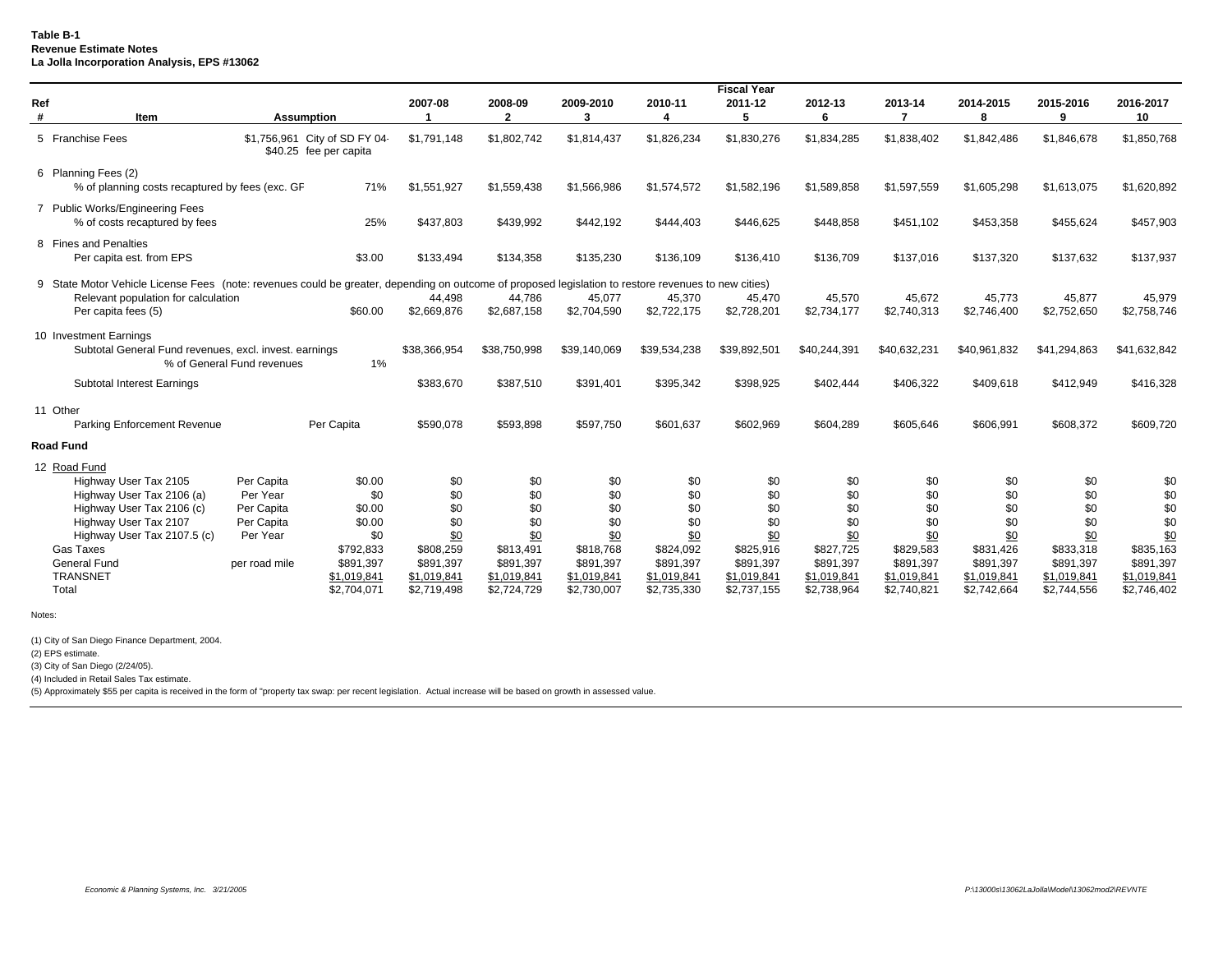# **Table C Expenditure Estimate (All figures in Constant 2004\$s) La Jolla Incorporation Analysis, EPS #13062**

|                                            |                |              |              |              |              | <b>Fiscal Year</b> |              |              |              |              |              |
|--------------------------------------------|----------------|--------------|--------------|--------------|--------------|--------------------|--------------|--------------|--------------|--------------|--------------|
|                                            |                | 2007-08      | 2008-09      | 2009-2010    | 2010-11      | 2011-12            | 2012-13      | 2013-14      | 2014-2015    | 2015-2016    | 2016-2017    |
| Item                                       | Note (1)       |              | $\mathbf{2}$ | 3            | 4            | 5                  | 6            | 7            | 8            | 9            | 10           |
| <b>GENERAL FUND EXPENDITURES</b>           |                |              |              |              |              |                    |              |              |              |              |              |
| Legislative                                |                | \$152,500    | \$152,500    | \$152,500    | \$152,500    | \$152,500          | \$152,500    | \$152,500    | \$152,500    | \$152,500    | \$152,500    |
| Elections                                  | $\overline{2}$ | \$0          | \$55,339     | \$0          | \$56,060     | \$0                | \$56,308     | \$0          | \$56,559     | \$0          | \$56,814     |
| <b>Administrative Services</b>             | 3              | \$1,018,642  | \$1,017,505  | \$1,135,480  | \$1,141,132  | \$1,146,813        | \$1,152,522  | \$1,158,260  | \$1,164,026  | \$1,169,821  | \$1,175,645  |
| <b>City Attorney</b>                       |                | \$450,000    | \$459,000    | \$468,180    | \$477,544    | \$487,094          | \$496,836    | \$506,773    | \$516,909    | \$527,247    | \$537,792    |
| Finance                                    | 5              | \$765,442    | \$769,269    | \$773,115    | \$776,981    | \$780,866          | \$784,770    | \$788,694    | \$792,637    | \$796,600    | \$800,583    |
| Police                                     | 6              | \$11,804,626 | \$11,922,672 | \$12,041,899 | \$12,162,318 | \$12,283,941       | \$12,406,781 | \$12,530,848 | \$12,656,157 | \$12,782,718 | \$12,910,546 |
| Fire                                       |                | \$5,828,505  | \$5,857,648  | \$5,886,936  | \$5,916,370  | \$5,945,952        | \$5,975,682  | \$6,005,560  | \$6,035,588  | \$6,065,766  | \$6,096,095  |
| Library                                    | 8              | \$1,112,907  | \$1,118,472  | \$1,124,064  | \$1,129,684  | \$1,135,333        | \$1,141,009  | \$1,146,714  | \$1,152,448  | \$1,158,210  | \$1,164,001  |
| <b>Animal Control</b>                      | 9              | \$168,351    | \$170,288    | \$172,249    | \$174,236    | \$175,495          | \$176,759    | \$178,041    | \$179,329    | \$180,636    | \$181,941    |
| Planning and Building                      | 10             | \$2.183.184  | \$2,293,750  | \$2,304,368  | \$2,315,040  | \$2,225,766        | \$2,236,544  | \$2,247,377  | \$2,258,264  | \$2,269,205  | \$2,280,201  |
| <b>Public Works Administration</b>         | 11             | \$1,751,211  | \$1,759,967  | \$1,768,767  | \$1,777,611  | \$1,786,499        | \$1,795,431  | \$1,804,408  | \$1,813,430  | \$1,822,498  | \$1,831,610  |
| <b>Environmental Services (collection)</b> | 11a            | \$1,633,824  | \$1,633,824  | \$1,633,824  | \$1,633,824  | \$1,633,824        | \$1,633,824  | \$1,633,824  | \$1,633,824  | \$1,633,824  | \$1,633,824  |
| <b>NPDES Program</b>                       | 12             | \$400,000    | \$400,000    | \$400,000    | \$400,000    | \$400,000          | \$400,000    | \$400,000    | \$400,000    | \$400,000    | \$400,000    |
| <b>Street Lighting</b>                     | 13             | \$0          | \$0          | \$0          | \$0          | \$0                | \$0          | \$0          | \$0          | \$0          | \$0          |
| <b>Transfer to Road Fund</b>               | 14             | \$891,397    | \$891,397    | \$891,397    | \$891,397    | \$891,397          | \$891,397    | \$891,397    | \$891,397    | \$891,397    | \$891,397    |
| Park Maintenance                           | 15             | \$2,538,607  | \$2,538,607  | \$2,538,607  | \$2,538,607  | \$2,538,607        | \$2,538,607  | \$2,538,607  | \$2,538,607  | \$2,538,607  | \$2,538,607  |
| Non-Departmental                           | 16             |              |              |              |              |                    |              |              |              |              |              |
| Office Rent/Supplies                       |                | \$903,360    | \$385,360    | \$387,360    | \$379,360    | \$379,360          | \$379,360    | \$379,360    | \$379,360    | \$379,360    | \$379,360    |
| Insurance                                  |                | \$948.077    | \$942,768    | \$950,362    | \$957,680    | \$958,903          | \$966,550    | \$970,871    | \$978,631    | \$983,052    | \$990,927    |
| Contingency                                |                | \$1,580,128  | \$1,571,280  | \$1,583,937  | \$1,596,133  | \$1,598,172        | \$1,610,917  | \$1,618,118  | \$1,631,052  | \$1,638,420  | \$1,651,546  |
| Repayment, 1st year costs                  | 17             | \$0          | \$0          | \$0          | \$0          | \$0                | \$0          | \$0          | \$0          | \$0          | <u>\$0</u>   |
| <b>Total General Fund Expenditures</b>     |                | \$34,130,761 | \$33,939,645 | \$34,213,047 | \$34,476,479 | \$34,520,523       | \$34,795,797 | \$34,951,354 | \$35,230,719 | \$35,389,861 | \$35,673,390 |
| <b>ROAD EXPENDITURES</b>                   |                |              |              |              |              |                    |              |              |              |              |              |
| <b>Road Maintenance</b>                    | 18             | \$2,112,584  | \$2,112,584  | \$2,112,584  | \$2,112,584  | \$2,112,584        | \$2,112,584  | \$2,112,584  | \$2,112,584  | \$2,112,584  | \$2,112,584  |
| City Loan Repayment                        | 17             | \$0          | \$501,520    | \$501,520    | \$501,520    | \$501,520          | \$501,520    | \$0          | \$0          | \$0          | <u>\$0</u>   |
| <b>Total Road Fund Expenditures</b>        |                | \$2,112,584  | \$2,614,104  | \$2,614,104  | \$2,614,104  | \$2,614,104        | \$2,614,104  | \$2,112,584  | \$2,112,584  | \$2,112,584  | \$2,112,584  |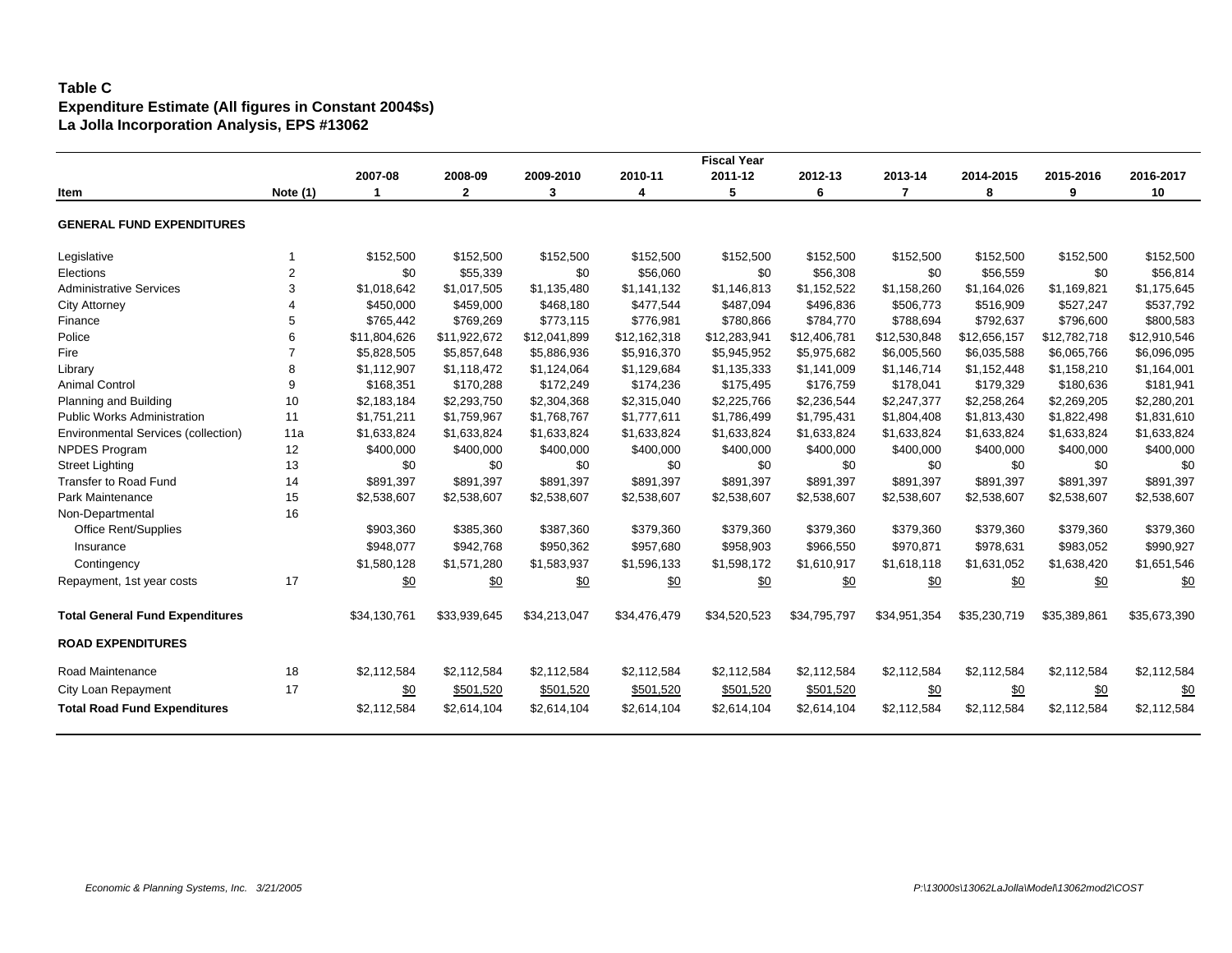#### **Table C-1 Expenditure Estimate Notes La Jolla Incorporation Analysis, EPS #13062**

|                |                                                                                                                       |                                                                                                |                                                           |                                        |                                                           |                                                           |                                                           |                                                           |                                                           | <b>Fiscal Year</b>                                        |                                                           |                                                           |                                                           |                                                           |                                                           |
|----------------|-----------------------------------------------------------------------------------------------------------------------|------------------------------------------------------------------------------------------------|-----------------------------------------------------------|----------------------------------------|-----------------------------------------------------------|-----------------------------------------------------------|-----------------------------------------------------------|-----------------------------------------------------------|-----------------------------------------------------------|-----------------------------------------------------------|-----------------------------------------------------------|-----------------------------------------------------------|-----------------------------------------------------------|-----------------------------------------------------------|-----------------------------------------------------------|
| Ref.           |                                                                                                                       | <b>Estimating Cost</b>                                                                         |                                                           |                                        |                                                           | 2007-08                                                   | 2008-09                                                   | 2009-2010                                                 | 2010-11                                                   | 2011-12                                                   | 2012-13                                                   | 2013-14                                                   | 2014-2015                                                 | 2015-2016                                                 | 2016-2017                                                 |
|                | Item Department/Program                                                                                               | Factor                                                                                         | <b>Cost Factor</b>                                        | Source                                 |                                                           | $\overline{\mathbf{1}}$                                   | $\overline{\phantom{a}}$                                  | 3                                                         | 4                                                         | 5                                                         | 6                                                         | $\overline{7}$                                            | R                                                         | $\mathbf{Q}$                                              | 10                                                        |
| $\overline{1}$ | Legislative<br><b>City Council Expenses</b><br>Stipend<br>Expenses (travel, meetings)<br><b>City Council Expenses</b> | Persons<br>Per month<br>\$2,500                                                                |                                                           | 5 Laguna Beach<br>\$2,500 Laguna Beach |                                                           | \$150,000<br>\$2,500<br>\$152,500                         | \$150,000<br>\$2,500<br>\$152,500                         | \$150,000<br>\$2,500<br>\$152,500                         | \$150,000<br>\$2,500<br>\$152,500                         | \$150,000<br>\$2,500<br>\$152,500                         | \$150,000<br>\$2,500<br>\$152,500                         | \$150,000<br>\$2,500<br>\$152,500                         | \$150,000<br>\$2,500<br>\$152,500                         | \$150,000<br>\$2,500<br>\$152,500                         | \$150,000<br>\$2,500<br>\$152,500                         |
| $\overline{2}$ | Elections<br>Assumes only general elections                                                                           |                                                                                                | \$2.00 per reg. voter                                     |                                        |                                                           | \$0                                                       | \$55,339                                                  | \$0                                                       | \$56,060                                                  | \$0                                                       | \$56,308                                                  | \$0                                                       | \$56,559                                                  | \$0                                                       | \$56,814                                                  |
| 3              | <b>Administrative Services</b><br>City Manager<br><b>City Clerk</b><br><b>Administrative Services</b>                 |                                                                                                |                                                           | See below<br>See below                 |                                                           | \$459,675<br>\$186,329<br>\$372,639                       | \$461,973<br>\$181,030<br>\$374,502                       | \$464,283<br>\$181,910<br>\$489,287                       | \$466,604<br>\$182,795<br>\$491,733                       | \$468.937<br>\$183,684<br>\$494,192                       | \$471.282<br>\$184,577<br>\$496,663                       | \$473,638<br>\$185,475<br>\$499,146                       | \$476,007<br>\$186,377<br>\$501,642                       | \$478,387<br>\$187,284<br>\$504,150                       | \$480,779<br>\$188,196<br>\$506,671                       |
| Subtotal       |                                                                                                                       |                                                                                                |                                                           |                                        |                                                           | \$1,018,642                                               | \$1,017,505                                               | \$1,135,480                                               | \$1,141,132                                               | \$1,146,813                                               | \$1,152,522                                               | \$1,158,260                                               | \$1,164,026                                               | \$1,169,821                                               | \$1,175,645                                               |
| $\mathbf{A}$   | Attorney -- Contracted Service<br>City                                                                                | \$450,000 Real Incr.                                                                           |                                                           | Coronado                               | 2%                                                        | \$450,000                                                 | \$459,000                                                 | \$468,180                                                 | \$477,544                                                 | \$487,094                                                 | \$496,836                                                 | \$506,773                                                 | \$516,909                                                 | \$527,247                                                 | \$537,792                                                 |
| $\overline{5}$ | Finance                                                                                                               |                                                                                                |                                                           | See below                              |                                                           | \$765,442                                                 | \$769,269                                                 | \$773,115                                                 | \$776,981                                                 | \$780,866                                                 | \$784,770                                                 | \$788,694                                                 | \$792,637                                                 | \$796,600                                                 | \$800,583                                                 |
| 6              | Police                                                                                                                |                                                                                                |                                                           |                                        |                                                           |                                                           |                                                           |                                                           |                                                           |                                                           |                                                           |                                                           |                                                           |                                                           |                                                           |
|                |                                                                                                                       |                                                                                                | 1.62 sworn officers/1000 res Diego                        | Average<br>Coronado/San                |                                                           |                                                           |                                                           |                                                           |                                                           |                                                           |                                                           |                                                           |                                                           |                                                           |                                                           |
|                | Initial Year (2007-08) Contract Cost<br>Initial Year (2007-08) Contract Cost<br>Initial Year (2007-08) Contract Cost  | \$8,505,959<br>\$11,804,626 Real Inc.                                                          | \$129,600 /sworn officer<br>including traffic enforcement | City of San Diego                      | 1.0%                                                      | \$11,804,626                                              | \$11,922,672                                              | \$12,041,899                                              | \$12,162,318                                              | \$12,283,941                                              | \$12,406,781                                              | \$12,530,848                                              | \$12,656,157                                              | \$12,782,718                                              | \$12,910,546                                              |
| $\overline{7}$ | Initial Year Contract Cost<br>Fire                                                                                    | \$5,828,505                                                                                    |                                                           | Per Capita                             | 0.5%                                                      | \$5,828,505                                               | \$5,857,648                                               | \$5,886,936                                               | \$5,916,370                                               | \$5,945,952                                               | \$5,975,682                                               | \$6,005,560                                               | \$6,035,588                                               | \$6,065,766                                               | \$6,096,095                                               |
| 8              | Library initial year contract cost                                                                                    | \$1,112,907                                                                                    |                                                           | Per Capita                             | 0.5%                                                      | \$1,112,907                                               | \$1,118,472                                               | \$1,124,064                                               | \$1,129,684                                               | \$1,135,333                                               | \$1,141,009                                               | \$1,146,714                                               | \$1,152,448                                               | \$1,158,210                                               | \$1,164,001                                               |
| $\mathbf{q}$   | Animal Control                                                                                                        |                                                                                                | \$3.76 Charge per capita, net of revenue<br>Real Inc.     |                                        | 0.5%                                                      | \$168,351                                                 | \$170,288                                                 | \$172,249                                                 | \$174,236                                                 | \$175,495                                                 | \$176,759                                                 | \$178,041                                                 | \$179,329                                                 | \$180,636                                                 | \$181,941                                                 |
| 10             | Planning and Building                                                                                                 |                                                                                                | See Figure C-4                                            |                                        |                                                           | \$2,183,184                                               | \$2,293,750                                               | \$2,304,368                                               | \$2,315,040                                               | \$2,225,766                                               | \$2,236,544                                               | \$2,247,377                                               | \$2,258,264                                               | \$2,269,205                                               | \$2,280,201                                               |
| 11             | <b>Public Works</b>                                                                                                   |                                                                                                |                                                           |                                        |                                                           |                                                           |                                                           |                                                           |                                                           |                                                           |                                                           |                                                           |                                                           |                                                           |                                                           |
|                | Administration                                                                                                        |                                                                                                | See Figure C-5                                            |                                        |                                                           | \$1,751,211                                               | \$1,759,967                                               | \$1,768,767                                               | \$1,777,611                                               | \$1,786,499                                               | \$1,795,431                                               | \$1,804,408                                               | \$1,813,430                                               | \$1,822,498                                               | \$1,831,610                                               |
| 11a            | Environmental Services (trash collection)                                                                             |                                                                                                |                                                           |                                        |                                                           | \$1,633,824                                               | \$1,633,824                                               | \$1,633,824                                               | \$1,633,824                                               | \$1,633,824                                               | \$1,633,824                                               | \$1,633,824                                               | \$1,633,824                                               | \$1,633,824                                               | \$1,633,824                                               |
| 12             | <b>NPDES Program</b>                                                                                                  |                                                                                                |                                                           | Coronado Budget                        |                                                           | \$400,000                                                 | \$400,000                                                 | \$400,000                                                 | \$400,000                                                 | \$400,000                                                 | \$400,000                                                 | \$400,000                                                 | \$400,000                                                 | \$400,000                                                 | \$400,000                                                 |
| 13             | Street Lighting (included in road maintenance costs)                                                                  |                                                                                                |                                                           | \$0                                    |                                                           |                                                           | \$0                                                       | \$0                                                       | \$0                                                       | \$0                                                       | \$0                                                       | \$0                                                       | \$0                                                       | \$0                                                       | \$0                                                       |
| 14             | Transfer to Road Fund                                                                                                 |                                                                                                |                                                           |                                        |                                                           | \$891.397                                                 | \$891.397                                                 | \$891.397                                                 | \$891.397                                                 | \$891.397                                                 | \$891.397                                                 | \$891.397                                                 | \$891.397                                                 | \$891.397                                                 | \$891.397                                                 |
| 15             | Parks & Recreation                                                                                                    | Regional Parks (1)<br>Community Parks (2)<br>Undeveloped/OS<br>Underwater Park (3)<br>Subtotal | \$10,000<br>\$26.63                                       |                                        | Acres<br>37.00<br>44.00<br>348.16<br>5,977.00<br>6.747.77 | \$1.619.593<br>\$440,000<br>\$9,272<br>\$0<br>\$2,538,607 | \$1,619,593<br>\$440,000<br>\$9,272<br>\$0<br>\$2,538,607 | \$1,619,593<br>\$440,000<br>\$9,272<br>\$0<br>\$2,538,607 | \$1,619,593<br>\$440,000<br>\$9,272<br>\$0<br>\$2,538,607 | \$1,619.593<br>\$440,000<br>\$9,272<br>\$0<br>\$2,538,607 | \$1.619.593<br>\$440,000<br>\$9,272<br>\$0<br>\$2,538,607 | \$1,619,593<br>\$440,000<br>\$9,272<br>\$0<br>\$2,538,607 | \$1,619,593<br>\$440,000<br>\$9,272<br>\$0<br>\$2,538,607 | \$1,619,593<br>\$440,000<br>\$9,272<br>\$0<br>\$2,538,607 | \$1,619,593<br>\$440,000<br>\$9,272<br>\$0<br>\$2,538,607 |

Notes:

(1) Cost is equal to 33% of overall City Beachs and Shoreline Parks budget plus Environmental Growth Funds (\$164,322 water).

(2) EPS cost estimate.

(3) No cost estimate available.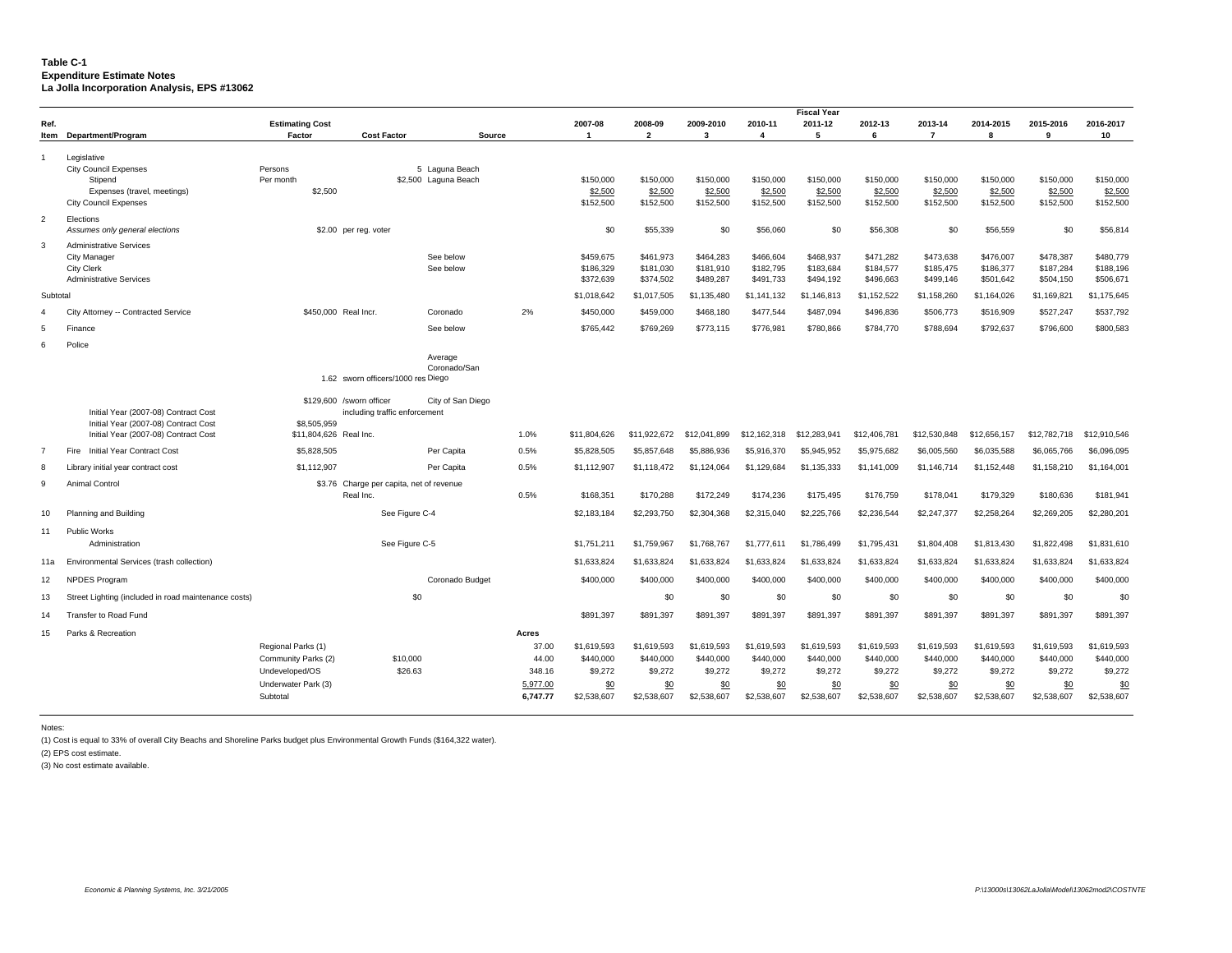#### **Table C-1** *(cont.)* **Expenditure Estimate Notes La Jolla Incorporation Analysis, EPS #13062**

|                  |                                                                                                                |                                                 |                               |              |                |                |              | <b>Fiscal Year</b> |             |             |                |             |             |
|------------------|----------------------------------------------------------------------------------------------------------------|-------------------------------------------------|-------------------------------|--------------|----------------|----------------|--------------|--------------------|-------------|-------------|----------------|-------------|-------------|
| Ref.             |                                                                                                                | <b>Estimating Cost</b>                          |                               | 2004-05      | 2005-06        | 2006-07        | 2007-08      | 2008-09            | 2009-2010   | 2010-11     | 2011-12        | 2012-13     | 2013-14     |
|                  | Item Department/Program                                                                                        | Factor                                          | <b>Cost Factor</b>            | $\mathbf{0}$ | $\overline{1}$ | $\overline{2}$ | $\mathbf{3}$ | $\Delta$           | 5           | 6           | $\overline{7}$ | R           | 9           |
|                  |                                                                                                                |                                                 |                               |              |                |                |              |                    |             |             |                |             |             |
| 16               | Non-Departmental                                                                                               |                                                 |                               |              |                |                |              |                    |             |             |                |             |             |
|                  | Office Rent/Supplies                                                                                           |                                                 |                               |              |                |                |              |                    |             |             |                |             |             |
|                  | FTEs (Includes 3 additional spaces for contractual employees to use)<br>Finance, Planning, Public Works Depts. |                                                 |                               | 60.00        | 60.00          | 60.00          | 60.00        | 60.00              | 60.00       | 60.00       | 60.00          | 60.00       | 60.00       |
|                  | City Manager and City Clerk Offices                                                                            |                                                 |                               | 5.00         | 5.00           | 5.00           | 5.00         | 5.00               | 5.00        | 5.00        | 5.00           | 5.00        | 5.00        |
|                  | Subtotal                                                                                                       |                                                 |                               | 65.00        | 65.00          | 65.00          | 65.00        | 65.00              | 65.00       | 65.00       | 65.00          | 65.00       | 65.00       |
|                  | Other (temporary, etc.)                                                                                        |                                                 |                               | 1.00         | 2.00           | 3.00           | 3.00         | 3.00               | 3.00        | 3.00        | 3.00           | 3.00        | 3.00        |
|                  | <b>Total FTE</b>                                                                                               |                                                 |                               | 66.00        | 67.00          | 68.00          | 68.00        | 68.00              | 68.00       | 68.00       | 68.00          | 68.00       | 68.00       |
|                  | <b>Total FTE Costs</b>                                                                                         |                                                 |                               | 5,718,479    | 5,840,491      | 5,981,730      | 6,010,764    | 5,939,943          | 5,969,268   | 5,998,739   | 6,028,358      | 6,058,124   | 6,088,040   |
|                  |                                                                                                                |                                                 |                               |              |                |                |              |                    |             |             |                |             |             |
|                  | <b>Staff Capacity Required</b>                                                                                 |                                                 |                               | 68           | 68             | 68             | 68           | 68                 | 68          | 68          | 68             | 68          | 68          |
|                  | Office Space Required                                                                                          | 200 sqft/employee                               |                               | 13,600       | 13,600         | 13,600         | 13,600       | 13,600             | 13,600      | 13,600      | 13,600         | 13,600      | 13,600      |
|                  | Council Chamber                                                                                                | 2,000 sqft                                      |                               | 2,000        | 2,000          | 2,000          | 2,000        | 2,000              | 2,000       | 2,000       | 2,000          | 2,000       | 2,000       |
|                  | <b>Total Space</b>                                                                                             |                                                 |                               | 15,600       | 15,600         | 15,600         | 15,600       | 15,600             | 15,600      | 15,600      | 15,600         | 15,600      | 15,600      |
|                  | <b>Total Rent</b>                                                                                              | \$1.30 /sqft/month                              |                               | \$243,360    | \$243,360      | \$243,360      | \$243,360    | \$243,360          | \$243,360   | \$243,360   | \$243,360      | \$243,360   | \$243,360   |
|                  | <b>Annual Supplies</b>                                                                                         | \$2,000 per FTE                                 |                               | \$132,000    | \$134,000      | \$136,000      | \$136,000    | \$136,000          | \$136,000   | \$136,000   | \$136,000      | \$136,000   | \$136,000   |
|                  | Initial Computers, and Furnishings                                                                             | \$8,000 per FTE                                 |                               | \$528,000    | \$8,000        | \$8,000        | \$0          | \$0                | \$0         | \$0         | \$0            | \$0         | \$0         |
|                  | <b>Total Rent and Supplies</b>                                                                                 |                                                 |                               | \$903,360    | \$385,360      | \$387,360      | \$379,360    | \$379,360          | \$379,360   | \$379,360   | \$379,360      | \$379,360   | \$379,360   |
|                  |                                                                                                                |                                                 |                               |              |                |                |              |                    |             |             |                |             |             |
|                  | Insurance                                                                                                      | 3% yearly cost of City                          | Coronado                      | \$948,077    | \$942,768      | \$950,362      | \$957,680    | \$958,903          | \$966,550   | \$970,871   | \$978,631      | \$983,052   | \$990,927   |
|                  |                                                                                                                |                                                 |                               |              |                |                |              |                    |             |             |                |             |             |
|                  | Contingency                                                                                                    | 5% of total GF expenses                         |                               | \$1,580,128  | \$1,571,280    | \$1,583,937    | \$1,596,133  | \$1,598.172        | \$1,610,917 | \$1,618,118 | \$1,631,052    | \$1,638,420 | \$1.651.546 |
|                  | Subtotal                                                                                                       |                                                 |                               |              |                |                |              |                    |             |             |                |             |             |
|                  |                                                                                                                |                                                 |                               |              |                |                |              |                    |             |             |                |             |             |
| 17               | Repayment, 1st year costs (see Prop tax transfer)                                                              |                                                 | 6%                            | $\Omega$     | $\Omega$       | $\Omega$       | $\Omega$     | $\Omega$           | $\mathbf 0$ |             |                |             |             |
|                  | Total 1st yr costs                                                                                             |                                                 | \$0 excludes road maintenance |              |                |                |              |                    |             |             |                |             |             |
|                  | Less 1st Year's PTax Rev.                                                                                      | \$0                                             |                               |              |                |                |              |                    |             |             |                |             |             |
|                  | Subtotal                                                                                                       | \$0                                             |                               |              |                |                |              |                    |             |             |                |             |             |
|                  | Loan Repayment                                                                                                 | 5 years                                         |                               |              |                |                |              |                    |             |             |                |             |             |
|                  | See Table B-3                                                                                                  |                                                 |                               |              |                |                |              |                    |             |             |                |             |             |
| <b>Road Fund</b> |                                                                                                                |                                                 |                               |              |                |                |              |                    |             |             |                |             |             |
| 18               | Road Fund Costs                                                                                                |                                                 |                               |              |                |                |              |                    |             |             |                |             |             |
|                  |                                                                                                                | 124.00 Miles of road                            |                               |              |                |                |              |                    |             |             |                |             |             |
|                  |                                                                                                                | \$17,037 Average maintenance cost per road mile |                               | \$2,112,584  | \$2,112,584    | \$2,112,584    | \$2,112,584  | \$2,112,584        | \$2,112,584 | \$2.112.584 | \$2.112.584    | \$2,112,584 | \$2,112,584 |
|                  |                                                                                                                | Total cost for road maintenance in San Diego    |                               |              |                |                |              |                    |             |             |                |             |             |
|                  |                                                                                                                | divided by the total miles of road in San Diego |                               |              |                |                |              |                    |             |             |                |             |             |
|                  |                                                                                                                |                                                 |                               |              |                |                |              |                    |             |             |                |             |             |
|                  | <b>Total Costs</b>                                                                                             |                                                 |                               | \$2,112,584  | \$2.112.584    | \$2,112,584    | \$2,112,584  | \$2.112.584        | \$2,112,584 | \$2,112,584 | \$2,112,584    | \$2,112,584 | \$2,112,584 |
| 17               | Amortization of first year (see note 15 for terms)                                                             |                                                 | \$2,112,584                   |              | \$501,520      | \$501,520      | \$501,520    | \$501,520          | \$501,520   |             |                |             |             |
|                  |                                                                                                                |                                                 |                               |              |                |                |              |                    |             |             |                |             |             |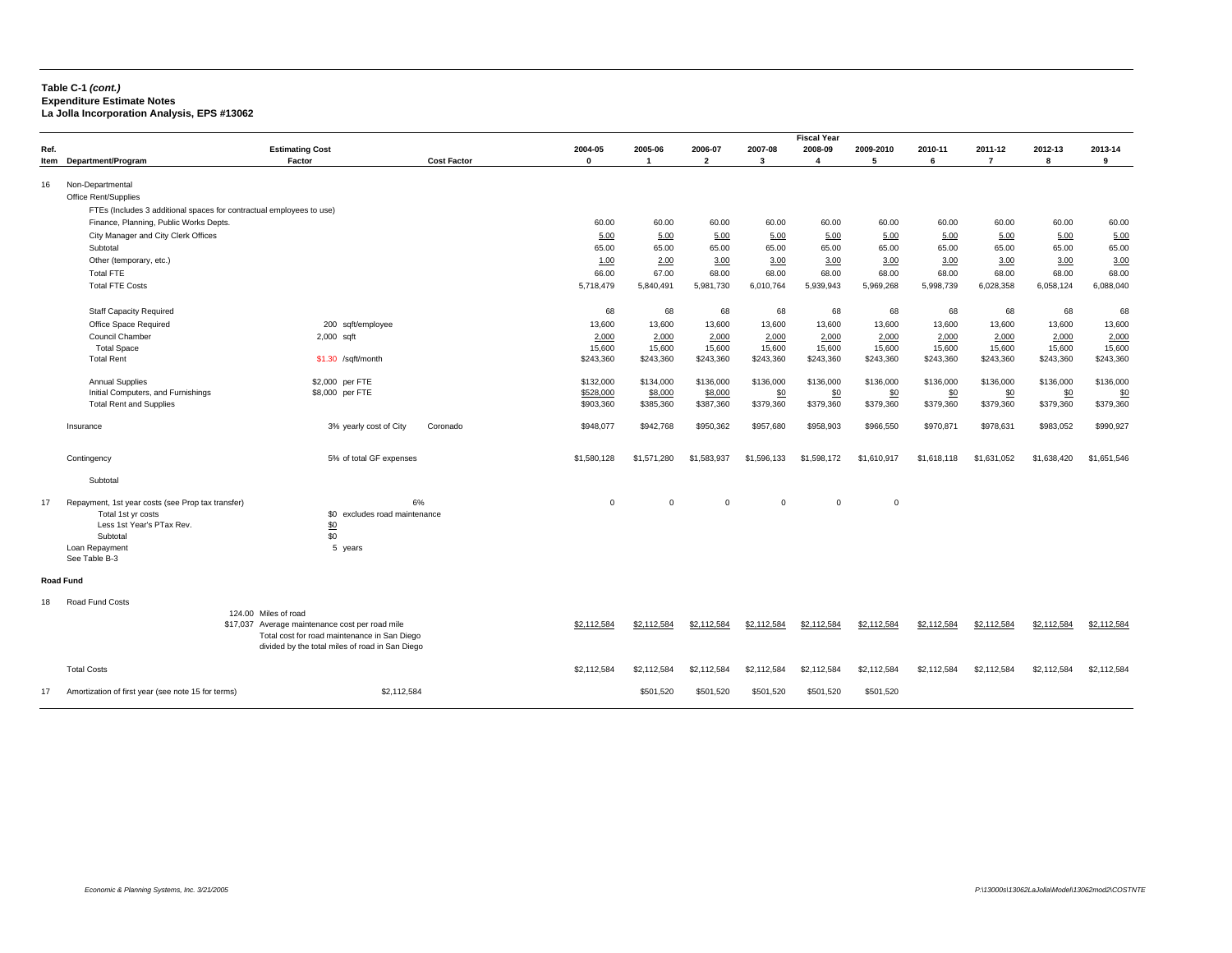#### **Table C-2 City Manager and City Clerk Cost Estimates La Jolla Incorporation Analysis, EPS #13062**

|                                                                                          |                            |                                |      |                                           |                                           |                                           |                                           | <b>Fiscal Year</b>                        |                                           |                                           |                                           |                                           |                                           |
|------------------------------------------------------------------------------------------|----------------------------|--------------------------------|------|-------------------------------------------|-------------------------------------------|-------------------------------------------|-------------------------------------------|-------------------------------------------|-------------------------------------------|-------------------------------------------|-------------------------------------------|-------------------------------------------|-------------------------------------------|
| Ref.<br>Item<br><b>Description</b>                                                       |                            | <b>Assumptions</b>             |      | 2007-08<br>$\overline{1}$                 | 2008-09<br>$\overline{\mathbf{2}}$        | 2009-2010<br>3                            | 2007-08<br>$\overline{4}$                 | 2008-09<br>5                              | 2009-2010<br>6                            | 2010-11<br>$\overline{7}$                 | 2011-12<br>8                              | 2012-13<br>9                              | 2013-14<br>10                             |
| <b>City Manager Office</b>                                                               |                            |                                |      |                                           |                                           |                                           |                                           |                                           |                                           |                                           |                                           |                                           |                                           |
| <b>City Manager</b><br><b>Annual Salary</b><br>Benefits<br>Subtotal                      | \$140,000 Real Inc.<br>33% | Laguna Beach/<br>Coronado Avg. | 0.5% | 1.0<br>\$140,000<br>\$46,200<br>\$186,200 | 1.0<br>\$140,700<br>\$46,431<br>\$187,131 | 1.0<br>\$141,404<br>\$46,663<br>\$188,067 | 1.0<br>\$142,111<br>\$46,896<br>\$189,007 | 1.0<br>\$142,821<br>\$47,131<br>\$189,952 | 1.0<br>\$143,535<br>\$47,367<br>\$190,902 | 1.0<br>\$144,253<br>\$47,603<br>\$191,856 | 1.0<br>\$144,974<br>\$47,841<br>\$192,816 | 1.0<br>\$145,699<br>\$48,081<br>\$193,780 | 1.0<br>\$146,427<br>\$48,321<br>\$194,749 |
| Assistant City Manager - FTE<br><b>Annual Salary</b><br><b>Benefits</b><br>Subtotal      | \$113,500 Real Inc.<br>33% | Coronado Avg.                  | 0.5% | 1.0<br>\$113,500<br>\$37,455<br>\$150,955 | 1.0<br>\$114,068<br>\$37,642<br>\$151,710 | 1.0<br>\$114,638<br>\$37,830<br>\$152,468 | 1.0<br>\$115,211<br>\$38,020<br>\$153,231 | 1.0<br>\$115,787<br>\$38,210<br>\$153,997 | 1.0<br>\$116,366<br>\$38,401<br>\$154,767 | 1.0<br>\$116,948<br>\$38,593<br>\$155,541 | 1.0<br>\$117,533<br>\$38,786<br>\$156,318 | 1.0<br>\$118,120<br>\$38,980<br>\$157,100 | 1.0<br>\$118,711<br>\$39,175<br>\$157,885 |
| Executive Assistant- FTE<br><b>Annual Salary</b><br><b>Benefits</b><br>Subtotal          | \$60,700 Real Inc.<br>33%  | Coronado Avg.                  | 0.5% | 1.0<br>\$60,700<br>\$20,031<br>\$80,731   | 1.0<br>\$61,004<br>\$20,131<br>\$81,135   | 1.0<br>\$61,309<br>\$20,232<br>\$81,540   | 1.0<br>\$61,615<br>\$20,333<br>\$81,948   | 1.0<br>\$61,923<br>\$20,435<br>\$82,358   | 1.0<br>\$62,233<br>\$20,537<br>\$82,770   | 1.0<br>\$62,544<br>\$20,639<br>\$83,183   | 1.0<br>\$62,857<br>\$20,743<br>\$83,599   | 1.0<br>\$63,171<br>\$20,846<br>\$84,017   | 1.0<br>\$63,487<br>\$20,951<br>\$84,437   |
| Personnel Subtotal                                                                       |                            |                                |      | \$417,886                                 | \$419,975                                 | \$422,075                                 | \$424,186                                 | \$426,307                                 | \$428,438                                 | \$430,580                                 | \$432,733                                 | \$434,897                                 | \$437,071                                 |
| Other Costs -Materials & Supplies                                                        | 10%                        |                                |      | \$41,789                                  | \$41,998                                  | \$42,208                                  | \$42,419                                  | \$42,631                                  | \$42,844                                  | \$43,058                                  | \$43,273                                  | \$43,490                                  | \$43,707                                  |
| <b>Total City Manager Office Expenses</b>                                                |                            |                                |      | \$459,675                                 | \$461,973                                 | \$464,283                                 | \$466,604                                 | \$468,937                                 | \$471,282                                 | \$473,638                                 | \$476,007                                 | \$478,387                                 | \$480,779                                 |
| <b>City Clerk Office</b>                                                                 |                            |                                |      |                                           |                                           |                                           |                                           |                                           |                                           |                                           |                                           |                                           |                                           |
| City Clerk - FTE<br><b>Annual Salary</b><br><b>Benefits</b><br>Subtotal                  | \$69,300 Real Inc.<br>33%  | Coronado Avg.                  | 0.5% | 1.0<br>\$69,300<br>\$22,869<br>\$92,169   | 1.0<br>\$69,647<br>\$22,983<br>\$92,630   | 1.0<br>\$69,995<br>\$23,098<br>\$93,093   | 1.0<br>\$70,345<br>\$23,214<br>\$93,558   | 1.0<br>\$70,696<br>\$23,330<br>\$94,026   | 1.0<br>\$71,050<br>\$23,446<br>\$94,496   | 1.0<br>\$71,405<br>\$23,564<br>\$94,969   | 1.0<br>\$71,762<br>\$23,682<br>\$95,444   | 1.0<br>\$72,121<br>\$23,800<br>\$95,921   | 1.0<br>\$72,482<br>\$23,919<br>\$96,401   |
| Deputy City Clerk - FTE<br><b>Annual Salary</b><br><b>Benefits</b><br>Subtotal           | \$52,000 Real Inc.<br>33%  | Laguna Beach                   | 0.5% | 1.0<br>\$52,000<br>\$17,160<br>\$69,160   | 1.0<br>\$52,260<br>\$17,246<br>\$69,506   | 1.0<br>\$52,521<br>\$17,332<br>\$69,853   | 1.0<br>\$52,784<br>\$17,419<br>\$70,203   | 1.0<br>\$53,048<br>\$17,506<br>\$70,554   | 1.0<br>\$53,313<br>\$17,593<br>\$70,906   | 1.0<br>\$53,580<br>\$17,681<br>\$71,261   | 1.0<br>\$53,848<br>\$17,770<br>\$71,617   | 1.0<br>\$54,117<br>\$17,859<br>\$71,975   | 1.0<br>\$54,387<br>\$17,948<br>\$72,335   |
| <b>Other Costs</b><br><b>Legal Notices</b><br><b>Other Costs</b><br>Subtotal Other Costs | \$5,000 Real Inc.<br>15%   | Carmel Valley                  | 0%   | \$5,000<br>\$20,000<br>\$25,000           | \$5,000<br>\$13,894<br>\$18,894           | \$5,000<br>\$13,964<br>\$18,964           | \$5,000<br>\$14,034<br>\$19,034           | \$5,000<br>\$14,104<br>\$19,104           | \$5,000<br>\$14,174<br>\$19,174           | \$5,000<br>\$14,245<br>\$19,245           | \$5,000<br>\$14,317<br>\$19,317           | \$5,000<br>\$14,388<br>\$19,388           | \$5,000<br>\$14,460<br>\$19,460           |
| <b>Total City Clerk Office Expenses</b>                                                  |                            |                                |      | \$186,329                                 | \$181,030                                 | \$181,910                                 | \$182,795                                 | \$183,684                                 | \$184,577                                 | \$185,475                                 | \$186,377                                 | \$187,284                                 | \$188,196                                 |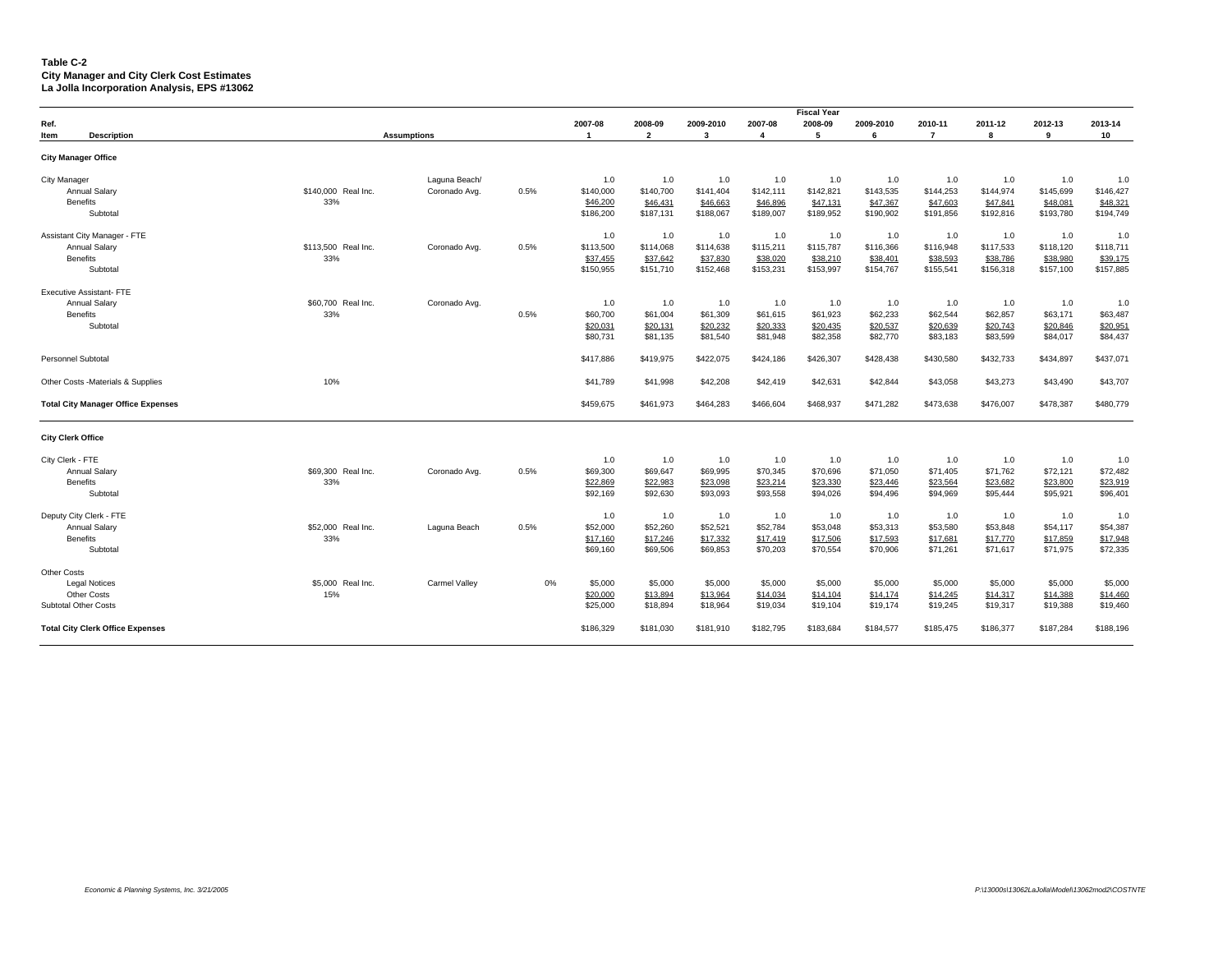#### **Table C-3 Finance Department Cost Estimates La Jolla Incorporation Analysis, EPS #13062**

|                                           |                    |                    |      |           |                |           |           | <b>Fiscal Year</b> |           |           |           |           |           |
|-------------------------------------------|--------------------|--------------------|------|-----------|----------------|-----------|-----------|--------------------|-----------|-----------|-----------|-----------|-----------|
| Ref.                                      |                    |                    |      | 2007-08   | 2008-09        | 2009-2010 | 2007-08   | 2008-09            | 2009-2010 | 2010-11   | 2011-12   | 2012-13   | 2013-14   |
| <b>Description</b><br>Item                |                    | <b>Assumptions</b> |      | -1        | $\overline{2}$ | 3         | 4         | 5                  | 6         | 7         | 8         | 9         | 10        |
| <b>Finance Department</b>                 |                    |                    |      |           |                |           |           |                    |           |           |           |           |           |
| Director of Administrative Services - FTE |                    |                    |      | 1.0       | 1.0            | 1.0       | 1.0       | 1.0                | 1.0       | 1.0       | 1.0       | 1.0       | 1.0       |
| Annual Salary                             | \$99,500 Real Inc. | Coronado Avg       | 0.5% | \$99,500  | \$99,998       | \$100,497 | \$101,000 | \$101,505          | \$102,012 | \$102,523 | \$103,035 | \$103,550 | \$104,068 |
| <b>Benefits</b>                           | 33%                |                    |      | \$32,835  | \$32,999       | \$33,164  | \$33,330  | \$33,497           | \$33,664  | \$33,832  | \$34,002  | \$34,172  | \$34,342  |
| Subtotal                                  |                    |                    |      | \$132,335 | \$132,997      | \$133,662 | \$134,330 | \$135,002          | \$135,677 | \$136,355 | \$137,037 | \$137,722 | \$138,411 |
| Finance Manager - FTE                     |                    |                    |      | 1.0       | 1.0            | 1.0       | 1.0       | 1.0                | 1.0       | 1.0       | 1.0       | 1.0       | 1.0       |
| <b>Annual Salary</b>                      | \$78,500 Real Inc. | Coronado Avg       | 0.5% | \$78,500  | \$78,893       | \$79,287  | \$79,683  | \$80,082           | \$80,482  | \$80,885  | \$81,289  | \$81,696  | \$82,104  |
| <b>Benefits</b>                           | 33%                |                    |      | \$25,905  | \$26,035       | \$26,165  | \$26,296  | \$26,427           | \$26,559  | \$26,692  | \$26,825  | \$26,960  | \$27,094  |
| Subtotal                                  |                    |                    |      | \$104,405 | \$104,927      | \$105,452 | \$105,979 | \$106,509          | \$107,041 | \$107,577 | \$108,114 | \$108,655 | \$109,198 |
| Treasurer - FTE                           |                    |                    |      | 1.0       | 1.0            | 1.0       | 1.0       | 1.0                | 1.0       | 1.0       | 1.0       | 1.0       | 1.0       |
| <b>Annual Salary</b>                      | \$65,200 Real Inc. | Laguna Beach       | 0.5% | \$65,200  | \$65,526       | \$65,854  | \$66,183  | \$66,514           | \$66,846  | \$67,181  | \$67,517  | \$67,854  | \$68,193  |
| Benefits                                  | 33%                |                    |      | \$21,516  | \$21,624       | \$21,732  | \$21,840  | \$21,950           | \$22,059  | \$22,170  | \$22,280  | \$22,392  | \$22,504  |
| Subtotal                                  |                    |                    |      | \$86,716  | \$87,150       | \$87,585  | \$88,023  | \$88,463           | \$88,906  | \$89,350  | \$89,797  | \$90,246  | \$90,697  |
| Accountant - FTE                          |                    |                    |      | 3.0       | 3.0            | 3.0       | 3.0       | 3.0                | 3.0       | 3.0       | 3.0       | 3.0       | 3.0       |
| <b>Annual Salarv</b>                      | \$50,100 Real Inc. | Coronado Avg       | 0.5% | \$150,300 | \$151,052      | \$151,807 | \$152,566 | \$153,329          | \$154,095 | \$154,866 | \$155,640 | \$156,418 | \$157,200 |
| <b>Benefits</b>                           | 33%                |                    |      | \$49,599  | \$49,847       | \$50,096  | \$50,347  | \$50,598           | \$50,851  | \$51,106  | \$51,361  | \$51,618  | \$51,876  |
| Subtotal                                  |                    |                    |      | \$199,899 | \$200,898      | \$201,903 | \$202,913 | \$203,927          | \$204,947 | \$205,971 | \$207,001 | \$208,036 | \$209,076 |
| Clerks/Account Technician- FTE            |                    |                    |      | 1.0       | 1.0            | 1.0       | 1.0       | 1.0                | 1.0       | 1.0       | 1.0       | 1.0       | 1.0       |
| <b>Annual Salary</b>                      | \$37,100 Real Inc. | Coronado Avg       | 0.5% | \$37,100  | \$37,286       | \$37,472  | \$37,659  | \$37,848           | \$38,037  | \$38,227  | \$38,418  | \$38,610  | \$38,803  |
| Benefits                                  | 33%                |                    |      | \$12,243  | \$12,304       | \$12,366  | \$12,428  | \$12,490           | \$12,552  | \$12,615  | \$12,678  | \$12,741  | \$12,805  |
| Subtotal                                  |                    |                    |      | \$49,343  | \$49,590       | \$49,838  | \$50,087  | \$50,337           | \$50,589  | \$50,842  | \$51,096  | \$51,352  | \$51,608  |
| Senior Account Clerk- FTE                 |                    |                    |      | 1.0       | 1.0            | 1.0       | 1.0       | 1.0                | 1.0       | 1.0       | 1.0       | 1.0       | 1.0       |
| <b>Annual Salary</b>                      | \$49,000 Real Inc. | Laguna Beach       | 0.5% | \$49,000  | \$49,245       | \$49,491  | \$49,739  | \$49,987           | \$50,237  | \$50,488  | \$50,741  | \$50,995  | \$51,250  |
| <b>Benefits</b>                           | 33%                |                    |      | \$16,170  | \$16,251       | \$16,332  | \$16,414  | \$16,496           | \$16,578  | \$16,661  | \$16,745  | \$16,828  | \$16,912  |
| Subtotal                                  |                    |                    |      | \$65,170  | \$65,496       | \$65,823  | \$66,152  | \$66,483           | \$66,816  | \$67,150  | \$67,485  | \$67,823  | \$68,162  |
| <b>Personnel Subtotal</b>                 |                    |                    |      | \$637,868 | \$641,057      | \$644,263 | \$647,484 | \$650,721          | \$653,975 | \$657,245 | \$660,531 | \$663,834 | \$667,153 |
| <b>Other Costs</b>                        | 20%                |                    |      | \$127,574 | \$128,211      | \$128,853 | \$129,497 | \$130,144          | \$130,795 | \$131,449 | \$132,106 | \$132,767 | \$133,431 |
| <b>Total Finance Department Expenses</b>  |                    |                    |      | \$765,442 | \$769,269      | \$773,115 | \$776,981 | \$780,866          | \$784,770 | \$788,694 | \$792,637 | \$796,600 | \$800,583 |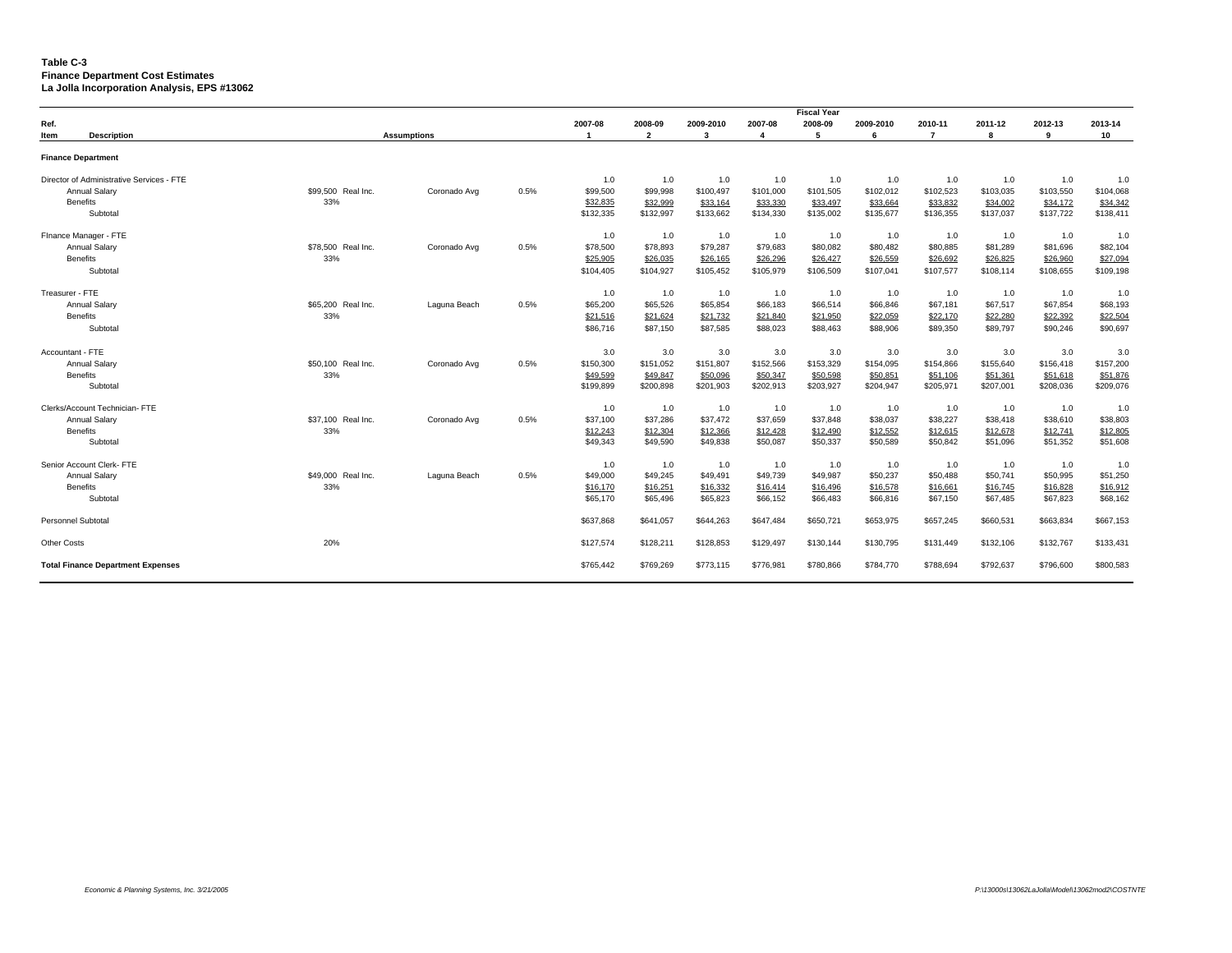#### **Administrative Services**

| Human Resources Manager- FTE (or contract initially)<br><b>Annual Salary</b><br><b>Benefits</b><br>Subtotal         | \$78,400 Real Inc.<br>33% | Coronado Avg | 0.5% | 1.0<br>\$78,400<br>\$25,872<br>\$104,272 | 1.0<br>\$78,792<br>\$26,001<br>\$104,793 | 1.0<br>\$79,186<br>\$26,131<br>\$105,317 | 1.0<br>\$79,582<br>\$26,262<br>\$105,844 | 1.0<br>\$79,980<br>\$26,393<br>\$106,373 | 1.0<br>\$80,380<br>\$26,525<br>\$106,905 | 1.0<br>\$80,782<br>\$26,658<br>\$107,440 | 1.0<br>\$81,186<br>\$26,791<br>\$107,977 | 1.0<br>\$81,591<br>\$26,925<br>\$108,517 | 1.0<br>\$81,999<br>\$27,060<br>\$109,059 |
|---------------------------------------------------------------------------------------------------------------------|---------------------------|--------------|------|------------------------------------------|------------------------------------------|------------------------------------------|------------------------------------------|------------------------------------------|------------------------------------------|------------------------------------------|------------------------------------------|------------------------------------------|------------------------------------------|
| Human Resources Technician - FTE (or contract initially)<br>Annual Salary<br><b>Benefits</b><br>Subtotal            | \$39,280 Real Inc.<br>33% | Coronado Avg | 0.5% | 1.0<br>\$39,280<br>\$12,962<br>\$52,242  | 1.0<br>\$39,476<br>\$13,027<br>\$52,503  | 1.0<br>\$39,673<br>\$13,092<br>\$52,766  | 1.0<br>\$39,872<br>\$13,158<br>\$53,029  | 1.0<br>\$40,071<br>\$13,223<br>\$53,294  | 1.0<br>\$40,271<br>\$13,290<br>\$53,561  | 1.0<br>\$40,473<br>\$13,356<br>\$53,829  | 1.0<br>\$40,675<br>\$13,423<br>\$54,098  | 1.0<br>\$40,878<br>\$13,490<br>\$54,368  | 1.0<br>\$41,083<br>\$13,557<br>\$54,640  |
| Computer Network Administrator - FTE (or contract initially)<br><b>Annual Salary</b><br><b>Benefits</b><br>Subtotal | \$88,500 Real Inc.<br>33% | Laguna Beach | 0.5% | 1.0<br>\$88,500<br>\$29,205<br>\$117,705 | 1.0<br>\$88,943<br>\$29,351<br>\$118,294 | 1.0<br>\$89,387<br>\$29,498<br>\$118,885 | 1.0<br>\$89,834<br>\$29,645<br>\$119,479 | 1.0<br>\$90,283<br>\$29,793<br>\$120,077 | 1.0<br>\$90,735<br>\$29,942<br>\$120,677 | 1.0<br>\$91,188<br>\$30,092<br>\$121,281 | 1.0<br>\$91,644<br>\$30,243<br>\$121,887 | 1.0<br>\$92,103<br>\$30,394<br>\$122,496 | 1.0<br>\$92,563<br>\$30,546<br>\$123,109 |
| Information Systems Specialist - FTE (or contract initially)<br><b>Annual Salary</b><br><b>Benefits</b><br>Subtotal | \$74,000 Real Inc.<br>33% | Laguna Beach | 0.5% | 1.0<br>\$74,000<br>\$24,420<br>\$98,420  | 1.0<br>\$74,370<br>\$24,542<br>\$98,912  | 1.0<br>\$74,742<br>\$24,665<br>\$99,407  | 1.0<br>\$75,116<br>\$24,788<br>\$99,904  | 1.0<br>\$75,491<br>\$24,912<br>\$100,403 | 1.0<br>\$75,869<br>\$25,037<br>\$100,905 | 1.0<br>\$76,248<br>\$25,162<br>\$101,410 | 1.0<br>\$76,629<br>\$25,288<br>\$101,917 | 1.0<br>\$77,012<br>\$25,414<br>\$102,426 | 1.0<br>\$77,397<br>\$25,541<br>\$102,939 |
| Materials, Supplies & Services (inc. computers/software)<br><b>Other Costs</b>                                      | 30%                       |              | 0%   | \$0<br>\$0                               | \$0<br>\$0                               | \$0<br>\$112,912                         | \$0<br>\$113,477                         | \$0<br>\$114,044                         | \$0<br>\$114,615                         | \$0<br>\$115,188                         | \$0<br>\$115,764                         | \$0<br>\$116,342                         | \$0<br>\$116,924                         |
| <b>Total Administrative Services</b>                                                                                |                           |              |      | \$372,639                                | \$374,502                                | \$489,287                                | \$491,733                                | \$494,192                                | \$496,663                                | \$499,146                                | \$501.642                                | \$504.150                                | \$506,671                                |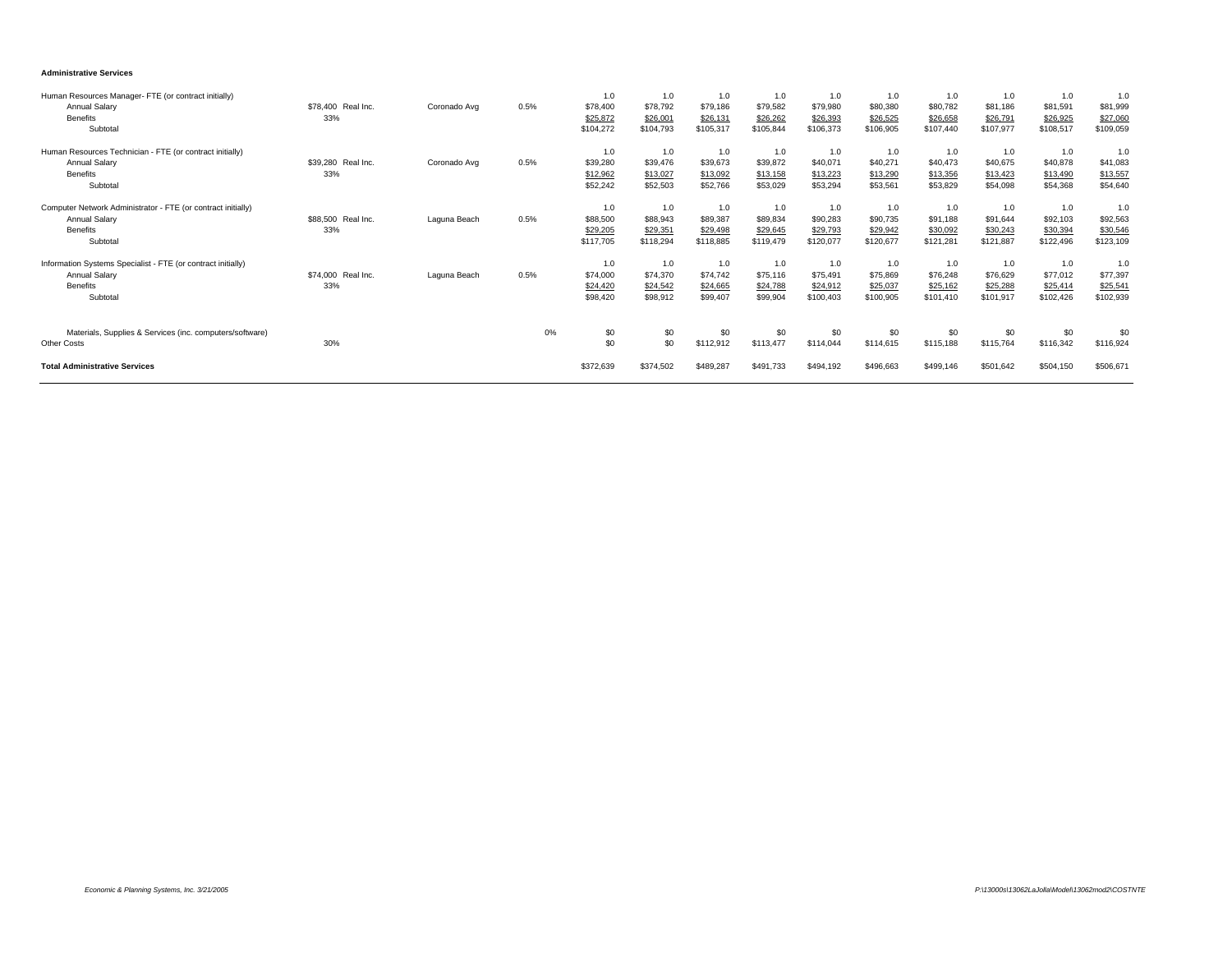## **Table C-4**

**Planning and Community Development Department Cost Estimates**

**La Jolla Incorporation Analysis, EPS #13062**

|                                           |                       |              |      |             |                         |             |                | <b>Fiscal Year</b> |             |             |             |             |             |
|-------------------------------------------|-----------------------|--------------|------|-------------|-------------------------|-------------|----------------|--------------------|-------------|-------------|-------------|-------------|-------------|
| Ref.                                      |                       |              |      | 2007-08     | 2008-09                 | 2009-2010   | 2010-11        | 2011-12            | 2012-13     | 2013-14     | 2014-2015   | 2015-2016   | 2016-2017   |
| Item<br><b>Description</b>                | <b>Assumptions</b>    |              |      | -1          | $\overline{\mathbf{2}}$ | 3           | $\overline{4}$ | 5                  | 6           | 7           | 8           | 9           | 10          |
|                                           |                       |              |      |             |                         |             |                |                    |             |             |             |             |             |
| <b>Planning Department</b>                |                       |              |      |             |                         |             |                |                    |             |             |             |             |             |
| Planning Director - FTE                   |                       |              |      | 1.0         | 1.0                     | 1.0         | 1.0            | 1.0                | 1.0         | 1.0         | 1.0         | 1.0         | 1.0         |
| <b>Annual Salary</b>                      | \$96,600 Real Inc.    | Coronado avg | 0.5% | \$96,600    | \$97,083                | \$97,568    | \$98,056       | \$98,547           | \$99,039    | \$99,534    | \$100,032   | \$100,532   | \$101,035   |
| <b>Benefits</b>                           | 33%                   |              |      | \$31,878    | \$32,037                | \$32,198    | \$32,359       | \$32,520           | \$32,683    | \$32,846    | \$33,011    | \$33,176    | \$33,342    |
| Subtotal                                  |                       |              |      | \$128,478   | \$129,120               | \$129,766   | \$130,415      | \$131,067          | \$131,722   | \$132,381   | \$133,043   | \$133,708   | \$134,376   |
|                                           |                       |              |      |             |                         |             |                |                    |             |             |             |             |             |
| Assistant Director - FTE                  |                       |              |      | 1.0         | 1.0                     | 1.0         | 1.0            | 1.0                | 1.0         | 1.0         | 1.0         | 1.0         | 1.0         |
| Annual Salary                             | \$116,000 Real Inc.   | Laguna Beach | 0.5% | \$116,000   | \$116,580               | \$117,163   | \$117,749      | \$118,337          | \$118,929   | \$119,524   | \$120,121   | \$120,722   | \$121,326   |
| <b>Benefits</b>                           | 33%                   |              |      | \$38,280    | \$38,471                | \$38,664    | \$38,857       | \$39,051           | \$39,247    | \$39,443    | \$39,640    | \$39,838    | \$40,037    |
| Subtotal                                  |                       |              |      | \$154,280   | \$155,051               | \$155,827   | \$156,606      | \$157,389          | \$158,176   | \$158,967   | \$159,761   | \$160,560   | \$161,363   |
|                                           |                       |              |      |             |                         |             |                |                    |             |             |             |             |             |
| Planners (senior and principal) - FTE     |                       |              |      | 4.5         | 4.5                     | 4.5         | 4.5            | 4.5                | 4.5         | 4.5         | 4.5         | 4.5         | 4.5         |
| <b>Annual Salary</b>                      | \$63,000 Real Inc.    | Coronado avg | 0.5% | \$283,500   | \$284,918               | \$286,342   | \$287,774      | \$289,213          | \$290,659   | \$292,112   | \$293,573   | \$295,040   | \$296,516   |
| Benefits                                  | 33%                   |              |      | \$93,555    | \$94,023                | \$94,493    | \$94,965       | \$95,440           | \$95,917    | \$96,397    | \$96,879    | \$97,363    | \$97,850    |
| Subtotal                                  |                       |              |      | \$377,055   | \$378,940               | \$380,835   | \$382,739      | \$384,653          | \$386,576   | \$388,509   | \$390,452   | \$392,404   | \$394,366   |
| Planners (associate) - FTE                |                       |              |      | 1.0         | 1.0                     | 1.0         | 1.0            | 1.0                | 1.0         | 1.0         | 1.0         | 1.0         | 1.0         |
| Annual Salary                             | \$56,000 Real Inc.    | Coronado avg | 0.5% | \$56,000    | \$56,280                | \$56,561    | \$56,844       | \$57,128           | \$57,414    | \$57,701    | \$57,990    | \$58,280    | \$58,571    |
| <b>Benefits</b>                           | 33%                   |              |      | \$18,480    | \$18,572                | \$18,665    | \$18,759       | \$18,852           | \$18,947    | \$19,041    | \$19,137    | \$19,232    | \$19,328    |
| Subtotal                                  |                       |              |      | \$74,480    | \$74,852                | \$75,227    | \$75,603       | \$75,981           | \$76,361    | \$76,743    | \$77,126    | \$77,512    | \$77,899    |
|                                           |                       |              |      |             |                         |             |                |                    |             |             |             |             |             |
| Building/Zoning Administrators - FTE      |                       |              |      | 2.0         | 2.0                     | 2.0         | 2.0            | 2.0                | 2.0         | 2.0         | 2.0         | 2.0         | 2.0         |
| <b>Annual Salary</b>                      | \$102,300 Real Inc.   | Laguna Beach | 0.5% | \$204,600   | \$205,623               | \$206,651   | \$207,684      | \$208,723          | \$209,766   | \$210,815   | \$211,869   | \$212,929   | \$213,993   |
| <b>Benefits</b>                           | 33%                   |              |      | \$67,518    | \$67,856                | \$68,195    | \$68,536       | \$68,879           | \$69,223    | \$69,569    | \$69,917    | \$70,266    | \$70,618    |
| Subtotal                                  |                       |              |      | \$272,118   | \$273,479               | \$274,846   | \$276,220      | \$277,601          | \$278,989   | \$280,384   | \$281,786   | \$283,195   | \$284,611   |
|                                           |                       |              |      |             |                         |             |                |                    |             |             |             |             |             |
| Building Inspectors - FTE                 |                       |              |      | 4.0         | 4.0                     | 4.0         | 4.0            | 4.0                | 4.0         | 4.0         | 4.0         | 4.0         | 4.0         |
| <b>Annual Salary</b>                      | \$69,300 Real Inc.    | Laguna Beach | 0.5% | \$277,200   | \$278,586               | \$279,979   | \$281,379      | \$282,786          | \$284,200   | \$285,621   | \$287,049   | \$288,484   | \$289,926   |
| <b>Benefits</b>                           | 33%                   |              |      | \$91,476    | \$91,933                | \$92,393    | \$92,855       | \$93,319           | \$93,786    | \$94,255    | \$94,726    | \$95,200    | \$95,676    |
| Subtotal                                  |                       |              |      | \$368,676   | \$370,519               | \$372,372   | \$374,234      | \$376,105          | \$377,986   | \$379,875   | \$381,775   | \$383.684   | \$385,602   |
|                                           |                       |              |      |             |                         |             |                |                    |             |             |             |             |             |
| Code Enforcement - FTE                    |                       |              |      | 2.4         | 2.4                     | 2.4         | 2.4            | 2.4                | 2.4         | 2.4         | 2.4         | 2.4         | 2.4         |
| <b>Annual Salary</b>                      | \$57,000 Real Inc.    | Laguna Beach | 0.5% | \$136,800   | \$137,484               | \$138,171   | \$138,862      | \$139,557          | \$140,254   | \$140,956   | \$141,660   | \$142,369   | \$143,081   |
| <b>Benefits</b>                           | 33%                   |              |      | \$45,144    | \$45,370                | \$45,597    | \$45,825       | \$46,054           | \$46,284    | \$46,515    | \$46,748    | \$46,982    | \$47,217    |
| Subtotal                                  |                       |              |      | \$181,944   | \$182,854               | \$183,768   | \$184,687      | \$185,610          | \$186,538   | \$187,471   | \$188,408   | \$189,350   | \$190,297   |
| Aids and Clerks-FTE                       |                       |              |      | 5.0         | 5.0                     | 5.0         | 5.0            | 5.0                | 5.0         | 5.0         | 5.0         | 5.0         | 5.0         |
| <b>Annual Salary</b>                      | \$52,700 Real Inc.    | Laguna Beach | 0.5% | \$263,500   | \$264,818               | \$266,142   | \$267,472      | \$268,810          | \$270,154   | \$271,504   | \$272,862   | \$274,226   | \$275,597   |
| <b>Benefits</b>                           | 33%                   |              |      | \$86,955    | \$87,390                | \$87,827    | \$88,266       | \$88,707           | \$89,151    | \$89,596    | \$90,044    | \$90,495    | \$90,947    |
| Subtotal                                  |                       |              |      | \$350,455   | \$352,207               | \$353,968   | \$355,738      | \$357,517          | \$359,304   | \$361,101   | \$362,906   | \$364,721   | \$366,545   |
|                                           |                       |              |      |             |                         |             |                |                    |             |             |             |             |             |
| Administrative Secretaries- FTE           |                       |              |      | 2.0         | 2.0                     | 2.0         | 2.0            | 2.0                | 2.0         | 2.0         | 2.0         | 2.0         | 2.0         |
| <b>Annual Salary</b>                      | \$39,500 Real Inc.    | Coronado avg | 0.5% | \$79,000    | \$79,395                | \$79,792    | \$80,191       | \$80,592           | \$80,995    | \$81,400    | \$81,807    | \$82,216    | \$82,627    |
| <b>Benefits</b>                           | 33%                   |              |      | \$26,070    | \$26,200                | \$26,331    | \$26,463       | \$26,595           | \$26,728    | \$26,862    | \$26,996    | \$27,131    | \$27,267    |
| Subtotal                                  |                       |              |      | \$105,070   | \$105,595               | \$106,123   | \$106,654      | \$107,187          | \$107,723   | \$108,262   | \$108,803   | \$109,347   | \$109,894   |
| Personnel Subtotal                        |                       |              |      | \$2,012,556 | \$2,022,619             | \$2,032,732 | \$2,042,896    | \$2,053,110        | \$2,063,376 | \$2,073,692 | \$2,084,061 | \$2,094,481 | \$2,104,954 |
| <b>Other Costs</b>                        |                       |              |      |             |                         |             |                |                    |             |             |             |             |             |
| Planning Consultants (inc. Gen'l Plan)    | Real Inc.             |              | 0%   | \$0         | \$100,000               | \$100,000   | \$100,000      | \$0                | \$0         | \$0         | \$0         | \$0         | \$0         |
| Planning Consultants (other)              |                       |              | 0%   | \$50,000    | \$50,000                | \$50,000    | \$50,000       | \$50,000           | \$50,000    | \$50,000    | \$50,000    | \$50,000    | \$50,000    |
| <b>Mapping Reproduction</b>               | \$7,500 Real Inc.     |              | 0%   | \$15,000    | \$15,000                | \$15,000    | \$15,000       | \$15,000           | \$15,000    | \$15,000    | \$15,000    | \$15,000    | \$15,000    |
| <b>Planning Commission Expense</b>        | \$5,000 Real Inc.     |              | 0%   | \$5,000     | \$5,000                 | \$5,000     | \$5,000        | \$5,000            | \$5,000     | \$5,000     | \$5,000     | \$5,000     | \$5,000     |
| Miscellaneous Other Costs                 | 5% of personnel costs |              |      | \$100,628   | \$101,131               | \$101,637   | \$102,145      | \$102,656          | \$103,169   | \$103,685   | \$104,203   | \$104,724   | \$105,248   |
| Other Cost Subtotal                       |                       |              |      | \$170,628   | \$271,131               | \$271,637   | \$272,145      | \$172,656          | \$173,169   | \$173,685   | \$174,203   | \$174,724   | \$175,248   |
|                                           |                       |              |      |             |                         |             |                |                    |             |             |             |             |             |
| <b>Total Planning Department Expenses</b> |                       |              |      | \$2,183,184 | \$2,293,750             | \$2,304,368 | \$2,315,040    | \$2,225,766        | \$2,236,544 | \$2,247,377 | \$2,258,264 | \$2,269,205 | \$2,280,201 |
|                                           |                       |              |      |             |                         |             |                |                    |             |             |             |             |             |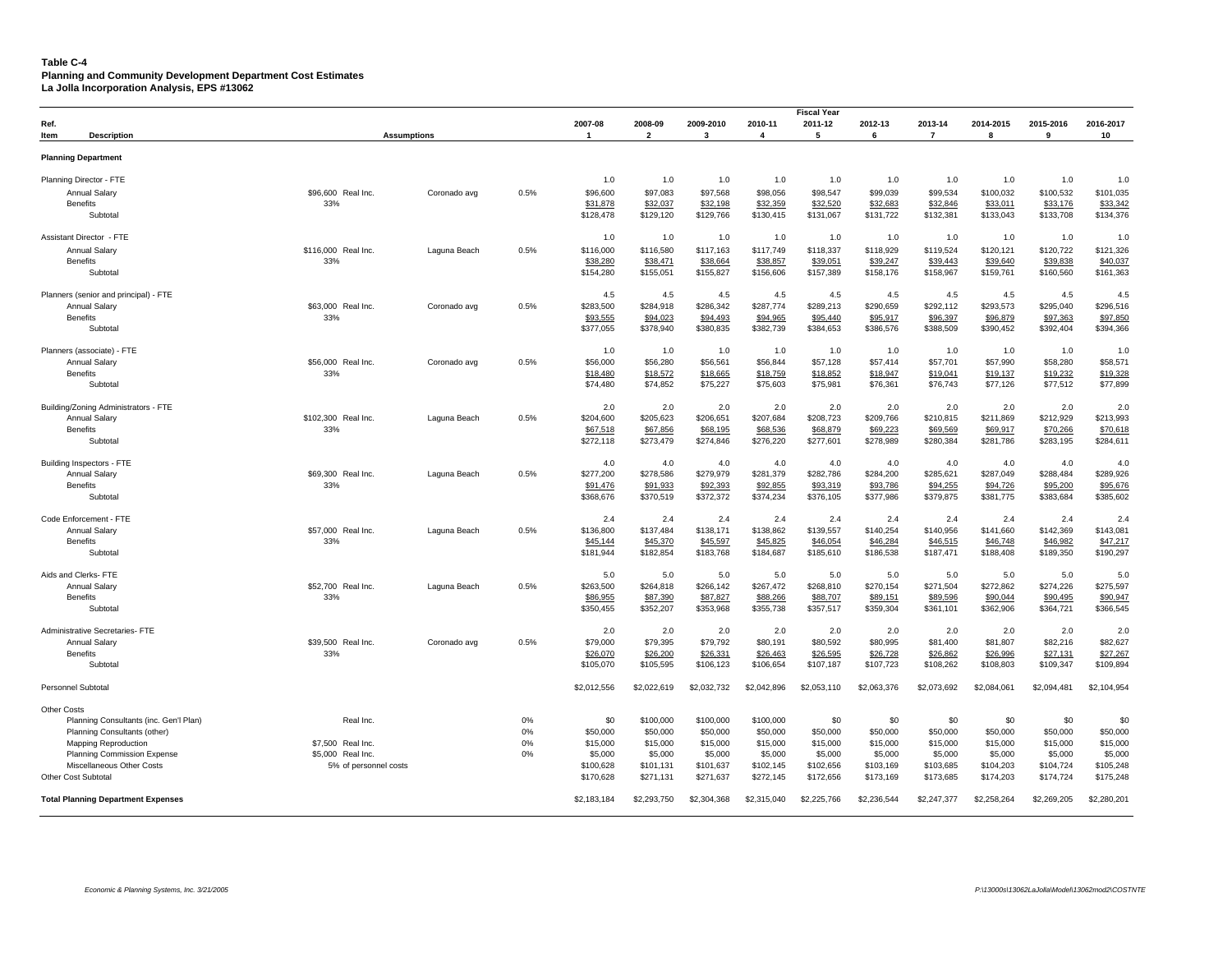#### **Table C-5 Public Works Department Cost Estimates La Jolla Incorporation Analysis, EPS #13062**

|                                                             |                     |              |      |                       |                       |                       |                         | <b>Fiscal Year</b>    |                       |                       |                       |                       |                       |
|-------------------------------------------------------------|---------------------|--------------|------|-----------------------|-----------------------|-----------------------|-------------------------|-----------------------|-----------------------|-----------------------|-----------------------|-----------------------|-----------------------|
| Ref.                                                        |                     |              |      | 2007-08               | 2008-09               | 2009-2010             | 2010-11                 | 2011-12               | 2012-13               | 2013-14               | 2014-2015             | 2015-2016             | 2016-2017             |
| Item<br><b>Description</b>                                  | <b>Assumptions</b>  |              |      | $\overline{1}$        | $\overline{2}$        | $\mathbf{3}$          | $\overline{\mathbf{4}}$ | 5                     | 6                     | $\overline{7}$        | 8                     | 9                     | 10                    |
|                                                             |                     |              |      |                       |                       |                       |                         |                       |                       |                       |                       |                       |                       |
| <b>Public Works Department</b>                              |                     |              |      |                       |                       |                       |                         |                       |                       |                       |                       |                       |                       |
| Public Works Director - FTE (or contract initially)         |                     |              |      | 1.0                   | 1.0                   | 1.0                   | 1.0                     | 1.0                   | 1.0                   | 1.0                   | 1.0                   | 1.0                   | 1.0                   |
| Annual Salary                                               | \$140,300 Real Inc. | Laguna Beach | 0.5% | \$140,300             | \$141,002             | \$141,707             | \$142,415               | \$143,127             | \$143,843             | \$144,562             | \$145.285             | \$146,011             | \$146,741             |
| <b>Benefits</b>                                             | 33%                 |              |      | \$46,299              | \$46,530              | \$46,763              | \$46,997                | \$47,232              | \$47,468              | \$47,705              | \$47,944              | \$48,184              | \$48,425              |
| Subtotal                                                    |                     |              |      | \$186,599             | \$187,532             | \$188,470             | \$189,412               | \$190,359             | \$191,311             | \$192,267             | \$193,229             | \$194,195             | \$195,166             |
|                                                             |                     |              |      |                       |                       |                       |                         |                       |                       |                       |                       |                       |                       |
| Public Works Deputy Director - FTE (or contract initially)  |                     | Laguna Beach |      | 1.0                   | 1.0                   | 1.0                   | 1.0                     | 1.0                   | 1.0                   | 1.0                   | 1.0                   | 1.0                   | 1.0                   |
| Annual Salary                                               | \$102,300 Real Inc. |              | 0.5% | \$102,300             | \$102,812             | \$103,326             | \$103,842               | \$104,361             | \$104,883             | \$105,408             | \$105,935             | \$106,464             | \$106,997             |
| <b>Benefits</b><br>Subtotal                                 | 33%                 |              |      | \$33,759<br>\$136,059 | \$33,928<br>\$136,739 | \$34,097<br>\$137,423 | \$34,268<br>\$138,110   | \$34,439<br>\$138,801 | \$34,611<br>\$139,495 | \$34,785<br>\$140,192 | \$34,958<br>\$140,893 | \$35,133<br>\$141,598 | \$35,309<br>\$142,306 |
|                                                             |                     |              |      |                       |                       |                       |                         |                       |                       |                       |                       |                       |                       |
| Assistant and Associate Engineers - FTE                     |                     |              |      | 2.0                   | 2.0                   | 2.0                   | 2.0                     | 2.0                   | 2.0                   | 2.0                   | 2.0                   | 2.0                   | 2.0                   |
| Annual Salary                                               | \$78,900 Real Inc.  | Coronado avg | 0.5% | \$157,800             | \$158,589             | \$159,382             | \$160,179               | \$160,980             | \$161,785             | \$162,594             | \$163,407             | \$164,224             | \$165,045             |
| <b>Benefits</b>                                             | 33%                 |              |      | \$52,074              | \$52,334              | \$52,596              | \$52,859                | \$53,123              | \$53,389              | \$53,656              | \$53,924              | \$54,194              | \$54,465              |
| Subtotal                                                    |                     |              |      | \$209,874             | \$210,923             | \$211,978             | \$213,038               | \$214,103             | \$215,174             | \$216,249             | \$217,331             | \$218,417             | \$219,509             |
| Sr. Administrative Analyst - FTE (or contract initially)    |                     | Laguna Beach |      | 1.0                   | 1.0                   | 1.0                   | 1.0                     | 1.0                   | 1.0                   | 1.0                   | 1.0                   | 1.0                   | 1.0                   |
| <b>Annual Salary</b>                                        | \$78,000 Real Inc.  |              | 0.5% | \$78,000              | \$78,390              | \$78,782              | \$79,176                | \$79,572              | \$79,970              | \$80.369              | \$80,771              | \$81.175              | \$81.581              |
| <b>Benefits</b>                                             | 33%                 |              |      | \$25,740              | \$25,869              | \$25,998              | \$26,128                | \$26,259              | \$26,390              | \$26,522              | \$26,655              | \$26,788              | \$26,922              |
| Subtotal                                                    |                     |              |      | \$103,740             | \$104,259             | \$104,780             | \$105,304               | \$105,830             | \$106,360             | \$106,891             | \$107,426             | \$107,963             | \$108,503             |
|                                                             |                     |              |      |                       |                       |                       |                         |                       |                       |                       |                       |                       |                       |
| Project Staff - FTE                                         |                     | Laguna Beach |      | 3.0                   | 3.0                   | 3.0                   | 3.0                     | 3.0                   | 3.0                   | 3.0                   | 3.0                   | 3.0                   | 3.0                   |
| <b>Annual Salary</b>                                        | \$84,000 Real Inc.  |              | 0.5% | \$252,000             | \$253,260             | \$254,526             | \$255,799               | \$257,078             | \$258,363             | \$259,655             | \$260,953             | \$262,258             | \$263,569             |
| <b>Benefits</b>                                             | 33%                 |              |      | \$83,160              | \$83,576              | \$83,994              | \$84,414                | \$84,836              | \$85,260              | \$85,686              | \$86,115              | \$86,545              | \$86,978              |
| Subtotal                                                    |                     |              |      | \$335,160             | \$336,836             | \$338,520             | \$340,213               | \$341,914             | \$343,623             | \$345,341             | \$347,068             | \$348,803             | \$350,547             |
| Maintenance Workers - FTE (or contract initially)           | Coronado avg        | Laguna Beach |      | 6.0                   | 6.0                   | 6.0                   | 6.0                     | 6.0                   | 6.0                   | 6.0                   | 6.0                   | 6.0                   | 6.0                   |
| Annual Salary                                               | \$32,600 Real Inc.  |              | 0.5% | \$195,600             | \$196,578             | \$197,561             | \$198,549               | \$199,541             | \$200,539             | \$201,542             | \$202,550             | \$203,562             | \$204,580             |
| Benefits                                                    | 33%                 |              |      | \$64,548              | \$64,871              | \$65,195              | \$65,521                | \$65,849              | \$66,178              | \$66,509              | \$66,841              | \$67,176              | \$67,511              |
| Subtotal                                                    |                     |              |      | \$260,148             | \$261,449             | \$262,756             | \$264,070               | \$265,390             | \$266,717             | \$268,051             | \$269,391             | \$270,738             | \$272,092             |
|                                                             |                     |              |      |                       |                       |                       |                         |                       |                       |                       |                       |                       |                       |
| Traffic Maintenace Technician - FTE (or contract initially) |                     | Laguna Beach |      | 1.0                   | 1.0                   | 1.0                   | 1.0                     | 1.0                   | 1.0                   | 1.0                   | 1.0                   | 1.0                   | 1.0                   |
| Annual Salary                                               | \$43,000 Real Inc.  |              | 0.5% | \$43,000              | \$43,215              | \$43,431              | \$43,648                | \$43,866              | \$44,086              | \$44,306              | \$44,528              | \$44,750              | \$44,974              |
| <b>Benefits</b>                                             | 33%                 |              |      | \$14,190              | \$14,261              | \$14,332              | \$14,404                | \$14,476              | \$14,548              | \$14,621              | \$14,694              | \$14,768              | \$14,841              |
| Subtotal                                                    |                     |              |      | \$57,190              | \$57,476              | \$57,763              | \$58,052                | \$58,342              | \$58,634              | \$58,927              | \$59,222              | \$59,518              | \$59,816              |
| Water Quality Analyst - FTE (or contract initially)         |                     | Laguna Beach |      | 1.0                   | 1.0                   | 1.0                   | 1.0                     | 1.0                   | 1.0                   | 1.0                   | 1.0                   | 1.0                   | 1.0                   |
| Annual Salary                                               | \$78,000 Real Inc.  |              | 0.5% | \$78,000              | \$78,390              | \$78,782              | \$79,176                | \$79,572              | \$79,970              | \$80,369              | \$80,771              | \$81,175              | \$81,581              |
| <b>Benefits</b>                                             | 33%                 |              |      | \$25,740              | \$25,869              | \$25,998              | \$26,128                | \$26,259              | \$26,390              | \$26,522              | \$26,655              | \$26,788              | \$26,922              |
| Subtotal                                                    |                     |              |      | \$103,740             | \$104,259             | \$104,780             | \$105,304               | \$105,830             | \$106,360             | \$106,891             | \$107,426             | \$107,963             | \$108,503             |
| Environmental Specialist - FTE (or contract initially)      |                     | Laguna Beach |      | 1.0                   | 1.0                   | 1.0                   | 1.0                     | 1.0                   | 1.0                   | 1.0                   | 1.0                   | 1.0                   | 1.0                   |
| Annual Salary                                               | \$52,000 Real Inc.  |              | 0.5% | \$52,000              | \$52,260              | \$52,521              | \$52,784                | \$53,048              | \$53,313              | \$53,580              | \$53,848              | \$54,117              | \$54,387              |
| <b>Benefits</b>                                             | 33%                 |              |      | \$17,160              | \$17,246              | \$17,332              | \$17,419                | \$17,506              | \$17,593              | \$17,681              | \$17,770              | \$17,859              | \$17,948              |
| Subtotal                                                    |                     |              |      | \$69,160              | \$69,506              | \$69,853              | \$70,203                | \$70,554              | \$70,906              | \$71,261              | \$71,617              | \$71,975              | \$72,335              |
|                                                             |                     |              |      |                       |                       |                       |                         |                       |                       |                       |                       |                       |                       |
| Administrative - FTE                                        |                     | Laguna Beach |      | 2.0                   | 2.0                   | 2.0                   | 2.0                     | 2.0                   | 2.0                   | 2.0                   | 2.0                   | 2.0                   | 2.0                   |
| Annual Salary                                               | \$49,000 Real Inc.  |              | 0.5% | \$98,000              | \$98,490              | \$98,982              | \$99,477                | \$99,975              | \$100,475             | \$100,977             | \$101,482             | \$101,989             | \$102,499             |
| <b>Benefits</b>                                             | 33%                 |              |      | \$32,340              | \$32,502              | \$32,664              | \$32,828                | \$32,992              | \$33,157              | \$33,322              | \$33,489              | \$33,656              | \$33,825              |
| Subtotal                                                    |                     |              |      | \$130,340             | \$130,992             | \$131,647             | \$132,305               | \$132,966             | \$133,631             | \$134,299             | \$134,971             | \$135,646             | \$136,324             |
| <b>Personnel Subtotal</b>                                   |                     |              |      | \$1,592,010           | \$1,599,970           | \$1,607,970           | \$1,616,010             | \$1,624,090           | \$1,632,210           | \$1,640,371           | \$1,648,573           | \$1,656,816           | \$1,665,100           |
| <b>Other Costs</b>                                          | 10%                 |              |      | \$159,201             | \$159,997             | \$160,797             | \$161,601               | \$162,409             | \$163,221             | \$164,037             | \$164,857             | \$165,682             | \$166,510             |
| <b>Total Public Works Department Expenses</b>               |                     |              |      | \$1,751,211           | \$1,759,967           | \$1,768,767           | \$1,777,611             | \$1,786,499           | \$1,795,431           | \$1,804,408           | \$1,813,430           | \$1,822,498           | \$1,831,610           |
|                                                             |                     |              |      |                       |                       |                       |                         |                       |                       |                       |                       |                       |                       |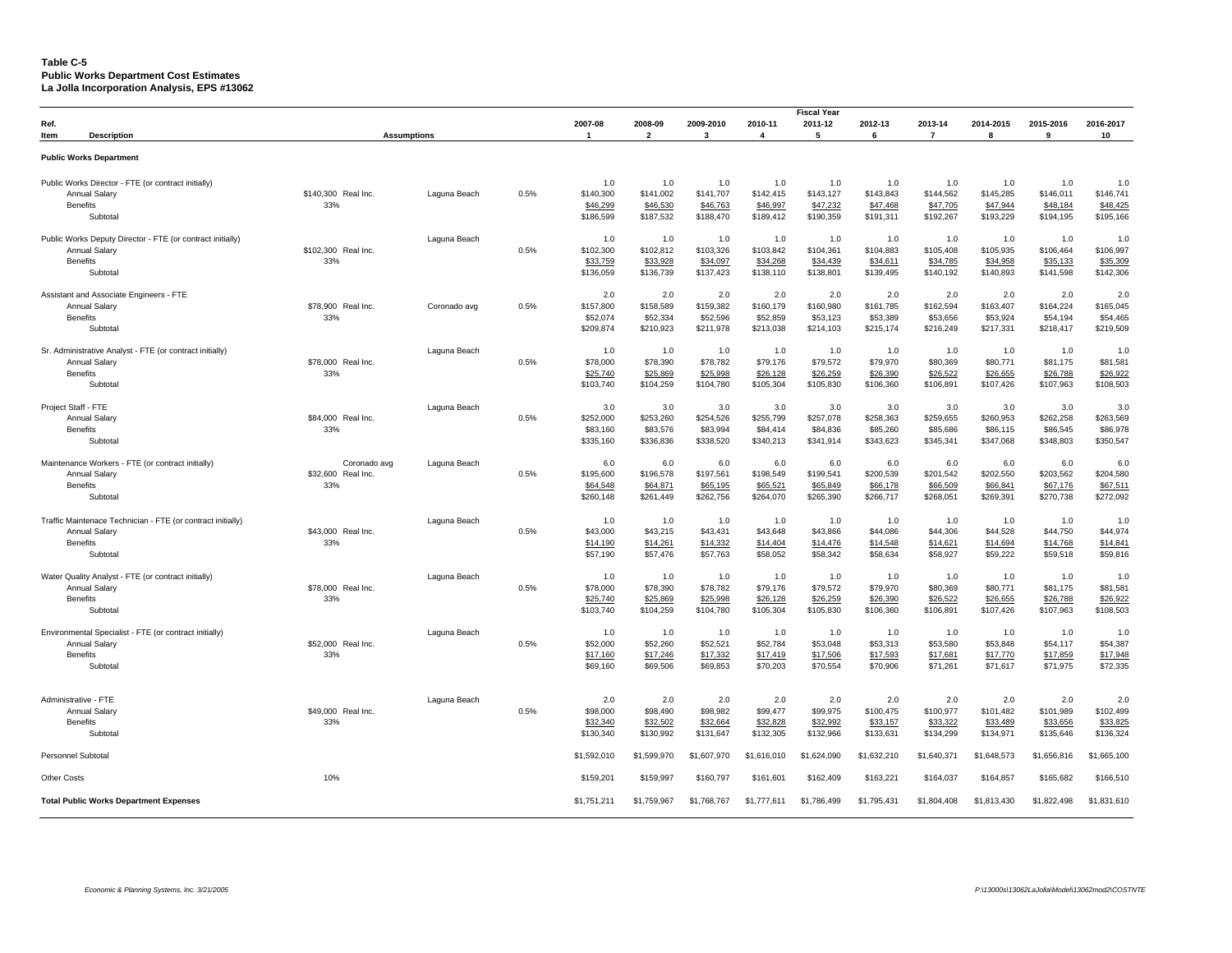# **Table D-1 City of San Diego Revenue and Net Cost Allocation La Jolla Incorporation Analysis, EPS #13062**

| <b>Department/Function</b>                                     | <b>Net</b>  | <b>Net Per Capita</b> | La Jolla Net<br><b>Per Capita</b> | La Jolla<br><b>Estimate</b> |
|----------------------------------------------------------------|-------------|-----------------------|-----------------------------------|-----------------------------|
| <b>General Fund Revenues</b>                                   |             |                       |                                   |                             |
| Property Tax- City General                                     | 199,750,958 | \$154.37              | \$6,737,911                       | \$19,532,506                |
| <b>Real Estate Transfer Tax</b>                                | 8,472,719   | \$6.55                | \$285,798                         | \$353,034                   |
| Sales and Use Tax (1)                                          | 127,947,877 | \$98.88               | \$4,315,881                       | \$5,372,233                 |
| <b>Franchise Fees</b>                                          | 52,086,577  | \$40.25               | \$1,756,961                       |                             |
| Fees and Permits (2)                                           | 1,400,000   | \$1.08                | \$47,224                          |                             |
| <b>Transient Occupancy</b>                                     | 57,998,226  | \$44.82               | \$1,956,371                       | \$5,807,995                 |
| Other General Fund Revenues (3)                                | 1,200,223   | \$0.93                | \$40,485                          |                             |
| Motor Vehicle in Lieu                                          | 74,893,491  | \$57.88               | \$2,526,274                       | \$2,669,876                 |
| Transfers from Other Funds (4)                                 | 66,451,116  | \$51.35               | \$2,241,500                       |                             |
| Risk Management                                                | 340,000     | \$0.26                | \$11,469                          |                             |
| Transportation (net of costs)                                  | 17,265,843  | 13.34                 | \$582,404                         |                             |
| Real Estate Assets (net of costs)                              | 23,344,167  | 18.04                 | \$787,435                         |                             |
| <b>Total</b>                                                   | 631,151,197 | 488                   | \$21,289,713                      |                             |
| General Fund Expenditures (net of revenues shown on Table D-3) |             |                       |                                   |                             |
| General Government (5)                                         | 96,214,690  | \$74.35               | \$3,245,471                       |                             |
| Animal Regulation Services (6)                                 | 4,871,287   | \$3.76                | \$164,316                         |                             |
| Planning                                                       | 4,285,291   | \$3.31                | \$144,550                         |                             |
| Community and Economic Development                             | 10,091,233  | \$7.80                | \$340,393                         |                             |
| Finance                                                        | 1,944,019   | \$1.50                | \$65,575                          |                             |
| Police                                                         | 252,166,216 | \$194.87              | \$8,505,959                       | 9,179,595                   |
| <b>Environmental Services</b>                                  | 33,731,535  | \$26.07               | \$1,137,817                       |                             |
| Development Services (7)                                       | 0           | 0.00                  | \$0                               |                             |
| Storm Water Pollution Prevention-                              |             |                       |                                   |                             |
| General Services (8)                                           | 2,781,109   | 2.15                  | \$93,811                          |                             |
| Neighborhood Code Compliance                                   | 4,428,971   | 3.42                  | \$149,396                         | \$185,022                   |
| Library                                                        | 33,785,608  | 26.11                 | \$1,139,641                       | 823,573                     |
| Parks and Recreation                                           | 61,526,950  | 47.55                 | \$2,075,400                       |                             |
| San Diego Fire-Rescue                                          | 118,984,830 | 91.95                 | \$4,013,544                       | 3,778,003                   |
| <b>Special Projects</b>                                        | 2,360,941   | 1.82                  | \$79,638                          |                             |
| <b>Engineering and Capital Projects</b>                        | 3,779,420   | 2.92                  | \$127,486                         |                             |
| Citizens Assistance                                            | 199,097     | 0.15                  | \$6,716                           |                             |
| <b>Total</b>                                                   | 631,151,197 | \$488                 | \$21,289,713                      |                             |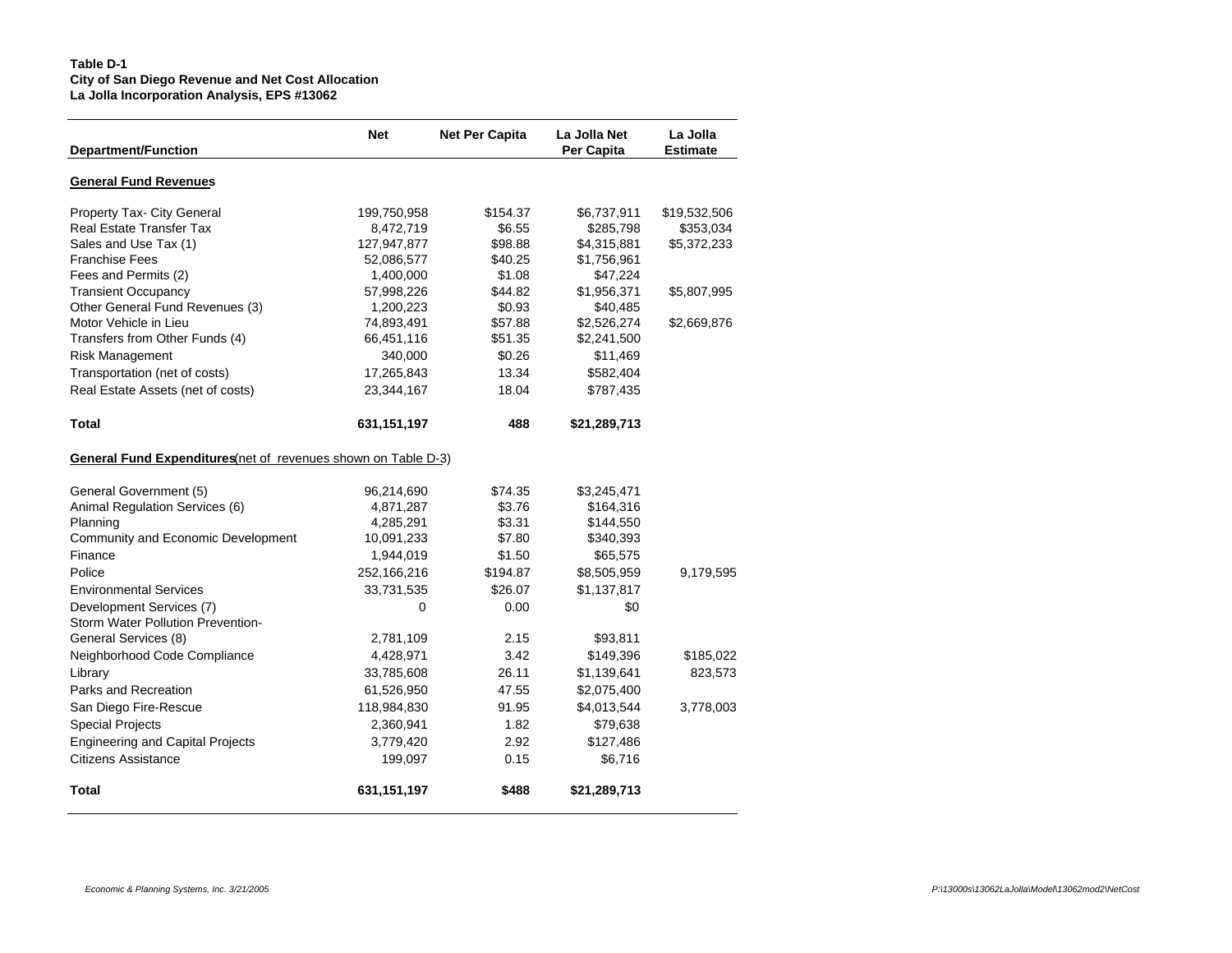## **Source:**

City of San Diego Annual Fiscal Year 2004 Budget; EPS

**Notes:**

(1) Includes Safety Sales Tax.

(2) Includes Licenses.

(3) Includes Interest Earnings.

 $(4)$  Reflects transfers to the General Fund from several funds and includes a transfer from Special Promotional Programs to cover the costs of mainter

of tourist-oriented facilities and permanent police officers added during Fiscal Years 1994 through 1998 in response to the adoption of the Public Safety Ordinan

(5) General Government includes City Council, Mayor, Council Administration, Ethics Commission, City Manager, City Clerk, City Attor

IT, City Treasurer, Human Resources, Personnel, Auditor and Comptroller, General Services, Equal Opportunity Contracting, Citywide Program Expenditures, Ferry Contracting, Citywide Program Expenditures, Citywide Program Ex

Public and Media Affairs, and Government Relation

(6) Part of Citywide Program Expenditures.

(7) Not included in General Fund. Department restructured from General Fund to Special

Revenue Fund in Fiscal Year 2004.

(8) Does not include Storm Drain Fund.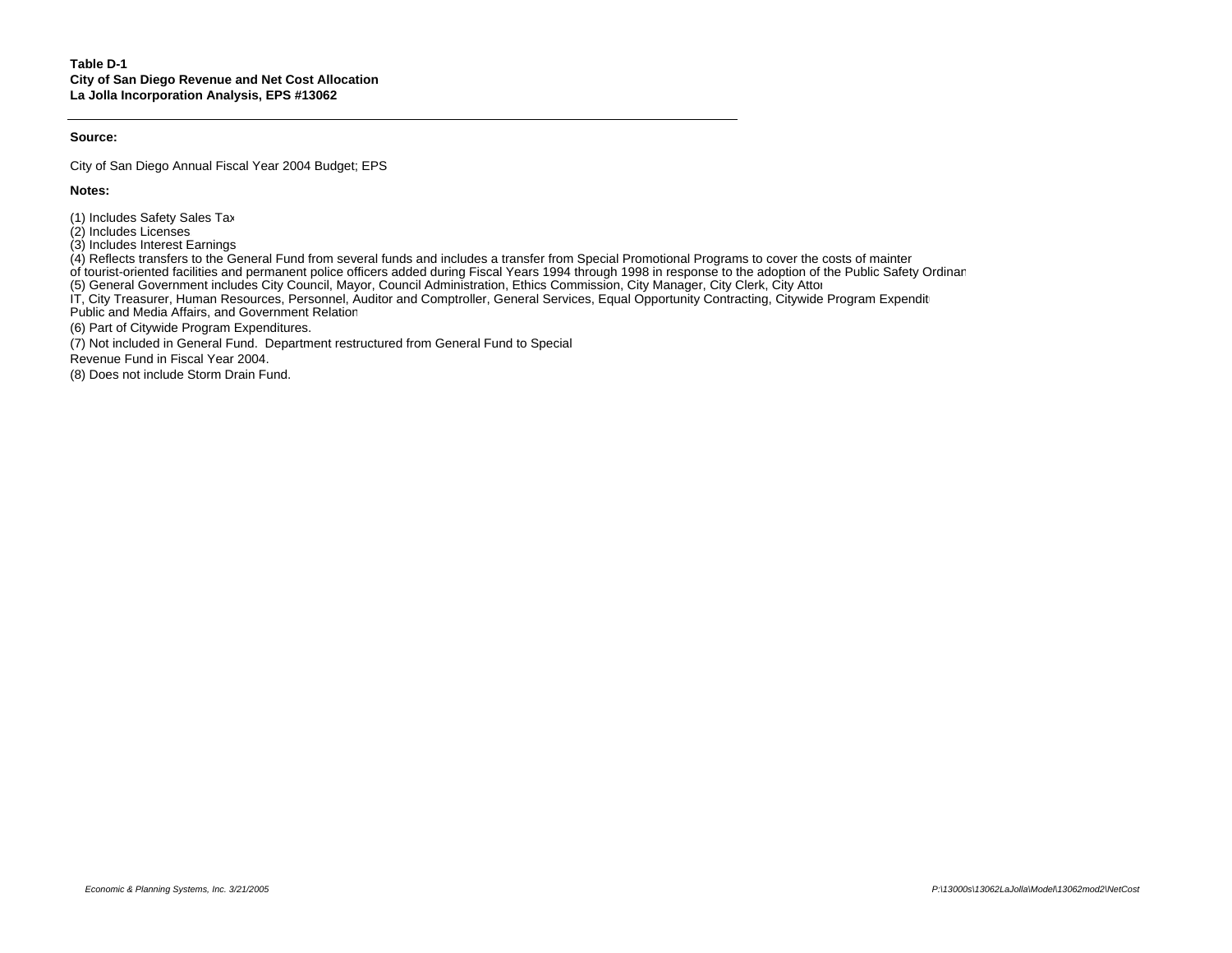#### **Table D-2 City of San Diego Revenues Per Capita La Jolla Incorporation Analysis, EPS #13062**

| <b>Department/Function</b>            | <b>Gross</b><br><b>City Revenue</b> | City<br>Revenue per cap. | La Jolla<br>Revenue | La Jolla<br><b>Estimate</b> |
|---------------------------------------|-------------------------------------|--------------------------|---------------------|-----------------------------|
| General Government (1)                | \$29,549,368                        | \$22.84                  | \$996,746           |                             |
| Property Tax- City General            | \$199,750,958                       | \$154.37                 | \$6,737,911         | \$19,532,506                |
| <b>Real Estate Transfer Tax</b>       | \$8,472,719                         | \$6.55                   | \$285,798           | \$353,034                   |
| Sales and Use Tax (2)                 | \$127,947,877                       | \$98.88                  | \$4,315,881         | \$5,372,233                 |
| <b>Franchise Fees</b>                 | \$52,086,577                        | \$40.25                  | \$1,756,961         |                             |
| Fees and Permits (3)                  | \$1,400,000                         | \$1.08                   | \$47,224            |                             |
| <b>Transient Occupancy</b>            | \$57,998,226                        | \$44.82                  | \$1,956,371         | \$5,807,995                 |
| <b>Business Licenses</b>              |                                     | \$0.00                   | \$0                 |                             |
| Other General Fund Revenues (4)       | \$1,200,223                         | \$0.93                   | \$40,485            |                             |
| Motor Vehicle in Lieu                 | \$74,893,491                        | \$57.88                  | \$2,526,274         | \$2,669,876                 |
| Transfers from Other Funds (5)        | \$66,451,116                        | \$51.35                  | \$2,241,500         |                             |
| Community and Economic Development    | \$2,554,887                         | \$1.97                   | \$86,180            |                             |
| Planning                              | \$2,841,034                         | \$2.20                   | \$95,833            | \$1,551,927                 |
| Finance                               | \$169.394                           | \$0.13                   | \$5.714             |                             |
| Police (6)                            | \$19,970,500                        | \$15.43                  | \$673,636           |                             |
| <b>Environmental Services</b>         | \$80,000                            | \$0.06                   | \$2,699             |                             |
| Neighborhood Code Compliance          | \$967.494                           | \$0.75                   | \$32,635            | \$33,171                    |
| Library                               | \$2,106,099                         | \$1.63                   | \$71,042            | \$48,327                    |
| Transportation (7)                    | \$24,598,787                        | \$19.01                  | \$829,755           |                             |
| Parks and Recreation (8)              | \$11,711,772                        | \$9.05                   | \$395,056           |                             |
| San Diego Fire-Rescue (9)             | \$5,181,450                         | \$4.00                   | \$174,778           | 157,656                     |
| Real Estate Assets (10)               | \$27,624,000                        | \$21.35                  | \$931,801           |                             |
| <b>Special Projects</b>               | \$1,115,916                         | \$0.86                   | \$37,642            |                             |
| Engineering and Capital Projects (11) | \$24,001,381                        | \$18.55                  | \$809,604           |                             |
| <b>Risk Management</b>                | 340,000                             | \$0.26                   | \$11,469            |                             |
| Total                                 | \$743,013,269                       | \$574.20                 | \$25,062,995        | \$35,526,724                |

#### **Source:**

City of San Diego Annual Fiscal Year 2004 Budget; EPS.

#### **Notes:**

(1) General Government includes City Council, Mayor, City Manager, City Clerk, City Attorney, City Treasurer, Human Resources, Personnel, Auditor and Comptroller, General Services, Equal Opportunity Contracting, Citywide Program Expenditures, and Government Relations. (2) Includes Safety Sales Tax.

(3) Includes Licenses.

(4) Includes Interest Earnings.

(5) Reflects transfers to the General Fund from several funds and includes a transfer from Special Promotional Programs to cover the costs of maintenance

of tourist-oriented facilities and permanent police officers added during Fiscal Years 1994 through 1998 in response to the adoption of the Public Safety Ordinance. (6) Revenue includes: Licenses and Permits, Fines, Forfeitures, and Penalties, Revenue from Other Agencies, Charges for Current Services, and Other Revenues.

(7) Revenue includes: Licenses and Permits, Fines, Forfeitures, and Penalties, and Charges for Current Services.

(8) Revenue includes: Licenses and Permits, Revenue from Money & Property, Revenue from Other Agencies, Charges for Current Services, and Transfers from Other Funds.

(9) Revenue include: Licenses and Permits, Revenue from Money & Property, Revenue from Other Agencies, Charges for Current Services, and Other Revenues. (10) Includes Revenue from Money & Property and Charges for Current Services.

(11) Revenue include: Licenses and Permits, Charges for Current Services, and Transfers from Other Funds.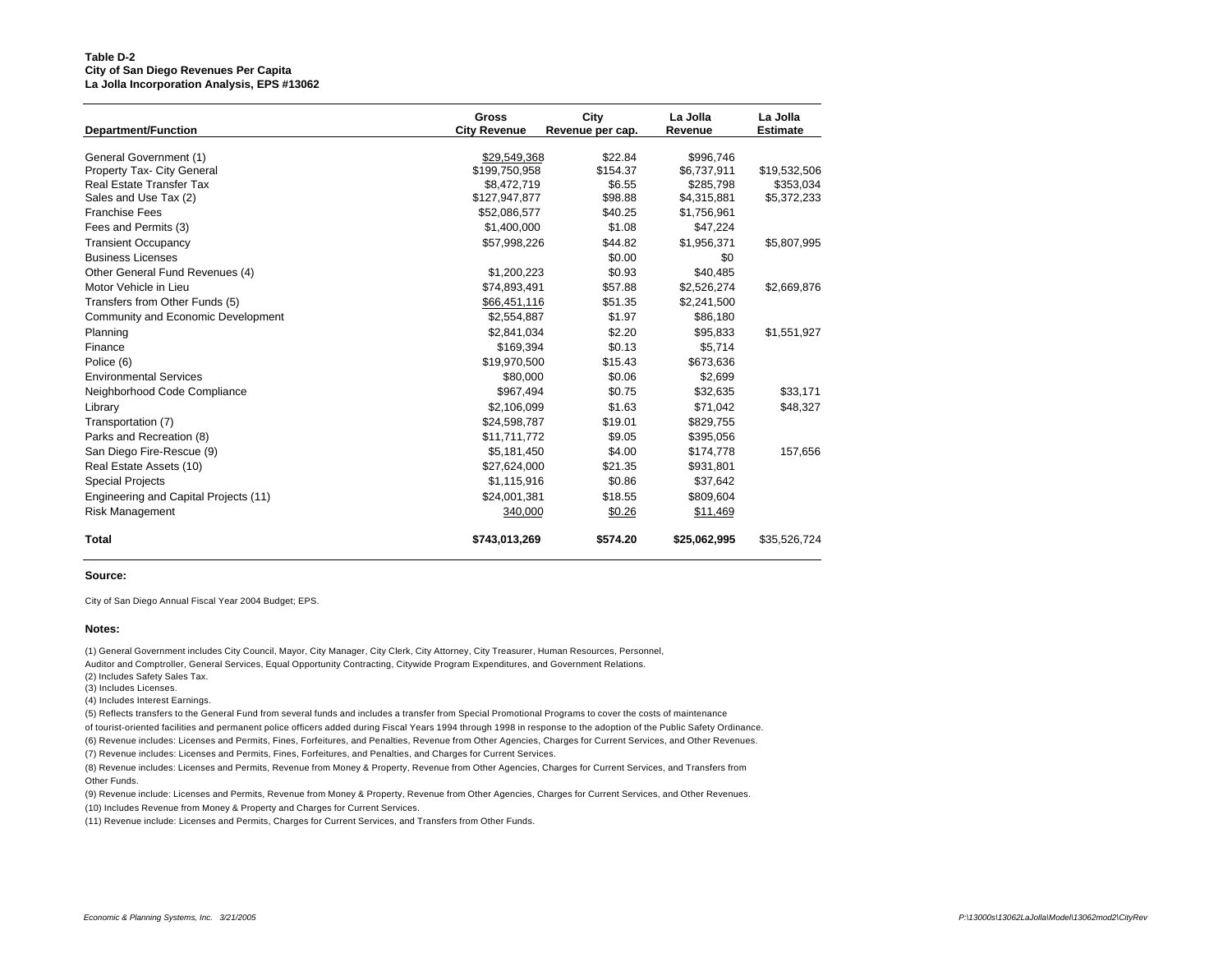# **Table D-3 City of San Diego Costs Per Capita La Jolla Incorporation Analysis, EPS #13062**

| <b>Department/Function</b>                            | <b>Gross</b>     | City          | La Jolla     | La Jolla        |
|-------------------------------------------------------|------------------|---------------|--------------|-----------------|
|                                                       | <b>City Cost</b> | Cost per cap. | Cost         | <b>Estimate</b> |
| General Government (1)                                | \$125,764,058    | \$97.19       | \$4,242,218  |                 |
| Animal Regulation Services (2)                        | \$4,871,287      | \$3.76        | \$164,316    |                 |
| Planning                                              | \$7,126,325      | \$5.51        | \$240,382    |                 |
| Community and Economic Development                    | \$12,646,120     | \$9.77        | \$426,573    |                 |
| Finance                                               | \$2,113,413      | \$1.63        | \$71,289     | 9,179,595       |
| Police                                                | \$272,136,716    | \$210.31      | \$9,164,119  |                 |
| <b>Environmental Services</b>                         | \$33,811,535     | \$26.13       | \$1,140,516  |                 |
| Development Services (3)                              | \$0              | \$0.00        | \$0          | \$185,022       |
| Storm Water Pollution Prevention-General Services (4) | \$2,781,109      | \$2.15        | \$93,811     |                 |
| Neighborhood Code Compliance                          | \$5,396,465      | \$4.17        | \$182,031    |                 |
| Library                                               | \$35,891,707     | \$27.74       | \$1,210,683  | 823,573         |
| Transportation                                        | \$7,332,944      | \$5.67        | \$247,352    |                 |
| Parks and Recreation                                  | \$73,238,722     | \$56.60       | \$2,470,456  | 3,778,003       |
| San Diego Fire-Rescue                                 | \$124,166,280    | \$95.96       | \$4,188,322  |                 |
| <b>Real Estate Assets</b>                             | \$4,279,833      | \$3.31        | \$144,365    |                 |
| <b>Special Projects</b>                               | \$3,476,857      | \$2.69        | \$117,280    |                 |
| <b>Engineering and Capital Projects</b>               | \$27,780,801     | \$21.47       | \$937,090    |                 |
| Citizens Assistance                                   | \$199,097        | \$0.15        | \$6,716      |                 |
| <b>Total</b>                                          | \$743,013,269    | \$574.20      | \$25,047,518 |                 |

## **Source:**

City of San Diego Annual Fiscal Year 2004 Budget

## **Notes:**

(1) General Government includes City Council, Mayor, Council Administration, Ethics Commission, City Manager, City Clerk, City Attorney

IT, City Treasurer, Human Resources, Personnel, Auditor and Comptroller, General Services, Equal Opportunity Contracting, Citywide Program Expenditures,

Public and Media Affairs, and Government Relations.

(2) Part of Citywide Program Expenditures.

(3) Not included in General Fund. Department restructured from General Fund to Special

Revenue Fund in Fiscal Year 2004.

(4) Does not include Storm Drain Fund.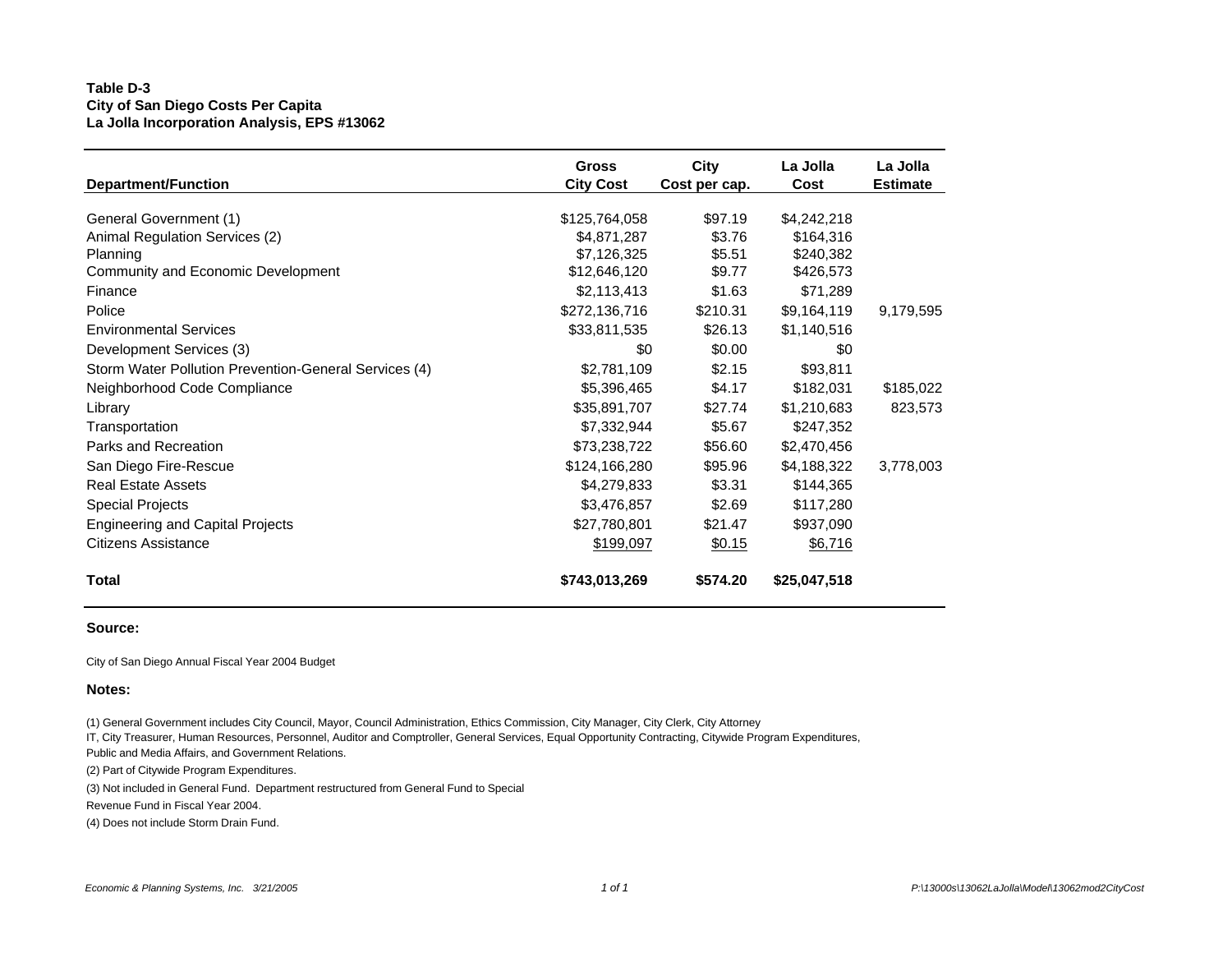

**Economic & Planning Systems** *Real Estate Economics Regional Economics Public Finance Land Use Policy*

# APPENDIX II:

# REVENUES AND EXPENDITURES OF COMPARABLE CITIES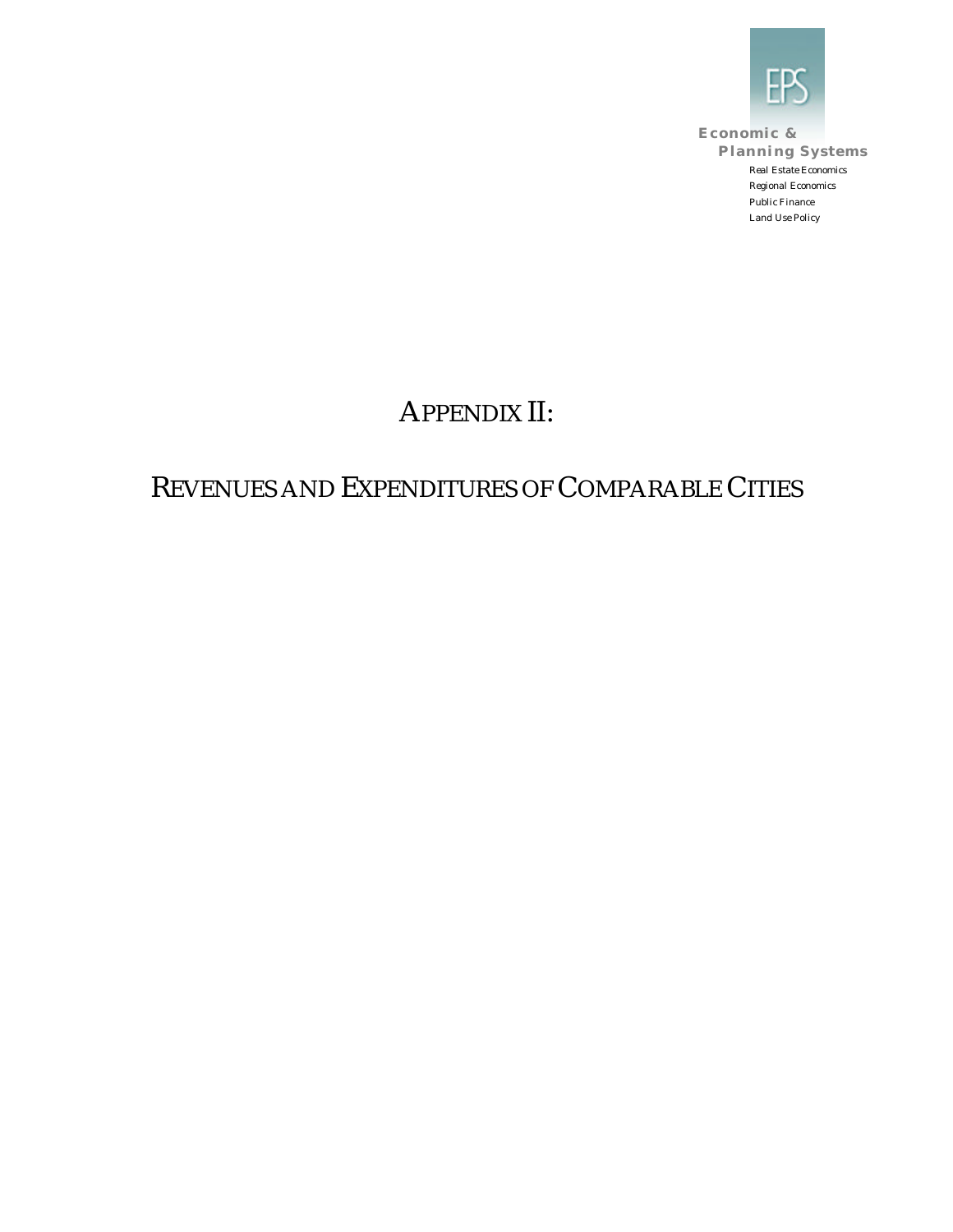# **Appendix Table II-1 La Jolla Incorporation Analysis, EPS #13062 Selected Cities 2004-5- General Fund Expenditures Comparison Summary Table**

| <b>Expenditures</b>                                                                                                        | <b>City of Coronado</b><br><b>Total</b> | Per Capita         |        | City of Laguna Beach<br><b>Total</b> | Per Capita    |      | Proposed City of La Jolla<br><b>Total</b> | Per Capita | City of S.D. Per Capita<br>Costs for La Jolla |        |
|----------------------------------------------------------------------------------------------------------------------------|-----------------------------------------|--------------------|--------|--------------------------------------|---------------|------|-------------------------------------------|------------|-----------------------------------------------|--------|
| Population                                                                                                                 | (1)<br>26,450                           |                    |        | 24,750                               |               |      | 43,649                                    |            |                                               |        |
| <b>City Council</b>                                                                                                        | \$996,859                               | $$38$ (2)          |        | \$55,600                             | \$2           |      | \$152,500                                 | \$3        | \$222,902                                     | \$5    |
| <b>Elections</b>                                                                                                           | \$0                                     | \$0                |        | \$0                                  | \$0           |      | \$0                                       | \$0        |                                               |        |
| <b>City Manager</b>                                                                                                        | \$729,574                               | \$28               |        | \$567,230                            |               |      | \$459,675                                 | \$11       | \$13,819                                      | \$0.32 |
| <b>City Clerk</b>                                                                                                          | \$220,214                               |                    | \$8(3) | \$301,330                            |               |      | \$186,329                                 | \$4        | \$113,963                                     | \$3    |
| <b>City Attorney</b>                                                                                                       | \$142,100                               | \$5(4)             |        | \$445,000                            | \$18          | (10) | \$450,000                                 | \$10       | \$979,965                                     | \$22   |
| <b>Finance</b>                                                                                                             | \$0                                     |                    | (5)    | \$1,064,430                          | \$43          |      | \$765,442                                 | \$18       | \$71,289                                      | \$2    |
| <b>Administrative Services</b><br><b>Uncategorized Expenses</b><br>Human Resources                                         | \$965,117                               | \$36               |        | \$425,530                            | \$17          |      | \$1,018,642                               | \$23       | \$39,189                                      | \$1    |
| Information Services (IT)<br><b>Subtotal</b>                                                                               | \$448,815                               | \$17               |        | \$310,730                            | \$13<br>\$30  |      |                                           | \$23       | not in GF                                     |        |
|                                                                                                                            | \$1,413,932                             | \$36               |        | \$736,260                            |               |      | \$1,018,642                               |            |                                               |        |
| Library                                                                                                                    | \$1,723,569                             | \$65               |        | \$0                                  | \$0           |      | \$1,210,683                               | \$28       | \$1,210,683                                   | \$28   |
| Police                                                                                                                     | \$8,924,700                             | \$337              |        | \$8,328,056                          | \$336         |      | \$8,505,959                               | \$195      | \$8,505,959                                   | \$195  |
| <b>Animal Services</b>                                                                                                     | \$106,821                               | \$4                |        | \$500,500                            | \$20          |      | \$164,316                                 | \$4        | \$164,316                                     | \$4    |
| Fire                                                                                                                       | \$4,518,608                             | \$171              |        | \$7,099,100                          | \$287         |      | 3,778,003                                 | \$87       | \$4,188,322                                   | \$96   |
| Planning                                                                                                                   | \$1,048,010                             | \$40(6)            |        | \$1,474,000                          | \$60          |      | \$2,183,184                               | \$50       | \$240,382                                     | \$6    |
| <b>Public Works</b><br>Uncategorized Expenses<br>Administration<br><b>Building Inspection</b><br><b>Other Public Works</b> | \$4,145,825<br>\$343,552                | $$157$ (7)<br>\$13 |        | \$7,007,100<br>\$1,136,200           | \$283<br>\$46 | (11) | \$1,751,211                               | \$40       | \$1,184,441                                   | \$27   |
| Subtotal                                                                                                                   | \$4,489,377                             | \$170              |        | \$8,143,300                          | \$329         |      | \$1,751,211                               | \$40       |                                               |        |
| <b>Parks and Recreation</b>                                                                                                | \$2,078,982                             | $$79$ (8)          |        | \$3,240,400                          | \$131         | (12) | \$2,068,865                               | \$47       | \$2,470,456                                   | \$57   |
| Non-Departmental                                                                                                           | \$0                                     | \$0                |        | \$1,555,200                          | \$63          |      | \$2,812,199                               | \$64       |                                               | \$0    |
| Other                                                                                                                      | \$1,809,900                             | $$68$ (9)          |        | \$0                                  | \$0           |      |                                           |            |                                               |        |
| TOTAL GENERAL FUND<br><b>EXPENDITURES:</b>                                                                                 | \$28,202,646                            | \$1,066            |        | \$33,510,406                         | \$1,354       |      | \$25,507,007                              | \$584      | \$19,405,687                                  | \$445  |

Source: City of Coronado Adopted Two Year Financial Plan For the Fiscal Years 2003-04/2004-05 and City of Laguna Beach Proposed Budget Fiscal Years 2004-05.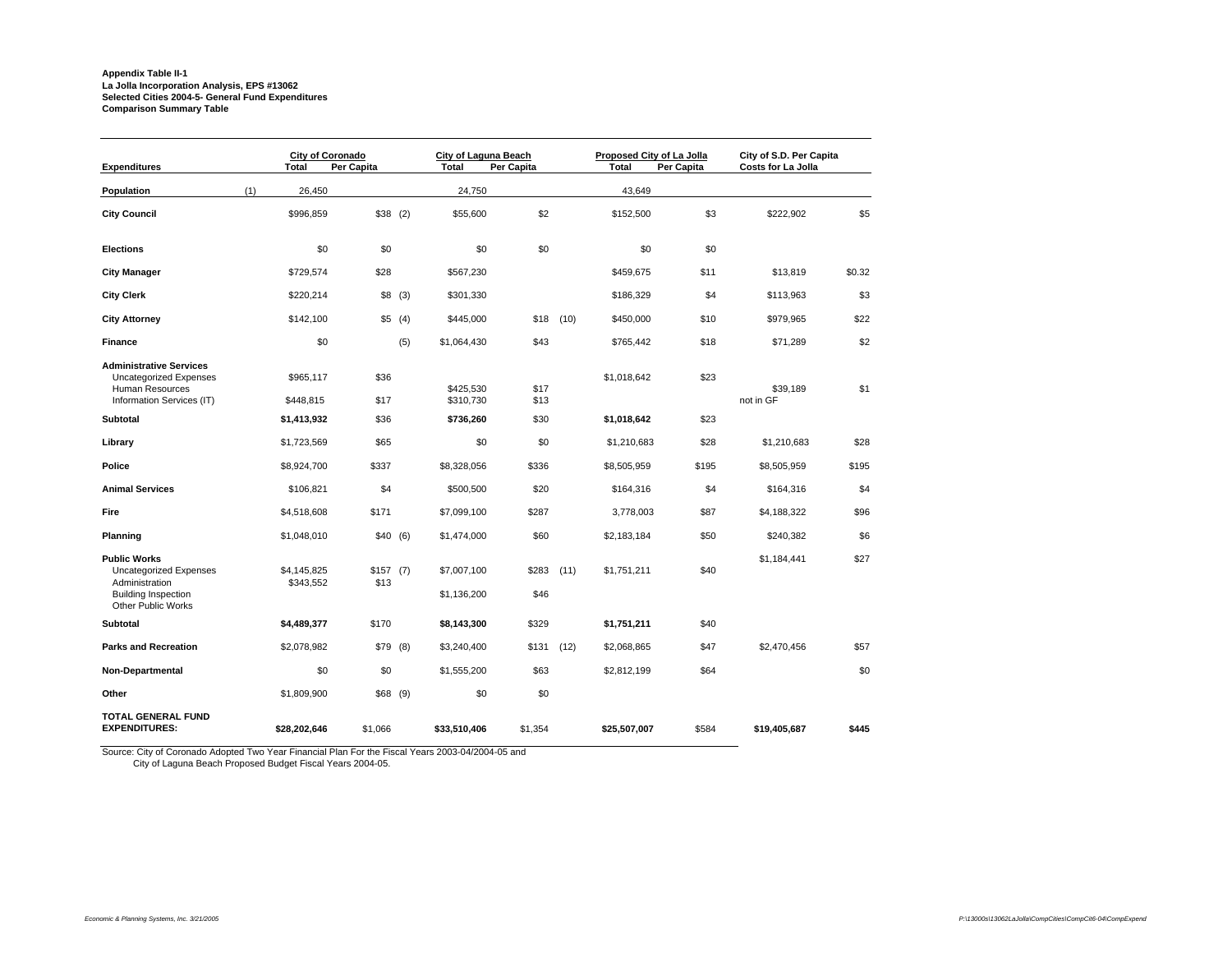**Appendix Table II-1 La Jolla Incorporation Analysis, EPS #13062 Selected Cities 2004-5- General Fund Expenditures Comparison Summary Table**

#### **Notes:**

(1) All population figures from California Department of Finance, January 2004. (2) Includes City Council and Mayor. (3) Includes Elections. (4) Retainer. (5) Included in Administrative Services. (6) Includes Planning, Code Enforcement, and Building (7) Includes Engineering/Project Development (8) Includes Golf Course Enterprise (9) Includes City Hall expenditures and General Fund- Uses. (10) Retainer. (11) Includes Water Quality Division. (12) Includes Community Services Department. (13) Non-Departmental is a division of Administrative Services and includes city-wide costs, such as telephone

maintenance and postage, that have been centralized for budgetary purposes.

#### Notes:

Coronado City Council Expenditure large because of contributions expenditure (\$778,000) of total. Animal Services difference: Laguna Beach has its own Animal Shelter with 3 full-time personnel and 43 volunteers. Coronado has an animal control facility with limited staff and expenses. Coronado has own Fire Services Dept. Coronado # of sq. miles: 7.4 (land), 13.5 (land and water) Coronado # of fire stations: 2 Laguna Beach # of fire stations: 4 Laguna Beach # of sq. miles: 9 Laguna Beach has its own fire department.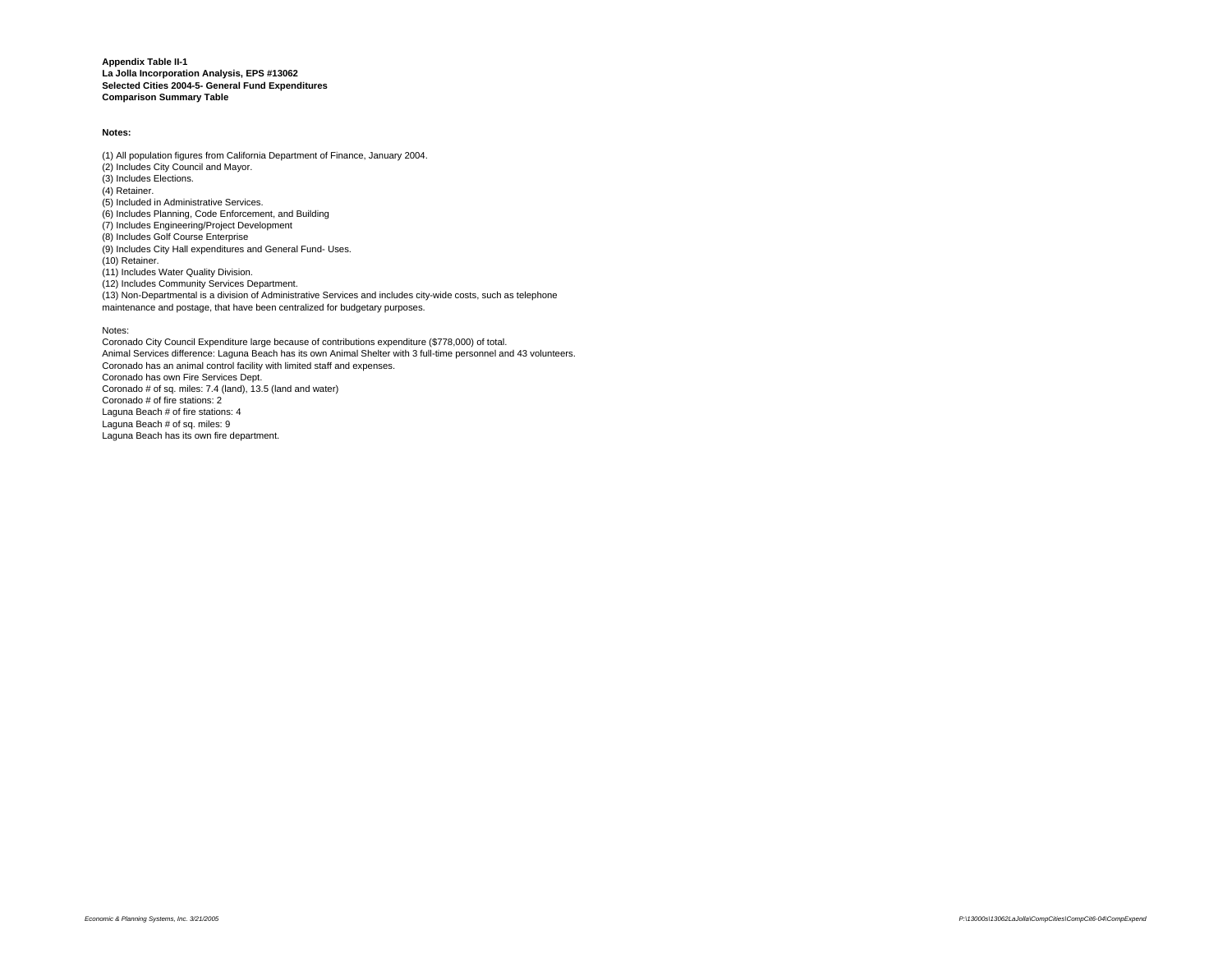#### **Appendix Table II-2 La Jolla Incorporation Analysis, EPS #13062 Selected Cities 2004-5 General Fund Revenues Comparison Summary Table**

|                                    | <b>City of Coronado</b> |            |     | City of Laguna Beach |            |     | Proposed City of La Jolla |            |                  |
|------------------------------------|-------------------------|------------|-----|----------------------|------------|-----|---------------------------|------------|------------------|
| Revenues                           | Total                   | Per Capita |     | Total                | Per Capita |     | Total                     | Per Capita |                  |
| Population                         | 26,450                  |            |     | 24,750               |            |     | 43,649                    |            |                  |
| <b>General Operating Revenues</b>  |                         |            |     |                      |            |     |                           |            |                  |
| Property Tax- City General         | \$11,424,240            | \$432      |     | \$14,838,000         | \$600      |     | \$19,532,506              |            | \$447 All number |
| Real Estate Transfer Tax           | \$130,000               | \$5        |     |                      | \$0        |     | \$353,034                 | \$8        |                  |
| Sales and Use Tax                  | \$1.900.000             | \$72       |     | \$4,060,000          | \$164      |     | \$2.909.992               | \$67       |                  |
| <b>Utility Users Tax</b>           | N/A                     | N/A        |     |                      | \$0        |     | N/A                       | N/A        |                  |
| <b>Franchise Fees</b>              | \$725,000               | \$27       |     | \$803,000            | \$32       |     | \$1,791,148               | \$41       |                  |
| <b>Fees and Permits</b>            | \$456,981               | \$17       |     | \$6,500,500          | \$263      |     | \$1,989,729               | \$46       |                  |
| <b>Fines and Forfeitures</b>       | \$365,000               | \$13.80    |     | \$5,000              | \$0        |     | \$133,494                 | \$3        |                  |
| <b>Transient Occupancy</b>         | \$8,000,000             | \$302      |     | \$3,700,000          | \$149      |     | \$5,808,000               | \$133      |                  |
| <b>Business Licenses</b>           | \$127.727               | \$5        |     | \$720,000            | \$29       |     |                           |            |                  |
| Other General Fund Revenues        | \$3,392,699             | \$128      | (1) | \$1,428,100          | \$58       | (3) | \$351,878                 | \$8        | (4)              |
| Intergovernmental Revenues         | \$97.488                | \$4        |     | \$293,700            | \$12       |     |                           |            |                  |
| Motor Vehicle in Lieu              | \$0                     | \$0        | (2) | \$1,400,000          | \$57       |     | \$2,669,876               | \$61       |                  |
| <b>Total General Fund Revenues</b> | \$26,619,135            | \$1,006    |     | \$33,748,300         | \$1,364    |     | \$35,539,657              | \$814      |                  |

Source: City of Coronado Adopted Two Year Financial Plan For the Fiscal Years 2003-04/2004-05 and City of Laguna Beach Proposed Budget Fiscal Years 2004-05.

## **Notes:**

(1) Includes Use of Money & Property, Charges for Current Services, Reimbursements,

Other Financing Sources, and Other Revenue.

(2) City of Coronado estimates a backfill of all motor vehicle in lieu fees.

(3) Includes Use of Money and Property, Other Revenue, and Reimbursements & Contributions.

(4) Includes Investment Earnings.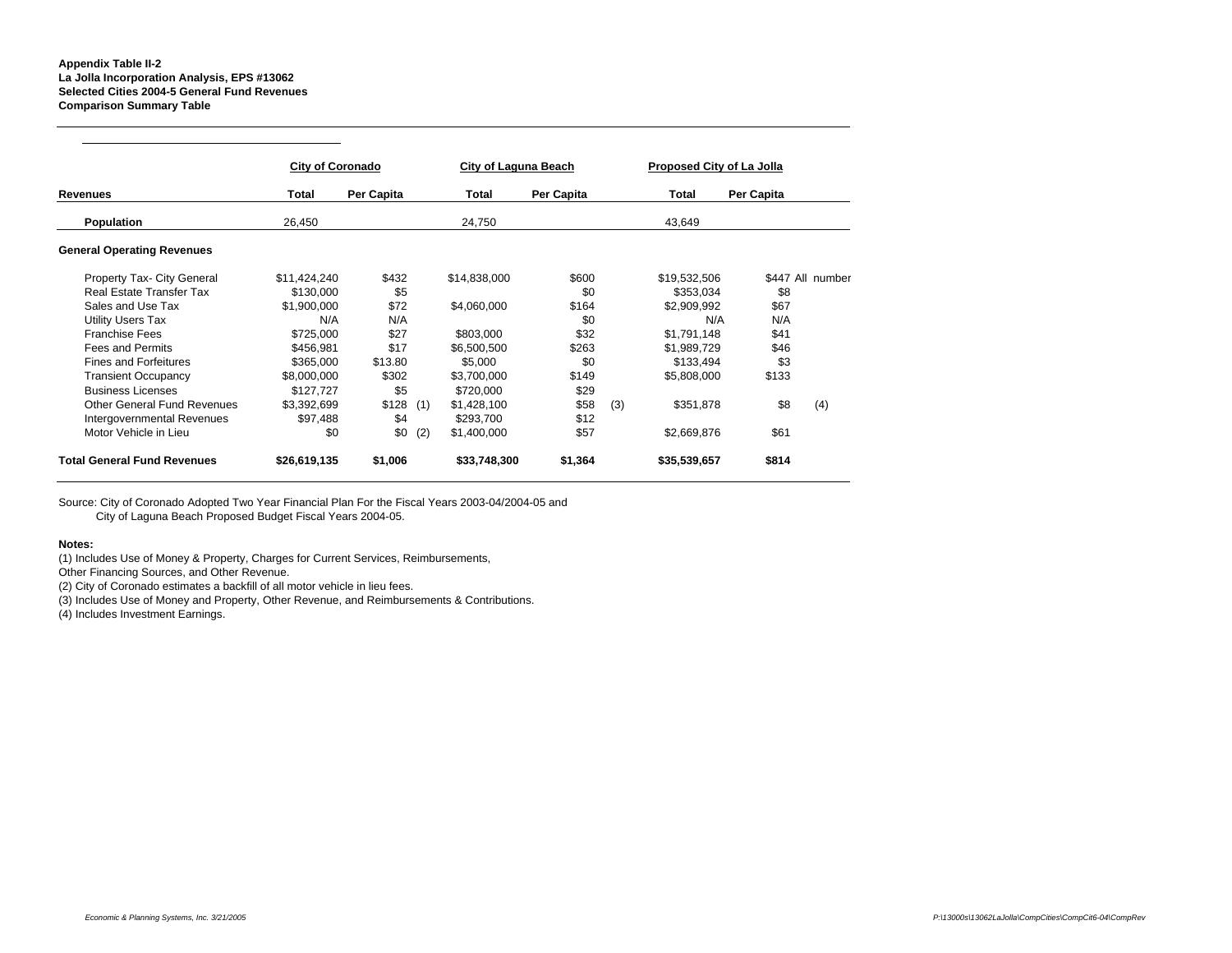# **FY 2003-04 Staffing Levels**

| <b>City</b>                                                                             | <b>City of Coronado</b> |     | <b>City of Laguna Beach</b> |     |  |
|-----------------------------------------------------------------------------------------|-------------------------|-----|-----------------------------|-----|--|
| <b>Population</b>                                                                       | 26,450                  |     | 24,750                      |     |  |
| <b>City Council</b><br>Legislative                                                      | 5.00                    |     | 2.50                        | (5) |  |
| <b>City Manager</b>                                                                     | 4.75                    |     | 3.00                        |     |  |
| <b>City Clerk</b>                                                                       | 2.00                    |     | 2.00                        |     |  |
| <b>City Attorney</b>                                                                    | 0.00                    |     | 0.00                        |     |  |
| <b>Finance</b>                                                                          | 5.00                    |     | 8.63                        |     |  |
| <b>Administrative Services</b><br><b>Human Resources</b><br><b>Information Services</b> | 3.50<br>3.00<br>1.00    |     | 2.00<br>2.00                |     |  |
| Library                                                                                 | 12.50                   |     | 0.00                        |     |  |
| <b>Police</b>                                                                           | 43.00                   | (1) | 50.00                       | (6) |  |
| <b>Fire</b>                                                                             | 31.00                   | (2) | 41.00                       |     |  |
| <b>Planning</b>                                                                         | 8.00                    |     | 23.60                       |     |  |
| <b>Public Works</b><br>Administration                                                   | 52.00                   |     | 42.00<br>8.00               | (7) |  |
| <b>Building Inspection</b><br><b>Other</b>                                              | 2.00                    |     |                             |     |  |
| <b>Parks and Recreation</b>                                                             | 25.50                   | (3) | 7.50                        |     |  |
| Non-Departmental                                                                        | 0.00                    |     | 0.00                        |     |  |
| Other                                                                                   | 12.50                   | (4) | 0.00                        |     |  |
| <b>TOTAL:</b>                                                                           | 211                     |     | 192                         |     |  |

Source: City of Coronado Adopted Two Year Financial Plan For the Fiscal Years

2003-04/2004-05 and City of Laguna Beach Proposed Budget Fiscal Years 2004-05.

# **Notes:**

- (1) Includes sworn officers only.
- (2) Includes sworn officers only.
- (3) Includes Golf Course Enterprise.
- (4) Includes Beach Lifeguard Services in Fire Department.
- (5) Assumed three City Council members, Mayor, and Mayor Pro Tem are each .5 FTE.
- (6) Includes sworn officers only.
- (7) Includes Engineering Staff.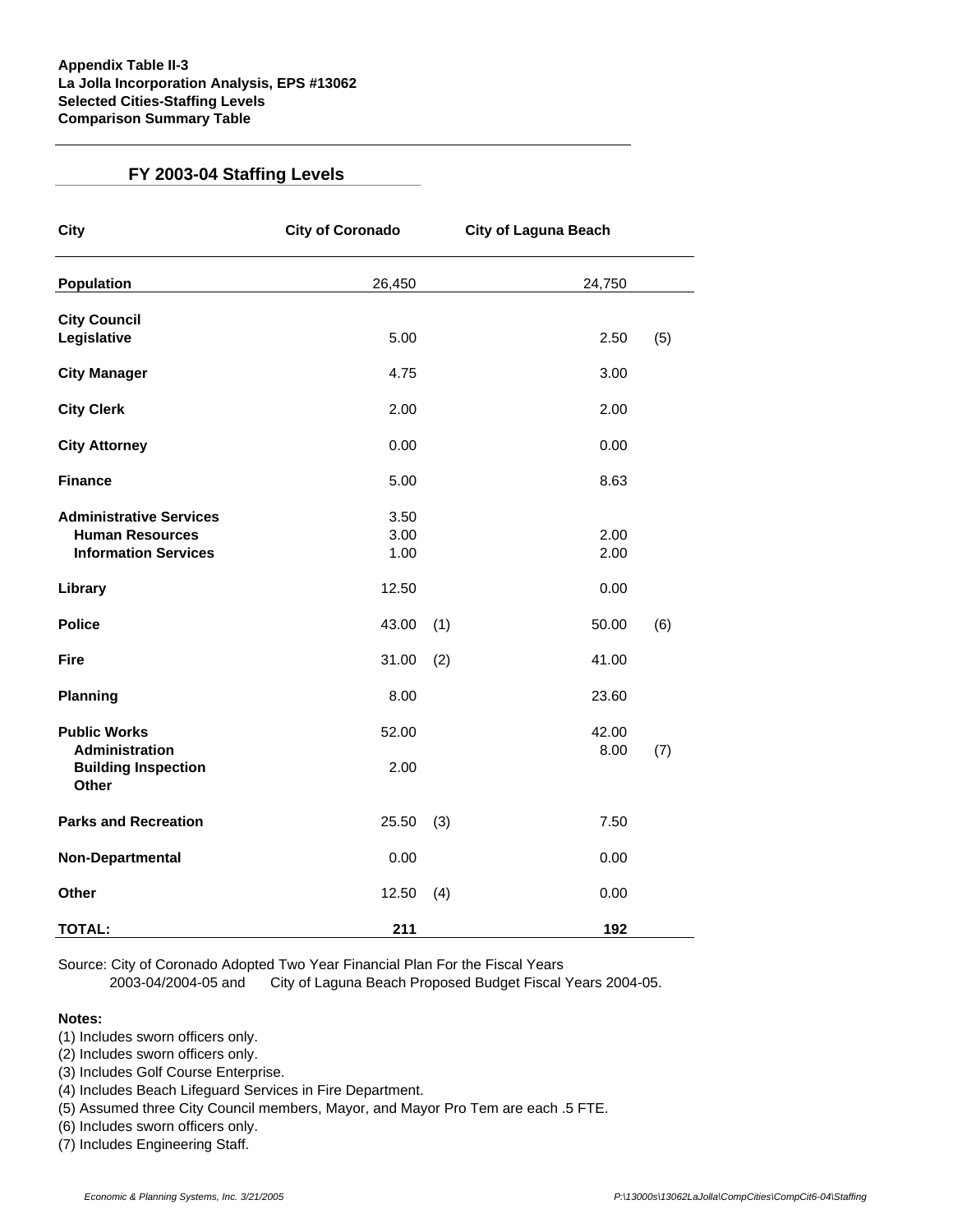## **Appendix Table II-4 La Jolla Incorporation Analysis, EPS #13062 Police Expenditure and Service Level Comparison Comparison Summary Table**

| <b>Expenditures</b>        | <b>City of Coronado</b> | City of Laguna Beach | <b>City of San Diego</b> |  |  |
|----------------------------|-------------------------|----------------------|--------------------------|--|--|
| Population                 | 26.450                  | 24.750               | 1,294,000                |  |  |
| <b>Total Expenditures</b>  | \$8,924,700             | \$8,328,056          | \$272,136,716            |  |  |
| <b>Expend./Capita</b>      | \$337                   | \$336                | \$210                    |  |  |
| <b>Sworn Officers</b>      | 43                      | 50                   | 2,100                    |  |  |
| <b>Expend/Officer</b>      | \$207.551               | \$166.561            | \$129,589                |  |  |
| <b>Officers/Thous. Pop</b> | 1.63                    | 2.02                 | 1.62                     |  |  |

Source: City of Coronado Adopted Two Year Financial Plan For the Fiscal Years 2003-04/2004-05 and

City of Laguna Beach Proposed Budget Fiscal Years 2004-05.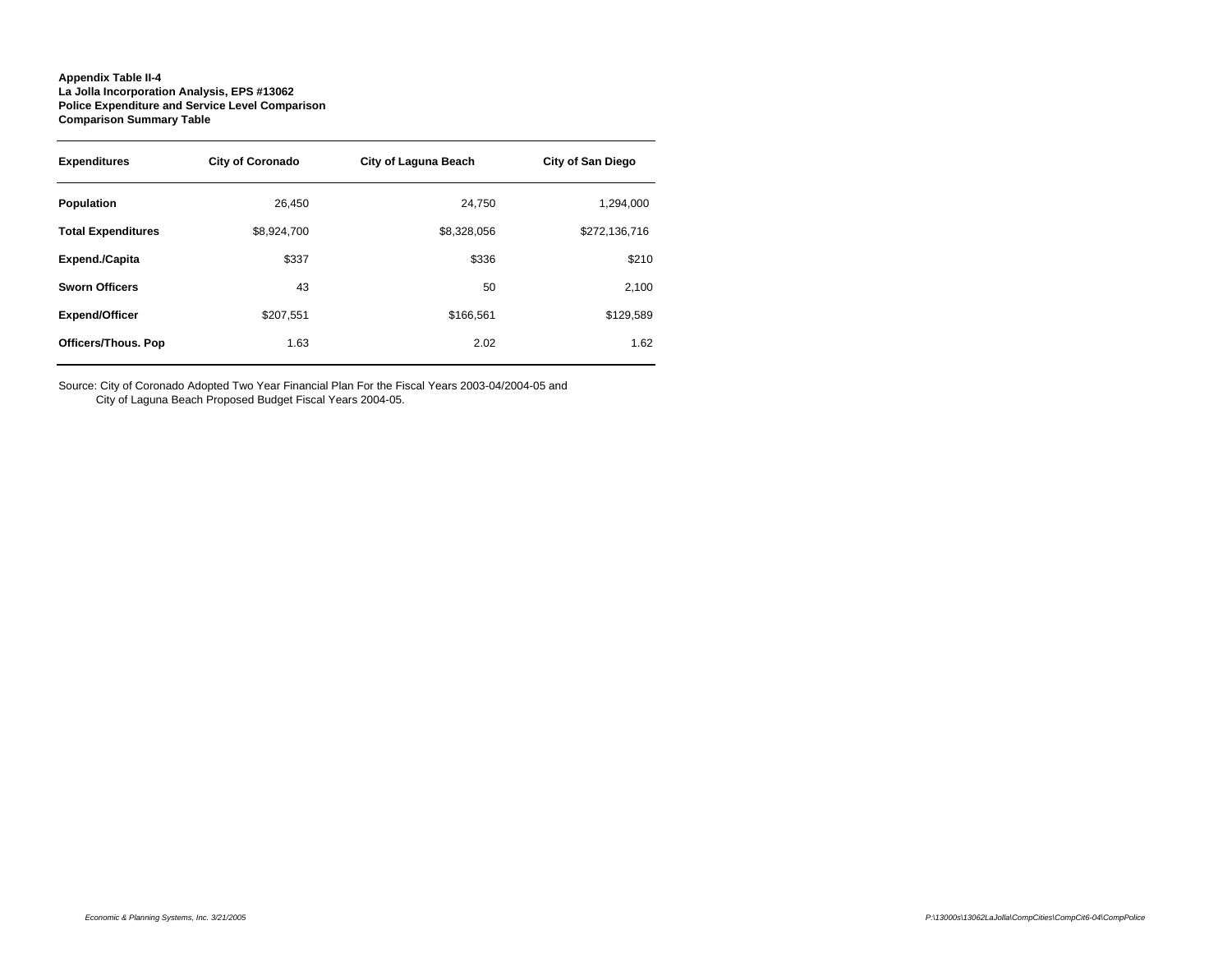

**Economic & Planning Systems** *Real Estate Economics Regional Economics Public Finance Land Use Policy*

## APPENDIX III:

## SAN DIEGO CITY PARKS AND OPEN SPACE IN LA JOLLA